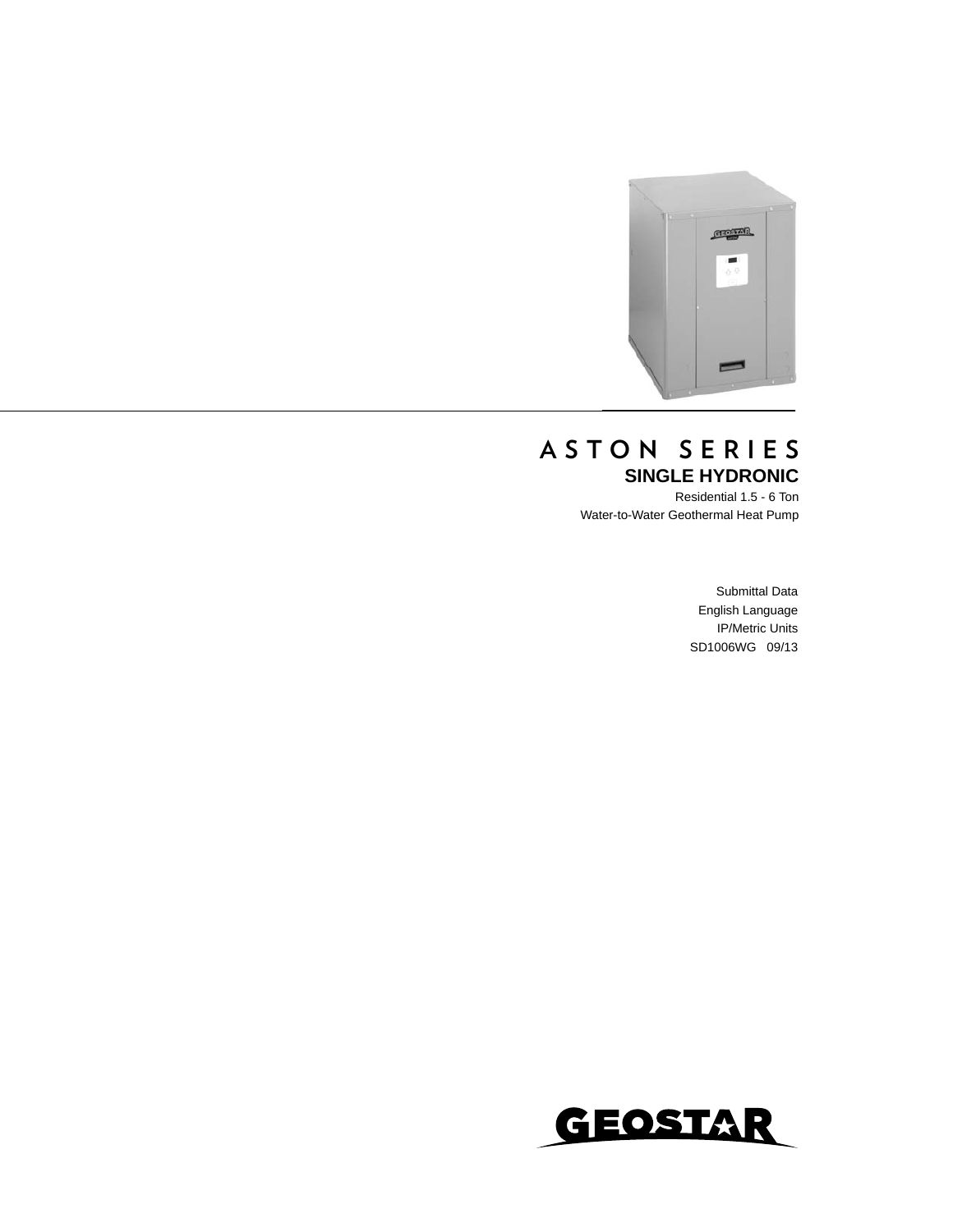

#### **Notes:**

- **1** Available on 040, 050, 060, and 075 only. Hot water generator requires field installed external pump kit.
- **2** 018 and 025 **heating only** models are available only with copper double-wall vented load coax for potable water.



Aston Series hydronic units are Safety listed under UL1995 thru ETL and performance tested in accordance with standard AHRI/ISO 13256-2. AHRI does not currently certify water-to-water products under AHRI/ISO 13256-2.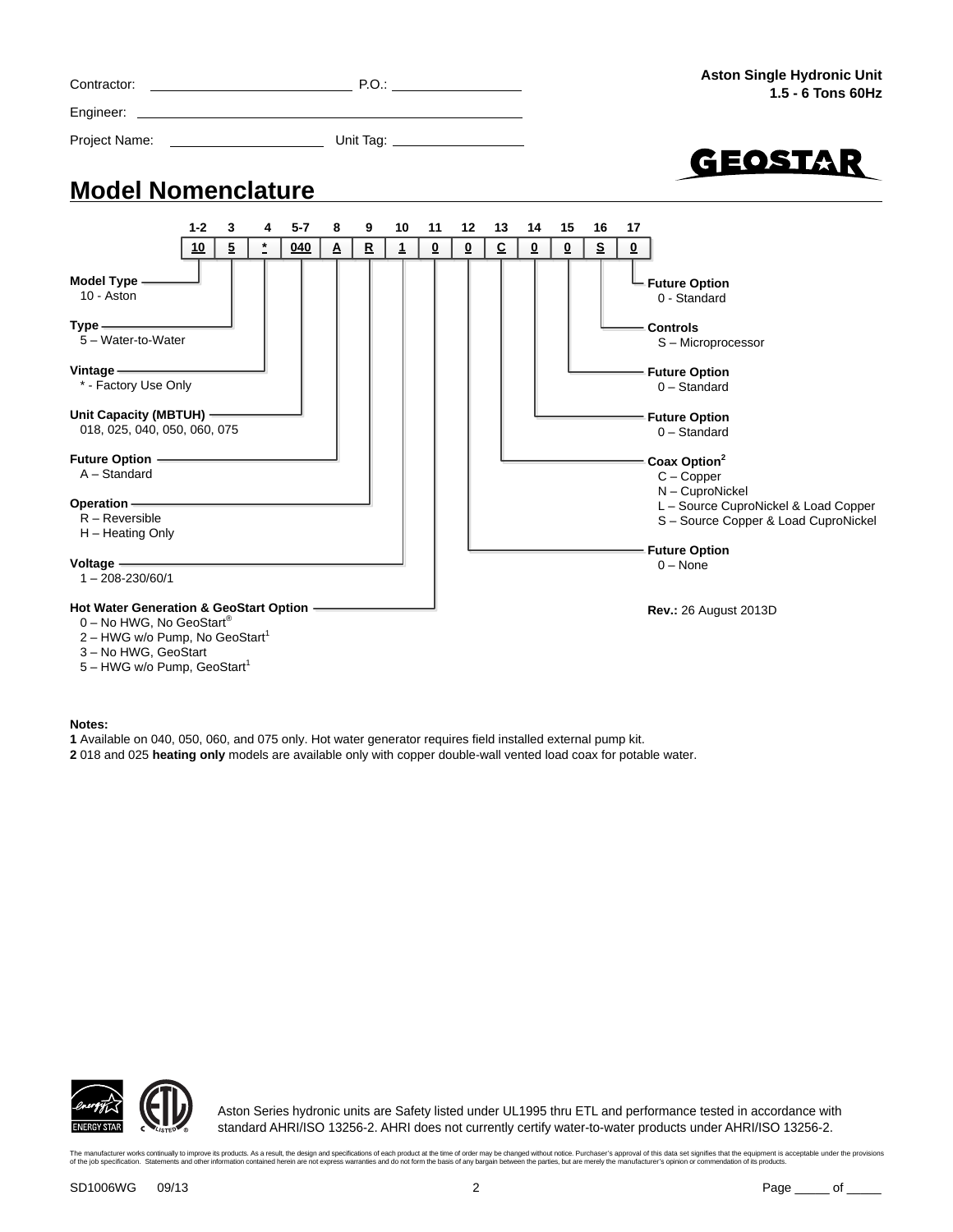| Contractor:   | P.O.      |  |
|---------------|-----------|--|
| Engineer:     |           |  |
| Project Name: | Unit Tag: |  |



### **AHRI Data**

#### **English (IP) Units**

|              |                               | <b>Flow Rate</b>   |                             |                                       |                             | Water Loop Heat Pump                 |            | <b>Ground Water Heat Pump</b>         |                             |                                      |            |  |
|--------------|-------------------------------|--------------------|-----------------------------|---------------------------------------|-----------------------------|--------------------------------------|------------|---------------------------------------|-----------------------------|--------------------------------------|------------|--|
| <b>Model</b> | Capacity<br><b>Modulation</b> |                    |                             | Coolina<br>86°F Source<br>53.6°F Load |                             | Heating<br>68°F Source<br>104°F Load |            | Coolina<br>59°F Source<br>53.6°F Load |                             | Heating<br>50°F Source<br>104°F Load |            |  |
|              |                               | Load<br><b>GPM</b> | <b>Source</b><br><b>GPM</b> | Capacity<br>Btuh                      | <b>EER</b><br><b>Btuh/W</b> | Capacity<br>Btuh                     | <b>COP</b> | Capacity<br><b>Btuh</b>               | <b>EER</b><br><b>Btuh/W</b> | Capacity<br>Btuh                     | <b>COP</b> |  |
| 018          | Single                        | 5                  | 5                           | 16.400                                | 14.0                        | 22.200                               | 4.5        | 18.800                                | 22.9                        | 18.500                               | 3.7        |  |
| 025          | Single                        | ⇁                  | ⇁                           | 23.700                                | 13.6                        | 32,800                               | 4.6        | 26.700                                | 21.2                        | 27.100                               | 3.8        |  |
| 040          | Single                        | 10                 | 10                          | 35.900                                | 15.5                        | 47.900                               | 4.8        | 40.900                                | 23.4                        | 39.100                               | 3.9        |  |
| 050          | Single                        | 15                 | 15                          | 49.800                                | 13.9                        | 65.000                               | 4.4        | 55.600                                | 21.6                        | 54.200                               | 3.7        |  |
| 060          | Single                        | 18                 | 18                          | 55.400                                | 13.6                        | 78.000                               | 4.7        | 62.500                                | 20.6                        | 63.200                               | 3.8        |  |
| 075          | Single                        | 19                 | 19                          | 66,000                                | 12.3                        | 93,100                               | 4.2        | 74.100                                | 18.0                        | 77,100                               | 3.5        |  |

|       |                               |                    |                             | <b>Ground Loop Heat Pump</b>                            |                                       |                                      |     |  |  |  |  |  |  |
|-------|-------------------------------|--------------------|-----------------------------|---------------------------------------------------------|---------------------------------------|--------------------------------------|-----|--|--|--|--|--|--|
| Model | Capacity<br><b>Modulation</b> |                    | <b>Flow Rate</b>            |                                                         | Cooling<br>77°F Source<br>53.6°F Load | Heating<br>32°F Source<br>104°F Load |     |  |  |  |  |  |  |
|       |                               | Load<br><b>GPM</b> | <b>Source</b><br><b>GPM</b> | Capacity<br><b>Btuh</b>                                 | <b>EER</b><br><b>Btuh/W</b>           | Capacity<br><b>Btuh</b>              | COP |  |  |  |  |  |  |
| 018   | Single                        | 5                  | 5                           | 17.300                                                  | 16.6                                  | 14.700                               | 3.1 |  |  |  |  |  |  |
| 025   | Single                        | 7                  | 7                           | 24.700                                                  | 16.1                                  | 22.000                               | 3.1 |  |  |  |  |  |  |
| 040   | Single                        | 10                 | 10                          | 37.700                                                  | 17.5                                  | 30,500                               | 3.1 |  |  |  |  |  |  |
| 050   | Single                        | 15                 | 15                          | 51,500                                                  | 16.4                                  | 44.200                               | 3.1 |  |  |  |  |  |  |
| 060   | Single                        | 18                 | 18                          | 58.000                                                  | 16.1                                  | 50.100                               | 3.1 |  |  |  |  |  |  |
| 075   | Single                        | 19                 | 19                          | 68,400<br>14.0                                          |                                       | 61,500                               | 2.9 |  |  |  |  |  |  |
|       |                               |                    |                             | 01/03/12<br>NOTE: All rotings board upon 2001 operation |                                       |                                      |     |  |  |  |  |  |  |

**NOTE:** All ratings based upon 208V operation.

#### **ENERGY STAR® Compliance Table**

| <b>Model</b> | Tier 3              |                    |  |  |  |  |  |
|--------------|---------------------|--------------------|--|--|--|--|--|
|              | <b>Ground Water</b> | <b>Ground Loop</b> |  |  |  |  |  |
| 012          | Yes                 | Yes                |  |  |  |  |  |
| 025          | Yes                 | Yes                |  |  |  |  |  |
| 040          | Yes                 | Yes                |  |  |  |  |  |
| 050          | Yes                 | Yes                |  |  |  |  |  |
| 060          | Yes                 | Yes                |  |  |  |  |  |
| 075          | No                  | No                 |  |  |  |  |  |

1/29/12

#### **ENERGY STAR Rating Criteria**

In order for water-source heat pumps to be ENERGY STAR rated they must meet or exceed the minimum efficiency requirements listed below. Tier 3 represents the current minimum efficiency water source heat pumps must have in order to be ENERGY STAR rated.

#### **Tier 3: 1/1/2012 – No Effective End Date Published**

| <b>Water-to-Water</b> | EER  | <b>COP</b> |
|-----------------------|------|------------|
| Ground Loop           | 16.1 | 3.1        |
| <b>Ground Water</b>   | 20.1 | 3.5        |

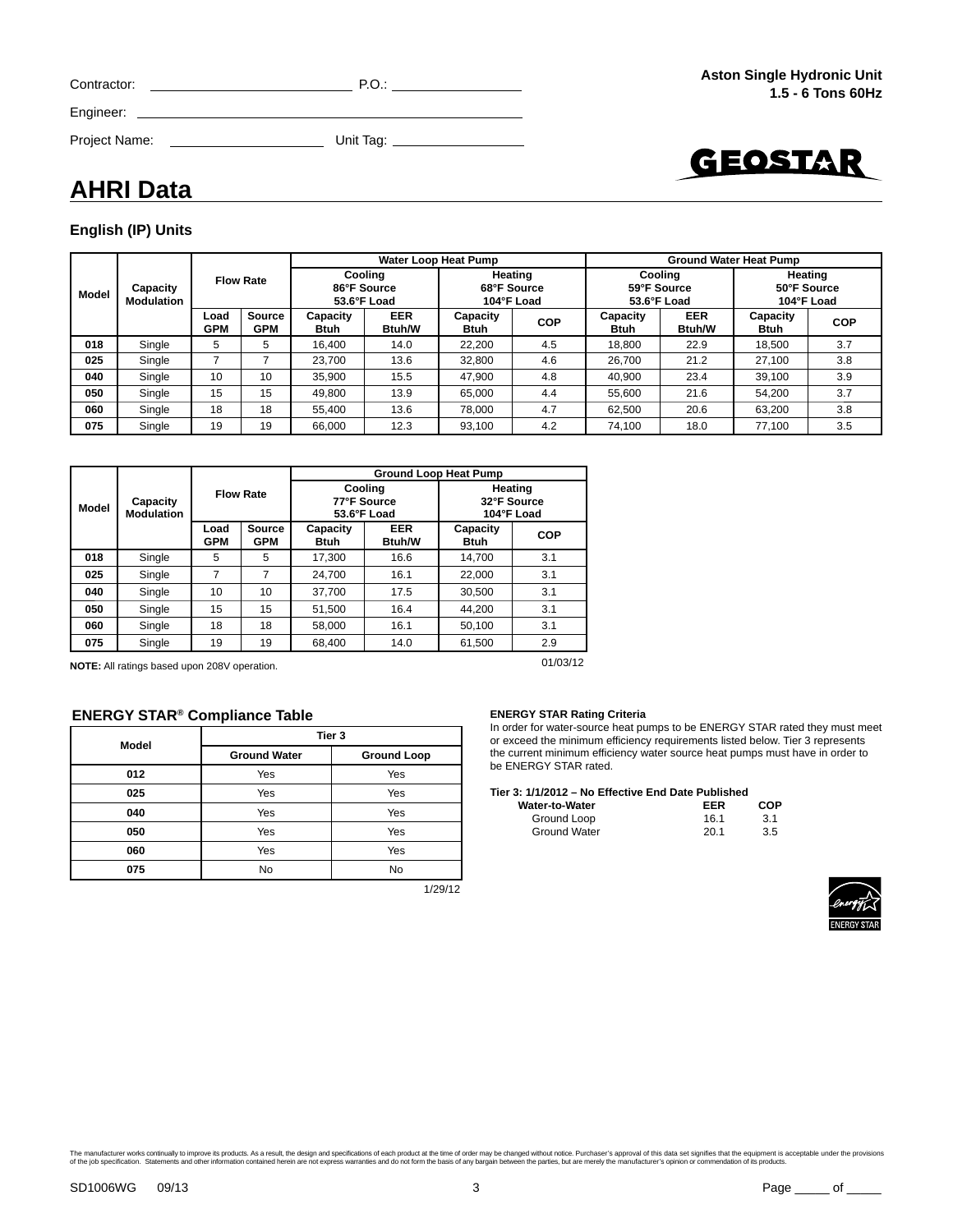| Contractor: | P.O. |
|-------------|------|
| Engineer:   |      |
|             |      |

Project Name: Whit Tag:



### **AHRI Data cont.**

The Aston Series is rated in accordance to the upcoming performance standard AHRI/ASHRAE/ISO 13256-2. This new standard will have three major categories: Water Loop, Ground Water, and Ground Loop.

#### **Unit of Measure: The Cooling COP**

The cooling efficiency is measured in EER (US version measured in Btuh per Watt. The Metric version is measured in a cooling COP (Watt per Watt) similar to the traditional COP measurement.

#### **Pump Power Correction Calculation**

Within each model, only one water flow rate is specified for all three groups and pumping Watts are calculated using the following formula. This additional power is added onto the existing power consumption.

• Pump power correction =  $(gpm x 0.0631) x$  (Press Drop x 2990) / 300

Where 'gpm' is waterflow in gpm and 'Press Drop' is the pressure drop through the unit heat exchanger at rated water flow in feet of head.

**Conversions** 

Water Flow (lps) = GPM  $\times$  0.0631

Press Drop (Pascals) = Press Drop (ft hd) x 2990

#### **ISO Capacity and Efficiency Calculations**

The following equations illustrate cooling calculations:

- ISO Cooling Capacity = Cooling Capacity (Btuh) x 3.412
- ISO EER Efficiency (W/W) = ISO Cooling Capacity (Btuh) x 3.412 / [Power Input (Watts) + Pump Power Correction (Watt)] The following equations illustrate heating calculations:
- ISO Heating Capacity = Heating Capacity (Btuh) x 3.412
- ISO COP Efficiency (W/W) = ISO Heating Capacity (Btuh) x 3.412 / [Power Input (Watts) + Pump Power Correction (Watt)]

| <b>Test Conditions</b>                           | <b>ISO/AHRI</b><br>13256-2<br><b>WLHP</b> | <b>ISO/AHRI</b><br>13256-2<br><b>GWHP</b> | <b>ISO/AHRI</b><br>13256-2<br><b>GLHP</b> |
|--------------------------------------------------|-------------------------------------------|-------------------------------------------|-------------------------------------------|
| Cooling                                          |                                           |                                           |                                           |
| Liquid Entering Indoor Side - °F                 | 53.6                                      | 53.6                                      | 53.6                                      |
| <b>Standard Rating Test</b>                      |                                           |                                           |                                           |
| Liquid Entering Heat Exchanger - °F              | 86                                        | 59                                        | 77                                        |
| <b>Part-load Rating Test</b>                     |                                           |                                           |                                           |
| Liquid Entering Heat Exchanger                   | 86                                        | 59                                        | 68                                        |
| Fluid Flow Rate                                  |                                           |                                           |                                           |
| Heating                                          |                                           |                                           |                                           |
| Liquid Entering Indoor Side - °F                 | 104                                       | 104                                       | 104                                       |
| <b>Standard Rating Test</b>                      |                                           |                                           |                                           |
| Liquid Entering Outdoor-side Heat Exchanger - °F | 68                                        | 50                                        | 32                                        |
| <b>Part-load Rating Test</b>                     |                                           |                                           |                                           |
| Liquid Entering Outdoor-side Heat Exchanger      | 68                                        | 50                                        | 41                                        |
| <b>Fluid Flow Rate</b>                           |                                           |                                           |                                           |

**NOTES:** \*Flow rate is specified by the manufacturer

WLHP = Water Loop Heat Pump: GWHP = Ground Water Heat Pump:  $GI$  HP =  $Ground$  Loop Heat Pump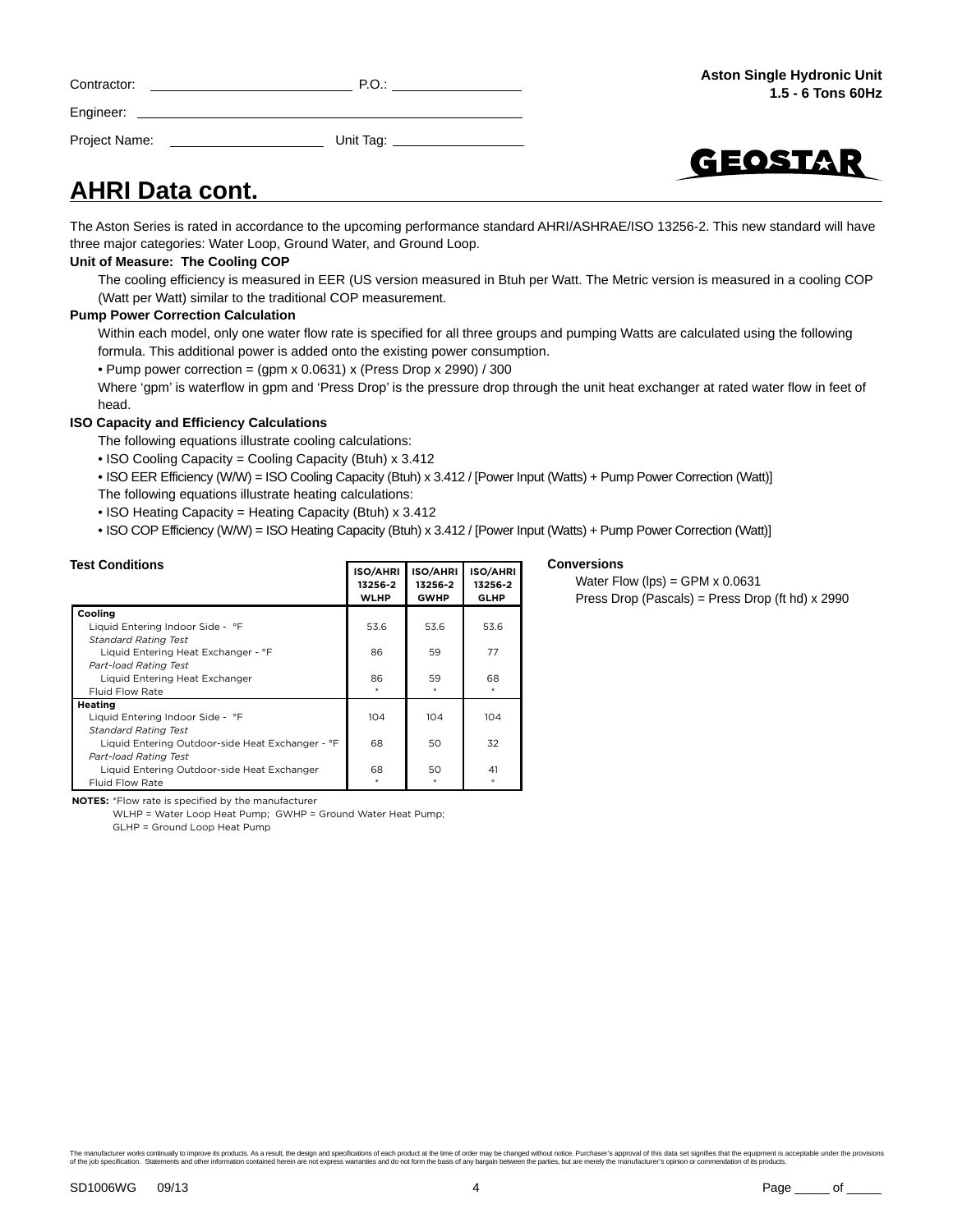| Contractor:   | P.O.      |  |
|---------------|-----------|--|
| Engineer:     |           |  |
| Project Name: | Unit Tag: |  |



### **Dimensional Data**











6/11/13

|           |       |        | <b>Overall Cabinet</b> |                             | <b>Water Connections</b> |                        |                         |               |                   |                             |                        |                                   |                | Electrical Knockouts |                 |         |
|-----------|-------|--------|------------------------|-----------------------------|--------------------------|------------------------|-------------------------|---------------|-------------------|-----------------------------|------------------------|-----------------------------------|----------------|----------------------|-----------------|---------|
|           |       |        |                        |                             |                          |                        |                         |               |                   |                             |                        |                                   |                |                      | κ               |         |
|           |       | Α      | в                      | С                           | D                        | Е                      | F                       | G             | н                 |                             |                        |                                   |                | $1/2$ in.            | 3/4 in.         | 3/4 in. |
| Model     |       |        |                        |                             |                          |                        |                         |               |                   |                             |                        |                                   |                | cond                 | cond            | cond    |
|           | Depth | Height | Width                  | Load<br>Liauid<br><b>In</b> | Load<br>Liquid<br>Out    | Source<br>Liquid<br>In | Source<br>Liquid<br>Out | <b>HWG In</b> | <b>HWG</b><br>Out | Load<br>Water<br><b>FPT</b> | Source<br>Water<br>FPT | <b>HWG</b><br>Water<br><b>FPT</b> | Low<br>Voltage | Ext<br>Pump          | Power<br>Supply |         |
| 018       | in.   | 23.5   | 26.1                   | 19.5                        | 10.0                     | 22.2                   | 10.0                    | 22.2          | ۰                 |                             | 1 in.                  | 1 in.                             | ۰              | 16.0                 | 14.2            | 14.2    |
|           | cm.   | 59.7   | 66.3                   | 49.5                        | 25.4                     | 56.4                   | 25.4                    | 56.4          | ۰                 | $\overline{\phantom{a}}$    | 25.4 mm                | 25.4 mm                           | ۰              | 40.6                 | 36.1            | 36.1    |
| 025       | in.   | 23.5   | 26.1                   | 19.5                        | 10.0                     | 22.2                   | 10.0                    | 22.2          | ۰                 |                             | in.                    | 1 in.                             | ۰              | 16.0                 | 14.2            | 14.2    |
|           | cm.   | 59.7   | 66.3                   | 49.5                        | 25.4                     | 56.4                   | 25.4                    | 56.4          | ۰                 | $\sim$                      | 25.4 mm                | 25.4 mm                           | ۰              | 40.6                 | 36.1            | 36.1    |
| 040       | in.   | 31.0   | 26.2                   | 22.0                        | 2.1                      | 19.6                   | 2.1                     | 19.6          | 23.9              | 23.9                        | 1 in.                  | 1 in.                             | $1/2$ in.      | 17.1                 | 14.8            | 17.1    |
|           | cm.   | 78.7   | 66.5                   | 55.9                        | 5.3                      | 49.8                   | 5.3                     | 49.8          | 60.7              | 60.7                        | 25.4 mm                | 25.4 mm                           | $12.7$ mm      | 43.4                 | 37.6            | 43.4    |
| 050       | in.   | 31.0   | 26.2                   | 22.0                        | 2.2                      | 20.6                   | 2.2                     | 20.6          | 23.9              | 23.9                        | $1 - 1/4$ in.          | $1 - 1/4$ in.                     | $1/2$ in.      | 17.1                 | 14.8            | 17.1    |
|           | cm.   | 78.7   | 66.5                   | 55.9                        | 5.6                      | 52.3                   | 5.6                     | 52.3          | 60.7              | 60.7                        | 31.8 mm                | 31.8 mm                           | $12.7$ mm      | 43.4                 | 37.6            | 43.4    |
| 060 & 075 | in.   | 31.0   | 26.2                   | 22.0                        | 2.4                      | 23.0                   | 2.4                     | 23.0          | 20.6              | 20.6                        | $1 - 1/4$ in.          | $1 - 1/4$ in                      | $1/2$ in.      | 17.1                 | 14.8            | 17.1    |
|           | cm.   | 78.7   | 66.5                   | 55.9                        | 6.1                      | 58.4                   | 6.1                     | 58.4          | 52.3              | 52.3                        | 31.8 mm                | 31.8 mm                           | $12.7$ mm      | 43.4                 | 37.6            | 43.4    |

|              |     |                   |                       |                     |                         |               | <b>Water Connections</b> |                 |                  |                                |                         |             |                           | <b>Electrical Knockouts</b> |                        |
|--------------|-----|-------------------|-----------------------|---------------------|-------------------------|---------------|--------------------------|-----------------|------------------|--------------------------------|-------------------------|-------------|---------------------------|-----------------------------|------------------------|
|              |     | M                 | N                     | o                   | P                       | Q             | R                        | s               |                  | u                              |                         | w           | $\boldsymbol{\mathsf{A}}$ |                             |                        |
| <b>Model</b> |     | Load<br>Liquid In | Load<br>Liquid<br>Out | Source<br>Liguid In | Source<br>Liquid<br>Out | <b>HWG In</b> | <b>HWG Out</b>           | Power<br>Supply | Low Volt-<br>age | Side<br>Power<br><b>Supply</b> | Side<br>Power<br>Supply | Ext<br>Pump | Ext<br>Pump               | Power<br><b>Supply</b>      | Power<br><b>Supply</b> |
| 018          | in. | 2.4               | 2.4                   | 2.4                 | 2.4                     | ۰             | ۰                        | 3.5             | 2.9              | 14.9                           | 2.6                     | 2.1         | 1.8                       | 2.9                         | 4.1                    |
|              | cm. | 6.1               | 6.1                   | 6.1                 | 6.1                     | ۰             | ۰                        | 8.9             | 7.4              | 37.8                           | 6.6                     | 5.3         | 4.4                       | 7.4                         | 10.4                   |
| 025          | in. | 2.4               | 2.4                   | 2.4                 | 2.4                     | ۰             |                          | 3.5             | 2.9              | 14.9                           | 2.6                     | 2.1         | 1.8                       | 2.9                         | 4.1                    |
|              | cm. | 6.1               | 6.1                   | 6.1                 | 6.1                     | ۰             | ۰                        | 8.9             | 7.4              | 37.8                           | 6.6                     | 5.3         | 4.4                       | 7.4                         | 10.4                   |
| 040          | in. | 1.6               | 2.8                   | 2.8                 | 1.6                     | 2.0           | 1.8                      | 4.8             | 4.8              | 17.1                           | 2.8                     | 14.9        | 4.8                       | 4.8                         | 17.1                   |
|              | cm. | 4.1               | 7.0                   | 7.0                 | 4.1                     | 5.1           | 4.6                      | 12.2            | 12.2             | 43.4                           | 7.0                     | 37.8        | 12.2                      | 12.2                        | 43.4                   |
| 050          | in. | 1.8               | 3.6                   | 3.6                 | 1.8                     | 2.1           | 1.8                      | 4.8             | 4.8              | 17.1                           | 2.8                     | 14.9        | 4.8                       | 4.8                         | 17.1                   |
|              | cm. | 4.6               | 9.1                   | 9.1                 | 4.6                     | 5.3           | 4.6                      | 12.2            | 12.2             | 43.4                           | 7.1                     | 37.8        | 12.2                      | 12.2                        | 43.4                   |
|              | in. | 1.8               | 4.0                   | 4.0                 | 1.8                     | 4.2           | 1.4                      | 4.8             | 4.8              | 17.1                           | 2.8                     | 14.9        | 4.8                       | 4.8                         | 17.1                   |
| 060 & 075    | cm. | 4.6               | 10.2                  | 10.2                | 4.6                     | 10.7          | 3.6                      | 12.2            | 12.2             | 43.4                           | 7.1                     | 37.8        | 12.2                      | 12.2                        | 43.4                   |
|              |     |                   |                       |                     |                         |               |                          |                 |                  |                                |                         |             |                           |                             | 8/6/10                 |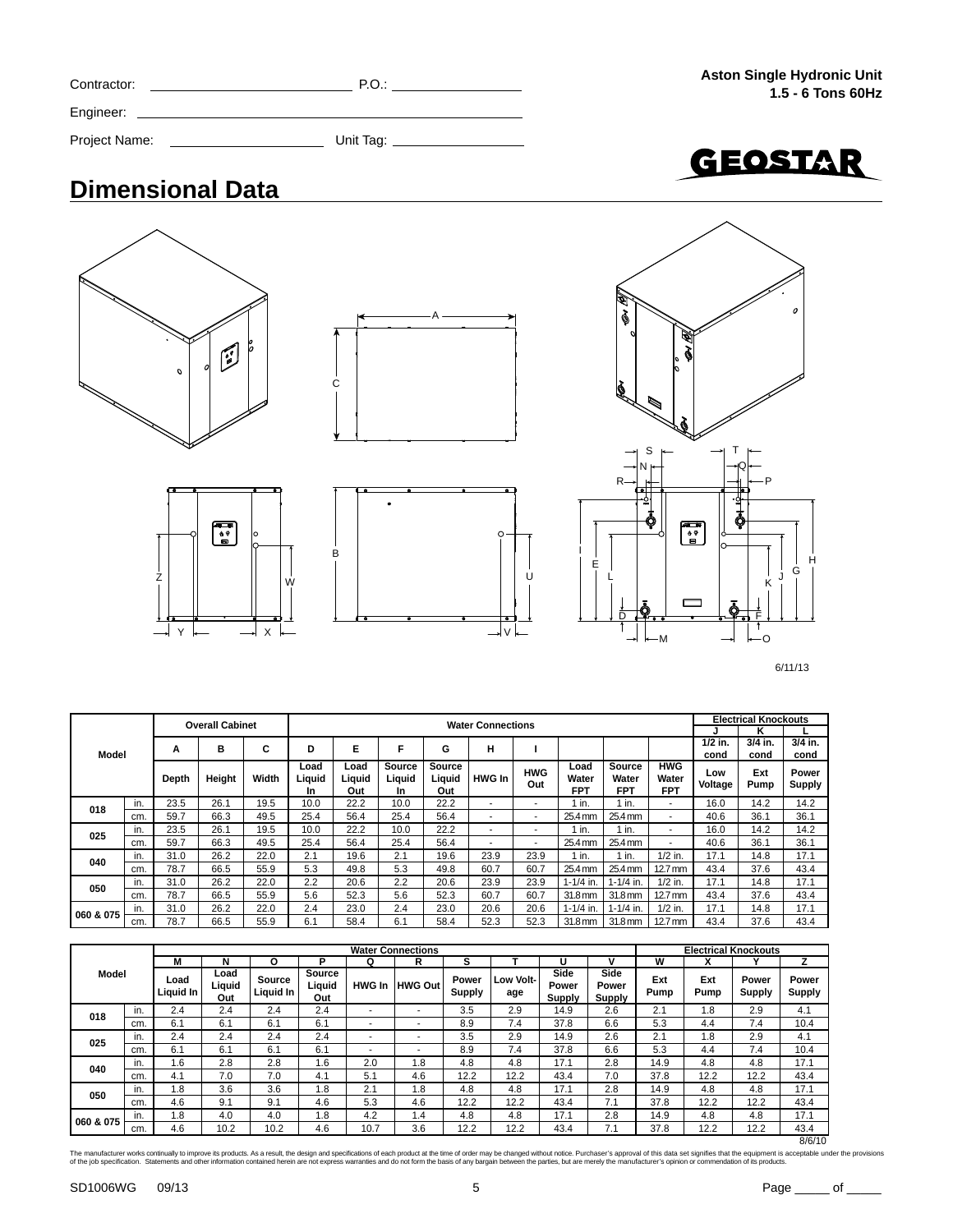| Contractor:   | P.O.      |  |
|---------------|-----------|--|
| Engineer:     |           |  |
| Project Name: | Unit Tag: |  |

# GEOSTAR

### **Physical Data**

| Model                                    | 018           | 025          | 040          | 050          | 060         | 075          |  |  |  |
|------------------------------------------|---------------|--------------|--------------|--------------|-------------|--------------|--|--|--|
| Compressor (1 each)                      |               | Scroll       |              |              |             |              |  |  |  |
| Factory Charge R410a, oz [kg]            | 44.0 [1.25]   | 58.0 [1.64]  | 70 [1.98]    | 68 [1.93]    | 104 [2.95]  | 110 [3.12]   |  |  |  |
| Coax & Piping Water Volume - gal [I]*    | $.52$ [1.97]  | $.89$ [3.38] | $1.0$ [3.94] | $1.4$ [5.25] | 1.6 [6.13]  | $1.6$ [6.13] |  |  |  |
| Weight - Operating, lb [kg]              | [86.6]<br>191 | 225 [102.1]  | 290 [131.5]  | 325 [147.4]  | 345 [156.5] | 345 [156.5]  |  |  |  |
| Weight - Packaged, lb [kg]               | 213 [96.6]    | 247 [112.0]  | 305 [138.3]  | 340 [154.2]  | 360 [163.3] | 360 [163.3]  |  |  |  |
| <b>NOTE:</b> * Source or load side only. |               |              |              |              |             | 8/6/10       |  |  |  |

**Electrical Data**

| Model  | Rated                                                                    | Voltage |            | <b>Compressor</b> |      | Load | Source | <b>Total Unit</b> | <b>Min Ckt</b> | <b>Maximum</b>   |  |
|--------|--------------------------------------------------------------------------|---------|------------|-------------------|------|------|--------|-------------------|----------------|------------------|--|
|        | Voltage                                                                  | Min/Max | <b>RLA</b> | LRA               | LRA* | Pump | Pump   | FLA               | Amp            | <b>Fuse/HACR</b> |  |
| 018    | 208-230/60/1                                                             | 187/253 | 9.0        | 48.0              | 17.0 | 1.8  | 5.4    | 16.2              |                | 30               |  |
| 025    | 208-230/60/1                                                             | 187/253 | 13.5       | 61.0              | 21.4 | 1.8  | 5.4    | 20.7              | 24.1           | 35               |  |
| 040    | 208-230/60/1                                                             | 187/253 | 20.0       | 115.0             | 40.3 | 1.8  | 5.4    | 27.2              | 32.2           | 50               |  |
| 050    | 208-230/60/1                                                             | 187/253 | 26.4       | 134.0             | 46.9 | 1.8  | 5.4    | 33.6              | 40.2           | 60               |  |
| 060    | 208-230/60/1                                                             | 187/253 | 30.1       | 145.0             | 50.8 | 1.8  | 5.4    | 37.3              | 44.8           | 70               |  |
| 075    | 208-230/60/1                                                             | 187/253 | 26.9       | 145.0             | 50.8 | 1.8  | 5.4    | 34.1              | 40.8           | 60               |  |
| NOTES. | $\Lambda$ ll fuses type "D" time delay (or HACP sireuit breaker in LISA) |         |            |                   |      |      |        |                   |                | 3/26/13          |  |

**NOTES:** All fuses type "D" time delay (or HACR circuit breaker in USA). Source pump amps shown are for up to a 1/2 HP pump.

Load pumps amps shown are for small circulators.

\*LRA with optional GeoStart installed (208-230/60/1).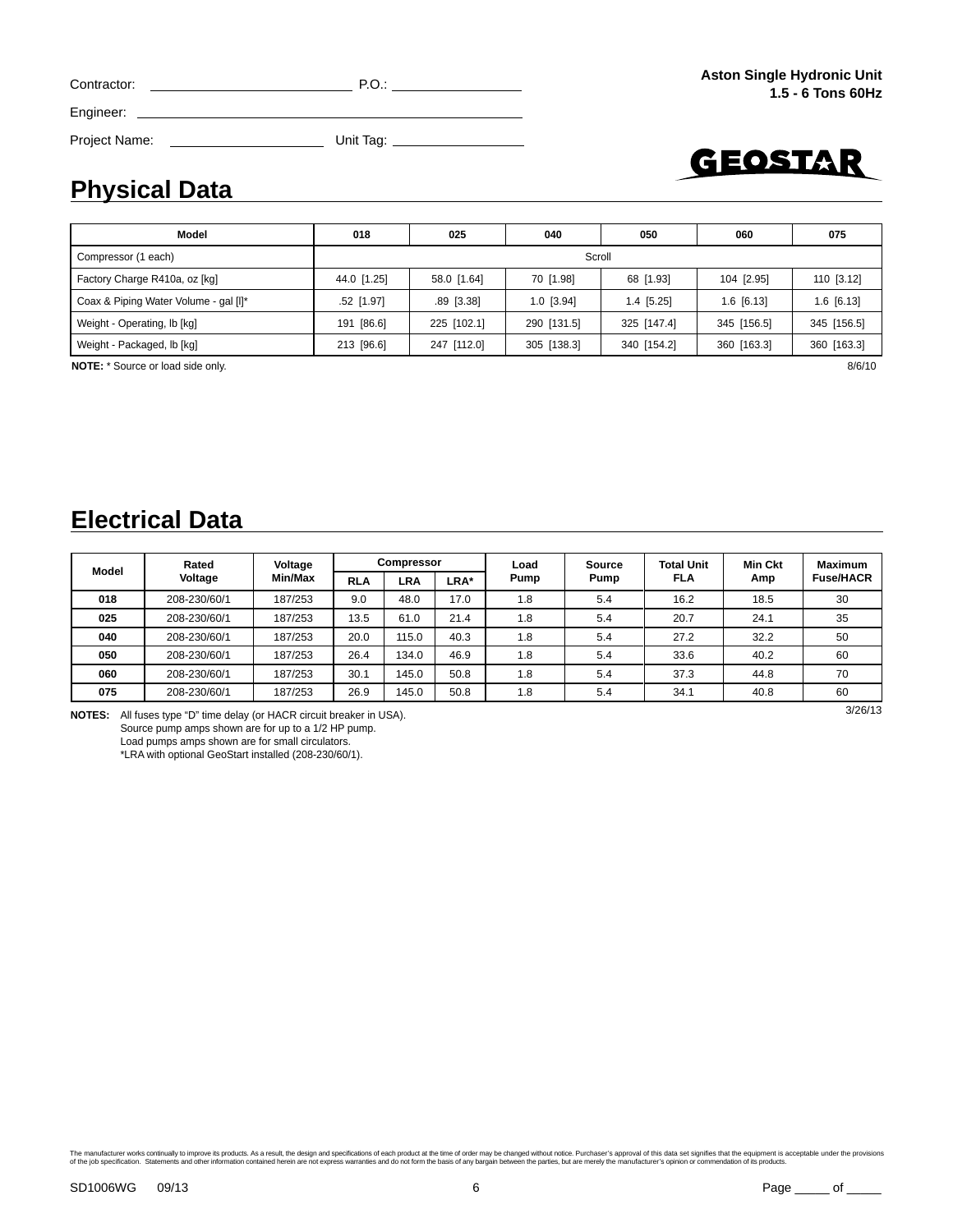| Contractor:   | P.O.      |
|---------------|-----------|
| Engineer:     |           |
| Project Name: | Unit Tag: |
|               |           |



### **Reference Calculations**

**Heating Calculations:** LWT = EWT - HE  $GPM \times C^*$ 

**Cooling Calculations:**  $LWT = EWT + HR$ GPM x C\*

 $HE = C^* \times GPM \times (EWT - LWT)$   $HR = C^* \times GPM \times (LWT - EWT)$ 

**NOTE: \*** C = 500 for pure water, 485 for brine.

### **Legend**

#### **Abbreviations and Definitions**

- $ELT =$  entering load fluid temperature to heat pump  $kW =$  kilowatts
- 
- $LLT =$  leaving load fluid temperature from heat pump  $HE =$  heat extracted in MBTUH
- 
- 
- 
- 
- 
- EWT = entering water temperature HR = heat rejected in MBTUH
- Brine = water with a freeze inhibiting solution
- SWPD = source coax water pressure drop EST = entering source fluid temperature to heat pump PSI = pressure drop in pounds per square inch <br>LST = leaving source fluid temperature from heat pump  $LGPM =$  load flow in gallons per minute  $HC =$  total heating capacity in MBTUH FT HD = pressure drop in feet of head  $\text{COP}$  = coefficient of performance, heating [HC/kW x 3.413]  $LWPD = load \ncoax water pressure \ drop$  EER = energy efficiency ratio, cooling  $LWT$  = leaving water temperature  $TC$  = total cooling capacity in MBTUH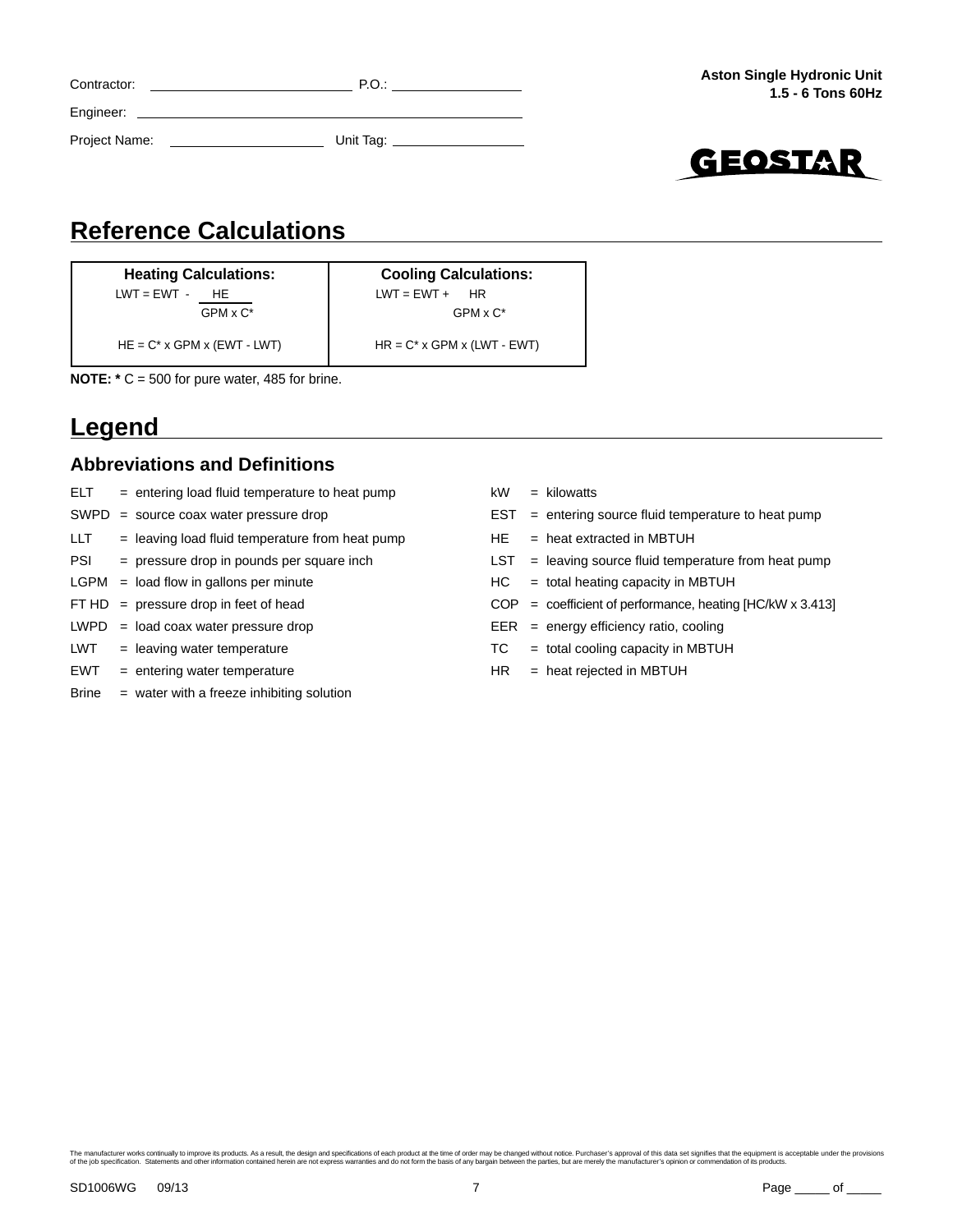| Contractor:   | P.O.      |
|---------------|-----------|
| Engineer:     |           |
| Project Name: | Unit Tag: |



### **Pressure Drop**

| <b>Model</b> | <b>GPM</b> |                |      | Pressure Drop (psi) |       |       |  |
|--------------|------------|----------------|------|---------------------|-------|-------|--|
|              |            | $30^{\circ}$ F | 60°F | 80°F                | 100°F | 120°F |  |
|              | 3.0        | 0.5            | 0.4  | 0.4                 | 0.3   | 0.3   |  |
| 018R*        | 4.0        | 1.1            | 0.9  | 0.9                 | 0.8   | 0.8   |  |
|              | 5.0        | 1.6            | 1.4  | 1.4                 | 1.3   | 1.3   |  |
|              | 6.0        | 2.1            | 1.9  | 1.9                 | 1.8   | 1.8   |  |
|              | 4.0        | 0.7            | 0.6  | 0.4                 | 0.3   | 0.3   |  |
| 025R*        | 5.5        | 1.3            | 1.1  | 0.9                 | 0.7   | 0.6   |  |
|              | 7.0        | 1.9            | 1.7  | 1.5                 | 1.3   | 1.2   |  |
|              | 8.5        | 2.6            | 2.4  | 2.2                 | 2.0   | 1.9   |  |
|              | 5.0        | 0.9            | 0.6  | 0.6                 | 0.5   | 0.5   |  |
| 040H/R       | 7.5        | 2.3            | 2.1  | 2.0                 | 1.9   | 1.8   |  |
|              | 10.0       | 3.7            | 3.5  | 3.3                 | 3.2   | 3.0   |  |
|              | 12.5       | 5.0            | 4.7  | 4.4                 | 4.2   | 4.0   |  |
|              | 8.0        | 1.7            | 1.4  | 1.4                 | 1.3   | 1.3   |  |
| 050H/R       | 11.5       | 3.6            | 3.4  | 3.2                 | 3.0   | 2.8   |  |
|              | 15.0       | 5.6            | 5.4  | 5.0                 | 4.6   | 4.2   |  |
|              | 18.5       | 8.3            | 8.1  | 7.6                 | 7.2   | 6.8   |  |
|              | 9.0        | 1.4            | 1.1  | 1.0                 | 1.0   | 0.9   |  |
| 060H/R       | 13.5       | 4.2            | 3.9  | 3.5                 | 3.1   | 2.7   |  |
|              | 18.0       | 6.9            | 6.7  | 6.0                 | 5.2   | 4.5   |  |
|              | 22.5       | 10.7           | 10.5 | 10.0                | 9.4   | 8.7   |  |
|              | 10.0       | 3.2            | 3.0  | 2.8                 | 2.7   | 2.5   |  |
| 075H/R       | 14.5       | 5.5            | 5.3  | 5.1                 | 4.9   | 4.7   |  |
|              | 19.0       | 7.9            | 7.6  | 7.3                 | 7.1   | 6.8   |  |
|              | 23.5       | 11.5           | 11.3 | 11.0                | 10.8  | 10.5  |  |

8/9/10 **NOTES:** Temperatures are Entering Water Temperatures \*Domestic water heating units source side pressure drop and reversible units load and source pressure drop.

#### **Vented Only Load Side**

| <b>Model</b> | <b>GPM</b> | Pressure Drop (psi) |      |       |               |  |  |  |  |  |  |
|--------------|------------|---------------------|------|-------|---------------|--|--|--|--|--|--|
|              |            | 60°F                | 80°F | 100°F | $120^\circ F$ |  |  |  |  |  |  |
|              | 3.0        | 0.5                 | 0.4  | 0.4   | 0.3           |  |  |  |  |  |  |
| 018H         | 4.0        | 1.4                 | 1.3  | 1.2   | 1.2           |  |  |  |  |  |  |
|              | 5.0        | 2.2                 | 2.1  | 2.1   | 2.0           |  |  |  |  |  |  |
|              | 6.0        | 3.0                 | 2.9  | 2.9   | 2.8           |  |  |  |  |  |  |
|              | 4.0        | 1.3                 | 1.3  | 1.2   | 1.2           |  |  |  |  |  |  |
| 025H         | 5.5        | 3.0                 | 2.9  | 2.8   | 2.7           |  |  |  |  |  |  |
|              | 7.0        | 4.6                 | 4.4  | 4.3   | 4.1           |  |  |  |  |  |  |
|              | 8.5        | 6.7                 | 6.5  | 6.4   | 6.2           |  |  |  |  |  |  |

7/13/09 **NOTES:** Temperatures are Entering Water Temperatures. Double wall vented coax for heating potable water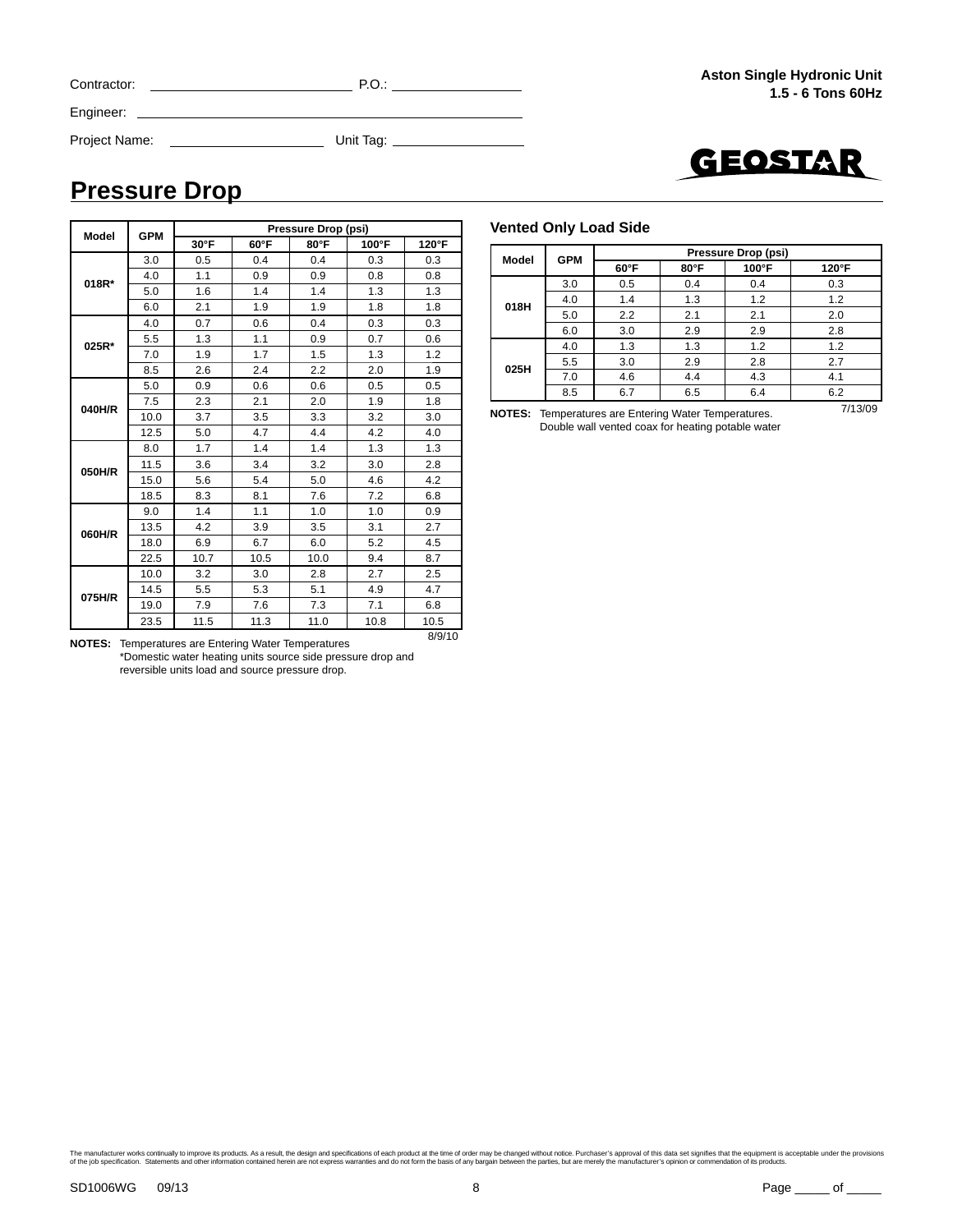| Contractor: |  |
|-------------|--|
| Engineer:   |  |

GEOSTAR

### Project Name: Unit Tag:

**Antifreeze Correction**

Catalog performance can be corrected for antifreeze use. Please use the following table and note the example given.

| <b>Antifreeze Type</b>  | Antifreeze % |           | Heating       |           | Cooling<br><b>Pressure</b><br><b>Drop</b><br><b>Source</b><br>$30$ [-1.1]<br>90 [32.2]<br>1.000<br>1.000 |       |
|-------------------------|--------------|-----------|---------------|-----------|----------------------------------------------------------------------------------------------------------|-------|
|                         | by wt        | Load      | <b>Source</b> | Load      |                                                                                                          |       |
| $EWT - P F$ [ $C$ ]     |              | 80 [26.7] | $30$ [-1.1]   | 50 [10.0] |                                                                                                          |       |
| Water                   | $\Omega$     | 1.000     | 1.000         | 1.000     |                                                                                                          |       |
|                         | 10           | 0.990     | 0.973         | 0.976     | 0.991                                                                                                    | 1.075 |
|                         | 20           | 0.978     | 0.943         | 0.947     | 0.979                                                                                                    | 1.163 |
| <b>Ethylene Glycol</b>  | 30           | 0.964     | 0.917         | 0.921     | 0.965                                                                                                    | 1.225 |
|                         | 40           | 0.953     | 0.890         | 0.897     | 0.955                                                                                                    | 1.324 |
|                         | 50           | 0.942     | 0.865         | 0.872     | 0.943                                                                                                    | 1.419 |
|                         | 10           | 0.981     | 0.958         | 0.959     | 0.981                                                                                                    | 1.130 |
|                         | 20           | 0.967     | 0.913         | 0.921     | 0.969                                                                                                    | 1.270 |
| <b>Propylene Glycol</b> | 30           | 0.946     | 0.854         | 0.869     | 0.950                                                                                                    | 1.433 |
|                         | 40           | 0.932     | 0.813         | 0.834     | 0.937                                                                                                    | 1.614 |
|                         | 50           | 0.915     | 0.770         | 0.796     | 0.922                                                                                                    | 1.816 |
|                         | 10           | 0.986     | 0.927         | 0.945     | 0.991                                                                                                    | 1.242 |
|                         | 20           | 0.967     | 0.887         | 0.906     | 0.972                                                                                                    | 1.343 |
| Ethanol                 | 30           | 0.944     | 0.856         | 0.869     | 0.947                                                                                                    | 1.383 |
|                         | 40           | 0.926     | 0.815         | 0.830     | 0.930                                                                                                    | 1.523 |
|                         | 50           | 0.907     | 0.779         | 0.795     | 0.911                                                                                                    | 1.639 |
|                         | 10           | 0.985     | 0.957         | 0.962     | 0.986                                                                                                    | 1.127 |
|                         | 20           | 0.969     | 0.924         | 0.929     | 0.970                                                                                                    | 1.197 |
| <b>Methanol</b>         | 30           | 0.950     | 0.895         | 0.897     | 0.951                                                                                                    | 1.235 |
|                         | 40           | 0.935     | 0.863         | 0.866     | 0.936                                                                                                    | 1.323 |
|                         | 50           | 0.919     | 0.833         | 0.836     | 0.920                                                                                                    | 1.399 |



**WARNING: Gray area represents antifreeze concentrations greater than 35% by weight and should be avoided due to the extreme performance penalty they represent.**

#### **Antifreeze Correction Example**

Antifreeze solution is propylene glycol 20% by weight for the source and methanol 10% for the load. Determine the corrected heating at 30°F source and 80°F load as well as pressure drop at 30°F for Model 050. Also, determine the corrected cooling at 90°F source and 50°F load.

The corrected heating capacity at 30°F/80°F would be: 46,700 MBTUH x 0.913 x 0.985 = 41,998 MBTUH The corrected cooling capacity at 90°F/50°F would be: 44,200 x 0.969 x 0.962 = 41,202 MBTUH The corrected pressure drop at 30°F and 15 GPM would be: 5.2 psi x 1.270 = 6.60 psi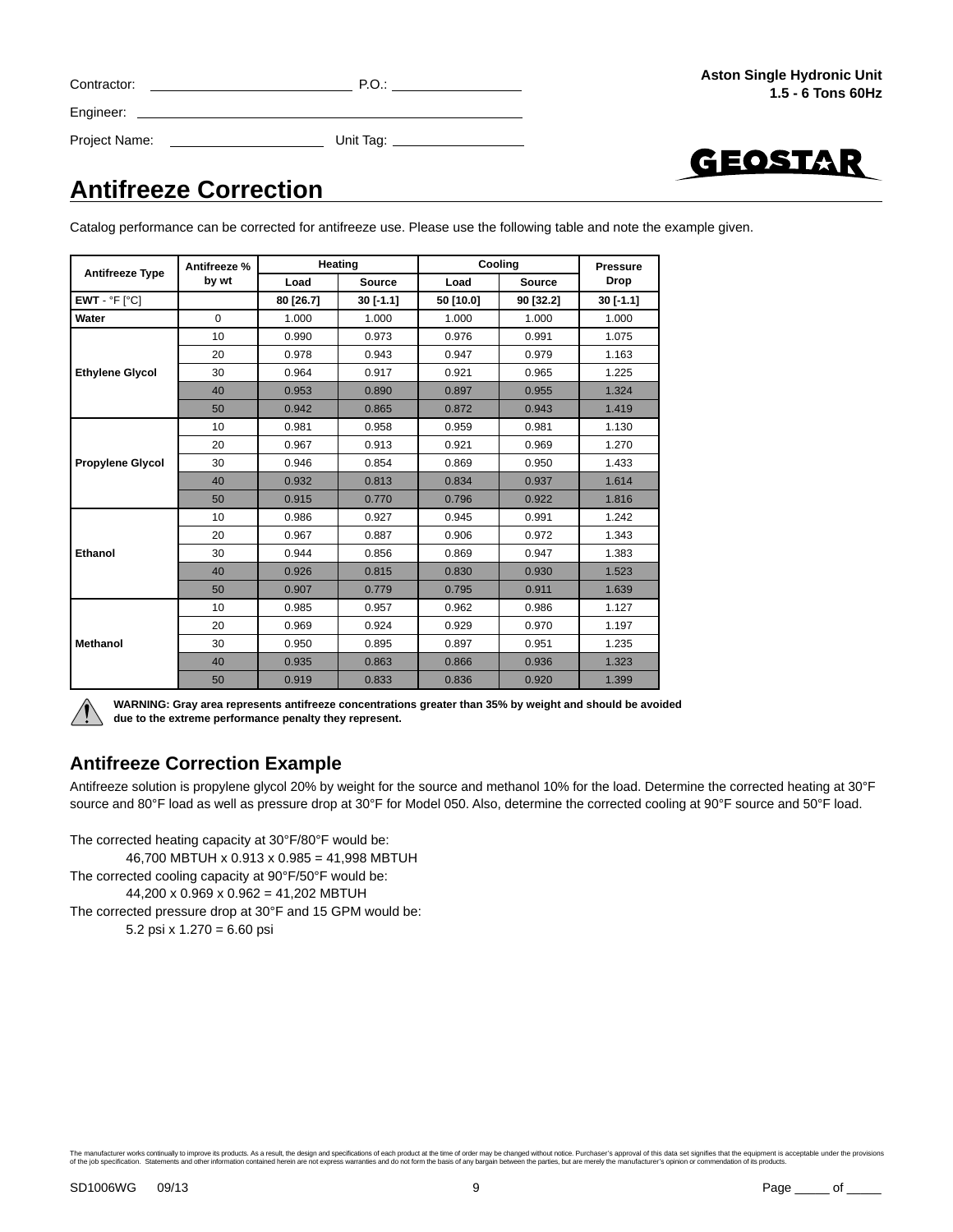|  | Contracto |
|--|-----------|
|  |           |

GEOSTAR

Project Name: Unit Tag:

**Model 018 - Performance Data**

Engineer:

#### **Cooling Capacity**

|     | Source         |            |                           |              | <b>Load Flow-3 GPM</b> |              |      |       | <b>Load Flow-4 GPM</b> |              |       |                           |      |            |       | <b>Load Flow-5 GPM</b> |       |              |      |       |  |
|-----|----------------|------------|---------------------------|--------------|------------------------|--------------|------|-------|------------------------|--------------|-------|---------------------------|------|------------|-------|------------------------|-------|--------------|------|-------|--|
| EST | Flow           | <b>ELT</b> | ШT                        | ТC           | Power                  | HR           | EER  | LST   | LЦ                     | тс           | Power | HR                        | EER  | <b>LST</b> | ШT    | тс                     | Power | HR           | EER  | LST   |  |
| °F  | <b>GPM</b>     | °F         | °F                        | <b>MBTUH</b> | kW                     | <b>MBTUH</b> |      | °F    | °F                     | <b>MBTUH</b> | kW    | <b>MBTUH</b>              |      | °F         | °F    | <b>MBTUH</b>           | kW    | <b>MBTUH</b> |      | °F    |  |
|     |                | 50         | 37.8                      | 17.8         | 0.60                   | 19.8         | 29.7 | 43.6  | 40.1                   | 18.1         | 0.61  | 20.1                      | 29.8 | 43.8       | 42.5  | 18.3                   | 0.61  | 20.4         | 30.0 | 44.0  |  |
|     |                | 70         | 56.8                      | 19.3         | 0.59                   | 21.3         | 32.5 | 44.6  | 59.3                   | 19.4         | 0.60  | 21.5                      | 32.6 | 44.8       | 61.9  | 19.6                   | 0.60  | 21.6         | 32.7 | 44.9  |  |
|     | 3              | 90         |                           | 20.7         |                        | 22.7         |      |       | 78.6                   | 20.8         | 0.59  |                           |      | 45.7       | 81.4  | 20.9                   | 0.59  | 22.9         | 35.4 |       |  |
|     |                |            | 75.8                      |              | 0.59                   |              | 35.3 | 45.6  |                        |              |       | 22.8                      | 35.4 |            |       |                        |       |              |      | 45.7  |  |
|     |                | 110        | 94.7                      | 22.2         | 0.58                   | 24.2         | 38.3 | 46.6  | 97.8                   | 22.2         | 0.58  | 24.2                      | 38.3 | 46.6       | 100.8 | 22.2                   | 0.58  | 24.2         | 38.3 | 46.6  |  |
|     |                | 50         | 37.7                      | 18.0         | 0.58                   | 19.9         | 30.9 | 40.9  | 40.0                   | 18.2         | 0.58  | 20.2                      | 31.2 | 41.1       | 42.4  | 18.4                   | 0.59  | 20.4         | 31.5 | 41.2  |  |
|     |                | 70         | 56.7                      | 19.3         | 0.57                   | 21.3         | 33.8 | 41.7  | 59.3                   | 19.5         | 0.57  | 21.4                      | 34.0 | 41.8       | 61.9  | 19.6                   | 0.58  | 21.6         | 34.1 | 41.9  |  |
| 30  | $\overline{4}$ | 90         | 75.8                      | 20.7         | 0.56                   | 22.6         | 36.7 | 42.4  | 78.6                   | 20.8         | 0.56  | 22.7                      | 36.8 | 42.5       | 81.4  | 20.9                   | 0.57  | 22.8         | 36.9 | 42.5  |  |
|     |                | 110        | 94.9                      | 22.0         | 0.56                   | 23.9         | 39.6 | 43.2  | 97.9                   | 22.1         | 0.56  | 23.9                      | 39.7 | 43.2       | 100.9 | 22.1                   | 0.56  | 24.0         | 39.8 | 43.2  |  |
|     |                |            |                           |              |                        |              |      |       |                        |              |       |                           |      |            |       |                        |       |              |      |       |  |
|     |                | 50         | 37.6                      | 18.1         | 0.56                   | 20.0         | 32.3 | 38.3  | 40.0                   | 18.3         | 0.56  | 20.2                      | 32.7 | 38.3       | 42.4  | 18.5                   | 0.56  | 20.4         | 33.0 | 38.4  |  |
|     | 5              | 70         | 56.7                      | 19.3         | 0.55                   | 21.2         | 35.2 | 38.7  | 59.3                   | 19.5         | 0.55  | 21.4                      | 35.5 | 38.8       | 61.9  | 19.7                   | 0.55  | 21.5         | 35.8 | 38.9  |  |
|     |                | 90         | 75.9                      | 20.6         | 0.54                   | 22.4         | 38.1 | 39.2  | 78.6                   | 20.7         | 0.54  | 22.5                      | 38.3 | 39.3       | 81.4  | 20.8                   | 0.54  | 22.7         | 38.6 | 39.4  |  |
|     |                | 110        | 95.0                      | 21.8         | 0.53                   | 23.6         | 41.1 | 39.7  | 98.0                   | 21.9         | 0.53  | 23.7                      | 41.3 | 39.8       | 100.9 | 22.0                   | 0.53  | 23.8         | 41.5 | 39.8  |  |
|     |                | 50         | 38.4                      | 16.9         | 0.80                   | 19.6         | 22.9 | 63.4  | 40.5                   | 17.3         | 0.80  | 20.0                      | 23.3 | 63.8       | 42.7  | 17.8                   | 0.80  | 20.5         | 23.7 | 64.1  |  |
|     |                | 70         | 56.3                      | 19.9         | 0.80                   | 22.6         | 26.5 | 65.5  | 58.9                   | 20.2         | 0.80  | 22.9                      | 26.8 | 65.8       | 61.5  | 20.6                   | 0.80  | 23.3         | 27.2 | 66.0  |  |
|     | 3              |            |                           |              |                        |              |      |       |                        | 23.1         |       |                           |      |            |       |                        |       |              |      | 67.9  |  |
|     |                | 90         | 74.3                      | 22.9         | 0.80                   | 25.6         | 30.1 | 67.6  | 77.3                   |              | 0.79  | 25.8                      | 30.4 | 67.8       | 80.4  | 23.4                   | 0.79  | 26.1         | 30.7 |       |  |
|     |                | 110        | 92.2                      | 25.9         | 0.80                   | 28.6         | 33.8 | 69.7  | 95.7                   | 26.1         | 0.79  | 28.8                      | 34.0 | 69.8       | 99.2  | 26.2                   | 0.79  | 28.9         | 34.2 | 69.9  |  |
|     |                | 50         | 38.3                      | 17.0         | 0.77                   | 19.6         | 22.0 | 60.8  | 40.5                   | 17.4         | 0.77  | 20.0                      | 22.6 | 61.0       | 42.6  | 17.8                   | 0.77  | 20.5         | 23.1 | 61.2  |  |
|     |                | 70         | 56.3                      | 19.9         | 0.77                   | 22.5         | 26.0 | 62.4  | 58.9                   | 20.3         | 0.76  | 22.9                      | 26.5 | 62.6       | 61.5  | 20.6                   | 0.76  | 23.2         | 27.0 | 62.8  |  |
| 50  | $\overline{4}$ | 90         | 74.3                      | 22.9         | 0.76                   | 25.5         | 30.2 | 64.0  | 77.3                   | 23.1         | 0.76  | 25.7                      | 30.5 | 64.2       | 80.4  | 23.4                   | 0.76  | 25.9         | 30.9 | 64.3  |  |
|     |                | 110        | 92.2                      | 25.9         | 0.75                   | 28.4         | 34.4 | 65.7  | 95.7                   | 26.0         | 0.75  | 28.6                      | 34.6 | 65.7       | 99.2  | 26.1                   | 0.75  | 28.7         | 34.8 | 65.8  |  |
|     |                | 50         | 38.2                      | 17.1         | 0.75                   | 19.7         | 24.7 | 58.1  | 40.4                   | 17.5         | 0.75  | 20.0                      | 25.3 | 58.3       | 42.6  | 17.9                   | 0.74  | 20.4         | 25.9 | 58.4  |  |
|     |                |            |                           |              |                        |              |      |       |                        |              |       |                           |      |            |       |                        |       |              |      |       |  |
|     | 5              | 70         | 56.3                      | 20.0         | 0.74                   | 22.5         | 28.8 | 59.3  | 58.9                   | 20.3         | 0.73  | 22.8                      | 29.2 | 59.4       | 61.5  | 20.6                   | 0.73  | 23.1         | 29.7 | 59.5  |  |
|     |                | 90         | 74.3                      | 22.9         | 0.72                   | 25.4         | 33.0 | 60.5  | 77.3                   | 23.1         | 0.72  | 25.6                      | 33.3 | 60.5       | 80.4  | 23.3                   | 0.72  | 25.8         | 33.6 | 60.6  |  |
|     |                | 110        | 92.3                      | 25.8         | 0.71                   | 28.2         | 37.3 | 61.6  | 95.8                   | 25.9         | 0.71  | 28.3                      | 37.5 | 61.7       | 99.3  | 26.1                   | 0.71  | 28.5         | 37.7 | 61.7  |  |
|     |                | 50         | 39.1                      | 15.9         | 0.99                   | 19.3         | 16.1 | 83.3  | 41.0                   | 16.6         | 0.99  | 19.9                      | 16.7 | 83.7       | 42.9  | 17.2                   | 0.99  | 20.6         | 17.4 | 84.1  |  |
|     |                | 70         | 55.9                      | 20.5         | 1.00                   | 23.9         | 20.5 | 86.4  | 58.5                   | 21.0         | 1.00  | 24.4                      | 21.1 | 86.8       | 61.1  | 21.5                   | 0.99  | 24.9         | 21.7 | 87.1  |  |
|     | 3              | 90         | Operation not recommended |              |                        |              |      |       |                        |              |       |                           |      |            |       |                        |       |              |      |       |  |
|     |                | 110        |                           |              |                        |              |      |       |                        |              |       |                           |      |            |       |                        |       |              |      |       |  |
|     |                |            |                           |              |                        |              |      |       |                        |              |       |                           |      |            |       |                        |       |              |      |       |  |
|     |                | 50         | 39.0                      | 16.0         | 0.97                   | 19.3         | 16.6 | 80.6  | 40.9                   | 16.6         | 0.96  | 19.9                      | 17.3 | 80.9       | 42.9  | 17.3                   | 0.96  | 20.5         | 18.1 | 81.3  |  |
| 70  | $\overline{4}$ | 70         | 55.9                      | 20.6         | 0.96                   | 23.8         | 21.4 | 83.1  | 58.5                   | 21.1         | 0.96  | 24.3                      | 22.0 | 83.4       | 61.1  | 21.6                   | 0.95  | 24.8         | 22.6 | 83.7  |  |
|     |                | 90         | Operation not recommended |              |                        |              |      |       |                        |              |       |                           |      |            |       |                        |       |              |      |       |  |
|     |                | 110        |                           |              |                        |              |      |       |                        |              |       |                           |      |            |       |                        |       |              |      |       |  |
|     |                | 50         | 38.9                      | 16.1         | 0.94                   | 19.3         | 17.1 | 78.0  | 40.9                   | 16.7         | 0.93  | 19.9                      | 18.0 | 78.2       | 42.9  | 17.3                   | 0.92  | 20.4         | 18.8 | 78.4  |  |
|     |                | 70         | 55.8                      | 20.7         | 0.92                   | 23.8         | 22.4 | 79.8  | 58.5                   | 21.1         | 0.92  | 24.2                      | 23.0 | 80.0       | 61.1  | 21.6                   | 0.91  | 24.7         | 23.7 | 80.2  |  |
|     | 5              | 90         |                           |              |                        |              |      |       |                        |              |       |                           |      |            |       |                        |       |              |      |       |  |
|     |                |            |                           |              |                        |              |      |       |                        |              |       | Operation not recommended |      |            |       |                        |       |              |      |       |  |
|     |                | 110        |                           |              |                        |              |      |       |                        |              |       |                           |      |            |       |                        |       |              |      |       |  |
|     |                | 50         | 40.4                      | 14.0         | 1.30                   | 18.4         | 11.8 | 102.7 | 42.1                   | 14.5         | 1.30  | 19.0                      | 12.3 | 103.0      | 43.8  | 15.1                   | 1.30  | 19.5         | 12.7 | 103.4 |  |
|     | 3              | 70         | 57.4                      | 18.3         | 1.30                   | 22.7         | 15.3 | 105.6 | 59.8                   | 18.7         | 1.30  | 23.2                      | 15.7 | 105.9      | 62.1  | 19.2                   | 1.30  | 23.6         | 16.1 | 106.2 |  |
|     |                | 90         |                           |              |                        |              |      |       |                        |              |       |                           |      |            |       |                        |       |              |      |       |  |
|     |                | 110        |                           |              |                        |              |      |       |                        |              |       | Operation not recommended |      |            |       |                        |       |              |      |       |  |
|     |                | 50         | 40.3                      | 14.1         | 1.27                   | 18.4         | 11.2 | 100.1 | 42.0                   | 14.6         | 1.26  | 19.0                      | 11.6 | 100.4      | 43.8  | 15.2                   | 1.26  | 19.5         | 12.0 | 100.7 |  |
|     |                | 70         | 57.3                      | 18.4         | 1.26                   | 22.7         | 14.6 | 102.5 | 59.7                   | 18.9         | 1.26  | 23.1                      | 15.0 | 102.7      | 62.0  | 19.3                   | 1.26  | 23.6         | 15.4 | 103.0 |  |
| 90  | $\overline{4}$ |            |                           |              |                        |              |      |       |                        |              |       |                           |      |            |       |                        |       |              |      |       |  |
|     |                | 90         |                           |              |                        |              |      |       |                        |              |       | Operation not recommended |      |            |       |                        |       |              |      |       |  |
|     |                | 110        |                           |              |                        |              |      |       |                        |              |       |                           |      |            |       |                        |       |              |      |       |  |
|     |                | 50         | 40.2                      | 14.3         | 1.24                   | 18.5         | 12.6 | 97.6  | 42.0                   | 14.8         | 1.23  | 18.9                      | 13.2 | 97.8       | 43.7  | 15.3                   | 1.23  | 19.4         | 13.7 | 98.0  |  |
|     | 5              | 70         | 57.2                      | 18.6         | 1.22                   | 22.7         | 16.6 | 99.4  | 59.6                   | 19.0         | 1.21  | 23.1                      | 17.1 | 99.5       | 62.0  | 19.4                   | 1.21  | 23.5         | 17.5 | 99.7  |  |
|     |                | 90         |                           |              |                        |              |      |       |                        |              |       |                           |      |            |       |                        |       |              |      |       |  |
|     |                | 110        |                           |              |                        |              |      |       |                        |              |       | Operation not recommended |      |            |       |                        |       |              |      |       |  |
|     |                | 50         | 41.7                      | 12.1         | 1.60                   | 17.6         | 7.6  | 122.1 | 43.2                   | 12.5         | 1.61  | 18.0                      | 7.8  | 122.4      | 44.7  | 12.9                   | 1.61  | 18.4         | 8.0  | 122.6 |  |
|     |                |            |                           |              |                        |              |      |       |                        |              |       |                           |      |            |       |                        |       |              |      |       |  |
|     | 3              | 70         | 59.0                      | 16.1         | 1.60                   | 21.5         | 10.0 | 124.8 | 61.0                   | 16.5         | 1.60  | 21.9                      | 10.3 | 125.1      | 63.1  | 16.8                   | 1.61  | 22.3         | 10.5 | 125.3 |  |
|     |                | 90         |                           |              |                        |              |      |       |                        |              |       | Operation not recommended |      |            |       |                        |       |              |      |       |  |
|     |                | 110        |                           |              |                        |              |      |       |                        |              |       |                           |      |            |       |                        |       |              |      |       |  |
|     |                | 50         | 41.6                      | 12.3         | 1.57                   | 17.6         | 7.8  | 119.7 | 43.1                   | 12.7         | 1.57  | 18.0                      | 8.1  | 119.9      | 44.6  | 13.1                   | 1.57  | 18.4         | 8.3  | 120.1 |  |
|     |                | 70         | 58.8                      | 16.3         | 1.56                   | 21.6         | 10.5 | 121.9 | 60.9                   | 16.6         | 1.56  | 22.0                      | 10.7 | 122.1      | 63.0  | 17.0                   | 1.56  | 22.3         | 10.9 | 122.3 |  |
| 110 | $\overline{4}$ | 90         |                           |              |                        |              |      |       |                        |              |       |                           |      |            |       |                        |       |              |      |       |  |
|     |                |            |                           |              |                        |              |      |       |                        |              |       | Operation not recommended |      |            |       |                        |       |              |      |       |  |
|     |                | 110        |                           |              |                        |              |      |       |                        |              |       |                           |      |            |       |                        |       |              |      |       |  |
|     |                | 50         | 41.5                      | 12.4         | 1.53                   | 17.6         | 8.1  | 117.3 | 43.0                   | 12.8         | 1.53  | 18.0                      | 8.4  | 117.4      | 44.6  | 13.2                   | 1.53  | 18.4         | 8.6  | 117.6 |  |
|     | 5              | 70         | 58.7                      | 16.5         | 1.51                   | 21.6         | 10.9 | 118.9 | 60.8                   | 16.8         | 1.51  | 22.0                      | 11.1 | 119.1      | 62.9  | 17.2                   | 1.51  | 22.4         | 11.4 | 119.2 |  |
|     |                | 90         |                           |              |                        |              |      |       |                        |              |       |                           |      |            |       |                        |       |              |      |       |  |
|     |                | 110        |                           |              |                        |              |      |       |                        |              |       | Operation not recommended |      |            |       |                        |       |              |      |       |  |

8/20/09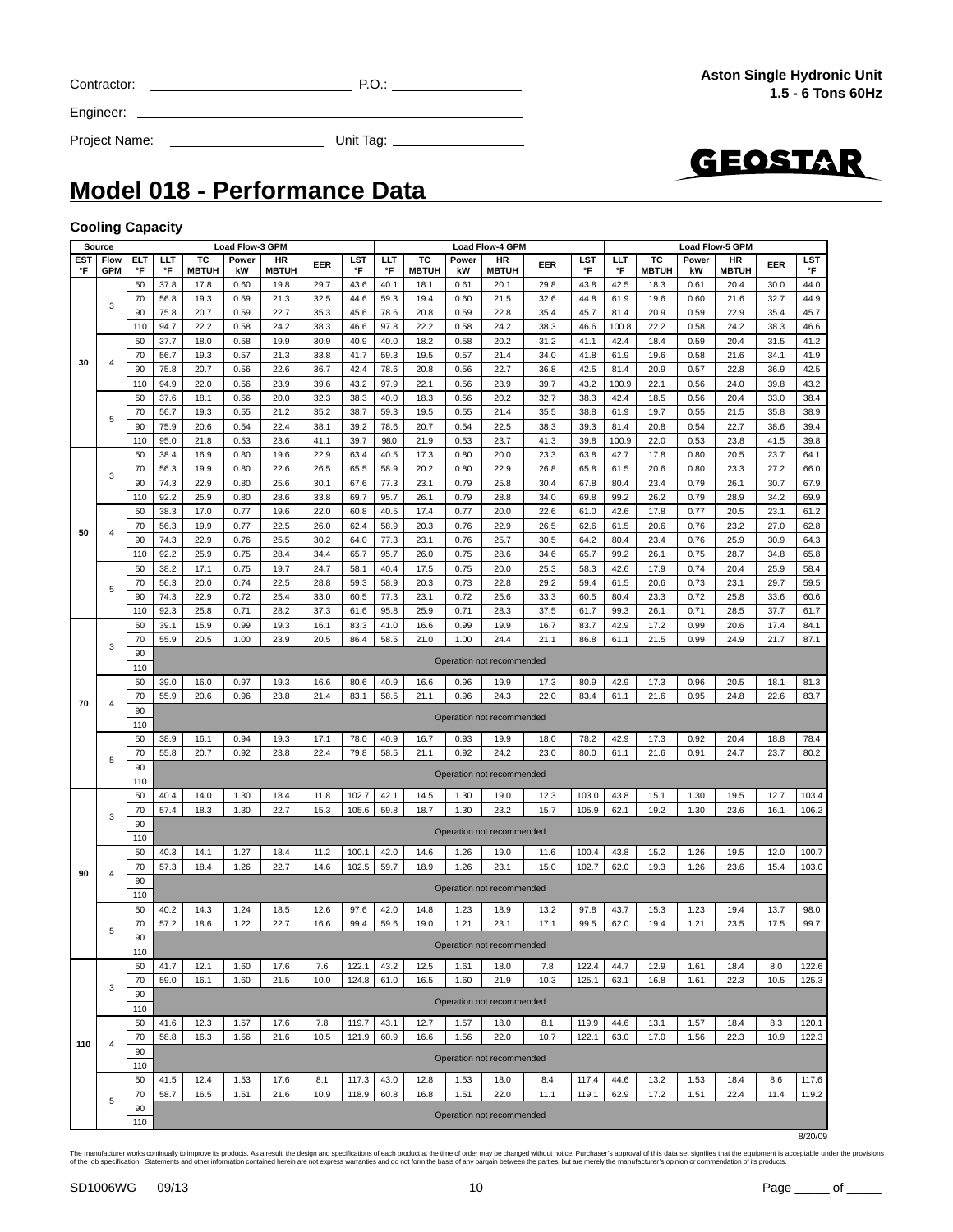| The manufacturer works continually to improve its products. As a result, the design and<br>of the job specification. Statements and other information contained herein are not ex |  |  |
|-----------------------------------------------------------------------------------------------------------------------------------------------------------------------------------|--|--|

| d specifications of each product at the time of order may be changed without notice. Purchaser's approval of this data set signifies that the equipment is acceptable under the provisions<br>press warranties and do not form the basis of any bargain between the parties, but are merely the manufacturer's opinion or commendation of its products, |  |
|---------------------------------------------------------------------------------------------------------------------------------------------------------------------------------------------------------------------------------------------------------------------------------------------------------------------------------------------------------|--|
|                                                                                                                                                                                                                                                                                                                                                         |  |

**Model 018 - Performance Data cont.**

#### **Heating Capacity**

г

Engineer:

|                  | Source             |           |          |                    | <b>Load Flow-3 GPM</b> |                    |      |           |           |                    |             | <b>Load Flow-4 GPM</b>    |            |           |          | <b>Load Flow-5 GPM</b> |             |                    |            |           |
|------------------|--------------------|-----------|----------|--------------------|------------------------|--------------------|------|-----------|-----------|--------------------|-------------|---------------------------|------------|-----------|----------|------------------------|-------------|--------------------|------------|-----------|
| <b>EST</b><br>°F | Flow<br><b>GPM</b> | ELT<br>°F | ШT<br>°F | HC<br><b>MBTUH</b> | Power<br>kW            | HE<br><b>MBTUH</b> | COP  | LST<br>°F | LLT<br>°F | HC<br><b>MBTUH</b> | Power<br>kW | HE<br><b>MBTUH</b>        | <b>COP</b> | LST<br>°F | ШT<br>°F | HC<br><b>MBTUH</b>     | Power<br>kW | HE<br><b>MBTUH</b> | <b>COP</b> | LST<br>°F |
|                  |                    | 60        |          |                    |                        |                    |      |           |           |                    |             |                           |            |           |          |                        |             |                    |            |           |
|                  |                    | 80        |          |                    |                        |                    |      |           |           |                    |             |                           |            |           |          |                        |             |                    |            |           |
|                  | 4                  | 100       |          |                    |                        |                    |      |           |           |                    |             | Operation not recommended |            |           |          |                        |             |                    |            |           |
|                  |                    | 120       |          |                    |                        |                    |      |           |           |                    |             |                           |            |           |          |                        |             |                    |            |           |
| 25               |                    | 60        | 69.8     | 14.2               | 0.90                   | 11.1               | 4.62 | 20.4      | 67.4      | 14.3               | 0.88        | 11.3                      | 4.76       | 20.3      | 65.9     | 14.4                   | 0.86        | 11.5               | 4.91       | 20.3      |
|                  |                    | 80        | 89.4     | 13.7               | 1.21                   | 9.6                | 3.31 | 21.1      | 87.1      | 13.8               | 1.19        | 9.7                       | 3.38       | 21.0      | 85.7     | 13.9                   | 1.17        | 9.9                | 3.46       | 20.9      |
|                  | 5                  | 100       | 109.1    | 13.2               | 1.53                   | 8.0                | 2.53 | 21.7      | 106.8     | 13.3               | 1.51        | 8.1                       | 2.58       | 21.6      | 105.5    | 13.3                   | 1.49        | 8.3                | 2.63       | 21.6      |
|                  |                    | 120       | 128.7    | 12.7               | 1.84                   | 6.4                | 2.02 | 22.4      | 126.6     | 12.8               | 1.82        | 6.5                       | 2.05       | 22.3      | 125.3    | 12.8                   | 1.80        | 6.7                | 2.08       | 22.3      |
|                  |                    | 60        | 70.4     | 15.1               | 0.91                   | 12.0               | 4.86 | 21.8      | 68.3      | 15.2               | 0.90        | 12.1                      | 4.96       | 21.7      | 66.3     | 15.2                   | 0.88        | 12.2               | 5.06       | 21.6      |
|                  |                    | 80        | 90.0     | 14.5               | 1.22                   | 10.4               | 3.48 | 22.9      | 88.0      | 14.6               | 1.21        | 10.5                      | 3.55       | 22.8      | 86.0     | 14.6                   | 1.19        | 10.6               | 3.61       | 22.7      |
|                  | 3                  | 100       | 109.6    | 14.0               | 1.54                   | 8.7                | 2.66 | 24.0      | 107.7     | 14.0               | 1.52        | 8.8                       | 2.71       | 23.9      | 105.8    | 14.1                   | 1.49        | 9.0                | 2.76       | 23.8      |
|                  |                    | 120       | 129.2    | 13.4               | 1.85                   | 7.1                | 2.12 | 25.1      | 127.4     | 13.5               | 1.83        | 7.2                       | 2.16       | 25.0      | 125.6    | 13.5                   | 1.80        | 7.4                | 2.20       | 24.9      |
|                  |                    | 60        | 70.7     | 15.5               | 0.91                   | 12.4               | 5.02 | 23.2      | 68.6      | 15.6               | 0.89        | 12.6                      | 5.14       | 23.2      | 66.5     | 15.7                   | 0.88        | 12.7               | 5.26       | 23.1      |
|                  |                    | 80        | 90.2     | 14.9               | 1.22                   | 10.7               | 3.58 | 24.2      | 88.2      | 15.0               | 1.20        | 10.9                      | 3.66       | 24.1      | 86.2     | 15.0                   | 1.18        | 11.0               | 3.75       | 24.0      |
| 30               | 4                  | 100       | 109.8    | 14.3               | 1.53                   | 9.0                | 2.73 | 25.1      | 107.9     | 14.3               | 1.50        | 9.2                       | 2.79       | 25.0      | 105.9    | 14.4                   | 1.48        | 9.3                | 2.85       | 24.9      |
|                  |                    | 120       | 129.4    | 13.7               | 1.85                   | 7.4                | 2.17 | 26.0      | 127.5     | 13.7               | 1.81        | 7.5                       | 2.21       | 25.9      | 125.6    | 13.7                   | 1.78        | 7.6                | 2.26       | 25.8      |
|                  |                    | 60        | 70.9     | 15.9               | 0.90                   | 12.8               | 5.18 | 24.7      | 68.8      | 16.1               | 0.89        | 13.0                      | 5.32       | 24.6      | 66.7     | 16.2                   | 0.87        | 13.2               | 5.46       | 24.5      |
|                  |                    | 80        | 90.5     | 15.2               | 1.21                   | 11.1               | 3.68 | 25.4      | 88.4      | 15.3               | 1.19        | 11.3                      | 3.78       | 25.3      | 86.4     | 15.4                   | 1.16        | 11.5               | 3.89       | 25.3      |
|                  | 5                  | 100       | 110.0    | 14.6               | 1.53                   | 9.4                | 2.80 | 26.1      | 108.0     | 14.6               | 1.49        | 9.5                       | 2.87       | 26.1      | 106.0    | 14.7                   | 1.46        | 9.7                | 2.95       | 26.0      |
|                  |                    | 120       | 129.6    | 13.9               | 1.84                   | 7.6                | 2.21 | 26.9      | 127.6     | 13.9               | 1.80        | 7.8                       | 2.27       | 26.8      | 125.7    | 13.9                   | 1.75        | 7.9                | 2.33       | 26.7      |
|                  |                    | 60        | 73.5     | 19.7               | 0.90                   | 16.6               | 6.46 | 38.6      | 70.9      | 19.8               | 2.74        | 10.4                      | 4.71       | 42.8      | 68.2     | 20.0                   | 4.59        | 4.3                | 2.97       | 47.1      |
|                  |                    | 80        | 93.0     | 18.9               | 1.21                   | 14.7               | 4.58 | 39.9      | 90.4      | 19.0               | 2.43        | 10.7                      | 3.48       | 42.7      | 87.9     | 19.1                   | 3.65        | 6.6                | 2.37       | 45.4      |
|                  | 3                  | 100       | 112.4    | 18.1               | 1.52                   | 12.9               | 3.48 | 41.2      | 110.0     | 18.1               | 2.12        | 10.9                      | 2.85       | 42.5      | 107.5    | 18.2                   | 2.71        | 9.0                | 2.21       | 43.8      |
|                  |                    | 120       | 131.9    | 17.3               | 1.84                   | 11.0               | 2.76 | 42.4      | 129.5     | 17.3               | 1.80        | 11.1                      | 2.82       | 42.3      | 127.2    | 17.4                   | 1.77        | 11.3               | 2.88       | 42.2      |
|                  |                    | 60        | 73.9     | 20.2               | 0.89                   | 17.1               | 6.62 | 40.7      | 71.2      | 20.4               | 1.81        | 14.2                      | 3.31       | 42.7      | 68.5     | 20.6                   | 2.72        | 11.3               | 2.22       | 44.8      |
|                  |                    | 80        | 93.3     | 19.3               | 1.21                   | 15.2               | 4.69 | 41.7      | 90.7      | 19.5               | 1.80        | 13.3                      | 3.16       | 43.0      | 88.1     | 19.6                   | 2.40        | 11.4               | 2.40       | 44.4      |
| 50               | 4                  | 100       | 112.7    | 18.4               | 1.52                   | 13.2               | 3.55 | 42.8      | 110.2     | 18.5               | 1.80        | 12.4                      | 3.02       | 43.4      | 107.7    | 18.6                   | 2.08        | 11.5               | 2.63       | 44.0      |
|                  |                    | 120       | 132.1    | 17.6               | 1.83                   | 11.3               | 2.81 | 43.8      | 129.7     | 17.6               | 1.80        | 11.5                      | 2.87       | 43.7      | 127.3    | 17.7                   | 1.76        | 11.7               | 2.94       | 43.6      |
|                  |                    | 60        | 74.2     | 20.7               | 0.89                   | 17.7               | 6.83 | 42.7      | 71.5      | 21.0               | 0.87        | 18.0                      | 7.12       | 42.6      | 68.7     | 21.2                   | 0.85        | 18.3               | 7.41       | 42.4      |
|                  |                    | 80        | 93.6     | 19.8               | 1.20                   | 15.6               | 4.82 | 43.5      | 90.9      | 19.9               | 1.17        | 15.9                      | 4.99       | 43.4      | 88.3     | 20.1                   | 1.15        | 16.2               | 5.17       | 43.3      |
|                  | 5                  | 100       | 112.9    | 18.8               | 1.52                   | 13.6               | 3.64 | 44.4      | 110.4     | 18.9               | 1.48        | 13.9                      | 3.75       | 44.3      | 107.8    | 19.0                   | 1.45        | 14.1               | 3.87       | 44.2      |
|                  |                    |           |          |                    |                        |                    |      |           |           |                    |             |                           |            |           |          |                        |             |                    |            |           |
|                  |                    | 120       | 132.3    | 17.9               | 1.83                   | 11.6               | 2.86 | 45.2      | 129.8     | 17.9               | 1.79        | 11.8                      | 2.94       | 45.1      | 127.4    | 18.0                   | 1.75        | 12.0               | 3.02       | 45.1      |
|                  |                    | 60        | 76.6     | 24.2               | 0.88                   | 21.2               | 8.06 | 55.4      | 73.4      | 24.5<br>23.4       | 4.59        | 8.8                       | 4.46       | 64.0      | 70.2     | 24.7                   | 8.30        | $-3.6$             | 0.87       | 72.5      |
|                  | 3                  | 80        | 95.9     | 23.2               | 1.19                   | 19.1               | 5.69 | 56.9      | 92.8      |                    | 3.65        | 10.9                      | 3.41       | 62.5      | 89.7     | 23.5                   | 6.11        | 2.7                | 1.13       | 68.2      |
|                  |                    | 100       | 115.2    | 22.1               | 1.51                   | 17.0               | 4.30 | 58.3      | 112.2     | 22.3               | 2.72        | 13.0                      | 2.99       | 61.1      | 109.2    | 22.4                   | 3.93        | 9.0                | 1.67       | 63.8      |
|                  |                    | 120       | 134.5    | 21.1               | 1.82                   | 14.9               | 3.40 | 59.8      | 131.6     | 21.2               | 1.78        | 15.1                      | 3.48       | 59.6      | 128.7    | 21.2                   | 1.74        | 15.3               | 3.57       | 59.5      |
|                  |                    | 60        | 77.1     | 24.9               | 0.88                   | 21.8               | 8.27 | 58.1      | 73.8      | 25.2               | 2.72        | 15.9                      | 2.71       | 62.2      | 70.5     | 25.5                   | 4.56        | 9.9                | 1.64       | 66.4      |
| 70               | 4                  | 80        | 96.3     | 23.7               | 1.19                   | 19.6               | 5.82 | 59.3      | 93.1      | 23.9               | 2.41        | 15.7                      | 2.91       | 62.0      | 90.0     | 24.2                   | 3.62        | 11.8               | 1.96       | 64.8      |
|                  |                    | 100       | 115.5    | 22.6               | 1.51                   | 17.4               | 4.39 | 60.5      | 112.5     | 22.7               | 2.09        | 15.6                      | 3.18       | 61.8      | 109.4    | 22.9                   | 2.68        | 13.7               | 2.50       | 63.1      |
|                  |                    | 120       | 134.7    | 21.5               | 1.82                   | 15.2               | 3.45 | 61.7      | 131.8     | 21.5               | 1.78        | 15.4                      | 3.54       | 61.6      | 128.9    | 21.6                   | 1.74        | 15.7               | 3.64       | 61.4      |
|                  |                    | 60        | 77.5     | 25.5               | 0.88                   | 22.5               | 8.49 | 60.7      | 74.2      | 25.9               | 0.85        | 22.9                      | 8.93       | 60.5      | 70.8     | 26.2                   | 0.82        | 23.4               | 9.36       | 60.3      |
|                  | 5                  | 80        | 96.7     | 24.3               | 1.19                   | 20.2               | 5.96 | 61.7      | 93.5      | 24.5               | 1.16        | 20.6                      | 6.20       | 61.5      | 90.2     | 24.8                   | 1.13        | 21.0               | 6.45       | 61.4      |
|                  |                    | 100       | 115.8    | 23.0               | 1.51                   | 17.9               | 4.48 | 62.6      | 112.7     | 23.2               | 1.47        | 18.2                      | 4.63       | 62.5      | 109.6    | 23.4                   | 1.43        | 18.5               | 4.78       | 62.4      |
|                  |                    | 120       | 135.0    | 21.8               | 1.82                   | 15.6               | 3.51 | 63.6      | 132.0     | 21.9               | 1.78        | 15.8                      | 3.61       | 63.5      | 129.1    | 22.0                   | 1.74        | 16.1               | 3.70       | 63.4      |
|                  |                    | 60        | 79.6     | 28.5               | 0.88                   | 25.5               | 9.49 | 72.5      | 75.6      | 28.4               | 0.85        | 25.5                      | 9.84       | 72.5      | 71.6     | 28.2                   | 0.81        | 25.4               | 10.20      | 72.5      |
|                  | 3                  | 80        | 98.6     | 27.1               | 1.18                   | 23.0               | 6.70 | 74.2      | 94.9      | 27.1               | 1.15        | 23.1                      | 6.92       | 74.1      | 91.1     | 27.0                   | 1.11        | 23.2               | 7.14       | 74.0      |
|                  |                    | 100       |          |                    |                        |                    |      |           |           |                    |             | Operation not recommended |            |           |          |                        |             |                    |            |           |
|                  |                    | 120       |          |                    |                        |                    |      |           |           |                    |             |                           |            |           |          |                        |             |                    |            |           |
|                  |                    | 60        | 80.1     | 29.2               | 0.88                   | 26.2               | 9.72 | 75.7      | 76.0      | 29.0               | 0.85        | 26.1                      | 10.05      | 75.7      | 71.9     | 28.8                   | 0.81        | 26.0               | 10.40      | 75.8      |
| 90               | 4                  | 80        | 99.0     | 27.7               | 1.19                   | 23.6               | 6.84 | 77.1      | 95.2      | 27.6               | 1.15        | 23.7                      | 7.05       | 77.0      | 91.4     | 27.6                   | 1.11        | 23.8               | 7.28       | 77.0      |
|                  |                    | 100       |          |                    |                        |                    |      |           |           |                    |             | Operation not recommended |            |           |          |                        |             |                    |            |           |
|                  |                    | 120       |          |                    |                        |                    |      |           |           |                    |             |                           |            |           |          |                        |             |                    |            |           |
|                  |                    | 60        | 80.5     | 29.9               | 0.88                   | 26.9               | 9.96 | 78.9      | 76.3      | 29.6               | 0.85        | 26.7                      | 10.28      | 79.0      | 72.1     | 29.3                   | 0.81        | 26.5               | 10.60      | 79.1      |
|                  | 5                  | 80        | 99.4     | 28.2               | 1.19                   | 24.2               | 6.97 | 80.0      | 95.5      | 28.2               | 1.15        | 24.2                      | 7.19       | 80.0      | 91.6     | 28.1                   | 1.11        | 24.3               | 7.42       | 80.0      |
|                  |                    | 100       |          |                    |                        |                    |      |           |           |                    |             | Operation not recommended |            |           |          |                        |             |                    |            |           |
|                  |                    | 120       |          |                    |                        |                    |      |           |           |                    |             |                           |            |           |          |                        |             |                    |            |           |
|                  |                    |           |          |                    |                        |                    |      |           |           |                    |             |                           |            |           |          |                        |             |                    |            | 8/19/09   |



٦



Contractor: P.O.:

Project Name: Unit Tag: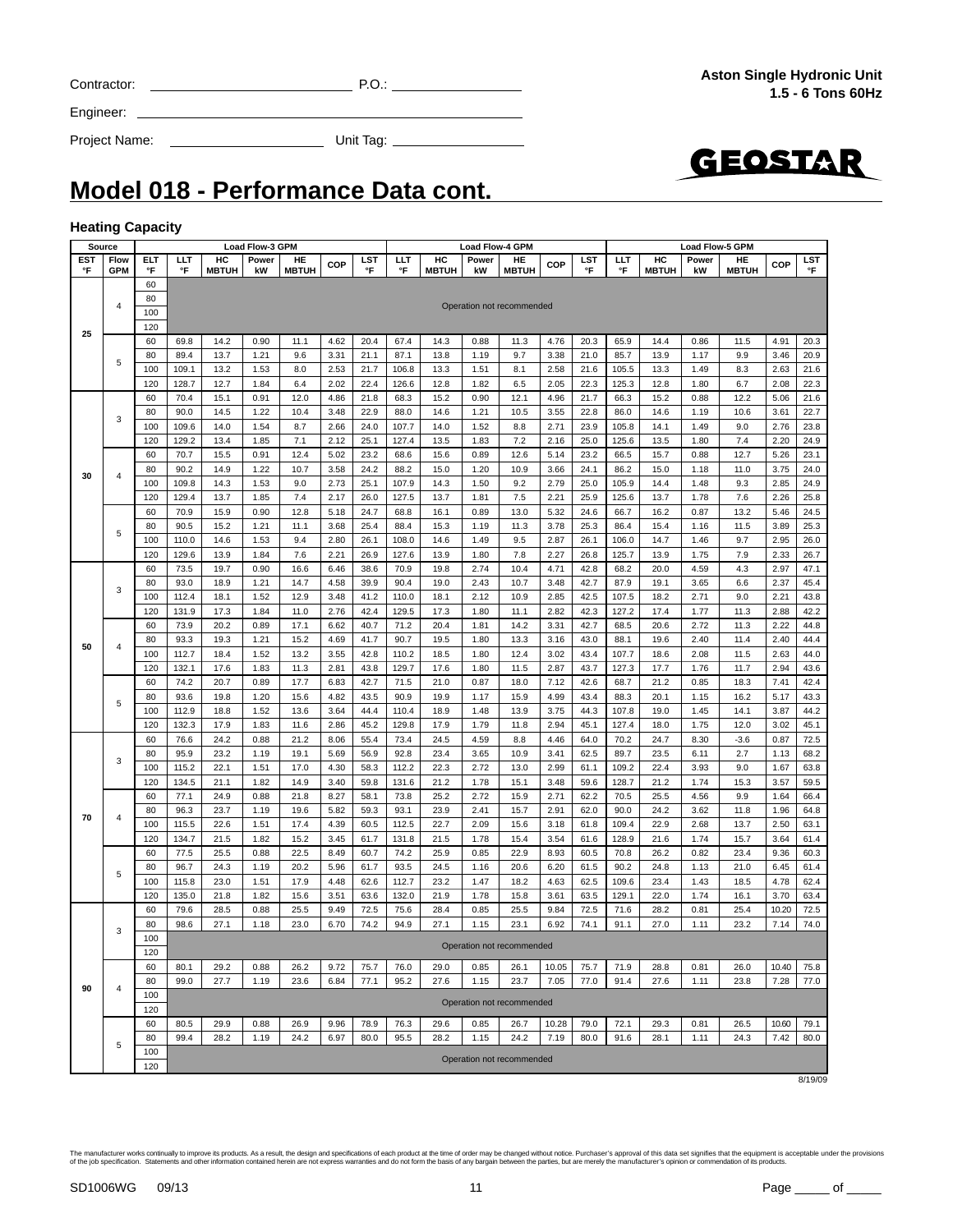| The manufacturer works continually to improve its products. As a result, the design and specifications of each product at the time of order may be changed without notice. Purchaser's approval of this data set signifies tha |
|--------------------------------------------------------------------------------------------------------------------------------------------------------------------------------------------------------------------------------|
| of the job specification. Statements and other information contained herein are not express warranties and do not form the basis of any bargain between the parties, but are merely the manufacturer's opinion or commendation |
|                                                                                                                                                                                                                                |
|                                                                                                                                                                                                                                |
|                                                                                                                                                                                                                                |

|                              | Model 018 DHW - Performance Data cont. |
|------------------------------|----------------------------------------|
| <b>Heating Only Capacity</b> |                                        |

#### **Heating O**

| Source           |                    | Load Flow-3 GPM |               |                    |              |                    | <b>Load Flow-4 GPM</b> |              |                |                    |              |                           |              | Load Flow-5 GPM |                  |                    |              |                    |              |                  |
|------------------|--------------------|-----------------|---------------|--------------------|--------------|--------------------|------------------------|--------------|----------------|--------------------|--------------|---------------------------|--------------|-----------------|------------------|--------------------|--------------|--------------------|--------------|------------------|
| <b>EST</b><br>°F | Flow<br><b>GPM</b> | ELT<br>°F       | LLT<br>°F     | HC<br><b>MBTUH</b> | Power<br>kW  | HE<br><b>MBTUH</b> | COP                    | LST<br>°F    | LLT<br>°F      | HC<br><b>MBTUH</b> | Power<br>kW  | HE<br><b>MBTUH</b>        | COP          | LST<br>°F       | <b>LLT</b><br>°F | HC<br><b>MBTUH</b> | Power<br>kW  | HE<br><b>MBTUH</b> | COP          | <b>LST</b><br>°F |
|                  |                    | 60              |               |                    |              |                    |                        |              |                |                    |              |                           |              |                 |                  |                    |              |                    |              |                  |
|                  |                    | 80              |               |                    |              |                    |                        |              |                |                    |              |                           |              |                 |                  |                    |              |                    |              |                  |
|                  | 4                  | 100             |               |                    |              |                    |                        |              |                |                    |              | Operation not recommended |              |                 |                  |                    |              |                    |              |                  |
| 25               |                    | 120             |               |                    |              |                    |                        |              |                |                    |              |                           |              |                 |                  |                    |              |                    |              |                  |
|                  |                    | 60              | 70.0          | 14.5               | 0.97         | 11.2               | 4.38                   | 20.4         | 67.6           | 14.7               | 0.95         | 11.4                      | 4.52         | 20.3            | 66.1             | 14.8               | 0.93         | 11.6               | 4.66         | 20.2             |
|                  | 5                  | 80              | 89.7          | 14.1               | 1.30         | 9.7                | 3.19                   | 21.0         | 87.4           | 14.3               | 1.28         | 9.9                       | 3.27         | 20.9            | 85.9             | 14.4               | 1.26         | 10.1               | 3.36         | 20.8             |
|                  |                    | 100             | 109.5         | 13.8               | 1.62         | 8.2                | 2.48                   | 21.6         | 107.2          | 13.9               | 1.60         | 8.4                       | 2.54         | 21.5            | 105.8            | 14.0               | 1.58         | 8.6                | 2.59         | 21.5             |
|                  |                    | 120             | 129.2         | 13.4               | 1.95         | 6.7                | 2.01                   | 22.2         | 127.0          | 13.5               | 1.93         | 6.9                       | 2.05         | 22.1            | 125.6            | 13.6               | 1.91         | 7.1                | 2.09         | 22.1             |
|                  |                    | 60              | 70.4          | 15.2               | 0.97         | 11.9               | 4.59                   | 21.8         | 68.4           | 15.4               | 0.95         | 12.1                      | 4.74         | 21.7            | 66.4             | 15.5               | 0.93         | 12.3               | 4.88         | 21.5             |
|                  | 3                  | 80              | 90.2          | 14.9               | 1.30         | 10.4               | 3.35                   | 22.8         | 88.2           | 15.0               | 1.28         | 10.6                      | 3.43         | 22.7            | 86.2             | 15.1               | 1.26         | 10.8               | 3.52         | 22.6             |
|                  |                    | 100             | 110.0         | 14.5               | 1.63         | 9.0                | 2.61                   | 23.8         | 108.0          | 14.7               | 1.61         | 9.2                       | 2.67         | 23.7            | 106.1            | 14.8               | 1.59         | 9.3                | 2.72         | 23.6             |
|                  |                    | 120             | 129.8         | 14.2               | 1.96         | 7.5                | 2.12                   | 24.8         | 127.8          | 14.3               | 1.94         | 7.7                       | 2.16         | 24.7            | 125.9            | 14.4               | 1.92         | 7.8                | 2.20         | 24.6             |
|                  |                    | 60              | 70.7          | 15.6               | 0.97         | 12.3               | 4.71                   | 23.3         | 68.6           | 15.8               | 0.95         | 12.5                      | 4.86         | 23.2            | 66.6             | 15.9               | 0.93         | 12.7               | 5.01         | 23.1             |
| 30               | 4                  | 80              | 90.4          | 15.2               | 1.30         | 10.8               | 3.43                   | 24.1         | 88.4           | 15.3               | 1.28         | 11.0                      | 3.51         | 24.0            | 86.4             | 15.5               | 1.26         | 11.2               | 3.60         | 23.9             |
|                  |                    | 100             | 110.2         | 14.8               | 1.63         | 9.2                | 2.66                   | 25.0         | 108.2          | 14.9               | 1.61         | 9.4                       | 2.71         | 24.9            | 106.2            | 15.0               | 1.59         | 9.6                | 2.77         | 24.8             |
|                  |                    | 120             | 129.9         | 14.4               | 1.96         | 7.7                | 2.15                   | 25.8         | 127.9          | 14.5               | 1.94         | 7.9                       | 2.19         | 25.7            | 126.0            | 14.6               | 1.92         | 8.0                | 2.23         | 25.6             |
|                  |                    | 60              | 71.0          | 16.0               | 0.97         | 12.7               | 4.83                   | 24.8         | 68.9           | 16.2               | 0.95         | 12.9                      | 4.98         | 24.7            | 66.7             | 16.3               | 0.93         | 13.1               | 5.14         | 24.6             |
|                  | 5                  | 80              | 90.7          | 15.5               | 1.30         | 11.1               | 3.50                   | 25.4         | 88.6           | 15.7               | 1.28         | 11.3                      | 3.59         | 25.3            | 86.5             | 15.8               | 1.26         | 11.5               | 3.68         | 25.3             |
|                  |                    | 100             | 110.4         | 15.1               | 1.63         | 9.5                | 2.71                   | 26.1         | 108.3          | 15.2               | 1.61         | 9.7                       | 2.76         | 26.0            | 106.3            | 15.2               | 1.58         | 9.8                | 2.82         | 25.9             |
|                  |                    | 120             | 130.0         | 14.6               | 1.96         | 7.9                | 2.18                   | 26.7         | 128.0          | 14.7               | 1.94         | 8.0                       | 2.22         | 26.7            | 126.1            | 14.7               | 1.91         | 8.2                | 2.26         | 26.6             |
|                  |                    | 60              | 73.4          | 19.6               | 0.98         | 16.2               | 5.87                   | 38.9         | 70.8           | 19.8               | 0.95         | 16.5                      | 6.10         | 38.7            | 68.2             | 20.0               | 0.93         | 16.8               | 6.33         | 38.5             |
|                  | 3                  | 80<br>100       | 93.0<br>112.5 | 18.9<br>18.3       | 1.31<br>1.64 | 14.4<br>12.7       | 4.23                   | 40.1         | 90.5           | 19.1<br>18.4       | 1.28<br>1.61 | 14.7<br>12.9              | 4.37<br>3.35 | 39.9<br>41.1    | 87.9<br>107.6    | 19.3<br>18.6       | 1.25<br>1.58 | 15.0               | 4.51         | 39.7             |
|                  |                    | 120             | 132.1         | 17.6               | 1.97         | 10.9               | 3.26<br>2.62           | 41.3<br>42.5 | 110.1<br>129.7 | 17.7               | 1.94         | 11.1                      | 2.68         | 42.4            | 127.4            | 17.9               | 1.91         | 13.2<br>11.3       | 3.44<br>2.74 | 41.0<br>42.2     |
|                  |                    | 60              | 73.8          | 20.1               | 0.98         | 16.7               | 6.03                   | 40.9         | 71.1           | 20.3               | 0.95         | 17.0                      | 6.26         | 40.7            | 68.5             | 20.5               | 0.93         | 17.3               | 6.49         | 40.5             |
|                  |                    | 80              | 93.3          | 19.4               | 1.31         | 14.9               | 4.34                   | 41.9         | 90.7           | 19.5               | 1.28         | 15.2                      | 4.47         | 41.7            | 88.1             | 19.7               | 1.25         | 15.4               | 4.61         | 41.6             |
| 50               | 4                  | 100             | 112.8         | 18.6               | 1.64         | 13.0               | 3.33                   | 42.9         | 110.3          | 18.8               | 1.61         | 13.3                      | 3.41         | 42.8            | 107.8            | 18.9               | 1.58         | 13.5               | 3.50         | 42.6             |
|                  |                    | 120             | 132.3         | 17.9               | 1.97         | 11.2               | 2.66                   | 43.9         | 129.9          | 18.0               | 1.94         | 11.4                      | 2.72         | 43.8            | 127.5            | 18.1               | 1.91         | 11.6               | 2.78         | 43.7             |
|                  |                    | 60              | 74.2          | 20.6               | 0.98         | 17.3               | 6.18                   | 42.9         | 71.4           | 20.8               | 0.95         | 17.6                      | 6.43         | 42.7            | 68.7             | 21.1               | 0.93         | 17.9               | 6.68         | 42.6             |
|                  |                    | 80              | 93.6          | 19.8               | 1.31         | 15.3               | 4.44                   | 43.7         | 91.0           | 20.0               | 1.28         | 15.6                      | 4.58         | 43.6            | 88.3             | 20.1               | 1.25         | 15.9               | 4.72         | 43.5             |
|                  | 5                  | 100             | 113.1         | 19.0               | 1.64         | 13.4               | 3.39                   | 44.5         | 110.5          | 19.1               | 1.61         | 13.6                      | 3.48         | 44.4            | 107.9            | 19.2               | 1.58         | 13.8               | 3.57         | 44.3             |
|                  |                    | 120             | 132.5         | 18.2               | 1.97         | 11.5               | 2.70                   | 45.3         | 130.0          | 18.3               | 1.94         | 11.6                      | 2.76         | 45.2            | 127.5            | 18.3               | 1.91         | 11.8               | 2.82         | 45.1             |
|                  |                    | 60              | 76.4          | 23.9               | 0.98         | 20.6               | 7.15                   | 55.9         | 73.2           | 24.2               | 0.95         | 20.9                      | 7.46         | 55.6            | 70.1             | 24.4               | 0.92         | 21.3               | 7.77         | 55.4             |
|                  |                    | 80              | 95.8          | 22.9               | 1.31         | 18.5               | 5.12                   | 57.3         | 92.7           | 23.2               | 1.28         | 18.8                      | 5.30         | 57.1            | 89.6             | 23.4               | 1.25         | 19.1               | 5.49         | 56.9             |
|                  | 3                  | 100             | 115.1         | 22.0               | 1.65         | 16.3               | 3.91                   | 58.8         | 112.2          | 22.2               | 1.61         | 16.7                      | 4.03         | 58.6            | 109.2            | 22.3               | 1.57         | 17.0               | 4.16         | 58.3             |
|                  |                    | 120             | 134.4         | 21.0               | 1.98         | 14.2               | 3.11                   | 60.2         | 131.6          | 21.2               | 1.94         | 14.5                      | 3.20         | 60.0            | 128.8            | 21.3               | 1.90         | 14.8               | 3.28         | 59.8             |
|                  |                    | 60              | 76.9          | 24.6               | 0.98         | 21.2               | 7.34                   | 58.4         | 73.6           | 24.8               | 0.95         | 21.6                      | 7.66         | 58.2            | 70.4             | 25.1               | 0.92         | 22.0               | 7.99         | 58.0             |
|                  |                    | 80              | 96.2          | 23.5               | 1.31         | 19.0               | 5.24                   | 59.6         | 93.0           | 23.7               | 1.28         | 19.3                      | 5.43         | 59.4            | 89.9             | 23.9               | 1.25         | 19.7               | 5.62         | 59.3             |
| 70               | 4                  | 100             | 115.4         | 22.5               | 1.65         | 16.8               | 3.99                   | 60.8         | 112.4          | 22.6               | 1.61         | 17.1                      | 4.11         | 60.7            | 109.4            | 22.8               | 1.57         | 17.4               | 4.24         | 60.5             |
|                  |                    | 120             | 134.7         | 21.4               | 1.98         | 14.6               | 3.17                   | 62.0         | 131.8          | 21.5               | 1.94         | 14.9                      | 3.25         | 61.9            | 128.9            | 21.6               | 1.90         | 15.1               | 3.33         | 61.7             |
|                  |                    | 60              | 77.3          | 25.2               | 0.98         | 21.9               | 7.53                   | 61.0         | 74.0           | 25.5               | 0.95         | 22.3                      | 7.88         | 60.8            | 70.6             | 25.8               | 0.92         | 22.7               | 8.22         | 60.7             |
|                  | 5                  | 80              | 96.5          | 24.1               | 1.31         | 19.6               | 5.37                   | 61.9         | 93.3           | 24.3               | 1.28         | 19.9                      | 5.56         | 61.8            | 90.1             | 24.5               | 1.25         | 20.2               | 5.76         | 61.7             |
|                  |                    | 100             | 115.8         | 22.9               | 1.65         | 17.3               | 4.08                   | 62.9         | 112.7          | 23.1               | 1.61         | 17.6                      | 4.20         | 62.8            | 109.6            | 23.2               | 1.57         | 17.8               | 4.32         | 62.6             |
|                  |                    | 120             | 135.0         | 21.8               | 1.98         | 15.0               | 3.23                   | 63.8         | 132.0          | 21.9               | 1.94         | 15.2                      | 3.30         | 63.7            | 129.0            | 21.9               | 1.90         | 15.4               | 3.38         | 63.6             |
|                  |                    | 60              | 79.2          | 28.0               | 0.98         | 24.7               | 8.37                   | 73.1         | 79.3           | 28.2               | 0.95         | 24.9                      | 8.69         | 72.9            | 79.5             | 28.3               | 0.92         | 25.2               | 9.01         | 72.7             |
|                  | 3                  | 80              | 98.2          | 26.5               | 1.31         | 22.0               | 5.93                   | 74.9         | 98.4           | 26.7               | 1.27         | 22.4                      | 6.16         | 74.6            | 98.5             | 27.0               | 1.24         | 22.7               | 6.39         | 74.4             |
|                  |                    | 100             |               |                    |              |                    |                        |              |                |                    |              |                           |              |                 |                  |                    |              |                    |              |                  |
|                  |                    | 120             |               |                    |              |                    |                        |              |                |                    |              |                           |              |                 |                  |                    |              |                    |              |                  |
|                  |                    | 60              |               |                    |              |                    |                        |              |                |                    |              |                           |              |                 |                  |                    |              |                    |              |                  |
| 90               | 4                  | 80              |               |                    |              |                    |                        |              |                |                    |              |                           |              |                 |                  |                    |              |                    |              |                  |
|                  |                    | 100             |               |                    |              |                    |                        |              |                |                    |              | Operation not recommended |              |                 |                  |                    |              |                    |              |                  |
|                  |                    | 120             |               |                    |              |                    |                        |              |                |                    |              |                           |              |                 |                  |                    |              |                    |              |                  |
|                  |                    | 60              |               |                    |              |                    |                        |              |                |                    |              |                           |              |                 |                  |                    |              |                    |              |                  |
|                  | 5                  | 80              |               |                    |              |                    |                        |              |                |                    |              |                           |              |                 |                  |                    |              |                    |              |                  |
|                  |                    | 100<br>120      |               |                    |              |                    |                        |              |                |                    |              |                           |              |                 |                  |                    |              |                    |              |                  |
|                  |                    |                 |               |                    |              |                    |                        |              |                |                    |              |                           |              |                 |                  |                    |              |                    |              | 10/28/09         |

**Aston Single Hydronic Unit 1.5 - 6 Tons 60Hz**

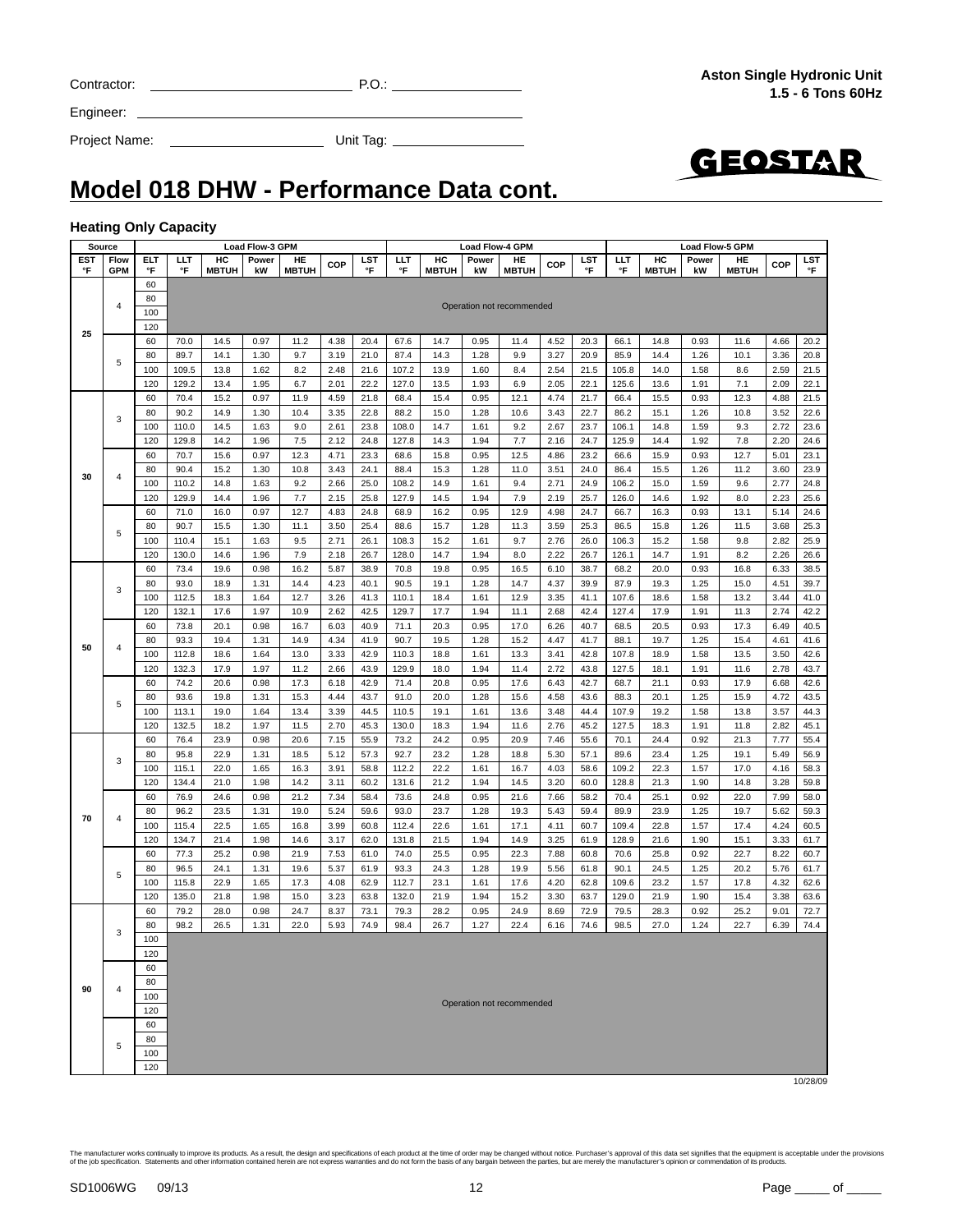|  | Contracto |
|--|-----------|
|  |           |

 $C = 2$  P.O.:  $P = 2$  P.O.:  $P = 2$  P.O.:  $P = 2$  P.O.:  $P = 2$  P.O.:  $P = 2$  P.O.:  $P = 2$  P.O.:  $P = 2$  P.O.:  $P = 2$  P.O.:  $P = 2$  P.O.:  $P = 2$  P.O.:  $P = 2$  P.O.:  $P = 2$  P.O.:  $P = 2$  P.O.:  $P = 2$  P.O.:  $P = 2$  P.O.:  $P = 2$  P.O.:

Project Name: Unit Tag:

GEOSTAR

### **Model 025 - Performance Data**

Engineer:

#### **Cooling Capacity**

|     | Source         |     |      |              | <b>Load Flow-4 GPM</b> |              |      |       |      |              |       | Load Flow-5.5 GPM         |      |       |       |              |       | Load Flow-7 GPM |      |       |
|-----|----------------|-----|------|--------------|------------------------|--------------|------|-------|------|--------------|-------|---------------------------|------|-------|-------|--------------|-------|-----------------|------|-------|
| EST | Flow           | ELT | LLT  | ТC           | Power                  | HR           | EER  | LST   | LLT  | тс           | Power | HR                        | EER  | LST   | ШT    | тс           | Power | <b>HR</b>       | EER  | LST   |
| °F  | <b>GPM</b>     | °F  | °F   | <b>MBTUH</b> | kW                     | <b>MBTUH</b> |      | °F    | °F   | <b>MBTUH</b> | kW    | <b>MBTUH</b>              |      | °F    | °F    | <b>MBTUH</b> | kW    | <b>MBTUH</b>    |      | °F    |
|     |                | 50  | 36.6 | 25.9         | 0.96                   | 29.2         | 27.0 | 45.0  | 39.3 | 26.7         | 0.96  | 30.0                      | 27.8 | 45.5  | 41.9  | 27.5         | 0.96  | 30.8            | 28.6 | 45.9  |
|     |                | 70  | 55.5 | 28.0         | 0.96                   | 31.3         | 29.2 | 46.1  | 58.5 | 28.6         | 0.96  | 31.8                      | 29.7 | 46.4  | 61.4  | 29.1         | 0.96  | 32.3            | 30.3 | 46.7  |
|     | 4              | 90  | 74.5 | 30.2         | 0.96                   | 33.4         | 31.4 | 47.2  | 77.7 | 30.4         | 0.96  | 33.7                      | 31.7 | 47.4  | 81.0  | 30.6         | 0.96  | 33.9            | 31.9 | 47.5  |
|     |                | 110 | 93.4 | 32.3         | 0.96                   | 35.6         | 33.6 | 48.3  | 96.9 | 32.3         |       |                           | 33.6 | 48.3  | 100.5 | 32.2         | 0.96  |                 |      |       |
|     |                |     |      |              |                        |              |      |       |      |              | 0.96  | 35.5                      |      |       |       |              |       | 35.5            | 33.5 | 48.3  |
|     |                | 50  | 36.9 | 25.4         | 0.93                   | 28.6         | 27.3 | 41.6  | 39.5 | 26.2         | 0.93  | 29.3                      | 28.1 | 41.9  | 42.1  | 26.9         | 0.93  | 30.1            | 28.9 | 42.3  |
| 30  | 5.5            | 70  | 56.0 | 27.1         | 0.93                   | 30.3         | 29.2 | 42.4  | 58.9 | 27.6         | 0.93  | 30.7                      | 29.7 | 42.6  | 61.7  | 28.1         | 0.93  | 31.2            | 30.2 | 42.8  |
|     |                | 90  | 75.2 | 28.8         | 0.93                   | 31.9         | 31.0 | 43.1  | 78.3 | 29.0         | 0.93  | 32.2                      | 31.3 | 43.2  | 81.4  | 29.2         | 0.93  | 32.4            | 31.5 | 43.3  |
|     |                | 110 | 94.3 | 30.5         | 0.93                   | 33.6         | 32.9 | 43.8  | 97.7 | 30.4         | 0.93  | 33.6                      | 32.9 | 43.8  | 101.0 | 30.4         | 0.93  | 33.6            | 32.9 | 43.8  |
|     |                | 50  | 37.2 | 24.9         | 0.90                   | 28.0         | 27.7 | 38.2  | 39.7 | 25.6         | 0.90  | 28.7                      | 28.4 | 38.4  | 42.3  | 26.3         | 0.90  | 29.4            | 29.2 | 38.7  |
|     |                | 70  | 56.5 | 26.1         | 0.90                   | 29.2         | 29.1 | 38.6  | 59.3 | 26.6         | 0.90  | 29.7                      | 29.7 | 38.7  | 62.0  | 27.1         | 0.90  | 30.1            | 30.2 | 38.9  |
|     | $\overline{7}$ | 90  | 75.9 | 27.4         | 0.89                   | 30.4         | 30.6 | 39.0  | 78.8 | 27.6         | 0.89  | 30.6                      | 30.9 | 39.0  | 81.8  | 27.8         | 0.89  | 30.9            | 31.2 | 39.1  |
|     |                |     |      |              |                        |              |      |       |      |              |       |                           |      |       |       |              |       |                 |      |       |
|     |                | 110 | 95.3 | 28.6         | 0.89                   | 31.6         | 32.1 | 39.3  | 98.4 | 28.6         | 0.89  | 31.6                      | 32.1 | 39.3  | 101.6 | 28.6         | 0.89  | 31.6            | 32.1 | 39.3  |
|     |                | 50  | 37.3 | 24.6         | 1.24                   | 28.8         | 21.2 | 64.8  | 39.8 | 25.4         | 1.24  | 29.6                      | 21.8 | 65.2  | 42.3  | 26.2         | 1.24  | 30.4            | 22.5 | 65.7  |
|     | 4              | 70  | 55.4 | 28.3         | 1.25                   | 32.6         | 24.0 | 66.8  | 58.3 | 29.0         | 1.25  | 33.3                      | 24.5 | 67.2  | 61.2  | 29.7         | 1.25  | 34.0            | 25.0 | 67.5  |
|     |                | 90  | 73.4 | 32.1         | 1.26                   | 36.4         | 26.7 | 68.8  | 76.8 | 32.7         | 1.26  | 37.0                      | 27.1 | 69.1  | 80.2  | 33.3         | 1.26  | 37.6            | 27.5 | 69.4  |
|     |                | 110 | 91.5 | 35.9         | 1.27                   | 40.2         | 29.4 | 70.7  | 95.3 | 36.4         | 1.27  | 40.7                      | 29.7 | 71.0  | 99.1  | 36.9         | 1.27  | 41.2            | 29.9 | 71.3  |
|     |                | 50  | 37.5 | 24.3         | 1.20                   | 28.4         | 20.3 | 61.5  | 39.9 | 25.1         | 1.20  | 29.2                      | 21.0 | 61.9  | 42.4  | 25.9         | 1.20  | 30.0            | 21.6 | 62.2  |
|     |                | 70  | 55.7 | 27.8         | 1.20                   | 31.9         | 23.1 | 63.0  | 58.5 | 28.5         | 1.20  | 32.6                      | 23.7 | 63.3  | 61.4  | 29.2         | 1.20  | 33.3            | 24.3 | 63.6  |
| 50  | 5.5            | 90  | 73.9 | 31.3         | 1.21                   | 35.4         | 25.9 | 64.4  | 77.2 | 31.8         | 1.21  | 35.9                      | 26.4 | 64.7  | 80.5  | 32.4         | 1.21  | 36.5            | 26.8 | 64.9  |
|     |                |     |      |              |                        |              |      |       |      |              |       |                           |      |       |       |              |       |                 |      |       |
|     |                | 110 | 92.1 | 34.7         | 1.21                   | 38.9         | 28.7 | 65.9  | 95.8 | 35.2         | 1.21  | 39.3                      | 29.1 | 66.1  | 99.5  | 35.7         | 1.21  | 39.8            | 29.4 | 66.3  |
|     |                | 50  | 37.6 | 24.1         | 1.16                   | 28.0         | 22.0 | 58.3  | 40.0 | 24.9         | 1.16  | 28.8                      | 22.8 | 58.5  | 42.4  | 25.7         | 1.16  | 29.6            | 23.5 | 58.7  |
|     | $\overline{7}$ | 70  | 56.0 | 27.2         | 1.16                   | 31.2         | 24.5 | 59.2  | 58.8 | 27.9         | 1.16  | 31.9                      | 25.1 | 59.4  | 61.6  | 28.6         | 1.16  | 32.5            | 25.8 | 59.6  |
|     |                | 90  | 74.3 | 30.4         | 1.16                   | 34.3         | 27.1 | 60.1  | 77.5 | 30.9         | 1.16  | 34.9                      | 27.5 | 60.3  | 80.7  | 31.5         | 1.16  | 35.4            | 28.0 | 60.4  |
|     |                | 110 | 92.7 | 33.6         | 1.16                   | 37.5         | 29.6 | 61.0  | 96.3 | 34.0         | 1.16  | 37.9                      | 29.9 | 61.2  | 99.9  | 34.4         | 1.16  | 38.3            | 30.2 | 61.3  |
|     |                | 50  | 38.0 | 23.2         | 1.51                   | 28.4         | 15.4 | 84.6  | 40.4 | 24.0         | 1.52  | 29.2                      | 15.8 | 85.0  | 42.7  | 24.8         | 1.52  | 30.0            | 16.3 | 85.5  |
|     |                | 70  | 55.2 | 28.6         | 1.53                   | 33.9         | 18.7 | 87.5  | 58.1 | 29.5         | 1.54  | 34.8                      | 19.2 | 87.9  | 61.0  | 30.4         | 1.54  | 35.7            | 19.7 | 88.4  |
|     | 4              | 90  | 72.4 | 34.1         | 1.55                   | 39.4         | 22.0 | 90.3  | 75.9 | 35.0         | 1.56  | 40.3                      | 22.5 | 90.8  | 79.4  | 36.0         | 1.56  | 41.3            | 23.1 | 91.3  |
|     |                | 110 |      |              |                        |              |      |       |      |              |       |                           |      |       |       |              |       |                 |      |       |
|     |                |     |      |              |                        |              |      |       |      |              |       | Operation not recommended |      |       |       |              |       |                 |      |       |
|     |                | 50  | 38.0 | 23.2         | 1.47                   | 28.2         | 15.8 | 81.4  | 40.3 | 24.1         | 1.47  | 29.1                      | 16.4 | 81.8  | 42.7  | 25.0         | 1.47  | 30.0            | 17.0 | 82.1  |
| 70  | 5.5            | 70  | 55.3 | 28.5         | 1.48                   | 33.5         | 19.3 | 83.6  | 58.2 | 29.4         | 1.48  | 34.4                      | 19.9 | 84.0  | 61.1  | 30.3         | 1.48  | 35.3            | 20.5 | 84.3  |
|     |                | 90  | 72.6 | 33.7         | 1.49                   | 38.8         | 22.7 | 85.8  | 76.1 | 34.7         | 1.49  | 39.7                      | 23.3 | 86.2  | 79.5  | 35.6         | 1.49  | 40.7            | 23.9 | 86.5  |
|     |                | 110 |      |              |                        |              |      |       |      |              |       | Operation not recommended |      |       |       |              |       |                 |      |       |
|     |                | 50  | 38.0 | 23.2         | 1.42                   | 28.0         | 16.3 | 78.3  | 40.3 | 24.2         | 1.42  | 29.0                      | 17.1 | 78.5  | 42.6  | 25.1         | 1.41  | 29.9            | 17.8 | 78.8  |
|     |                | 70  | 55.4 | 28.3         | 1.42                   | 33.1         | 19.9 | 79.8  | 58.3 | 29.2         | 1.42  | 34.1                      | 20.6 | 80.0  | 61.1  | 30.1         | 1.41  | 35.0            | 21.3 | 80.3  |
|     | $\overline{7}$ | 90  | 72.8 | 33.4         | 1.42                   | 38.2         | 23.5 | 81.3  | 76.2 | 34.3         | 1.42  | 39.1                      | 24.2 | 81.5  | 79.6  | 35.2         | 1.42  | 40.0            | 24.8 | 81.8  |
|     |                | 110 | 90.2 | 38.5         | 1.42                   | 43.3         | 27.1 | 82.8  | 94.2 | 39.4         | 1.42  | 44.2                      | 27.7 | 83.0  | 98.2  | 40.2         | 1.42  | 45.0            | 28.3 | 83.3  |
|     |                |     |      |              |                        |              |      |       |      |              |       |                           |      |       |       |              |       |                 |      |       |
|     |                | 50  | 39.3 | 20.9         | 1.93                   | 27.4         | 11.6 | 104.1 | 41.4 | 21.5         | 1.94  | 28.1                      | 12.0 | 104.5 | 43.5  | 22.2         | 1.94  | 28.8            | 12.3 | 104.9 |
|     | $\overline{4}$ | 70  | 56.3 | 26.6         | 1.96                   | 33.3         | 14.5 | 107.2 | 59.0 | 27.4         | 1.97  | 34.1                      | 14.9 | 107.6 | 61.7  | 28.3         | 1.97  | 35.0            | 15.3 | 108.0 |
|     |                | 90  |      |              |                        |              |      |       |      |              |       | Operation not recommended |      |       |       |              |       |                 |      |       |
|     |                | 110 |      |              |                        |              |      |       |      |              |       |                           |      |       |       |              |       |                 |      |       |
|     |                | 50  | 39.2 | 20.9         | 1.88                   | 27.3         | 11.1 | 101.1 | 41.3 | 21.6         | 1.88  | 28.0                      | 11.5 | 101.4 | 43.4  | 22.4         | 1.88  | 28.8            | 11.9 | 101.7 |
|     |                | 70  | 56.3 | 26.7         | 1.89                   | 33.1         | 14.1 | 103.4 | 59.0 | 27.5         | 1.90  | 34.0                      | 14.5 | 103.8 | 61.7  | 28.3         | 1.90  | 34.8            | 14.9 | 104.1 |
| 90  | 5.5            | 90  |      |              |                        |              |      |       |      |              |       |                           |      |       |       |              |       |                 |      |       |
|     |                | 110 |      |              |                        |              |      |       |      |              |       | Operation not recommended |      |       |       |              |       |                 |      |       |
|     |                | 50  | 39.2 | 21.0         | 1.83                   | 27.2         | 12.3 | 98.0  | 41.3 | 21.7         | 1.83  | 28.0                      | 12.8 | 98.2  | 43.4  | 22.5         | 1.83  | 28.7            | 13.3 | 98.5  |
|     |                | 70  | 56.2 | 26.8         | 1.83                   | 33.0         | 15.6 | 99.7  | 58.9 | 27.6         | 1.83  | 33.8                      | 16.1 | 100.0 | 61.6  | 28.4         | 1.83  | 34.6            | 16.6 | 100.2 |
|     | $\overline{7}$ |     |      |              |                        |              |      |       |      |              |       |                           |      |       |       |              |       |                 |      |       |
|     |                | 90  |      |              |                        |              |      |       |      |              |       | Operation not recommended |      |       |       |              |       |                 |      |       |
|     |                | 110 |      |              |                        |              |      |       |      |              |       |                           |      |       |       |              |       |                 |      |       |
|     |                | 50  | 40.5 | 18.5         | 2.35                   | 26.5         | 7.9  | 123.7 | 42.3 | 19.1         | 2.36  | 27.1                      | 8.1  | 124.0 | 44.2  | 19.6         | 2.36  | 27.7            | 8.3  | 124.3 |
|     |                | 70  | 57.3 | 24.6         | 2.39                   | 32.7         | 10.3 | 126.9 | 59.8 | 25.4         | 2.40  | 33.5                      | 10.6 | 127.3 | 62.3  | 26.2         | 2.40  | 34.4            | 10.9 | 127.7 |
|     | $\overline{4}$ | 90  |      |              |                        |              |      |       |      |              |       |                           |      |       |       |              |       |                 |      |       |
|     |                | 110 |      |              |                        |              |      |       |      |              |       | Operation not recommended |      |       |       |              |       |                 |      |       |
|     |                | 50  | 40.4 | 18.6         | 2.30                   | 26.4         | 8.1  | 120.7 | 42.3 | 19.2         | 2.30  | 27.0                      | 8.3  | 120.9 | 44.2  | 19.8         | 2.30  | 27.6            | 8.6  | 121.2 |
|     |                |     |      |              |                        |              |      |       |      |              | 2.32  |                           |      |       |       |              |       |                 |      |       |
| 110 | 5.5            | 70  | 57.2 | 24.9         | 2.31                   | 32.8         | 10.8 | 123.3 | 59.7 | 25.6         |       | 33.5                      | 11.1 | 123.6 | 62.2  | 26.4         | 2.32  | 34.3            | 11.4 | 123.9 |
|     |                | 90  |      |              |                        |              |      |       |      |              |       | Operation not recommended |      |       |       |              |       |                 |      |       |
|     |                | 110 |      |              |                        |              |      |       |      |              |       |                           |      |       |       |              |       |                 |      |       |
|     |                | 50  | 40.4 | 18.7         | 2.24                   | 26.3         | 8.3  | 117.8 | 42.2 | 19.3         | 2.24  | 26.9                      | 8.6  | 117.9 | 44.1  | 19.9         | 2.24  | 27.5            | 8.9  | 118.1 |
|     |                | 70  | 57.0 | 25.2         | 2.24                   | 32.8         | 11.3 | 119.7 | 59.6 | 25.9         | 2.24  | 33.5                      | 11.6 | 119.9 | 62.2  | 26.6         | 2.24  | 34.2            | 11.9 | 120.1 |
|     | $\overline{7}$ | 90  |      |              |                        |              |      |       |      |              |       |                           |      |       |       |              |       |                 |      |       |
|     |                | 110 |      |              |                        |              |      |       |      |              |       | Operation not recommended |      |       |       |              |       |                 |      |       |

8/20/09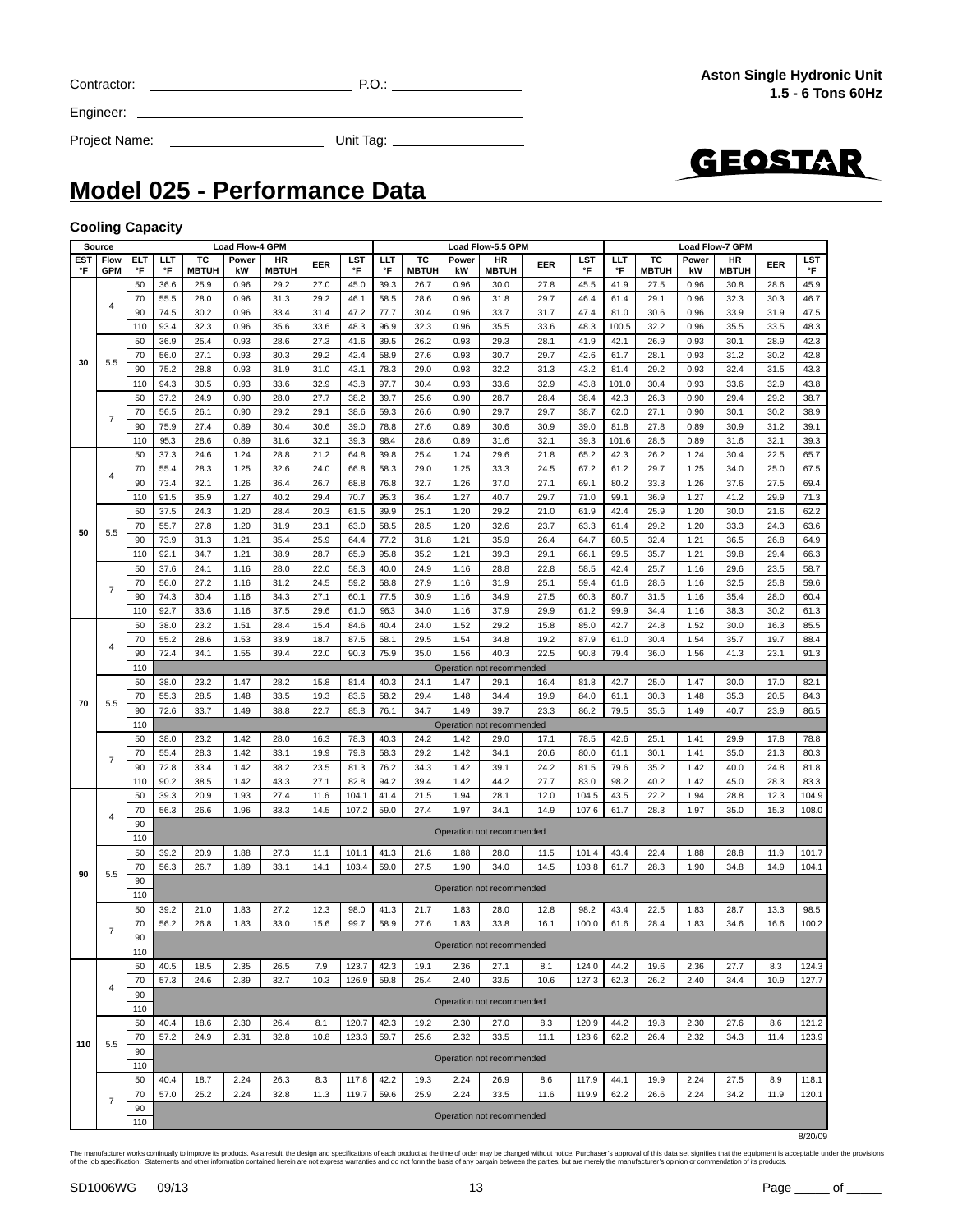# **Model 025 - Performance Data cont.**

Project Name: Unit Tag:

#### **Heating Capacity**

|           | Source             |           |                                                                                                                                               |                                                                                                                                        | <b>Load Flow-4 GPM</b> |                    |              |              |              |                    |              | Load Flow-5.5 GPM         |              |              |              |                    | <b>Load Flow-7 GPM</b> |                    |              |                  |
|-----------|--------------------|-----------|-----------------------------------------------------------------------------------------------------------------------------------------------|----------------------------------------------------------------------------------------------------------------------------------------|------------------------|--------------------|--------------|--------------|--------------|--------------------|--------------|---------------------------|--------------|--------------|--------------|--------------------|------------------------|--------------------|--------------|------------------|
| EST<br>°F | Flow<br><b>GPM</b> | ELT<br>°F | LLT<br>°F                                                                                                                                     | HC<br><b>MBTUH</b>                                                                                                                     | Power<br>kW            | HE<br><b>MBTUH</b> | <b>COP</b>   | LST<br>°F    | LLT<br>°F    | HC<br><b>MBTUH</b> | Power<br>kW  | HE<br><b>MBTUH</b>        | <b>COP</b>   | LST<br>°F    | ШT<br>°F     | HC<br><b>MBTUH</b> | Power<br>kW            | HE<br><b>MBTUH</b> | COP          | <b>LST</b><br>°F |
|           |                    | 60        |                                                                                                                                               |                                                                                                                                        |                        |                    |              |              |              |                    |              |                           |              |              |              |                    |                        |                    |              |                  |
|           |                    | 80        |                                                                                                                                               |                                                                                                                                        |                        |                    |              |              |              |                    |              |                           |              |              |              |                    |                        |                    |              |                  |
|           | 5.5                | 100       |                                                                                                                                               |                                                                                                                                        |                        |                    |              |              |              |                    |              | Operation not recommended |              |              |              |                    |                        |                    |              |                  |
| 25        |                    | 120       |                                                                                                                                               |                                                                                                                                        |                        |                    |              |              |              |                    |              |                           |              |              |              |                    |                        |                    |              |                  |
|           |                    | 60        | 71.0                                                                                                                                          | 21.4                                                                                                                                   | 1.28                   | 17.0               | 4.90         | 20.0         | 68.1         | 21.5               | 1.26         | 17.2                      | 5.02         | 19.9         | 66.4         | 21.6               | 1.23                   | 17.4               | 5.15         | 19.9             |
|           | $\overline{7}$     | 80        | 90.6                                                                                                                                          | 20.5                                                                                                                                   | 1.70                   | 14.7               | 3.54         | 20.7         | 87.7         | 20.7               | 1.67         | 14.9                      | 3.62         | 20.6         | 86.1         | 20.8               | 1.65                   | 15.1               | 3.70         | 20.5             |
|           |                    | 100       | 110.1                                                                                                                                         | 19.7                                                                                                                                   | 2.12                   | 12.4               | 2.72         | 21.3         | 107.4        | 19.8               | 2.09         | 12.7                      | 2.77         | 21.3         | 105.9        | 19.9               | 2.06                   | 12.9               | 2.83         | 21.2             |
|           |                    | 120       | 129.7                                                                                                                                         | 18.8                                                                                                                                   | 2.54                   | 10.1               | 2.17         | 22.0         | 127.1        | 19.0               | 2.51         | 10.4                      | 2.21         | 21.9         | 125.6        | 19.1               | 2.48                   | 10.6               | 2.26         | 21.9             |
|           |                    | 60        | 71.4                                                                                                                                          | 22.2                                                                                                                                   | 1.29                   | 17.8               | 5.04         | 20.8         | 69.1         | 22.4               | 1.26         | 18.1                      | 5.21         | 20.7         | 66.7         | 22.6               | 1.23                   | 18.4               | 5.38         | 20.5             |
|           | 4                  | 80        | 91.0                                                                                                                                          | 21.4                                                                                                                                   | 1.71                   | 15.6               | 3.67         | 22.0         | 88.7         | 21.6               | 1.68         | 15.9                      | 3.78         | 21.8         | 86.4         | 21.8               | 1.64                   | 16.2               | 3.88         | 21.7             |
|           |                    | 100       | 110.6                                                                                                                                         | 20.6                                                                                                                                   | 2.12                   | 13.4               | 2.84         | 23.1         | 108.4        | 20.8               | 2.09         | 13.6                      | 2.91         | 23.0         | 106.2        | 20.9               | 2.06                   | 13.9               | 2.98         | 22.8             |
|           |                    | 120       | 130.2                                                                                                                                         | 19.8                                                                                                                                   | 2.54                   | 11.1               | 2.28         | 24.3         | 128.1        | 20.0               | 2.51         | 11.4                      | 2.33         | 24.1         | 125.9        | 20.1               | 2.47                   | 11.7               | 2.38         | 24.0             |
|           |                    | 60        | 71.8                                                                                                                                          | 22.9                                                                                                                                   | 1.29                   | 18.4               | 5.19         | 22.6         | 69.3         | 23.0               | 1.26         | 18.7                      | 5.35         | 22.5         | 66.8         | 23.2               | 1.23                   | 19.0               | 5.53         | 22.4             |
| 30        | 5.5                | 80        | 91.3                                                                                                                                          | 21.9                                                                                                                                   | 1.71                   | 16.1               | 3.76         | 23.5         | 88.9         | 22.1               | 1.68         | 16.4                      | 3.87         | 23.4         | 86.6         | 22.3               | 1.64                   | 16.7               | 3.98         | 23.3             |
|           |                    | 100       | 110.8                                                                                                                                         | 21.0                                                                                                                                   | 2.12                   | 13.7               | 2.90         | 24.5         | 108.6        | 21.2               | 2.09         | 14.1                      | 2.97         | 24.4         | 106.3        | 21.4               | 2.06                   | 14.4               | 3.05         | 24.2             |
|           |                    | 120       | 130.3                                                                                                                                         | 20.1                                                                                                                                   | 2.54                   | 11.4               | 2.31         | 25.4         | 128.2        | 20.3               | 2.51         | 11.7                      | 2.37         | 25.3         | 126.0        | 20.5               | 2.47                   | 12.1               | 2.43         | 25.2             |
|           |                    | 60        | 72.1                                                                                                                                          | 23.5                                                                                                                                   | 1.29                   | 19.1               | 5.34         | 24.4         | 69.6         | 23.7               | 1.26         | 19.3                      | 5.50         | 24.3         | 67.0         | 23.8               | 1.23                   | 19.6               | 5.67         | 24.2             |
|           | $\overline{7}$     | 80        | 91.6                                                                                                                                          | 22.4                                                                                                                                   | 1.71                   | 16.6               | 3.85         | 25.1         | 89.1         | 22.6               | 1.68         | 16.9                      | 3.96         | 25.0         | 86.7         | 22.8               | 1.64                   | 17.2               | 4.07         | 24.9             |
|           |                    | 100       | 111.0                                                                                                                                         | 21.4                                                                                                                                   | 2.12                   | 14.1               | 2.95         | 25.8         | 108.7        | 21.6               | 2.09         | 14.5                      | 3.03         | 25.7         | 106.4        | 21.9               | 2.06                   | 14.8               | 3.12         | 25.6             |
|           |                    | 120       | 130.5                                                                                                                                         | 20.3                                                                                                                                   | 2.54                   | 11.6               | 2.34         | 26.6         | 128.3        | 20.6               | 2.51         | 12.1                      | 2.41         | 26.5         | 126.2        | 20.9               | 2.47                   | 12.5               | 2.48         | 26.3             |
|           |                    | 60        | 75.2                                                                                                                                          | 29.4                                                                                                                                   | 1.31                   | 24.9               | 6.55         | 37.2         | 71.9         | 29.5               | 1.27         | 25.1                      | 6.79         | 37.1         | 68.7         | 29.5               | 1.23                   | 25.3               | 7.03         | 37.0             |
|           | 4                  | 80        | 94.5                                                                                                                                          | 28.2                                                                                                                                   | 1.74                   | 22.3               | 4.74         | 38.5         | 91.4         | 28.3               | 1.69         | 22.5                      | 4.89         | 38.4         | 88.3         | 28.3               | 1.65                   | 22.7               | 5.04         | 38.3             |
|           |                    | 100       | 113.9                                                                                                                                         | 27.0                                                                                                                                   | 2.16                   | 19.6               | 3.65         | 39.9         | 111.0        | 27.1               | 2.11         | 19.9                      | 3.75         | 39.7         | 108.0        | 27.2               | 2.06                   | 20.1               | 3.85         | 39.6             |
|           |                    | 120       | 133.3                                                                                                                                         | 25.9<br>2.59<br>17.0<br>2.91<br>41.2<br>130.5<br>25.9<br>2.54<br>17.3<br>2.99<br>127.7<br>26.0<br>2.48<br>17.5<br>3.07<br>41.0<br>41.1 |                        |                    |              |              |              |                    |              |                           |              |              |              |                    |                        |                    |              |                  |
|           |                    | 60        | 75.7                                                                                                                                          | 30.4                                                                                                                                   | 1.31                   | 25.9               | 6.79         | 39.6         | 72.3         | 30.4               | 1.27         | 26.1                      | 7.02         | 39.5         | 69.0         | 30.5               | 1.23                   | 26.3               | 7.25         | 39.5             |
| 50        | 5.5                | 80        | 95.0                                                                                                                                          | 29.1                                                                                                                                   | 1.74                   | 23.2               | 4.90         | 40.7         | 91.8         | 29.1               | 1.69         | 23.4                      | 5.04         | 40.6         | 88.6         | 29.2               | 1.65                   | 23.6               | 5.19         | 40.6             |
|           |                    | 100       | 114.3                                                                                                                                         | 27.7                                                                                                                                   | 2.16                   | 20.4               | 3.76         | 41.8         | 111.3        | 27.8               | 2.11         | 20.6                      | 3.86         | 41.7         | 108.2        | 27.9               | 2.06                   | 20.9               | 3.96         | 41.6             |
|           |                    | 120       | 133.6                                                                                                                                         | 26.4                                                                                                                                   | 2.59                   | 17.6               | 2.99         | 42.9         | 130.7        | 26.5               | 2.54         | 17.9                      | 3.06         | 42.8         | 127.8        | 26.6               | 2.48                   | 18.2               | 3.15         | 42.7             |
|           |                    | 60        | 76.2                                                                                                                                          | 31.5                                                                                                                                   | 1.32                   | 27.0               | 6.98         | 42.1         | 72.7         | 31.4               | 1.27         | 27.1                      | 7.23         | 42.0         | 69.2         | 31.4               | 1.23                   | 27.2               | 7.48         | 42.0             |
|           | $\overline{7}$     | 80        | 95.4                                                                                                                                          | 30.0                                                                                                                                   | 1.74                   | 24.0               | 5.02         | 42.9         | 92.1         | 30.0               | 1.69         | 24.2                      | 5.18         | 42.9         | 88.8         | 30.0               | 1.65                   | 24.4               | 5.34         | 42.8             |
|           |                    | 100       | 114.7                                                                                                                                         | 28.5                                                                                                                                   | 2.17                   | 21.1               | 3.83         | 43.8         | 111.5        | 28.5               | 2.11         | 21.3                      | 3.95         | 43.7         | 108.4        | 28.6               | 2.06                   | 21.6               | 4.06         | 43.6             |
|           |                    | 120       | 133.9                                                                                                                                         | 27.0                                                                                                                                   | 2.59                   | 18.1               | 3.04         | 44.7         | 131.0        | 27.1               | 2.54         | 18.4                      | 3.13         | 44.6         | 128.0        | 27.3               | 2.48                   | 18.8               | 3.22         | 44.5             |
|           |                    | 60        | 78.9                                                                                                                                          | 36.6                                                                                                                                   | 1.33                   | 32.1               | 8.06         | 53.5         | 74.8         | 36.5               | 1.28         | 32.1                      | 8.37         | 53.4         | 70.7         | 36.4               | 1.23                   | 32.2               | 8.67         | 53.4             |
|           | 4                  | 80        | 98.1                                                                                                                                          | 35.0                                                                                                                                   | 1.77                   | 29.0               | 5.81         | 55.0         | 94.2         | 35.0               | 1.71         | 29.1                      | 6.00         | 55.0         | 90.3         | 34.9               | 1.65                   | 29.3               | 6.20         | 54.9             |
|           |                    | 100       | 117.3                                                                                                                                         | 33.5                                                                                                                                   | 2.20                   | 25.9               | 4.45         | 56.6         | 113.5        | 33.4               | 2.14         | 26.1                      | 4.59         | 56.5         | 109.8        | 33.4               | 2.07                   | 26.3               | 4.73         | 56.4             |
|           |                    | 120       | 136.4                                                                                                                                         | 31.9                                                                                                                                   | 2.64                   | 22.9               | 3.54         | 58.2         | 132.9        | 31.9               | 2.57         | 23.1                      | 3.65         | 58.1         | 129.4        | 31.9               | 2.49                   | 23.4               | 3.75         | 57.9             |
|           |                    | 60        | 79.6                                                                                                                                          | 38.0                                                                                                                                   | 1.34                   | 33.4               | 8.34         | 56.6         | 75.3         | 37.9               | 1.28         | 33.5                      | 8.65         | 56.6         | 71.1         | 37.7               | 1.23                   | 33.5               | 8.98         | 56.6             |
| 70        | 5.5                | 80        | 98.7                                                                                                                                          | 36.3                                                                                                                                   | 1.77                   | 30.2               | 6.00         | 57.9         | 94.7         | 36.2               | 1.71         | 30.3                      | 6.19         | 57.9         | 90.6         | 36.1               | 1.65                   | 30.4               | 6.40         | 57.8             |
|           |                    | 100       | 117.8                                                                                                                                         | 34.5                                                                                                                                   | 2.21                   | 27.0               | 4.58         | 59.2         | 114.0        | 34.5               | 2.14         | 27.2                      | 4.72         | 59.1         | 110.1        | 34.4               | 2.07                   | 27.3               | 4.87         | 59.0             |
|           |                    | 120       | 136.9                                                                                                                                         | 32.8                                                                                                                                   | 2.64                   | 23.7               | 3.63         | 60.5         | 133.3        | 32.8               | 2.57         | 24.0                      | 3.74         | 60.4         | 129.6        | 32.8               | 2.49                   | 24.3               | 3.85         | 60.3             |
|           |                    | 60<br>80  | 80.3<br>99.3                                                                                                                                  | 39.4                                                                                                                                   | 1.34<br>1.77           | 34.8<br>31.4       | 8.61         | 59.7<br>60.7 | 75.9<br>95.1 | 39.2<br>37.3       | 1.29<br>1.71 | 34.8                      | 8.95         | 59.7<br>60.7 | 71.5<br>91.0 | 39.0<br>37.2       | 1.23                   | 34.8<br>31.6       | 9.29         | 59.7<br>60.7     |
|           | $\overline{7}$     | 100       | 118.3                                                                                                                                         | 37.5<br>35.5                                                                                                                           | 2.21                   | 28.0               | 6.19<br>4.72 | 61.8         | 114.4        | 35.5               | 2.14         | 31.5<br>28.2              | 6.40<br>4.86 | 61.7         | 110.4        | 35.4               | 1.65<br>2.07           | 28.3               | 6.61<br>5.01 | 61.7             |
|           |                    | 120       | 137.3                                                                                                                                         | 33.6                                                                                                                                   | 2.64                   | 24.6               | 3.73         | 62.8         | 133.6        | 33.6               | 2.57         | 24.8                      | 3.84         | 62.7         | 129.9        | 33.6               | 2.49                   | 25.1               | 3.95         | 62.6             |
|           |                    | 60        | 82.7                                                                                                                                          | 44.0                                                                                                                                   | 1.37                   | 39.3               | 9.41         | 69.7         | 77.7         | 43.7               | 1.31         | 39.2                      | 9.79         | 69.8         | 72.8         | 43.4               | 1.25                   | 39.1               | 10.17        | 69.8             |
|           |                    | 80        | 71.5<br>41.9<br>1.80<br>35.7<br>71.6<br>96.9<br>41.7<br>1.73<br>7.07<br>71.6<br>92.2<br>7.33<br>101.6<br>6.80<br>35.8<br>41.5<br>1.66<br>35.9 |                                                                                                                                        |                        |                    |              |              |              |                    |              |                           |              |              |              |                    |                        |                    |              |                  |
|           | 4                  | 100       |                                                                                                                                               |                                                                                                                                        |                        |                    |              |              |              |                    |              |                           |              |              |              |                    |                        |                    |              |                  |
|           |                    | 120       |                                                                                                                                               |                                                                                                                                        |                        |                    |              |              |              |                    |              | Operation not recommended |              |              |              |                    |                        |                    |              |                  |
|           |                    | 60        | 83.5                                                                                                                                          | 45.5                                                                                                                                   | 1.38                   | 40.8               | 9.66         | 73.6         | 78.2         | 44.8               | 1.32         | 40.3                      | 9.96         | 73.8         | 73.0         | 44.1               | 1.26                   | 39.8               | 10.30        | 73.9             |
|           |                    | 80        | 102.3                                                                                                                                         | 43.2                                                                                                                                   | 1.81                   | 37.0               | 6.99         | 75.2         | 97.4         | 42.8               | 1.74         | 36.8                      | 7.22         | 75.2         | 92.5         | 42.4               | 1.66                   | 36.7               | 7.46         | 75.2             |
| 90        | 5.5                | 100       |                                                                                                                                               |                                                                                                                                        |                        |                    |              |              |              |                    |              |                           |              |              |              |                    |                        |                    |              |                  |
|           |                    | 120       |                                                                                                                                               |                                                                                                                                        |                        |                    |              |              |              |                    |              | Operation not recommended |              |              |              |                    |                        |                    |              |                  |
|           |                    | 60        | 84.2                                                                                                                                          | 47.0                                                                                                                                   | 1.39                   | 42.3               | 9.91         | 77.6         | 78.7         | 45.9               | 1.33         | 41.4                      | 10.16        | 77.8         | 73.2         | 44.8               | 1.26                   | 40.5               | 10.42        | 78.1             |
|           |                    | 80        | 102.9                                                                                                                                         | 44.5                                                                                                                                   | 1.82                   | 38.3               | 7.18         | 78.7         | 97.8         | 43.8               | 1.74         | 37.9                      | 7.38         | 78.8         | 92.7         | 43.2               | 1.67                   | 37.5               | 7.59         | 79.0             |
|           | $\overline{7}$     | 100       |                                                                                                                                               |                                                                                                                                        |                        |                    |              |              |              |                    |              |                           |              |              |              |                    |                        |                    |              |                  |
|           |                    | 120       |                                                                                                                                               |                                                                                                                                        |                        |                    |              |              |              |                    |              | Operation not recommended |              |              |              |                    |                        |                    |              |                  |
|           |                    |           | 8/19/09                                                                                                                                       |                                                                                                                                        |                        |                    |              |              |              |                    |              |                           |              |              |              |                    |                        |                    |              |                  |

Contractor: P.O.:

**Aston Single Hydronic Unit 1.5 - 6 Tons 60Hz**



SD1006WG 09/13 14 14 Page of the Page of the SD1006WG 09/13

Engineer: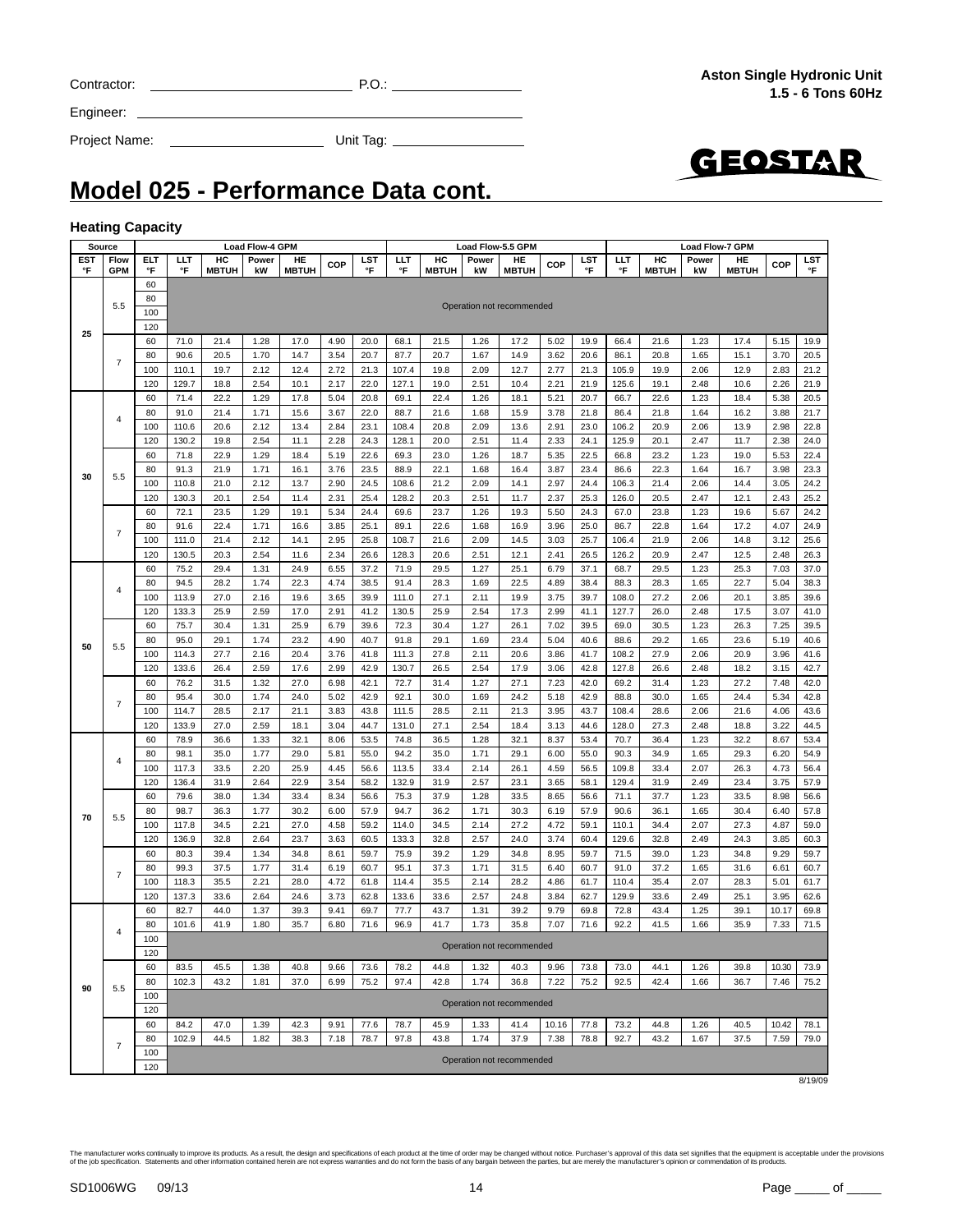| The manufacturer works continually to improve its products. As a result, the design and specifications of each product at the time of order may be changed without notice. Purchaser's approval of this data set signifies tha |
|--------------------------------------------------------------------------------------------------------------------------------------------------------------------------------------------------------------------------------|
| of the iob specification. Statements and other information contained herein are not express warranties and do not form the basis of any bargain between the parties, but are merely the manufacturer's opinion or commendation |
|                                                                                                                                                                                                                                |
|                                                                                                                                                                                                                                |

Engineer:

Project Name: Unit Tag:

## **Model 025 DHW - Performance Data cont.**

#### **Heating Only Capacity**

| <b>Source</b> |                    |            |                |                    | Load Flow-4 GPM |                    |              | Load Flow-5.5 GPM<br>Load Flow-7 GPM |                |                    |              |                           |              |              |                |                    |              |                    |              |              |
|---------------|--------------------|------------|----------------|--------------------|-----------------|--------------------|--------------|--------------------------------------|----------------|--------------------|--------------|---------------------------|--------------|--------------|----------------|--------------------|--------------|--------------------|--------------|--------------|
| EST<br>°F     | Flow<br><b>GPM</b> | ELT<br>°F  | ШT<br>°F       | HC<br><b>MBTUH</b> | Power<br>kW     | HE<br><b>MBTUH</b> | COP          | <b>LST</b><br>°F                     | ШT<br>°F       | HC<br><b>MBTUH</b> | Power<br>kW  | HE<br><b>MBTUH</b>        | <b>COP</b>   | LST<br>°F    | ШT<br>°F       | HC<br><b>MBTUH</b> | Power<br>kW  | HE<br><b>MBTUH</b> | COP          | LST<br>°F    |
|               |                    | 60         |                |                    |                 |                    |              |                                      |                |                    |              |                           |              |              |                |                    |              |                    |              |              |
|               |                    | 80         |                |                    |                 |                    |              |                                      |                |                    |              |                           |              |              |                |                    |              |                    |              |              |
|               | 5.5                | 100        |                |                    |                 |                    |              |                                      |                |                    |              | Operation not recommended |              |              |                |                    |              |                    |              |              |
| 25            |                    | 120        |                |                    |                 |                    |              |                                      |                |                    |              |                           |              |              |                |                    |              |                    |              |              |
|               |                    | 60         | 71.1           | 21.6               | 1.40            | 16.8               | 4.52         | 20.0                                 | 68.1           | 21.7               | 1.39         | 17.0                      | 4.59         | 20.0         | 66.4           | 21.8               | 1.37         | 17.1               | 4.66         | 20.0         |
|               | $\overline{7}$     | 80         | 90.8           | 20.9               | 1.84            | 14.6               | 3.33         | 20.7                                 | 87.9           | 21.1               | 1.79         | 14.9                      | 3.44         | 20.6         | 86.2           | 21.2               | 1.74         | 15.2               | 3.56         | 20.5         |
|               |                    | 100        | 110.4          | 20.3               | 2.29            | 12.5               | 2.60         | 21.3                                 | 107.6          | 20.4               | 2.20         | 12.9                      | 2.72         | 21.2         | 106.0          | 20.5               | 2.11         | 13.3               | 2.85         | 21.1         |
|               |                    | 120        | 130.1          | 19.6               | 2.73            | 10.3               | 2.10         | 22.0                                 | 127.4          | 19.8               | 2.61         | 10.9                      | 2.22         | 21.8         | 125.9          | 19.9               | 2.48         | 11.4               | 2.35         | 21.6         |
|               |                    | 60         | 71.7           | 22.7               | 1.41            | 17.9               | 4.72         | 20.8                                 | 69.2           | 22.8               | 1.38         | 18.0                      | 4.83         | 20.7         | 66.7           | 22.8               | 1.35         | 18.2               | 4.95         | 20.6         |
|               | $\overline{4}$     | 80<br>100  | 91.4<br>111.0  | 22.1<br>21.4       | 1.86<br>2.31    | 15.7<br>13.5       | 3.48<br>2.72 | 21.9<br>23.0                         | 89.0<br>108.7  | 22.1<br>21.5       | 1.77<br>2.16 | 16.1<br>14.1              | 3.67<br>2.93 | 21.7<br>22.7 | 86.5<br>106.3  | 22.2<br>21.5       | 1.68<br>2.00 | 16.4<br>14.7       | 3.87<br>3.15 | 21.5<br>22.4 |
|               |                    | 120        | 130.7          | 20.8               | 2.76            | 11.4               | 2.21         | 24.1                                 | 128.4          | 20.9               | 2.55         | 12.2                      | 2.42         | 23.7         | 126.2          | 20.9               | 2.33         | 12.9               | 2.63         | 23.3         |
|               |                    | 60         | 72.0           | 23.3               | 1.42            | 18.4               | 4.81         | 22.6                                 | 69.4           | 23.3               | 1.38         | 18.6                      | 4.94         | 22.5         | 66.9           | 23.4               | 1.35         | 18.8               | 5.08         | 22.5         |
|               |                    | 80         | 91.6           | 22.5               | 1.87            | 16.2               | 3.54         | 23.5                                 | 89.1           | 22.6               | 1.80         | 16.5                      | 3.68         | 23.4         | 86.7           | 22.7               | 1.73         | 16.8               | 3.84         | 23.2         |
| 30            | 5.5                | 100        | 111.2          | 21.8               | 2.32            | 13.9               | 2.76         | 24.4                                 | 108.9          | 21.9               | 2.21         | 14.3                      | 2.90         | 24.2         | 106.5          | 22.0               | 2.11         | 14.8               | 3.05         | 24.0         |
|               |                    | 120        | 130.9          | 21.1               | 2.77            | 11.7               | 2.24         | 25.3                                 | 128.6          | 21.2               | 2.63         | 12.2                      | 2.36         | 25.1         | 126.3          | 21.3               | 2.50         | 12.7               | 2.50         | 24.8         |
|               |                    | 60         | 72.3           | 23.8               | 1.42            | 19.0               | 4.91         | 24.4                                 | 69.7           | 23.9               | 1.39         | 19.2                      | 5.06         | 24.4         | 67.1           | 24.0               | 1.35         | 19.4               | 5.21         | 24.3         |
|               | $\overline{7}$     | 80         | 91.9           | 23.0               | 1.87            | 16.6               | 3.60         | 25.1                                 | 89.3           | 23.1               | 1.83         | 16.9                      | 3.70         | 25.0         | 86.8           | 23.2               | 1.79         | 17.1               | 3.80         | 25.0         |
|               |                    | 100        | 111.4          | 22.2               | 2.32            | 14.3               | 2.80         | 25.8                                 | 109.0          | 22.3               | 2.27         | 14.5                      | 2.88         | 25.7         | 106.6          | 22.4               | 2.22         | 14.8               | 2.95         | 25.6         |
|               |                    | 120        | 131.0          | 21.4               | 2.77            | 11.9               | 2.26         | 26.5                                 | 128.7          | 21.5               | 2.72         | 12.2                      | 2.32         | 26.4         | 126.4          | 21.6               | 2.66         | 12.5               | 2.38         | 26.3         |
|               |                    | 60         | 75.2           | 29.5               | 1.47            | 24.4               | 5.85         | 37.4                                 | 71.9           | 29.5               | 1.42         | 24.7                      | 6.06         | 37.3         | 68.7           | 29.6               | 1.38         | 24.9               | 6.27         | 37.2         |
|               | 4                  | 80         | 94.6           | 28.3               | 1.92            | 21.7               | 4.28         | 38.8                                 | 91.5           | 28.4               | 1.84         | 22.1                      | 4.48         | 38.6         | 88.4           | 28.5               | 1.77         | 22.4               | 4.68         | 38.4         |
|               |                    | 100        | 114.0          | 27.1               | 2.38            | 19.0               | 3.32         | 40.2                                 | 111.0          | 27.2               | 2.27         | 19.5                      | 3.50         | 40.0         | 108.1          | 27.4               | 2.16         | 20.0               | 3.68         | 39.7         |
|               |                    | 120        | 133.4          | 25.9               | 2.84            | 16.2               | 2.66         | 41.6                                 | 130.5          | 26.1               | 2.69         | 16.9                      | 2.83         | 41.3         | 127.7          | 26.3               | 2.55         | 17.6               | 2.99         | 40.9         |
|               |                    | 60         | 75.6           | 30.3               | 1.47            | 25.3               | 6.03         | 39.8                                 | 72.3           | 30.4               | 1.43         | 25.5                      | 6.25         | 39.8         | 69.0           | 30.5               | 1.38         | 25.7               | 6.48         | 39.7         |
| 50            | 5.5                | 80         | 95.0           | 29.0               | 1.93            | 22.4               | 4.41         | 41.0                                 | 91.8           | 29.1               | 1.86         | 22.8                      | 4.58         | 40.9         | 88.6           | 29.2               | 1.80         | 23.1               | 4.77         | 40.7         |
|               |                    | 100<br>120 | 114.3<br>133.6 | 27.7<br>26.4       | 2.38<br>2.84    | 19.6<br>16.7       | 3.41<br>2.72 | 42.1<br>43.3                         | 111.3<br>130.8 | 27.9<br>26.6       | 2.30<br>2.74 | 20.0<br>17.3              | 3.55<br>2.85 | 41.9<br>43.0 | 108.3<br>127.9 | 28.0<br>26.8       | 2.21<br>2.63 | 20.5<br>17.8       | 3.71<br>2.99 | 41.8<br>42.8 |
|               |                    | 60         | 76.1           | 31.2               | 1.48            | 26.1               | 6.13         | 42.3                                 | 72.7           | 31.3               | 1.43         | 26.4                      | 6.38         | 42.2         | 69.2           | 31.4               | 1.38         | 26.6               | 6.63         | 42.2         |
|               |                    | 80         | 95.3           | 29.8               | 1.94            | 23.2               | 4.48         | 43.2                                 | 92.1           | 29.9               | 1.88         | 23.5                      | 4.64         | 43.1         | 88.8           | 30.0               | 1.83         | 23.8               | 4.80         | 43.0         |
|               | $\overline{7}$     | 100        | 114.6          | 28.3               | 2.39            | 20.2               | 3.45         | 44.1                                 | 111.5          | 28.5               | 2.33         | 20.6                      | 3.57         | 43.9         | 108.5          | 28.7               | 2.27         | 21.0               | 3.69         | 43.8         |
|               |                    | 120        | 133.9          | 26.9               | 2.85            | 17.2               | 2.76         | 44.9                                 | 131.0          | 27.2               | 2.78         | 17.7                      | 2.85         | 44.8         | 128.1          | 27.4               | 2.72         | 18.1               | 2.95         | 44.7         |
|               |                    | 60         | 78.7           | 36.2               | 1.52            | 31.0               | 6.98         | 54.0                                 | 74.7           | 36.3               | 1.46         | 31.3                      | 7.29         | 53.9         | 70.7           | 36.3               | 1.40         | 31.5               | 7.60         | 53.8         |
|               |                    | 80         | 97.8           | 34.5               | 1.98            | 27.7               | 5.09         | 55.7                                 | 94.0           | 34.6               | 1.92         | 28.1                      | 5.29         | 55.5         | 90.2           | 34.7               | 1.85         | 28.4               | 5.49         | 55.4         |
|               | 4                  | 100        | 116.9          | 32.7               | 2.45            | 24.4               | 3.92         | 57.4                                 | 113.3          | 33.0               | 2.38         | 24.8                      | 4.07         | 57.2         | 109.8          | 33.2               | 2.31         | 25.3               | 4.21         | 57.0         |
|               |                    | 120        | 136.0          | 31.0               | 2.91            | 21.1               | 3.12         | 59.1                                 | 132.6          | 31.3               | 2.84         | 21.6                      | 3.24         | 58.9         | 129.3          | 31.6               | 2.76         | 22.2               | 3.35         | 58.6         |
|               |                    | 60         | 79.3           | 37.4               | 1.53            | 32.2               | 7.16         | 57.1                                 | 75.2           | 37.5               | 1.47         | 32.4                      | 7.48         | 57.0         | 71.0           | 37.5               | 1.41         | 32.7               | 7.82         | 56.9         |
| 70            | 5.5                | 80         | 98.3           | 35.5               | 1.99            | 28.7               | 5.22         | 58.5                                 | 94.4           | 35.7               | 1.93         | 29.1                      | 5.43         | 58.3         | 90.5           | 35.8               | 1.86         | 29.5               | 5.64         | 58.2         |
|               |                    | 100        | 117.3          | 33.6               | 2.45            | 25.2               | 4.01         | 59.9                                 | 113.7          | 33.9               | 2.38         | 25.7                      | 4.16         | 59.7         | 110.0          | 34.1               | 2.31         | 26.2               | 4.32         | 59.5         |
|               |                    | 120        | 136.3          | 31.7               | 2.92            | 21.8               | 3.19         | 61.3                                 | 132.9          | 32.1               | 2.84         | 22.4                      | 3.31         | 61.0         | 129.5          | 32.4               | 2.77         | 23.0               | 3.43         | 60.8         |
|               |                    | 60         | 79.9           | 38.6               | 1.54            | 33.3               | 7.34         | 60.2                                 | 75.6           | 38.7               | 1.48         | 33.6                      | 7.69         | 60.1         | 71.4           | 38.7               | 1.41         | 33.9               | 8.04         | 60.0         |
|               | $\overline{7}$     | 80         | 98.8           | 36.5               | 2.00            | 29.7               | 5.35         | 61.2                                 | 94.8           | 36.7               | 1.93         | 30.1                      | 5.57         | 61.1         | 90.9           | 36.9               | 1.86         | 30.5               | 5.80         | 61.0         |
|               |                    | 100        | 117.8          | 34.5               | 2.46            | 26.1               | 4.11         | 62.3                                 | 114.0          | 34.8               | 2.39         | 26.6                      | 4.27         | 62.2         | 110.3          | 35.0               | 2.32         | 27.1               | 4.43         | 62.0         |
|               |                    | 120<br>60  | 136.7<br>82.0  | 32.4<br>42.7       | 2.92<br>1.56    | 22.4<br>37.4       | 3.25<br>8.02 | 63.4<br>70.7                         | 133.2<br>82.2  | 32.8<br>43.0       | 2.85<br>1.49 | 23.1<br>37.9              | 3.38<br>8.48 | 63.2<br>70.5 | 129.8<br>82.3  | 33.2<br>43.3       | 2.77<br>1.42 | 23.7<br>38.5       | 3.51<br>8.93 | 63.0<br>70.2 |
|               |                    | 80         | 100.9          | 40.5               | 2.02            | 33.6               | 5.86         | 72.7                                 | 101.0          | 40.8               | 1.95         | 34.2                      | 6.15         | 72.4         | 101.2          | 41.1               | 1.87         | 34.8               | 6.44         | 72.1         |
|               | 4                  | 100        |                |                    |                 |                    |              |                                      |                |                    |              |                           |              |              |                |                    |              |                    |              |              |
|               |                    | 120        |                |                    |                 |                    |              |                                      |                |                    |              |                           |              |              |                |                    |              |                    |              |              |
|               |                    | 60         |                |                    |                 |                    |              |                                      |                |                    |              |                           |              |              |                |                    |              |                    |              |              |
|               |                    | 80         |                |                    |                 |                    |              |                                      |                |                    |              |                           |              |              |                |                    |              |                    |              |              |
| 90            | 5.5                | 100        |                |                    |                 |                    |              |                                      |                |                    |              |                           |              |              |                |                    |              |                    |              |              |
|               |                    | 120        |                |                    |                 |                    |              |                                      |                |                    |              | Operation not recommended |              |              |                |                    |              |                    |              |              |
|               |                    | 60         |                |                    |                 |                    |              |                                      |                |                    |              |                           |              |              |                |                    |              |                    |              |              |
|               | $\overline{7}$     | 80         |                |                    |                 |                    |              |                                      |                |                    |              |                           |              |              |                |                    |              |                    |              |              |
|               |                    | 100        |                |                    |                 |                    |              |                                      |                |                    |              |                           |              |              |                |                    |              |                    |              |              |
|               |                    | 120        |                |                    |                 |                    |              |                                      |                |                    |              |                           |              |              |                |                    |              |                    |              |              |
|               |                    |            |                |                    |                 |                    |              |                                      |                |                    |              |                           |              |              |                |                    |              |                    |              | 10/28/09     |

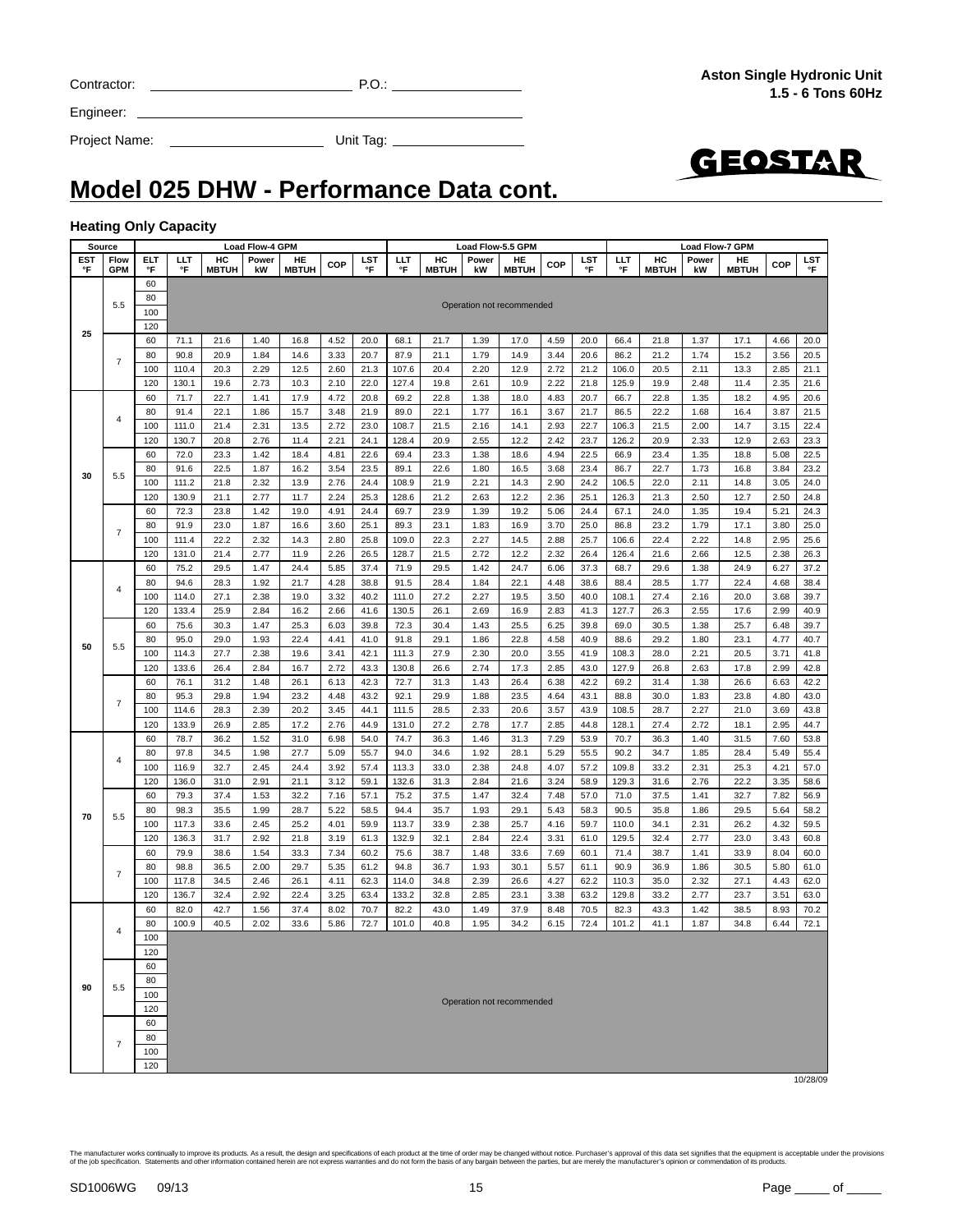|  | Contracto |
|--|-----------|
|  |           |

 $C = 2$  P.O.:  $P = 2$  P.O.:  $P = 2$  P.O.:  $P = 2$  P.O.:  $P = 2$  P.O.:  $P = 2$  P.O.:  $P = 2$  P.O.:  $P = 2$  P.O.:  $P = 2$  P.O.:  $P = 2$  P.O.:  $P = 2$  P.O.:  $P = 2$  P.O.:  $P = 2$  P.O.:  $P = 2$  P.O.:  $P = 2$  P.O.:  $P = 2$  P.O.:  $P = 2$  P.O.:

Engineer:

Project Name: Unit Tag:



### **Model 040 - Performance Data**

#### **Cooling Capacity**

|     | <b>Source</b> |           |              |              | Load Flow-5 GPM |              |              |                | Load Flow-10 GPM<br>Load Flow-7.5 GPM |                    |              |                           |              |                |               |              |              |              |              |                |
|-----|---------------|-----------|--------------|--------------|-----------------|--------------|--------------|----------------|---------------------------------------|--------------------|--------------|---------------------------|--------------|----------------|---------------|--------------|--------------|--------------|--------------|----------------|
| EST | Flow          | ELT       | ШT           | ТC           | Power           | HR           | EER          | LST            | LLT                                   | ТC<br><b>MBTUH</b> | Power        | HR                        | EER          | LST            | LLT           | тс           | Power        | HR           | EER          | LST            |
| °F  | <b>GPM</b>    | °F        | °F           | <b>MBTUH</b> | kW              | <b>MBTUH</b> |              | °F             | °F                                    |                    | kW           | <b>MBTUH</b>              |              | °F             | °F            | <b>MBTUH</b> | kW           | <b>MBTUH</b> |              | °F             |
|     |               | 50        | 34.0         | 38.7         | 1.38            | 43.4         | 28.0         | 47.9           | 37.8                                  | 39.8               | 1.39         | 44.5                      | 28.7         | 48.4           | 41.6          | 40.9         | 1.39         | 45.6         | 29.4         | 48.8           |
|     | 5             | 70        | 54.5         | 37.5         | 1.27            | 41.8         | 29.4         | 47.2           | 58.3                                  | 38.0               | 1.25         | 42.3                      | 30.4         | 47.4           | 62.0          | 38.6         | 1.23         | 42.8         | 31.4         | 47.6           |
|     |               | 90        | 75.1         | 36.2         | 1.17            | 40.2         | 31.1<br>33.0 | 46.6<br>45.9   | 78.8                                  | 36.2               | 1.12<br>0.98 | 40.0                      | 32.6         | 46.5<br>45.6   | 82.5<br>103.0 | 36.2         | 1.06         | 39.9<br>37.0 | 34.1<br>37.7 | 46.4<br>45.2   |
|     |               | 110<br>50 | 95.6<br>34.5 | 35.0<br>37.7 | 1.06<br>1.32    | 38.6<br>42.2 | 28.6         | 43.2           | 99.3<br>38.2                          | 34.5<br>38.6       | 1.33         | 37.8<br>43.1              | 35.3<br>29.1 | 43.5           | 41.9          | 33.9<br>39.4 | 0.90<br>1.33 | 43.9         | 29.6         | 43.8           |
|     |               | 70        | 55.1         | 36.2         | 1.23            | 40.4         | 29.6         | 42.6           | 58.7                                  | 36.7               | 1.21         | 40.8                      | 30.3         | 42.8           | 62.3          | 37.1         | 1.19         | 41.2         | 31.2         | 42.9           |
| 30  | 7.5           | 90        | 75.7         | 34.7         | 1.13            | 38.6         | 30.7         | 42.1           | 79.3                                  | 34.8               | 1.09         | 38.5                      | 31.9         | 42.1           | 82.8          | 34.9         | 1.05         | 38.5         | 33.1         | 42.0           |
|     |               | 110       | 96.3         | 33.2         | 1.04            | 36.7         | 32.1         | 41.6           | 99.8                                  | 32.9               | 0.98         | 36.2                      | 33.7         | 41.4           | 103.3         | 32.6         | 0.92         | 35.7         | 35.6         | 41.2           |
|     |               | 50        | 34.9         | 36.7         | 1.26            | 41.0         | 29.1         | 38.5           | 38.5                                  | 37.3               | 1.27         | 41.6                      | 29.5         | 38.6           | 42.2          | 37.9         | 1.27         | 42.2         | 29.8         | 38.7           |
|     |               | 70        | 55.6         | 34.9         | 1.18            | 38.9         | 29.7         | 38.0           | 59.1                                  | 35.3               | 1.17         | 39.3                      | 30.3         | 38.1           | 62.6          | 35.7         | 1.16         | 39.6         | 30.9         | 38.2           |
|     | 10            | 90        | 76.3         | 33.2         | 1.09            | 36.9         | 30.3         | 37.6           | 79.7                                  | 33.3               | 1.07         | 37.0                      | 31.2         | 37.6           | 83.1          | 33.5         | 1.04         | 37.1         | 32.1         | 37.6           |
|     |               | 110       | 97.1         | 31.4         | 1.01            | 34.8         | 31.1         | 37.2           | 100.3                                 | 31.4               | 0.97         | 34.7                      | 32.4         | 37.1           | 103.5         | 31.3         | 0.93         | 34.5         | 33.7         | 37.1           |
|     |               | 50        | 35.3         | 35.7         | 1.76            | 41.7         | 21.6         | 67.2           | 38.6                                  | 37.4               | 1.76         | 43.4                      | 22.6         | 67.9           | 41.9          | 39.2         | 1.76         | 45.2         | 23.5         | 68.6           |
|     |               | 70        | 53.4         | 40.2         | 1.73            | 46.1         | 24.5         | 69.0           | 57.3                                  | 41.5               | 1.72         | 47.4                      | 25.5         | 69.5           | 61.2          | 42.8         | 1.71         | 48.6         | 26.4         | 70.1           |
|     | 5             | 90        | 71.5         | 44.8         | 1.71            | 50.6         | 27.4         | 70.9           | 76.0                                  | 45.6               | 1.69         | 51.4                      | 28.5         | 71.2           | 80.4          | 46.4         | 1.66         | 52.1         | 29.5         | 71.5           |
|     |               | 110       | 89.6         | 49.4         | 1.68            | 55.1         | 30.4         | 72.7           | 94.7                                  | 49.7               | 1.65         | 55.3                      | 31.7         | 72.8           | 99.7          | 50.1         | 1.62         | 55.6         | 33.0         | 72.9           |
|     |               | 50        | 39.1         | 35.3         | 1.69            | 41.0         | 20.9         | 62.8           | 38.8                                  | 36.9               | 1.68         | 42.6                      | 21.9         | 63.3           | 42.1          | 38.5         | 1.68         | 44.2         | 22.9         | 63.8           |
|     |               | 70        | 57.8         | 39.2         | 1.65            | 44.8         | 23.7         | 64.0           | 58.7                                  | 40.3               | 1.64         | 45.9                      | 24.5         | 64.4           | 61.4          | 41.5         | 1.63         | 47.1         | 25.4         | 64.7           |
| 50  | 7.5           | 90        | 76.5         | 43.0         | 1.62            | 48.6         | 26.5         | 65.2           | 77.8                                  | 43.8               | 1.60         | 49.2                      | 27.3         | 65.4           | 80.8          | 44.5         | 1.59         | 49.9         | 28.1         | 65.7           |
|     |               | 110       | 95.2         | 46.9         | 1.59            | 52.3         | 29.5         | 66.5           | 95.4                                  | 47.2               | 1.56         | 52.5                      | 30.2         | 66.5           | 100.2         | 47.5         | 1.54         | 52.7         | 30.9         | 66.6           |
|     |               | 50        | 42.8         | 34.9         | 1.61            | 40.4         | 23.0         | 58.3           | 38.9                                  | 36.4               | 1.61         | 41.9                      | 23.8         | 58.6           | 42.2          | 37.9         | 1.61         | 43.3         | 24.7         | 58.9           |
|     |               | 70        | 62.1         | 38.1         | 1.57            | 43.5         | 25.3         | 59.0           | 60.1                                  | 39.1               | 1.57         | 44.5                      | 26.1         | 59.2           | 61.7          | 40.2         | 1.56         | 45.5         | 26.9         | 59.4           |
|     | 10            | 90        | 81.5         | 41.3         | 1.54            | 46.5         | 27.6         | 59.6           | 79.6                                  | 41.9               | 1.52         | 47.1                      | 28.4         | 59.7           | 81.2          | 42.6         | 1.51         | 47.7         | 29.1         | 59.8           |
|     |               | 110       | 100.8        | 44.5         | 1.50            | 49.6         | 30.0         | 60.2           | 96.2                                  | 44.7               | 1.48         | 49.7                      | 30.8         | 60.3           | 100.7         | 44.9         | 1.46         | 49.9         | 31.5         | 60.3           |
|     |               | 50        | 36.6         | 32.6         | 2.14            | 39.9         | 15.2         | 86.5           | 39.4                                  | 35.0               | 2.14         | 42.3                      | 16.4         | 87.4           | 42.3          | 37.4         | 2.13         | 44.7         | 17.6         | 88.4           |
|     | 5             | 70        | 52.3         | 43.0         | 2.19            | 50.5         | 19.6         | 90.8           | 56.3                                  | 45.0               | 2.20         | 52.5                      | 20.5         | 91.6           | 60.3          | 47.0         | 2.20         | 54.5         | 21.4         | 92.5           |
|     |               | 90        | 68.0         | 53.3         | 2.25            | 61.0         | 23.7         | 95.2           | 73.2                                  | 55.0               | 2.26         | 62.7                      | 24.4         | 95.8           | 78.3          | 56.6         | 2.26         | 64.3         | 25.0         | 96.5           |
|     |               | 110       |              |              |                 |              |              |                |                                       |                    |              | Operation not recommended |              |                |               |              |              |              |              |                |
|     |               | 50        | 36.5         | 32.9         | 2.05            | 39.8         | 16.0         | 82.3           | 39.4                                  | 35.2               | 2.04         | 42.2                      | 17.2         | 83.1           | 42.2          | 37.6         | 2.04         | 44.5         | 18.5         | 83.8           |
| 70  | 7.5           | 70        | 56.9         | 42.1         | 2.08            | 49.2         | 20.2         | 85.3           | 58.7                                  | 44.0               | 2.08         | 51.1                      | 21.2         | 85.9           | 60.5          | 45.9         | 2.08         | 52.9         | 22.1         | 86.5           |
|     |               | 90        | 73.9         | 51.4         | 2.11            | 58.6         | 24.3         | 88.4           | 76.4                                  | 52.7               | 2.12         | 59.9                      | 24.9         | 88.8           | 78.8          | 54.1         | 2.12         | 61.3         | 25.5         | 89.3           |
|     |               | 110       |              |              |                 |              |              |                |                                       |                    |              | Operation not recommended |              |                |               |              |              |              |              |                |
|     |               | 50        | 36.4         | 33.1         | 1.96            | 39.8         | 16.9         | 78.2           | 39.3                                  | 35.5               | 1.95         | 42.1                      | 18.2         | 78.7           | 42.2          | 37.8         | 1.94         | 44.4         | 19.5         | 79.2           |
|     | 10            | 70        | 61.5         | 41.2         | 1.97            | 48.0         | 20.9         | 79.9           | 61.1                                  | 43.0               | 1.96         | 49.7                      | 21.9         | 80.2           | 60.8          | 44.7         | 1.96         | 51.4         | 22.8         | 80.6           |
|     |               | 90        | 79.8         | 49.4         | 1.98            | 56.1         | 24.9         | 81.6           | 79.6                                  | 50.5               | 1.98         | 57.2                      | 25.5         | 81.8           | 79.4          | 51.6         | 1.97         | 58.3         | 26.1         | 82.0           |
|     |               | 110       | 86.3         | 57.5         | 1.99            | 64.3         | 28.9         | 83.3           | 92.1                                  | 58.0               | 1.99         | 64.8                      | 29.1         | 83.4           | 97.9          | 58.5         | 1.99         | 65.3         | 29.4         | 83.5           |
|     |               | 50<br>70  | 38.0<br>53.8 | 29.1<br>39.2 | 2.74<br>2.80    | 38.4<br>48.8 | 11.4<br>15.0 | 105.8<br>110.1 | 40.6<br>57.5                          | 30.9<br>41.1       | 2.74<br>2.81 | 40.3<br>50.7              | 12.2<br>15.7 | 106.6<br>110.9 | 43.2<br>61.1  | 32.8<br>43.0 | 2.74<br>2.81 | 42.2<br>52.6 | 13.0<br>16.4 | 107.4<br>111.7 |
|     | 5             | 90        | 69.6         | 49.4         | 2.86            | 59.1         | 18.4         | 114.4          | 74.3                                  | 51.3               | 2.87         | 61.1                      | 19.0         | 115.2          | 79.0          | 53.3         | 2.88         | 63.1         | 19.6         | 116.0          |
|     |               | 110       |              |              |                 |              |              |                |                                       |                    |              | Operation not recommended |              |                |               |              |              |              |              |                |
|     |               | 50        | 41.0         | 29.2         | 2.65            | 38.3         | 11.0         | 101.8          | 40.6                                  | 31.1               | 2.64         | 40.1                      | 11.8         | 102.4          | 43.2          | 33.0         | 2.64         | 42.0         | 12.5         | 103.0          |
|     |               | 70        | 57.9         | 38.9         | 2.68            | 48.1         | 14.5         | 104.9          | 59.6                                  | 40.8               | 2.68         | 49.9                      | 15.2         | 105.5          | 61.2          | 42.7         | 2.68         | 51.8         | 15.9         | 106.1          |
| 90  | 7.5           | 90        | 74.9         | 48.6         | 2.71            | 57.9         | 17.9         | 108.0          | 77.0                                  | 50.5               | 2.71         | 59.7                      | 18.6         | 108.6          | 79.2          | 52.3         | 2.71         | 61.6         | 19.3         | 109.2          |
|     |               | 110       |              |              |                 |              |              |                |                                       |                    |              | Operation not recommended |              |                |               |              |              |              |              |                |
|     |               | 50        | 43.9         | 29.4         | 2.55            | 38.1         | 12.5         | 97.9           | 40.5                                  | 31.3               | 2.54         | 40.0                      | 13.4         | 98.2           | 43.1          | 33.3         | 2.54         | 41.9         | 14.3         | 98.6           |
|     |               | 70        | 62.0         | 38.7         | 2.56            | 47.4         | 16.2         | 99.8           | 61.7                                  | 40.5               | 2.55         | 49.2                      | 17.0         | 100.1          | 61.3          | 42.3         | 2.54         | 51.0         | 17.8         | 100.5          |
|     | 10            | 90        | 80.1         | 47.9         | 2.56            | 56.6         | 19.8         | 101.7          | 79.8                                  | 49.6               | 2.56         | 58.4                      | 20.6         | 102.0          | 79.4          | 51.4         | 2.55         | 60.1         | 21.3         | 102.4          |
|     |               | 110       |              |              |                 |              |              |                |                                       |                    |              | Operation not recommended |              |                |               |              |              |              |              |                |
|     |               | 50        | 39.5         | 25.5         | 3.34            | 36.9         | 7.6          | 125.2          | 41.8                                  | 26.9               | 3.35         | 38.3                      | 8.0          | 125.8          | 44.2          | 28.2         | 3.35         | 39.6         | 8.4          | 126.3          |
|     | 5             | 70        | 55.4         | 35.5         | 3.41            | 47.1         | 10.4         | 129.4          | 58.7                                  | 37.3               | 3.42         | 48.9                      | 10.9         | 130.2          | 61.9          | 39.1         | 3.42         | 50.8         | 11.4         | 130.9          |
|     |               | 90        |              |              |                 |              |              |                |                                       |                    |              | Operation not recommended |              |                |               |              |              |              |              |                |
|     |               | 110       |              |              |                 |              |              |                |                                       |                    |              |                           |              |                |               |              |              |              |              |                |
|     |               | 50        | 39.4         | 25.6         | 3.24            | 36.7         | 7.9          | 121.4          | 41.8                                  | 27.0               | 3.24         | 38.1                      | 8.3          | 121.8          | 44.1          | 28.5         | 3.24         | 39.5         | 8.8          | 122.2          |
| 110 | 7.5           | 70        | 59.0         | 35.8         | 3.28            | 46.9         | 10.9         | 124.5          | 60.4                                  | 37.6               | 3.28         | 48.8                      | 11.5         | 125.1          | 61.9          | 39.5         | 3.28         | 50.7         | 12.1         | 125.7          |
|     |               | 90        |              |              |                 |              |              |                |                                       |                    |              | Operation not recommended |              |                |               |              |              |              |              |                |
|     |               | 110       |              |              |                 |              |              |                |                                       |                    |              |                           |              |                |               |              |              |              |              |                |
|     |               | 50        | 39.4         | 25.7         | 3.14            | 36.4         | 8.2          | 117.5          | 41.7                                  | 27.2               | 3.14         | 37.9                      | 8.7          | 117.8          | 44.1          | 28.7         | 3.13         | 39.4         | 9.2          | 118.1          |
|     | 10            | 70        | 62.6         | 36.1         | 3.14            | 46.8         | 11.5         | 119.6          | 62.2                                  | 38.0               | 3.14         | 48.7                      | 12.1         | 120.0          | 61.8          | 39.9         | 3.13         | 50.6         | 12.8         | 120.4          |
|     |               | 90<br>110 |              |              |                 |              |              |                |                                       |                    |              | Operation not recommended |              |                |               |              |              |              |              |                |
|     |               |           |              |              |                 |              |              |                |                                       |                    |              |                           |              |                |               |              |              |              |              |                |

8/20/09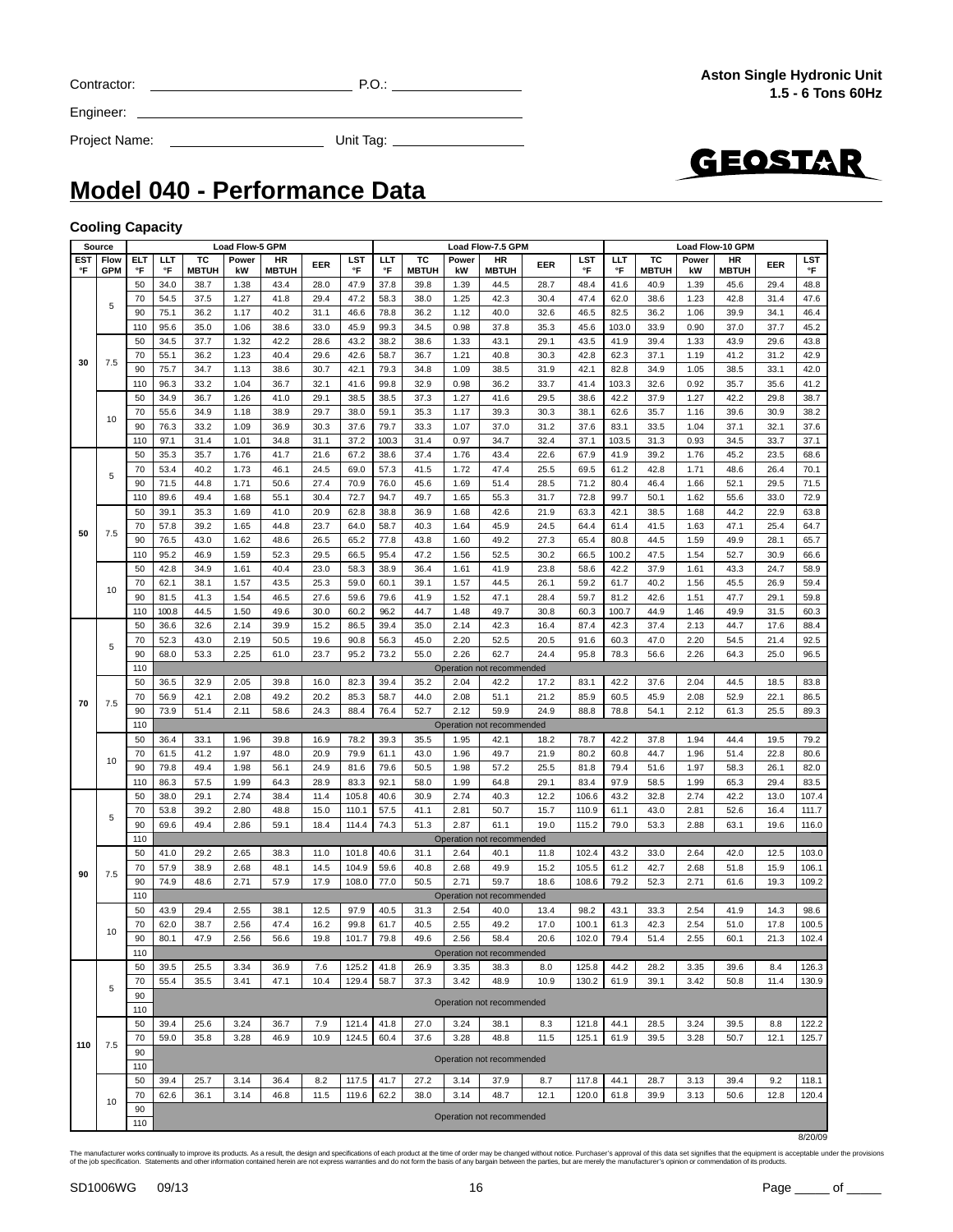| Contractor |  |
|------------|--|
|            |  |

Engineer:

Project Name: Unit Tag:



### **Model 040 - Performance Data cont.**

#### **Heating Capacity**

| Source                                                                                                                                                                                                                      |                                                                                               |                                                                                      |                |                                                                                                                                                                                                                                                                                                                                                                                                                                                                                                                                                                                        |             |                    |              |              |                |                    |              | Load Flow-7.5 GPM         |              |                  |                |                    | <b>Load Flow-10 GPM</b> |                    |              |              |
|-----------------------------------------------------------------------------------------------------------------------------------------------------------------------------------------------------------------------------|-----------------------------------------------------------------------------------------------|--------------------------------------------------------------------------------------|----------------|----------------------------------------------------------------------------------------------------------------------------------------------------------------------------------------------------------------------------------------------------------------------------------------------------------------------------------------------------------------------------------------------------------------------------------------------------------------------------------------------------------------------------------------------------------------------------------------|-------------|--------------------|--------------|--------------|----------------|--------------------|--------------|---------------------------|--------------|------------------|----------------|--------------------|-------------------------|--------------------|--------------|--------------|
| <b>EST</b><br>°F                                                                                                                                                                                                            | Flow<br><b>GPM</b>                                                                            | ELT<br>°F                                                                            | LLT<br>°F      | HC<br><b>MBTUH</b>                                                                                                                                                                                                                                                                                                                                                                                                                                                                                                                                                                     | Power<br>kW | HE<br><b>MBTUH</b> | <b>COP</b>   | LST<br>°F    | LLT<br>°F      | HC<br><b>MBTUH</b> | Power<br>kW  | HE<br><b>MBTUH</b>        | COP          | <b>LST</b><br>°F | LLT<br>°F      | HC<br><b>MBTUH</b> | Power<br>kW             | HE<br><b>MBTUH</b> | COP          | LST<br>°F    |
|                                                                                                                                                                                                                             |                                                                                               | 60                                                                                   |                |                                                                                                                                                                                                                                                                                                                                                                                                                                                                                                                                                                                        |             |                    |              |              |                |                    |              |                           |              |                  |                |                    |                         |                    |              |              |
|                                                                                                                                                                                                                             | 7.5                                                                                           | 80                                                                                   |                |                                                                                                                                                                                                                                                                                                                                                                                                                                                                                                                                                                                        |             |                    |              |              |                |                    |              | Operation not recommended |              |                  |                |                    |                         |                    |              |              |
|                                                                                                                                                                                                                             |                                                                                               | 100                                                                                  |                |                                                                                                                                                                                                                                                                                                                                                                                                                                                                                                                                                                                        |             |                    |              |              |                |                    |              |                           |              |                  |                |                    |                         |                    |              |              |
| 25                                                                                                                                                                                                                          |                                                                                               | 120                                                                                  |                |                                                                                                                                                                                                                                                                                                                                                                                                                                                                                                                                                                                        |             |                    |              |              |                |                    |              |                           |              |                  |                |                    |                         |                    |              |              |
|                                                                                                                                                                                                                             |                                                                                               | 60                                                                                   | 72.2           | <b>Load Flow-5 GPM</b><br>29.7<br>1.83<br>28.8<br>2.42<br>28.0<br>3.00<br>27.1<br>3.59<br>30.9<br>1.84<br>30.0<br>29.2<br>28.3<br>3.57<br>32.3<br>1.84<br>31.0<br>29.8<br>28.6<br>3.61<br>33.6<br>1.84<br>32.0<br>2.44<br>30.5<br>3.04<br>28.9<br>3.64<br>41.1<br>39.5<br>2.47<br>37.9<br>36.3<br>43.0<br>41.1<br>39.1<br>37.2<br>44.9<br>1.84<br>42.6<br>2.45<br>40.4<br>3.07<br>38.2<br>51.3<br>48.9<br>46.6<br>44.2<br>53.7<br>51.1<br>48.5<br>3.11<br>3.72<br>45.9<br>56.1<br>1.84<br>53.2<br>2.47<br>50.4<br>3.09<br>47.5<br>3.72<br>1.99<br>61.5<br>59.4<br>2.56<br>63.7<br>61.9 |             | 23.5<br>20.6       | 4.76         | 20.2<br>20.8 | 68.2<br>87.9   | 29.7<br>28.8       | 1.78<br>2.36 | 23.6<br>20.7              | 4.89         | 20.1<br>20.7     | 66.1           | 29.6<br>28.7       | 1.72<br>2.29            | 23.7<br>20.9       | 5.04<br>3.67 | 20.1         |
|                                                                                                                                                                                                                             | 10                                                                                            | 80<br>100                                                                            | 91.9<br>111.5  |                                                                                                                                                                                                                                                                                                                                                                                                                                                                                                                                                                                        |             | 17.7               | 3.50<br>2.73 | 21.3         | 107.7          | 27.9               | 2.94         | 17.9                      | 3.58<br>2.78 | 21.3             | 85.9<br>105.7  | 27.8               | 2.87                    | 18.0               | 2.84         | 20.7<br>21.3 |
|                                                                                                                                                                                                                             |                                                                                               | 120                                                                                  | 131.2          |                                                                                                                                                                                                                                                                                                                                                                                                                                                                                                                                                                                        |             | 14.8               | 2.21         | 21.9         | 127.4          | 27.0               | 3.52         | 15.0                      | 2.25         | 21.9             | 125.5          | 26.9               | 3.44                    | 15.2               | 2.29         | 21.9         |
|                                                                                                                                                                                                                             |                                                                                               | 60                                                                                   | 72.7           |                                                                                                                                                                                                                                                                                                                                                                                                                                                                                                                                                                                        |             | 24.6               | 4.92         | 19.8         | 69.5           | 30.8               | 1.79         | 24.7                      | 5.06         | 19.8             | 66.3           | 30.7               | 1.73                    | 24.8               | 5.20         | 19.8         |
|                                                                                                                                                                                                                             |                                                                                               | 80                                                                                   | 92.4           |                                                                                                                                                                                                                                                                                                                                                                                                                                                                                                                                                                                        | 2.42        | 21.8               | 3.64         | 21.0         | 89.3           | 30.0               | 2.36         | 21.9                      | 3.73         | 21.0             | 86.2           | 29.9               | 2.30                    | 22.0               | 3.81         | 20.9         |
|                                                                                                                                                                                                                             | 5                                                                                             | 100                                                                                  | 112.0          |                                                                                                                                                                                                                                                                                                                                                                                                                                                                                                                                                                                        | 2.99        | 19.0               | 2.85         | 22.2         | 109.0          | 29.1               | 2.93         | 19.1                      | 2.91         | 22.1             | 106.0          | 29.0               | 2.86                    | 19.3               | 2.97         | 22.1         |
|                                                                                                                                                                                                                             |                                                                                               | 120                                                                                  | 131.7          |                                                                                                                                                                                                                                                                                                                                                                                                                                                                                                                                                                                        |             | 16.1               | 2.32         | 23.4         | 128.7          | 28.3               | 3.50         | 16.3                      | 2.37         | 23.3             | 125.8          | 28.2               | 3.43                    | 16.5               | 2.41         | 23.2         |
|                                                                                                                                                                                                                             |                                                                                               | 60                                                                                   | 73.3           |                                                                                                                                                                                                                                                                                                                                                                                                                                                                                                                                                                                        |             | 26.0               | 5.14         | 22.1         | 70.0           | 32.2               | 1.78         | 26.1                      | 5.29         | 22.1             | 66.6           | 32.2               | 1.73                    | 26.3               | 5.46         | 22.0         |
|                                                                                                                                                                                                                             |                                                                                               | 80                                                                                   | 92.8           |                                                                                                                                                                                                                                                                                                                                                                                                                                                                                                                                                                                        | 2.43        | 22.7               | 3.74         | 23.1         | 89.6           | 31.0               | 2.36         | 23.0                      | 3.85         | 23.0             | 86.4           | 31.1               | 2.29                    | 23.2               | 3.97         | 22.9         |
| 30                                                                                                                                                                                                                          | 7.5                                                                                           | 100                                                                                  | 112.3          |                                                                                                                                                                                                                                                                                                                                                                                                                                                                                                                                                                                        | 3.02        | 19.5               | 2.90         | 24.0         | 109.2          | 29.9               | 2.94         | 19.9                      | 2.98         | 23.9             | 106.2          | 30.0               | 2.86                    | 20.2               | 3.07         | 23.9         |
|                                                                                                                                                                                                                             |                                                                                               | 120                                                                                  | 131.8          |                                                                                                                                                                                                                                                                                                                                                                                                                                                                                                                                                                                        |             | 16.3               | 2.32         | 25.0         | 128.9          | 28.7               | 3.52         | 16.7                      | 2.39         | 24.9             | 125.9          | 28.9               | 3.43                    | 17.1               | 2.46         | 24.8         |
|                                                                                                                                                                                                                             |                                                                                               | 60                                                                                   | 73.9           |                                                                                                                                                                                                                                                                                                                                                                                                                                                                                                                                                                                        |             | 27.3               | 5.35         | 24.4         | 70.4           | 33.6               | 1.78         | 27.5                      | 5.54         | 24.3             | 66.9           | 33.6               | 1.72                    | 27.7               | 5.72         | 24.3         |
|                                                                                                                                                                                                                             |                                                                                               | 80                                                                                   | 93.2           |                                                                                                                                                                                                                                                                                                                                                                                                                                                                                                                                                                                        |             | 23.7               | 3.85         | 25.1         | 89.9           | 32.1               | 2.37         | 24.1                      | 3.99         | 25.0             | 86.6           | 32.2               | 2.29                    | 24.4               | 4.12         | 25.0         |
| 10<br>100<br>112.6<br>20.1<br>2.94<br>25.9<br>120<br>131.9<br>2.33<br>26.6<br>16.5<br>60<br>76.9<br>1.88<br>34.7<br>6.37<br>35.7<br>80<br>96.3<br>31.1<br>4.67<br>37.2<br>5<br>100<br>115.6<br>3.06<br>27.4<br>3.61<br>38.7 | 109.5                                                                                         | 30.7                                                                                 | 2.95           | 20.6                                                                                                                                                                                                                                                                                                                                                                                                                                                                                                                                                                                   | 3.05        | 25.8               | 106.4        | 30.9         | 2.86           | 21.1               | 3.16         | 25.6                      |              |                  |                |                    |                         |                    |              |              |
|                                                                                                                                                                                                                             |                                                                                               |                                                                                      |                |                                                                                                                                                                                                                                                                                                                                                                                                                                                                                                                                                                                        |             |                    |              |              | 129.0          | 29.2               | 3.54         | 17.1                      | 2.42         | 26.5             | 126.1          | 29.5               | 3.43                    | 17.8               | 2.52         | 26.3         |
|                                                                                                                                                                                                                             |                                                                                               |                                                                                      |                |                                                                                                                                                                                                                                                                                                                                                                                                                                                                                                                                                                                        |             |                    |              |              | 72.7           | 40.8               | 1.81         | 34.7                      | 6.61         | 35.7             | 68.4           | 40.6               | 1.74                    | 34.6               | 6.84         | 35.7         |
|                                                                                                                                                                                                                             |                                                                                               |                                                                                      |                |                                                                                                                                                                                                                                                                                                                                                                                                                                                                                                                                                                                        |             |                    |              |              | 92.2           | 39.3               | 2.39         | 31.1                      | 4.82         | 37.2             | 88.1           | 39.1               | 2.30                    | 31.2               | 4.97         | 37.1         |
|                                                                                                                                                                                                                             |                                                                                               |                                                                                      |                |                                                                                                                                                                                                                                                                                                                                                                                                                                                                                                                                                                                        |             |                    |              |              | 111.7          | 37.7               | 2.96         | 27.6                      | 3.72         | 38.6             | 107.8          | 37.6               | 2.87                    | 27.8               | 3.84         | 38.5         |
|                                                                                                                                                                                                                             | 134.9<br>120<br>60<br>77.7<br>96.9<br>80<br>7.5<br>100<br>116.1<br>135.4<br>120<br>78.5<br>60 |                                                                                      |                |                                                                                                                                                                                                                                                                                                                                                                                                                                                                                                                                                                                        | 2.90        | 40.2               | 131.2        | 36.2         | 3.54           | 24.1               | 2.99         | 40.1                      | 127.5        | 36.2             | 3.44           | 24.4               | 3.08                    | 39.9               |              |              |
|                                                                                                                                                                                                                             |                                                                                               | 23.8<br>3.65<br>1.86<br>36.6<br>2.46<br>32.7<br>3.06<br>28.7<br>3.66<br>24.7<br>38.6 | 6.77           | 38.9                                                                                                                                                                                                                                                                                                                                                                                                                                                                                                                                                                                   | 73.2        | 42.7               | 1.80         | 36.5         | 6.95           | 38.9               | 68.7         | 42.3                      | 1.74         | 36.4             | 7.15           | 38.9               |                         |                    |              |              |
| 50                                                                                                                                                                                                                          |                                                                                               |                                                                                      |                |                                                                                                                                                                                                                                                                                                                                                                                                                                                                                                                                                                                        |             |                    | 4.89<br>3.75 | 40.1<br>41.3 | 92.7<br>112.1  | 40.9<br>39.1       | 2.38<br>2.97 | 32.7<br>29.0              | 5.03<br>3.86 | 40.0<br>41.2     | 88.4<br>108.0  | 40.7<br>39.0       | 2.30<br>2.87            | 32.8<br>29.2       | 5.18<br>3.98 | 40.0<br>41.1 |
|                                                                                                                                                                                                                             |                                                                                               |                                                                                      |                |                                                                                                                                                                                                                                                                                                                                                                                                                                                                                                                                                                                        |             |                    | 2.98         | 42.4         | 131.5          | 37.3               | 3.55         | 25.2                      | 3.08         | 42.3             | 127.7          | 37.4               | 3.44                    | 25.6               | 3.19         | 42.2         |
|                                                                                                                                                                                                                             |                                                                                               |                                                                                      |                |                                                                                                                                                                                                                                                                                                                                                                                                                                                                                                                                                                                        |             |                    | 7.14         | 42.0         | 73.8           | 44.5               | 1.79         | 38.4                      | 7.29         | 42.1             | 69.1           | 44.1               | 1.74                    | 38.2               | 7.43         | 42.1         |
|                                                                                                                                                                                                                             |                                                                                               | 80                                                                                   | 97.6           |                                                                                                                                                                                                                                                                                                                                                                                                                                                                                                                                                                                        |             | 34.3               | 5.08         | 42.9         | 93.1           | 42.5               | 2.38         | 34.3                      | 5.23         | 42.9             | 88.7           | 42.3               | 2.30                    | 34.4               | 5.37         | 42.9         |
|                                                                                                                                                                                                                             | 10                                                                                            | 100                                                                                  | 116.7          |                                                                                                                                                                                                                                                                                                                                                                                                                                                                                                                                                                                        |             | 30.0               | 3.85         | 43.8         | 112.5          | 40.4               | 2.97         | 30.3                      | 3.99         | 43.8             | 108.3          | 40.4               | 2.87                    | 30.6               | 4.13         | 43.7         |
|                                                                                                                                                                                                                             |                                                                                               | 120                                                                                  | 135.8          |                                                                                                                                                                                                                                                                                                                                                                                                                                                                                                                                                                                        | 3.68        | 25.6               | 3.03         | 44.7         | 131.9          | 38.4               | 3.56         | 26.3                      | 3.16         | 44.6             | 128.0          | 38.6               | 3.44                    | 26.9               | 3.29         | 44.5         |
|                                                                                                                                                                                                                             |                                                                                               | 60                                                                                   | 81.2           |                                                                                                                                                                                                                                                                                                                                                                                                                                                                                                                                                                                        | 1.92        | 44.7               | 7.83         | 51.5         | 75.8           | 50.9               | 1.83         | 44.6                      | 8.16         | 51.6             | 70.4           | 50.4               | 1.74                    | 44.5               | 8.49         | 51.7         |
|                                                                                                                                                                                                                             | 5                                                                                             | 80                                                                                   | 100.2          |                                                                                                                                                                                                                                                                                                                                                                                                                                                                                                                                                                                        | 2.52        | 40.3               | 5.69         | 53.4         | 95.1           | 48.6               | 2.42         | 40.4                      | 5.91         | 53.4             | 90.0           | 48.3               | 2.31                    | 40.4               | 6.13         | 53.3         |
|                                                                                                                                                                                                                             |                                                                                               | 100                                                                                  | 119.2          |                                                                                                                                                                                                                                                                                                                                                                                                                                                                                                                                                                                        | 3.12        | 35.9               | 4.37         | 55.2         | 114.4          | 46.4               | 3.00         | 36.1                      | 4.54         | 55.1             | 109.5          | 46.2               | 2.88                    | 36.4               | 4.70         | 55.0         |
|                                                                                                                                                                                                                             |                                                                                               | 120                                                                                  | 138.2          |                                                                                                                                                                                                                                                                                                                                                                                                                                                                                                                                                                                        | 3.72        | 31.5               | 3.48         | 57.0         | 133.7          | 44.2               | 3.59         | 31.9                      | 3.61         | 56.8             | 129.1          | 44.1               | 3.45                    | 32.3               | 3.75         | 56.7         |
|                                                                                                                                                                                                                             |                                                                                               | 60                                                                                   | 82.1           |                                                                                                                                                                                                                                                                                                                                                                                                                                                                                                                                                                                        | 1.88        | 47.3               | 8.37         | 55.6         | 76.5           | 53.1               | 1.81         | 46.9                      | 8.58         | 55.7             | 70.8           | 52.5               | 1.75                    | 46.5               | 8.82         | 55.8         |
| 70                                                                                                                                                                                                                          | 7.5                                                                                           | 80                                                                                   | 101.1          |                                                                                                                                                                                                                                                                                                                                                                                                                                                                                                                                                                                        | 2.49        | 42.6               | 6.00         | 57.1         | 95.7           | 50.7               | 2.40         | 42.5                      | 6.18         | 57.1             | 90.4           | 50.3               | 2.31                    | 42.4               | 6.38         | 57.1         |
|                                                                                                                                                                                                                             |                                                                                               | 100                                                                                  | 120.0          |                                                                                                                                                                                                                                                                                                                                                                                                                                                                                                                                                                                        |             | 37.9               | 4.57         | 58.5         | 115.0          | 48.3               | 2.99         | 38.1                      | 4.73         | 58.4             | 109.9          | 48.1               | 2.88                    | 38.3               | 4.90         | 58.4         |
|                                                                                                                                                                                                                             |                                                                                               | 120                                                                                  | 138.9          |                                                                                                                                                                                                                                                                                                                                                                                                                                                                                                                                                                                        |             | 33.2               | 3.61         | 59.9         | 134.2          | 45.9               | 3.58         | 33.6                      | 3.75         | 59.8             | 129.5          | 45.9               | 3.45                    | 34.1               | 3.90         | 59.6         |
|                                                                                                                                                                                                                             |                                                                                               | 60                                                                                   | 83.1           |                                                                                                                                                                                                                                                                                                                                                                                                                                                                                                                                                                                        |             | 49.8               | 8.93         | 59.7         | 77.2           | 55.4               | 1.80         | 49.2                      | 9.04         | 59.9             | 71.3           | 54.6               | 1.75                    | 48.6               | 9.14         | 60.0         |
|                                                                                                                                                                                                                             | 10                                                                                            | 80                                                                                   | 102.0          |                                                                                                                                                                                                                                                                                                                                                                                                                                                                                                                                                                                        |             | 44.8               | 6.32         | 60.8         | 96.4           | 52.8               | 2.39         | 44.6                      | 6.47         | 60.8             | 90.8           | 52.3               | 2.31                    | 44.4               | 6.62         | 60.8         |
|                                                                                                                                                                                                                             |                                                                                               | 100<br>120                                                                           | 120.8<br>139.6 |                                                                                                                                                                                                                                                                                                                                                                                                                                                                                                                                                                                        |             | 39.8<br>34.8       | 4.77<br>3.74 | 61.8<br>62.8 | 115.5<br>134.7 | 50.2<br>47.6       | 2.99<br>3.58 | 40.0<br>35.4              | 4.93<br>3.90 | 61.8<br>62.7     | 110.3<br>129.8 | 50.0<br>47.7       | 2.88<br>3.44            | 40.2<br>36.0       | 5.09<br>4.06 | 61.7<br>62.6 |
|                                                                                                                                                                                                                             |                                                                                               | 60                                                                                   | 85.4           |                                                                                                                                                                                                                                                                                                                                                                                                                                                                                                                                                                                        |             | 54.7               | 9.05         | 67.4         | 78.5           | 59.0               | 1.88         | 52.5                      | 9.20         | 68.3             | 71.6           | 56.4               | 1.77                    | 50.4               | 9.34         | 69.2         |
|                                                                                                                                                                                                                             |                                                                                               | 80                                                                                   | 104.5          |                                                                                                                                                                                                                                                                                                                                                                                                                                                                                                                                                                                        |             | 50.7               | 6.79         | 69.1         | 97.8           | 56.7               | 2.44         | 48.3                      | 6.80         | 70.1             | 91.1           | 53.9               | 2.32                    | 46.0               | 6.80         | 71.0         |
|                                                                                                                                                                                                                             | 5                                                                                             | 100                                                                                  |                |                                                                                                                                                                                                                                                                                                                                                                                                                                                                                                                                                                                        |             |                    |              |              |                |                    |              |                           |              |                  |                |                    |                         |                    |              |              |
|                                                                                                                                                                                                                             |                                                                                               | 120                                                                                  |                |                                                                                                                                                                                                                                                                                                                                                                                                                                                                                                                                                                                        |             |                    |              |              |                |                    |              | Operation not recommended |              |                  |                |                    |                         |                    |              |              |
|                                                                                                                                                                                                                             |                                                                                               | 60                                                                                   | 86.2           |                                                                                                                                                                                                                                                                                                                                                                                                                                                                                                                                                                                        | 2.01        | 56.8               | 9.30         | 72.6         | 79.0           | 60.4               | 1.89         | 53.9                      | 9.37         | 73.5             | 71.8           | 57.1               | 1.77                    | 51.0               | 9.44         | 74.3         |
|                                                                                                                                                                                                                             |                                                                                               | 80                                                                                   | 105.5          |                                                                                                                                                                                                                                                                                                                                                                                                                                                                                                                                                                                        | 2.58        | 53.1               | 7.03         | 73.8         | 98.4           | 58.3               | 2.45         | 49.9                      | 6.97         | 74.7             | 91.3           | 54.7               | 2.33                    | 46.8               | 6.90         | 75.6         |
| 90                                                                                                                                                                                                                          | 7.5                                                                                           | 100                                                                                  | 124.8          | 60.1                                                                                                                                                                                                                                                                                                                                                                                                                                                                                                                                                                                   | 3.15        | 49.3               | 5.59         | 75.0         | 117.8          | 56.2               | 3.01         | 45.9                      | 5.47         | 76.0             | 110.8          | 52.4               | 2.88                    | 42.6               | 5.33         | 76.9         |
|                                                                                                                                                                                                                             |                                                                                               | 120                                                                                  |                |                                                                                                                                                                                                                                                                                                                                                                                                                                                                                                                                                                                        |             |                    |              |              |                |                    |              | Operation not recommended |              |                  |                |                    |                         |                    |              |              |
|                                                                                                                                                                                                                             |                                                                                               | 60                                                                                   | 87.1           | 65.8                                                                                                                                                                                                                                                                                                                                                                                                                                                                                                                                                                                   | 2.02        | 58.9               | 9.54         | 77.9         | 79.5           | 61.8               | 1.90         | 55.3                      | 9.55         | 78.6             | 71.9           | 57.7               | 1.77                    | 51.7               | 9.55         | 79.3         |
|                                                                                                                                                                                                                             | 10                                                                                            | 80                                                                                   | 106.5          | 64.3                                                                                                                                                                                                                                                                                                                                                                                                                                                                                                                                                                                   | 2.59        | 55.4               | 7.27         | 78.6         | 99.0           | 59.9               | 2.46         | 51.5                      | 7.13         | 79.4             | 91.5           | 55.6               | 2.33                    | 47.6               | 7.00         | 80.2         |
|                                                                                                                                                                                                                             |                                                                                               | 100                                                                                  | 125.9          | 62.7                                                                                                                                                                                                                                                                                                                                                                                                                                                                                                                                                                                   | 3.16        | 51.9               | 5.82         | 79.3         | 118.4          | 58.1               | 3.02         | 47.8                      | 5.62         | 80.2             | 111.0          | 53.4               | 2.88                    | 43.6               | 5.43         | 81.0         |
|                                                                                                                                                                                                                             |                                                                                               | 120                                                                                  |                |                                                                                                                                                                                                                                                                                                                                                                                                                                                                                                                                                                                        |             |                    |              |              |                |                    |              | Operation not recommended |              |                  |                |                    |                         |                    |              |              |

8/17/09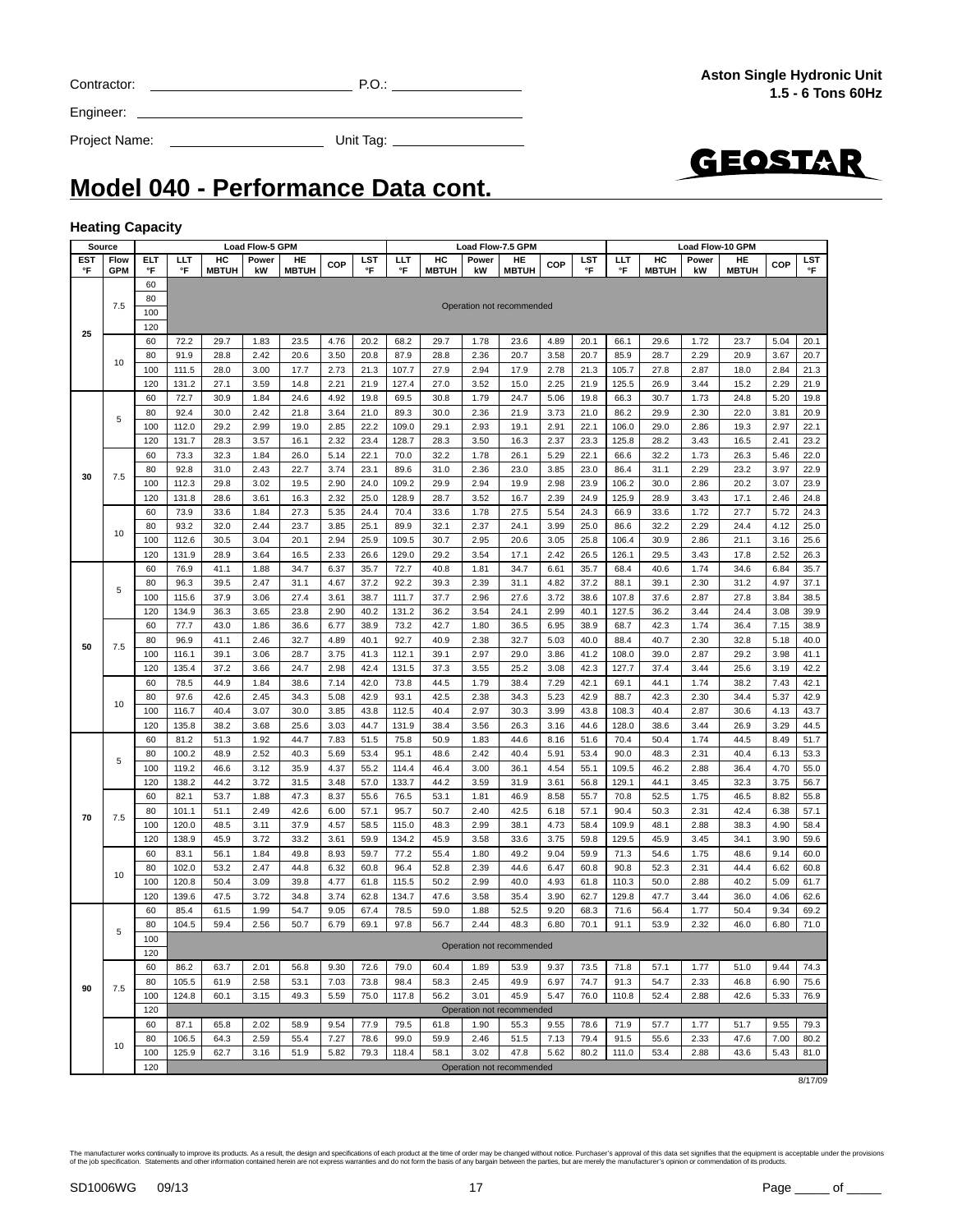| Contractor |  |
|------------|--|
|            |  |

Engineer:

Project Name: Unit Tag:



### **Model 050 - Performance Data**

#### **Cooling Capacity**

| <b>Load Flow-8 GPM</b><br>Source<br>Load Flow-11.5 GPM |                                                                                                                                                                                                                                                                                                                                                                                                                                                                                                                                                                                                                                                                                                                                     |     |                                                                                                                                                                                                                                                                                                                                                                                                                                                                                                                                                                                                                                                                                                                                                                                                                                                                                                                                                                                                                                                                                                                                                                                               |              |       |                                                                                                                                                                                                                                                                                                                                                                                                                                                                                                                                                                                                                                                                                                                                                                                                                                                                                                                                                                                                                                                             |      |       |      |              |       | <b>Load Flow-15 GPM</b>                                                                                                                                                                                                                                                                                                                                                                                                                                                                                                                                                                                                                                                                                                                                                                                                                                                                                                  |      |            |                                                                                                                                                                                                                                                                                                                                                                                                                                                                                                                                                                                                                                                                                                                                                                                                                                                                                                |              |       |              |      |       |
|--------------------------------------------------------|-------------------------------------------------------------------------------------------------------------------------------------------------------------------------------------------------------------------------------------------------------------------------------------------------------------------------------------------------------------------------------------------------------------------------------------------------------------------------------------------------------------------------------------------------------------------------------------------------------------------------------------------------------------------------------------------------------------------------------------|-----|-----------------------------------------------------------------------------------------------------------------------------------------------------------------------------------------------------------------------------------------------------------------------------------------------------------------------------------------------------------------------------------------------------------------------------------------------------------------------------------------------------------------------------------------------------------------------------------------------------------------------------------------------------------------------------------------------------------------------------------------------------------------------------------------------------------------------------------------------------------------------------------------------------------------------------------------------------------------------------------------------------------------------------------------------------------------------------------------------------------------------------------------------------------------------------------------------|--------------|-------|-------------------------------------------------------------------------------------------------------------------------------------------------------------------------------------------------------------------------------------------------------------------------------------------------------------------------------------------------------------------------------------------------------------------------------------------------------------------------------------------------------------------------------------------------------------------------------------------------------------------------------------------------------------------------------------------------------------------------------------------------------------------------------------------------------------------------------------------------------------------------------------------------------------------------------------------------------------------------------------------------------------------------------------------------------------|------|-------|------|--------------|-------|--------------------------------------------------------------------------------------------------------------------------------------------------------------------------------------------------------------------------------------------------------------------------------------------------------------------------------------------------------------------------------------------------------------------------------------------------------------------------------------------------------------------------------------------------------------------------------------------------------------------------------------------------------------------------------------------------------------------------------------------------------------------------------------------------------------------------------------------------------------------------------------------------------------------------|------|------------|------------------------------------------------------------------------------------------------------------------------------------------------------------------------------------------------------------------------------------------------------------------------------------------------------------------------------------------------------------------------------------------------------------------------------------------------------------------------------------------------------------------------------------------------------------------------------------------------------------------------------------------------------------------------------------------------------------------------------------------------------------------------------------------------------------------------------------------------------------------------------------------------|--------------|-------|--------------|------|-------|
| EST                                                    | <b>Flow</b>                                                                                                                                                                                                                                                                                                                                                                                                                                                                                                                                                                                                                                                                                                                         | ELT | LLT                                                                                                                                                                                                                                                                                                                                                                                                                                                                                                                                                                                                                                                                                                                                                                                                                                                                                                                                                                                                                                                                                                                                                                                           | ТC           | Power | HR                                                                                                                                                                                                                                                                                                                                                                                                                                                                                                                                                                                                                                                                                                                                                                                                                                                                                                                                                                                                                                                          | EER  | LST   | LLT  | TC           | Power | HR                                                                                                                                                                                                                                                                                                                                                                                                                                                                                                                                                                                                                                                                                                                                                                                                                                                                                                                       |      | <b>LST</b> | LLT                                                                                                                                                                                                                                                                                                                                                                                                                                                                                                                                                                                                                                                                                                                                                                                                                                                                                            | ТC           | Power | HR           | EER  | LST   |
| °F                                                     | <b>GPM</b>                                                                                                                                                                                                                                                                                                                                                                                                                                                                                                                                                                                                                                                                                                                          | °F  | °F                                                                                                                                                                                                                                                                                                                                                                                                                                                                                                                                                                                                                                                                                                                                                                                                                                                                                                                                                                                                                                                                                                                                                                                            | <b>MBTUH</b> | kW    | <b>MBTUH</b>                                                                                                                                                                                                                                                                                                                                                                                                                                                                                                                                                                                                                                                                                                                                                                                                                                                                                                                                                                                                                                                |      | °F    | °F   | <b>MBTUH</b> | kW    | <b>MBTUH</b>                                                                                                                                                                                                                                                                                                                                                                                                                                                                                                                                                                                                                                                                                                                                                                                                                                                                                                             |      | °F         | °F                                                                                                                                                                                                                                                                                                                                                                                                                                                                                                                                                                                                                                                                                                                                                                                                                                                                                             | <b>MBTUH</b> | kW    | <b>MBTUH</b> |      | °F    |
|                                                        |                                                                                                                                                                                                                                                                                                                                                                                                                                                                                                                                                                                                                                                                                                                                     | 50  | 35.8                                                                                                                                                                                                                                                                                                                                                                                                                                                                                                                                                                                                                                                                                                                                                                                                                                                                                                                                                                                                                                                                                                                                                                                          | 55.2         | 1.98  | 61.9                                                                                                                                                                                                                                                                                                                                                                                                                                                                                                                                                                                                                                                                                                                                                                                                                                                                                                                                                                                                                                                        | 27.9 | 46.0  | 38.8 | 57.0         | 2.00  |                                                                                                                                                                                                                                                                                                                                                                                                                                                                                                                                                                                                                                                                                                                                                                                                                                                                                                                          |      | 46.4       | 41.9                                                                                                                                                                                                                                                                                                                                                                                                                                                                                                                                                                                                                                                                                                                                                                                                                                                                                           | 58.8         | 2.01  | 65.7         | 29.3 | 46.9  |
|                                                        |                                                                                                                                                                                                                                                                                                                                                                                                                                                                                                                                                                                                                                                                                                                                     |     |                                                                                                                                                                                                                                                                                                                                                                                                                                                                                                                                                                                                                                                                                                                                                                                                                                                                                                                                                                                                                                                                                                                                                                                               |              |       |                                                                                                                                                                                                                                                                                                                                                                                                                                                                                                                                                                                                                                                                                                                                                                                                                                                                                                                                                                                                                                                             |      |       |      |              |       |                                                                                                                                                                                                                                                                                                                                                                                                                                                                                                                                                                                                                                                                                                                                                                                                                                                                                                                          |      |            |                                                                                                                                                                                                                                                                                                                                                                                                                                                                                                                                                                                                                                                                                                                                                                                                                                                                                                |              |       |              |      |       |
|                                                        | 8                                                                                                                                                                                                                                                                                                                                                                                                                                                                                                                                                                                                                                                                                                                                   | 70  | 54.6                                                                                                                                                                                                                                                                                                                                                                                                                                                                                                                                                                                                                                                                                                                                                                                                                                                                                                                                                                                                                                                                                                                                                                                          | 59.8         | 2.01  | 66.6                                                                                                                                                                                                                                                                                                                                                                                                                                                                                                                                                                                                                                                                                                                                                                                                                                                                                                                                                                                                                                                        | 29.8 | 47.2  | 58.0 | 61.0         | 2.02  |                                                                                                                                                                                                                                                                                                                                                                                                                                                                                                                                                                                                                                                                                                                                                                                                                                                                                                                          |      |            | 61.5                                                                                                                                                                                                                                                                                                                                                                                                                                                                                                                                                                                                                                                                                                                                                                                                                                                                                           | 62.2         | 2.02  | 69.1         | 30.7 | 47.8  |
|                                                        |                                                                                                                                                                                                                                                                                                                                                                                                                                                                                                                                                                                                                                                                                                                                     | 90  | 73.4                                                                                                                                                                                                                                                                                                                                                                                                                                                                                                                                                                                                                                                                                                                                                                                                                                                                                                                                                                                                                                                                                                                                                                                          | 64.3         | 2.03  | 71.3                                                                                                                                                                                                                                                                                                                                                                                                                                                                                                                                                                                                                                                                                                                                                                                                                                                                                                                                                                                                                                                        | 31.6 | 48.4  | 77.2 | 64.9         | 2.04  | EER<br>28.6<br>63.8<br>30.3<br>47.5<br>67.8<br>71.9<br>31.9<br>75.9<br>33.5<br>62.8<br>29.3<br>65.7<br>30.7<br>68.6<br>32.0<br>71.5<br>33.4<br>61.8<br>30.1<br>63.6<br>31.1<br>65.4<br>32.2<br>33.2<br>67.2<br>62.2<br>22.4<br>70.4<br>24.9<br>78.5<br>27.3<br>29.6<br>86.7<br>61.7<br>21.9<br>68.8<br>24.4<br>75.8<br>26.8<br>82.9<br>29.1<br>61.3<br>24.0<br>67.2<br>26.2<br>73.1<br>28.2<br>79.1<br>30.3<br>60.5<br>16.3<br>72.9<br>19.6<br>85.2<br>22.7<br>60.6<br>17.1<br>71.8<br>20.4<br>83.1<br>23.5<br>60.8<br>17.9<br>70.8<br>21.2<br>80.9<br>24.3<br>91.0<br>27.4<br>58.1<br>12.2<br>70.0<br>14.9<br>81.9<br>17.5<br>58.2<br>11.8<br>69.6<br>14.5<br>17.1<br>81.0<br>58.2<br>13.4<br>69.2<br>16.3<br>19.1<br>80.1<br>101.0<br>Operation not recommended<br>55.7<br>8.2<br>10.3<br>67.1<br>Operation not recommended<br>55.7<br>8.5<br>67.3<br>10.8<br>Operation not recommended<br>55.7<br>8.9<br>67.5<br>11.4 | 48.5 | 81.0       | 65.5                                                                                                                                                                                                                                                                                                                                                                                                                                                                                                                                                                                                                                                                                                                                                                                                                                                                                           | 2.04         | 72.5  | 32.2         | 48.7 |       |
|                                                        |                                                                                                                                                                                                                                                                                                                                                                                                                                                                                                                                                                                                                                                                                                                                     | 110 | 92.2                                                                                                                                                                                                                                                                                                                                                                                                                                                                                                                                                                                                                                                                                                                                                                                                                                                                                                                                                                                                                                                                                                                                                                                          | 68.9         | 2.06  | 75.9                                                                                                                                                                                                                                                                                                                                                                                                                                                                                                                                                                                                                                                                                                                                                                                                                                                                                                                                                                                                                                                        | 33.4 | 49.6  | 96.4 | 68.9         | 2.06  |                                                                                                                                                                                                                                                                                                                                                                                                                                                                                                                                                                                                                                                                                                                                                                                                                                                                                                                          |      | 49.6       | 100.5                                                                                                                                                                                                                                                                                                                                                                                                                                                                                                                                                                                                                                                                                                                                                                                                                                                                                          | 68.9         | 2.05  | 75.9         | 33.6 | 49.6  |
|                                                        |                                                                                                                                                                                                                                                                                                                                                                                                                                                                                                                                                                                                                                                                                                                                     | 50  | 35.9                                                                                                                                                                                                                                                                                                                                                                                                                                                                                                                                                                                                                                                                                                                                                                                                                                                                                                                                                                                                                                                                                                                                                                                          | 54.6         | 1.90  | 61.1                                                                                                                                                                                                                                                                                                                                                                                                                                                                                                                                                                                                                                                                                                                                                                                                                                                                                                                                                                                                                                                        | 28.8 | 42.1  | 39.0 | 56.3         | 1.92  |                                                                                                                                                                                                                                                                                                                                                                                                                                                                                                                                                                                                                                                                                                                                                                                                                                                                                                                          |      | 42.5       | 42.0                                                                                                                                                                                                                                                                                                                                                                                                                                                                                                                                                                                                                                                                                                                                                                                                                                                                                           | 57.9         | 1.94  | 64.5         | 29.8 | 42.8  |
|                                                        |                                                                                                                                                                                                                                                                                                                                                                                                                                                                                                                                                                                                                                                                                                                                     |     |                                                                                                                                                                                                                                                                                                                                                                                                                                                                                                                                                                                                                                                                                                                                                                                                                                                                                                                                                                                                                                                                                                                                                                                               |              |       |                                                                                                                                                                                                                                                                                                                                                                                                                                                                                                                                                                                                                                                                                                                                                                                                                                                                                                                                                                                                                                                             |      |       |      |              |       |                                                                                                                                                                                                                                                                                                                                                                                                                                                                                                                                                                                                                                                                                                                                                                                                                                                                                                                          |      |            |                                                                                                                                                                                                                                                                                                                                                                                                                                                                                                                                                                                                                                                                                                                                                                                                                                                                                                |              |       |              |      |       |
| 30                                                     | 11.5                                                                                                                                                                                                                                                                                                                                                                                                                                                                                                                                                                                                                                                                                                                                | 70  | 55.0                                                                                                                                                                                                                                                                                                                                                                                                                                                                                                                                                                                                                                                                                                                                                                                                                                                                                                                                                                                                                                                                                                                                                                                          | 58.1         |       |                                                                                                                                                                                                                                                                                                                                                                                                                                                                                                                                                                                                                                                                                                                                                                                                                                                                                                                                                                                                                                                             |      |       |      |              |       |                                                                                                                                                                                                                                                                                                                                                                                                                                                                                                                                                                                                                                                                                                                                                                                                                                                                                                                          |      |            | 61.7                                                                                                                                                                                                                                                                                                                                                                                                                                                                                                                                                                                                                                                                                                                                                                                                                                                                                           | 60.2         | 1.94  | 66.9         | 31.0 | 43.3  |
|                                                        |                                                                                                                                                                                                                                                                                                                                                                                                                                                                                                                                                                                                                                                                                                                                     | 90  | 74.2                                                                                                                                                                                                                                                                                                                                                                                                                                                                                                                                                                                                                                                                                                                                                                                                                                                                                                                                                                                                                                                                                                                                                                                          | 61.5         | 1.93  | 68.1                                                                                                                                                                                                                                                                                                                                                                                                                                                                                                                                                                                                                                                                                                                                                                                                                                                                                                                                                                                                                                                        |      |       |      | 62.0         |       |                                                                                                                                                                                                                                                                                                                                                                                                                                                                                                                                                                                                                                                                                                                                                                                                                                                                                                                          |      |            | 81.4                                                                                                                                                                                                                                                                                                                                                                                                                                                                                                                                                                                                                                                                                                                                                                                                                                                                                           | 62.6         | 1.94  | 69.2         | 32.3 | 43.9  |
|                                                        |                                                                                                                                                                                                                                                                                                                                                                                                                                                                                                                                                                                                                                                                                                                                     | 110 | 93.3                                                                                                                                                                                                                                                                                                                                                                                                                                                                                                                                                                                                                                                                                                                                                                                                                                                                                                                                                                                                                                                                                                                                                                                          | 64.9         | 1.95  | 71.6                                                                                                                                                                                                                                                                                                                                                                                                                                                                                                                                                                                                                                                                                                                                                                                                                                                                                                                                                                                                                                                        | 33.3 | 44.4  | 97.2 | 64.9         | 1.95  |                                                                                                                                                                                                                                                                                                                                                                                                                                                                                                                                                                                                                                                                                                                                                                                                                                                                                                                          |      | 44.4       | 101.1                                                                                                                                                                                                                                                                                                                                                                                                                                                                                                                                                                                                                                                                                                                                                                                                                                                                                          | 64.9         | 1.94  | 71.5         | 33.5 | 44.4  |
|                                                        |                                                                                                                                                                                                                                                                                                                                                                                                                                                                                                                                                                                                                                                                                                                                     | 50  | 36.1                                                                                                                                                                                                                                                                                                                                                                                                                                                                                                                                                                                                                                                                                                                                                                                                                                                                                                                                                                                                                                                                                                                                                                                          | 54.1         |       |                                                                                                                                                                                                                                                                                                                                                                                                                                                                                                                                                                                                                                                                                                                                                                                                                                                                                                                                                                                                                                                             |      |       |      |              |       |                                                                                                                                                                                                                                                                                                                                                                                                                                                                                                                                                                                                                                                                                                                                                                                                                                                                                                                          |      |            | 42.2                                                                                                                                                                                                                                                                                                                                                                                                                                                                                                                                                                                                                                                                                                                                                                                                                                                                                           | 57.0         | 1.87  | 63.4         | 30.5 | 38.7  |
|                                                        |                                                                                                                                                                                                                                                                                                                                                                                                                                                                                                                                                                                                                                                                                                                                     | 70  | 55.5                                                                                                                                                                                                                                                                                                                                                                                                                                                                                                                                                                                                                                                                                                                                                                                                                                                                                                                                                                                                                                                                                                                                                                                          | 56.4         |       |                                                                                                                                                                                                                                                                                                                                                                                                                                                                                                                                                                                                                                                                                                                                                                                                                                                                                                                                                                                                                                                             |      |       |      |              |       |                                                                                                                                                                                                                                                                                                                                                                                                                                                                                                                                                                                                                                                                                                                                                                                                                                                                                                                          |      |            | 62.0                                                                                                                                                                                                                                                                                                                                                                                                                                                                                                                                                                                                                                                                                                                                                                                                                                                                                           | 58.3         | 1.86  | 64.6         | 31.4 | 38.9  |
|                                                        | 15                                                                                                                                                                                                                                                                                                                                                                                                                                                                                                                                                                                                                                                                                                                                  |     |                                                                                                                                                                                                                                                                                                                                                                                                                                                                                                                                                                                                                                                                                                                                                                                                                                                                                                                                                                                                                                                                                                                                                                                               |              |       |                                                                                                                                                                                                                                                                                                                                                                                                                                                                                                                                                                                                                                                                                                                                                                                                                                                                                                                                                                                                                                                             |      |       |      |              |       |                                                                                                                                                                                                                                                                                                                                                                                                                                                                                                                                                                                                                                                                                                                                                                                                                                                                                                                          |      |            |                                                                                                                                                                                                                                                                                                                                                                                                                                                                                                                                                                                                                                                                                                                                                                                                                                                                                                |              |       |              |      |       |
|                                                        |                                                                                                                                                                                                                                                                                                                                                                                                                                                                                                                                                                                                                                                                                                                                     | 90  | 74.9                                                                                                                                                                                                                                                                                                                                                                                                                                                                                                                                                                                                                                                                                                                                                                                                                                                                                                                                                                                                                                                                                                                                                                                          | 58.6         |       |                                                                                                                                                                                                                                                                                                                                                                                                                                                                                                                                                                                                                                                                                                                                                                                                                                                                                                                                                                                                                                                             |      |       |      |              |       |                                                                                                                                                                                                                                                                                                                                                                                                                                                                                                                                                                                                                                                                                                                                                                                                                                                                                                                          |      |            |                                                                                                                                                                                                                                                                                                                                                                                                                                                                                                                                                                                                                                                                                                                                                                                                                                                                                                |              |       |              | 32.3 | 39.1  |
|                                                        |                                                                                                                                                                                                                                                                                                                                                                                                                                                                                                                                                                                                                                                                                                                                     | 110 |                                                                                                                                                                                                                                                                                                                                                                                                                                                                                                                                                                                                                                                                                                                                                                                                                                                                                                                                                                                                                                                                                                                                                                                               |              |       |                                                                                                                                                                                                                                                                                                                                                                                                                                                                                                                                                                                                                                                                                                                                                                                                                                                                                                                                                                                                                                                             |      |       |      |              |       |                                                                                                                                                                                                                                                                                                                                                                                                                                                                                                                                                                                                                                                                                                                                                                                                                                                                                                                          |      |            |                                                                                                                                                                                                                                                                                                                                                                                                                                                                                                                                                                                                                                                                                                                                                                                                                                                                                                |              |       |              | 33.3 | 39.2  |
|                                                        |                                                                                                                                                                                                                                                                                                                                                                                                                                                                                                                                                                                                                                                                                                                                     | 50  | 36.7                                                                                                                                                                                                                                                                                                                                                                                                                                                                                                                                                                                                                                                                                                                                                                                                                                                                                                                                                                                                                                                                                                                                                                                          | 51.5         | 2.53  | 60.2                                                                                                                                                                                                                                                                                                                                                                                                                                                                                                                                                                                                                                                                                                                                                                                                                                                                                                                                                                                                                                                        | 21.7 | 65.5  | 39.5 | 53.5         | 2.53  |                                                                                                                                                                                                                                                                                                                                                                                                                                                                                                                                                                                                                                                                                                                                                                                                                                                                                                                          |      | 66.0       | 42.4                                                                                                                                                                                                                                                                                                                                                                                                                                                                                                                                                                                                                                                                                                                                                                                                                                                                                           | 55.5         | 2.54  | 64.2         | 23.1 | 66.5  |
|                                                        |                                                                                                                                                                                                                                                                                                                                                                                                                                                                                                                                                                                                                                                                                                                                     | 70  | 54.6                                                                                                                                                                                                                                                                                                                                                                                                                                                                                                                                                                                                                                                                                                                                                                                                                                                                                                                                                                                                                                                                                                                                                                                          | 59.9         | 2.58  | 68.7                                                                                                                                                                                                                                                                                                                                                                                                                                                                                                                                                                                                                                                                                                                                                                                                                                                                                                                                                                                                                                                        | 24.4 | 67.7  | 57.9 | 61.5         | 2.59  |                                                                                                                                                                                                                                                                                                                                                                                                                                                                                                                                                                                                                                                                                                                                                                                                                                                                                                                          |      | 68.1       | 61.3                                                                                                                                                                                                                                                                                                                                                                                                                                                                                                                                                                                                                                                                                                                                                                                                                                                                                           | 63.1         | 2.60  | 72.0         | 25.5 | 68.5  |
|                                                        |                                                                                                                                                                                                                                                                                                                                                                                                                                                                                                                                                                                                                                                                                                                                     |     |                                                                                                                                                                                                                                                                                                                                                                                                                                                                                                                                                                                                                                                                                                                                                                                                                                                                                                                                                                                                                                                                                                                                                                                               |              |       |                                                                                                                                                                                                                                                                                                                                                                                                                                                                                                                                                                                                                                                                                                                                                                                                                                                                                                                                                                                                                                                             |      |       |      |              |       |                                                                                                                                                                                                                                                                                                                                                                                                                                                                                                                                                                                                                                                                                                                                                                                                                                                                                                                          |      |            |                                                                                                                                                                                                                                                                                                                                                                                                                                                                                                                                                                                                                                                                                                                                                                                                                                                                                                |              |       |              | 27.7 | 70.6  |
|                                                        |                                                                                                                                                                                                                                                                                                                                                                                                                                                                                                                                                                                                                                                                                                                                     |     | 94.3<br>60.9<br>1.84<br>67.2<br>33.1<br>39.2<br>98.0<br>60.9<br>1.84<br>26.9<br>76.3<br>2.65<br>72.4<br>68.3<br>2.64<br>77.3<br>69.9<br>69.5<br>29.4<br>72.1<br>2.71<br>90.2<br>76.7<br>2.70<br>85.9<br>94.7<br>77.5<br>59.9<br>21.3<br>53.4<br>2.44<br>39.8<br>51.6<br>2.43<br>61.9<br>39.6<br>2.47<br>23.9<br>63.4<br>2.48<br>58.3<br>58.9<br>67.4<br>58.2<br>60.3<br>76.8<br>66.3<br>2.51<br>74.8<br>26.4<br>64.9<br>76.8<br>67.3<br>2.51<br>73.6<br>2.55<br>82.3<br>28.9<br>66.5<br>95.4<br>74.2<br>2.55<br>95.3<br>42.9<br>2.33<br>59.7<br>23.5<br>58.2<br>39.6<br>53.3<br>2.35<br>51.7<br>25.8<br>62.0<br>58.0<br>2.35<br>66.0<br>59.1<br>58.4<br>59.2<br>2.36<br>81.2<br>72.3<br>28.0<br>77.2<br>2.38<br>64.2<br>2.37<br>59.9<br>65.0<br>100.3<br>70.5<br>2.39<br>78.6<br>30.2<br>60.8<br>96.0<br>70.9<br>2.39<br>50.1<br>37.7<br>47.9<br>3.07<br>58.4<br>15.6<br>85.0<br>40.2<br>3.07<br>57.9<br>3.17<br>54.5<br>60.1<br>3.16<br>70.9<br>19.0<br>88.3<br>62.1<br>22.2<br>75.5<br>74.1<br>3.26<br>71.4<br>72.3<br>3.25<br>83.4<br>91.5<br>2.96<br>40.1<br>37.5<br>48.6<br>58.7<br>16.4<br>81.6<br>50.6<br>2.96<br>3.02<br>70.1<br>19.8<br>83.9<br>61.5<br>3.02<br>54.6<br>59.8<br>57.9 |              |       |                                                                                                                                                                                                                                                                                                                                                                                                                                                                                                                                                                                                                                                                                                                                                                                                                                                                                                                                                                                                                                                             |      |       |      |              |       |                                                                                                                                                                                                                                                                                                                                                                                                                                                                                                                                                                                                                                                                                                                                                                                                                                                                                                                          |      |            |                                                                                                                                                                                                                                                                                                                                                                                                                                                                                                                                                                                                                                                                                                                                                                                                                                                                                                |              |       |              |      |       |
|                                                        |                                                                                                                                                                                                                                                                                                                                                                                                                                                                                                                                                                                                                                                                                                                                     |     |                                                                                                                                                                                                                                                                                                                                                                                                                                                                                                                                                                                                                                                                                                                                                                                                                                                                                                                                                                                                                                                                                                                                                                                               |              |       | 42.9<br>1.93<br>43.1<br>1.92<br>64.6<br>30.3<br>58.4<br>59.1<br>31.8<br>43.6<br>77.8<br>1.94<br>43.8<br>29.7<br>1.82<br>60.3<br>38.3<br>39.1<br>55.6<br>1.85<br>38.5<br>1.83<br>30.9<br>38.6<br>1.84<br>38.7<br>62.6<br>58.7<br>57.3<br>32.0<br>1.84<br>1.83<br>64.9<br>38.9<br>78.3<br>59.1<br>39.0<br>39.2<br>70.2<br>72.4<br>62.2<br>63.7<br>65.1<br>66.6<br>58.4<br>59.2<br>60.1<br>60.9<br>85.6<br>88.8<br>92.0<br>Operation not recommended<br>82.0<br>84.3<br>23.1<br>86.2<br>75.8<br>72.5<br>3.09<br>86.5<br>81.5<br>Operation not recommended<br>59.0<br>17.4<br>78.1<br>40.0<br>51.1<br>2.85<br>78.4<br>20.7<br>79.5<br>2.88<br>79.7<br>69.3<br>58.0<br>61.0<br>71.0<br>79.7<br>24.0<br>81.0<br>76.1<br>2.92<br>81.1<br>27.2<br>2.95<br>82.5<br>90.0<br>82.4<br>94.1<br>80.9<br>44.7<br>56.4<br>11.8<br>104.5<br>41.3<br>3.94<br>105.0<br>14.5<br>107.6<br>4.04<br>108.0<br>68.2<br>59.0<br>56.2<br>80.0<br>17.1<br>110.6<br>4.13<br>111.1<br>76.7<br>67.8<br>Operation not recommended<br>101.2<br>41.2<br>45.2<br>101.5<br>56.6<br>11.5<br>3.81 |      |       |      |              | 29.8  | 72.6                                                                                                                                                                                                                                                                                                                                                                                                                                                                                                                                                                                                                                                                                                                                                                                                                                                                                                                     |      |            |                                                                                                                                                                                                                                                                                                                                                                                                                                                                                                                                                                                                                                                                                                                                                                                                                                                                                                |              |       |              |      |       |
|                                                        |                                                                                                                                                                                                                                                                                                                                                                                                                                                                                                                                                                                                                                                                                                                                     |     |                                                                                                                                                                                                                                                                                                                                                                                                                                                                                                                                                                                                                                                                                                                                                                                                                                                                                                                                                                                                                                                                                                                                                                                               |              |       |                                                                                                                                                                                                                                                                                                                                                                                                                                                                                                                                                                                                                                                                                                                                                                                                                                                                                                                                                                                                                                                             |      |       |      |              |       |                                                                                                                                                                                                                                                                                                                                                                                                                                                                                                                                                                                                                                                                                                                                                                                                                                                                                                                          |      |            |                                                                                                                                                                                                                                                                                                                                                                                                                                                                                                                                                                                                                                                                                                                                                                                                                                                                                                |              |       |              | 22.5 | 62.6  |
|                                                        |                                                                                                                                                                                                                                                                                                                                                                                                                                                                                                                                                                                                                                                                                                                                     | 70  |                                                                                                                                                                                                                                                                                                                                                                                                                                                                                                                                                                                                                                                                                                                                                                                                                                                                                                                                                                                                                                                                                                                                                                                               |              |       |                                                                                                                                                                                                                                                                                                                                                                                                                                                                                                                                                                                                                                                                                                                                                                                                                                                                                                                                                                                                                                                             |      |       |      |              |       |                                                                                                                                                                                                                                                                                                                                                                                                                                                                                                                                                                                                                                                                                                                                                                                                                                                                                                                          |      |            | 61.5                                                                                                                                                                                                                                                                                                                                                                                                                                                                                                                                                                                                                                                                                                                                                                                                                                                                                           | 61.7         | 2.48  | 70.2         | 24.9 | 64.0  |
| 50                                                     |                                                                                                                                                                                                                                                                                                                                                                                                                                                                                                                                                                                                                                                                                                                                     |     |                                                                                                                                                                                                                                                                                                                                                                                                                                                                                                                                                                                                                                                                                                                                                                                                                                                                                                                                                                                                                                                                                                                                                                                               |              |       |                                                                                                                                                                                                                                                                                                                                                                                                                                                                                                                                                                                                                                                                                                                                                                                                                                                                                                                                                                                                                                                             |      |       |      |              |       |                                                                                                                                                                                                                                                                                                                                                                                                                                                                                                                                                                                                                                                                                                                                                                                                                                                                                                                          |      |            |                                                                                                                                                                                                                                                                                                                                                                                                                                                                                                                                                                                                                                                                                                                                                                                                                                                                                                |              |       |              | 27.1 | 65.4  |
|                                                        |                                                                                                                                                                                                                                                                                                                                                                                                                                                                                                                                                                                                                                                                                                                                     |     |                                                                                                                                                                                                                                                                                                                                                                                                                                                                                                                                                                                                                                                                                                                                                                                                                                                                                                                                                                                                                                                                                                                                                                                               |              |       |                                                                                                                                                                                                                                                                                                                                                                                                                                                                                                                                                                                                                                                                                                                                                                                                                                                                                                                                                                                                                                                             |      |       |      |              |       |                                                                                                                                                                                                                                                                                                                                                                                                                                                                                                                                                                                                                                                                                                                                                                                                                                                                                                                          |      |            |                                                                                                                                                                                                                                                                                                                                                                                                                                                                                                                                                                                                                                                                                                                                                                                                                                                                                                |              |       |              | 29.3 | 66.7  |
|                                                        |                                                                                                                                                                                                                                                                                                                                                                                                                                                                                                                                                                                                                                                                                                                                     |     |                                                                                                                                                                                                                                                                                                                                                                                                                                                                                                                                                                                                                                                                                                                                                                                                                                                                                                                                                                                                                                                                                                                                                                                               |              |       |                                                                                                                                                                                                                                                                                                                                                                                                                                                                                                                                                                                                                                                                                                                                                                                                                                                                                                                                                                                                                                                             |      |       |      |              |       |                                                                                                                                                                                                                                                                                                                                                                                                                                                                                                                                                                                                                                                                                                                                                                                                                                                                                                                          |      |            |                                                                                                                                                                                                                                                                                                                                                                                                                                                                                                                                                                                                                                                                                                                                                                                                                                                                                                |              |       |              |      |       |
|                                                        |                                                                                                                                                                                                                                                                                                                                                                                                                                                                                                                                                                                                                                                                                                                                     |     |                                                                                                                                                                                                                                                                                                                                                                                                                                                                                                                                                                                                                                                                                                                                                                                                                                                                                                                                                                                                                                                                                                                                                                                               |              |       |                                                                                                                                                                                                                                                                                                                                                                                                                                                                                                                                                                                                                                                                                                                                                                                                                                                                                                                                                                                                                                                             |      |       |      |              |       |                                                                                                                                                                                                                                                                                                                                                                                                                                                                                                                                                                                                                                                                                                                                                                                                                                                                                                                          |      |            |                                                                                                                                                                                                                                                                                                                                                                                                                                                                                                                                                                                                                                                                                                                                                                                                                                                                                                |              |       |              | 24.5 | 58.7  |
|                                                        |                                                                                                                                                                                                                                                                                                                                                                                                                                                                                                                                                                                                                                                                                                                                     |     |                                                                                                                                                                                                                                                                                                                                                                                                                                                                                                                                                                                                                                                                                                                                                                                                                                                                                                                                                                                                                                                                                                                                                                                               |              |       |                                                                                                                                                                                                                                                                                                                                                                                                                                                                                                                                                                                                                                                                                                                                                                                                                                                                                                                                                                                                                                                             |      |       |      |              |       |                                                                                                                                                                                                                                                                                                                                                                                                                                                                                                                                                                                                                                                                                                                                                                                                                                                                                                                          |      |            |                                                                                                                                                                                                                                                                                                                                                                                                                                                                                                                                                                                                                                                                                                                                                                                                                                                                                                |              |       |              | 26.5 | 59.4  |
|                                                        |                                                                                                                                                                                                                                                                                                                                                                                                                                                                                                                                                                                                                                                                                                                                     | 90  |                                                                                                                                                                                                                                                                                                                                                                                                                                                                                                                                                                                                                                                                                                                                                                                                                                                                                                                                                                                                                                                                                                                                                                                               |              |       |                                                                                                                                                                                                                                                                                                                                                                                                                                                                                                                                                                                                                                                                                                                                                                                                                                                                                                                                                                                                                                                             |      |       |      |              |       |                                                                                                                                                                                                                                                                                                                                                                                                                                                                                                                                                                                                                                                                                                                                                                                                                                                                                                                          |      |            | 80.9                                                                                                                                                                                                                                                                                                                                                                                                                                                                                                                                                                                                                                                                                                                                                                                                                                                                                           | 65.9         | 2.38  | 74.0         | 28.5 | 60.2  |
|                                                        |                                                                                                                                                                                                                                                                                                                                                                                                                                                                                                                                                                                                                                                                                                                                     |     |                                                                                                                                                                                                                                                                                                                                                                                                                                                                                                                                                                                                                                                                                                                                                                                                                                                                                                                                                                                                                                                                                                                                                                                               |              |       |                                                                                                                                                                                                                                                                                                                                                                                                                                                                                                                                                                                                                                                                                                                                                                                                                                                                                                                                                                                                                                                             |      |       |      |              |       |                                                                                                                                                                                                                                                                                                                                                                                                                                                                                                                                                                                                                                                                                                                                                                                                                                                                                                                          |      |            |                                                                                                                                                                                                                                                                                                                                                                                                                                                                                                                                                                                                                                                                                                                                                                                                                                                                                                |              |       |              | 30.5 | 60.9  |
|                                                        |                                                                                                                                                                                                                                                                                                                                                                                                                                                                                                                                                                                                                                                                                                                                     |     |                                                                                                                                                                                                                                                                                                                                                                                                                                                                                                                                                                                                                                                                                                                                                                                                                                                                                                                                                                                                                                                                                                                                                                                               |              |       |                                                                                                                                                                                                                                                                                                                                                                                                                                                                                                                                                                                                                                                                                                                                                                                                                                                                                                                                                                                                                                                             |      |       |      |              |       |                                                                                                                                                                                                                                                                                                                                                                                                                                                                                                                                                                                                                                                                                                                                                                                                                                                                                                                          |      |            |                                                                                                                                                                                                                                                                                                                                                                                                                                                                                                                                                                                                                                                                                                                                                                                                                                                                                                |              |       |              | 17.0 | 86.2  |
|                                                        |                                                                                                                                                                                                                                                                                                                                                                                                                                                                                                                                                                                                                                                                                                                                     |     |                                                                                                                                                                                                                                                                                                                                                                                                                                                                                                                                                                                                                                                                                                                                                                                                                                                                                                                                                                                                                                                                                                                                                                                               |              |       |                                                                                                                                                                                                                                                                                                                                                                                                                                                                                                                                                                                                                                                                                                                                                                                                                                                                                                                                                                                                                                                             |      |       |      |              |       |                                                                                                                                                                                                                                                                                                                                                                                                                                                                                                                                                                                                                                                                                                                                                                                                                                                                                                                          |      |            |                                                                                                                                                                                                                                                                                                                                                                                                                                                                                                                                                                                                                                                                                                                                                                                                                                                                                                |              |       |              |      |       |
|                                                        |                                                                                                                                                                                                                                                                                                                                                                                                                                                                                                                                                                                                                                                                                                                                     |     |                                                                                                                                                                                                                                                                                                                                                                                                                                                                                                                                                                                                                                                                                                                                                                                                                                                                                                                                                                                                                                                                                                                                                                                               |              |       |                                                                                                                                                                                                                                                                                                                                                                                                                                                                                                                                                                                                                                                                                                                                                                                                                                                                                                                                                                                                                                                             |      |       |      |              |       |                                                                                                                                                                                                                                                                                                                                                                                                                                                                                                                                                                                                                                                                                                                                                                                                                                                                                                                          |      |            |                                                                                                                                                                                                                                                                                                                                                                                                                                                                                                                                                                                                                                                                                                                                                                                                                                                                                                |              |       |              | 20.2 | 89.3  |
|                                                        |                                                                                                                                                                                                                                                                                                                                                                                                                                                                                                                                                                                                                                                                                                                                     |     |                                                                                                                                                                                                                                                                                                                                                                                                                                                                                                                                                                                                                                                                                                                                                                                                                                                                                                                                                                                                                                                                                                                                                                                               |              |       |                                                                                                                                                                                                                                                                                                                                                                                                                                                                                                                                                                                                                                                                                                                                                                                                                                                                                                                                                                                                                                                             |      |       |      |              |       |                                                                                                                                                                                                                                                                                                                                                                                                                                                                                                                                                                                                                                                                                                                                                                                                                                                                                                                          |      |            |                                                                                                                                                                                                                                                                                                                                                                                                                                                                                                                                                                                                                                                                                                                                                                                                                                                                                                |              |       |              | 23.2 | 92.4  |
|                                                        |                                                                                                                                                                                                                                                                                                                                                                                                                                                                                                                                                                                                                                                                                                                                     | 110 |                                                                                                                                                                                                                                                                                                                                                                                                                                                                                                                                                                                                                                                                                                                                                                                                                                                                                                                                                                                                                                                                                                                                                                                               |              |       |                                                                                                                                                                                                                                                                                                                                                                                                                                                                                                                                                                                                                                                                                                                                                                                                                                                                                                                                                                                                                                                             |      |       |      |              |       |                                                                                                                                                                                                                                                                                                                                                                                                                                                                                                                                                                                                                                                                                                                                                                                                                                                                                                                          |      |            |                                                                                                                                                                                                                                                                                                                                                                                                                                                                                                                                                                                                                                                                                                                                                                                                                                                                                                |              |       |              |      |       |
|                                                        |                                                                                                                                                                                                                                                                                                                                                                                                                                                                                                                                                                                                                                                                                                                                     |     |                                                                                                                                                                                                                                                                                                                                                                                                                                                                                                                                                                                                                                                                                                                                                                                                                                                                                                                                                                                                                                                                                                                                                                                               |              |       |                                                                                                                                                                                                                                                                                                                                                                                                                                                                                                                                                                                                                                                                                                                                                                                                                                                                                                                                                                                                                                                             |      |       |      |              |       |                                                                                                                                                                                                                                                                                                                                                                                                                                                                                                                                                                                                                                                                                                                                                                                                                                                                                                                          |      |            |                                                                                                                                                                                                                                                                                                                                                                                                                                                                                                                                                                                                                                                                                                                                                                                                                                                                                                |              |       |              | 17.7 | 82.4  |
|                                                        |                                                                                                                                                                                                                                                                                                                                                                                                                                                                                                                                                                                                                                                                                                                                     |     |                                                                                                                                                                                                                                                                                                                                                                                                                                                                                                                                                                                                                                                                                                                                                                                                                                                                                                                                                                                                                                                                                                                                                                                               |              |       |                                                                                                                                                                                                                                                                                                                                                                                                                                                                                                                                                                                                                                                                                                                                                                                                                                                                                                                                                                                                                                                             |      |       |      |              |       |                                                                                                                                                                                                                                                                                                                                                                                                                                                                                                                                                                                                                                                                                                                                                                                                                                                                                                                          |      |            |                                                                                                                                                                                                                                                                                                                                                                                                                                                                                                                                                                                                                                                                                                                                                                                                                                                                                                |              |       |              | 20.9 | 84.6  |
| 70                                                     | 11.5                                                                                                                                                                                                                                                                                                                                                                                                                                                                                                                                                                                                                                                                                                                                |     |                                                                                                                                                                                                                                                                                                                                                                                                                                                                                                                                                                                                                                                                                                                                                                                                                                                                                                                                                                                                                                                                                                                                                                                               |              |       |                                                                                                                                                                                                                                                                                                                                                                                                                                                                                                                                                                                                                                                                                                                                                                                                                                                                                                                                                                                                                                                             |      |       |      |              |       |                                                                                                                                                                                                                                                                                                                                                                                                                                                                                                                                                                                                                                                                                                                                                                                                                                                                                                                          |      |            |                                                                                                                                                                                                                                                                                                                                                                                                                                                                                                                                                                                                                                                                                                                                                                                                                                                                                                |              |       |              |      |       |
|                                                        |                                                                                                                                                                                                                                                                                                                                                                                                                                                                                                                                                                                                                                                                                                                                     |     |                                                                                                                                                                                                                                                                                                                                                                                                                                                                                                                                                                                                                                                                                                                                                                                                                                                                                                                                                                                                                                                                                                                                                                                               |              |       |                                                                                                                                                                                                                                                                                                                                                                                                                                                                                                                                                                                                                                                                                                                                                                                                                                                                                                                                                                                                                                                             |      |       |      |              |       |                                                                                                                                                                                                                                                                                                                                                                                                                                                                                                                                                                                                                                                                                                                                                                                                                                                                                                                          |      |            | 59.6<br>81.8<br>1.84<br>65.9<br>101.6<br>60.9<br>1.83<br>67.1<br>70.7<br>2.65<br>79.8<br>80.3<br>87.5<br>99.2<br>78.3<br>2.71<br>42.4<br>55.2<br>2.45<br>63.6<br>80.6<br>68.3<br>2.52<br>76.9<br>99.7<br>74.8<br>2.55<br>83.5<br>42.5<br>54.9<br>2.36<br>63.0<br>2.37<br>61.7<br>60.4<br>68.5<br>79.5<br>100.2<br>71.4<br>2.40<br>42.8<br>52.2<br>3.07<br>62.7<br>61.2<br>64.0<br>3.17<br>74.9<br>79.6<br>87.0<br>75.9<br>3.27<br>42.8<br>52.5<br>62.6<br>2.96<br>61.3<br>63.3<br>3.03<br>73.6<br>79.8<br>74.0<br>3.10<br>84.6<br>42.7<br>52.8<br>2.85<br>62.5<br>61.4<br>72.3<br>62.5<br>2.89<br>80.1<br>72.1<br>2.92<br>82.1<br>81.8<br>91.9<br>98.8<br>2.96<br>43.6<br>46.4<br>3.95<br>59.9<br>62.0<br>71.8<br>58.0<br>4.05<br>80.4<br>83.7<br>69.5<br>4.15<br>43.6<br>3.82<br>59.8<br>46.8<br>62.0<br>3.89<br>71.2<br>57.9<br>82.7<br>80.5<br>69.1<br>3.96<br>43.5<br>47.1<br>3.69<br>59.7 | 23.9         | 86.9  |              |      |       |
|                                                        |                                                                                                                                                                                                                                                                                                                                                                                                                                                                                                                                                                                                                                                                                                                                     |     |                                                                                                                                                                                                                                                                                                                                                                                                                                                                                                                                                                                                                                                                                                                                                                                                                                                                                                                                                                                                                                                                                                                                                                                               |              |       |                                                                                                                                                                                                                                                                                                                                                                                                                                                                                                                                                                                                                                                                                                                                                                                                                                                                                                                                                                                                                                                             |      |       |      |              |       |                                                                                                                                                                                                                                                                                                                                                                                                                                                                                                                                                                                                                                                                                                                                                                                                                                                                                                                          |      |            |                                                                                                                                                                                                                                                                                                                                                                                                                                                                                                                                                                                                                                                                                                                                                                                                                                                                                                |              |       |              |      |       |
|                                                        |                                                                                                                                                                                                                                                                                                                                                                                                                                                                                                                                                                                                                                                                                                                                     | 50  | 37.3                                                                                                                                                                                                                                                                                                                                                                                                                                                                                                                                                                                                                                                                                                                                                                                                                                                                                                                                                                                                                                                                                                                                                                                          | 49.3         | 2.84  |                                                                                                                                                                                                                                                                                                                                                                                                                                                                                                                                                                                                                                                                                                                                                                                                                                                                                                                                                                                                                                                             |      |       |      |              |       |                                                                                                                                                                                                                                                                                                                                                                                                                                                                                                                                                                                                                                                                                                                                                                                                                                                                                                                          |      |            |                                                                                                                                                                                                                                                                                                                                                                                                                                                                                                                                                                                                                                                                                                                                                                                                                                                                                                |              |       |              | 18.5 | 78.6  |
|                                                        |                                                                                                                                                                                                                                                                                                                                                                                                                                                                                                                                                                                                                                                                                                                                     | 70  | 54.7                                                                                                                                                                                                                                                                                                                                                                                                                                                                                                                                                                                                                                                                                                                                                                                                                                                                                                                                                                                                                                                                                                                                                                                          | 59.5         | 2.87  |                                                                                                                                                                                                                                                                                                                                                                                                                                                                                                                                                                                                                                                                                                                                                                                                                                                                                                                                                                                                                                                             |      |       |      |              |       |                                                                                                                                                                                                                                                                                                                                                                                                                                                                                                                                                                                                                                                                                                                                                                                                                                                                                                                          |      |            |                                                                                                                                                                                                                                                                                                                                                                                                                                                                                                                                                                                                                                                                                                                                                                                                                                                                                                |              |       |              | 21.6 | 79.9  |
|                                                        | 8<br>90<br>110<br>50<br>11.5<br>90<br>110<br>50<br>70<br>15<br>110<br>50<br>70<br>8<br>90<br>50<br>70<br>3.08<br>90<br>71.7<br>71.0<br>110<br>15<br>90<br>72.0<br>69.8<br>2.91<br>110<br>89.4<br>80.0<br>2.94<br>50<br>38.9<br>43.0<br>3.93<br>4.02<br>70<br>56.0<br>54.5<br>8<br>90<br>73.0<br>66.0<br>4.12<br>110<br>43.6<br>3.81<br>50<br>38.8<br>55.9<br>3.87<br>14.1<br>103.4<br>59.0<br>3.88<br>70<br>54.7<br>67.9<br>56.3<br>11.5<br>79.3<br>105.7<br>90<br>73.0<br>65.9<br>3.93<br>16.8<br>76.8<br>67.5<br>3.95<br>110<br>Operation not recommended<br>50<br>38.6<br>44.2<br>3.68<br>56.8<br>13.0<br>97.8<br>41.1<br>45.7<br>3.69<br>70<br>55.8<br>55.0<br>3.72<br>67.7<br>15.9<br>58.9<br>3.72<br>99.3<br>56.5<br>15<br>90 |     |                                                                                                                                                                                                                                                                                                                                                                                                                                                                                                                                                                                                                                                                                                                                                                                                                                                                                                                                                                                                                                                                                                                                                                                               |              |       |                                                                                                                                                                                                                                                                                                                                                                                                                                                                                                                                                                                                                                                                                                                                                                                                                                                                                                                                                                                                                                                             | 24.7 | 81.3  |      |              |       |                                                                                                                                                                                                                                                                                                                                                                                                                                                                                                                                                                                                                                                                                                                                                                                                                                                                                                                          |      |            |                                                                                                                                                                                                                                                                                                                                                                                                                                                                                                                                                                                                                                                                                                                                                                                                                                                                                                |              |       |              |      |       |
|                                                        |                                                                                                                                                                                                                                                                                                                                                                                                                                                                                                                                                                                                                                                                                                                                     |     |                                                                                                                                                                                                                                                                                                                                                                                                                                                                                                                                                                                                                                                                                                                                                                                                                                                                                                                                                                                                                                                                                                                                                                                               |              |       |                                                                                                                                                                                                                                                                                                                                                                                                                                                                                                                                                                                                                                                                                                                                                                                                                                                                                                                                                                                                                                                             |      |       |      |              |       |                                                                                                                                                                                                                                                                                                                                                                                                                                                                                                                                                                                                                                                                                                                                                                                                                                                                                                                          |      |            |                                                                                                                                                                                                                                                                                                                                                                                                                                                                                                                                                                                                                                                                                                                                                                                                                                                                                                |              |       |              |      |       |
|                                                        |                                                                                                                                                                                                                                                                                                                                                                                                                                                                                                                                                                                                                                                                                                                                     |     |                                                                                                                                                                                                                                                                                                                                                                                                                                                                                                                                                                                                                                                                                                                                                                                                                                                                                                                                                                                                                                                                                                                                                                                               |              |       |                                                                                                                                                                                                                                                                                                                                                                                                                                                                                                                                                                                                                                                                                                                                                                                                                                                                                                                                                                                                                                                             |      |       |      |              |       |                                                                                                                                                                                                                                                                                                                                                                                                                                                                                                                                                                                                                                                                                                                                                                                                                                                                                                                          |      |            |                                                                                                                                                                                                                                                                                                                                                                                                                                                                                                                                                                                                                                                                                                                                                                                                                                                                                                |              |       |              | 27.6 | 82.6  |
|                                                        |                                                                                                                                                                                                                                                                                                                                                                                                                                                                                                                                                                                                                                                                                                                                     |     |                                                                                                                                                                                                                                                                                                                                                                                                                                                                                                                                                                                                                                                                                                                                                                                                                                                                                                                                                                                                                                                                                                                                                                                               |              |       |                                                                                                                                                                                                                                                                                                                                                                                                                                                                                                                                                                                                                                                                                                                                                                                                                                                                                                                                                                                                                                                             |      |       |      |              |       |                                                                                                                                                                                                                                                                                                                                                                                                                                                                                                                                                                                                                                                                                                                                                                                                                                                                                                                          |      |            |                                                                                                                                                                                                                                                                                                                                                                                                                                                                                                                                                                                                                                                                                                                                                                                                                                                                                                |              |       |              | 12.7 | 105.4 |
|                                                        |                                                                                                                                                                                                                                                                                                                                                                                                                                                                                                                                                                                                                                                                                                                                     |     |                                                                                                                                                                                                                                                                                                                                                                                                                                                                                                                                                                                                                                                                                                                                                                                                                                                                                                                                                                                                                                                                                                                                                                                               |              |       |                                                                                                                                                                                                                                                                                                                                                                                                                                                                                                                                                                                                                                                                                                                                                                                                                                                                                                                                                                                                                                                             |      |       |      |              |       |                                                                                                                                                                                                                                                                                                                                                                                                                                                                                                                                                                                                                                                                                                                                                                                                                                                                                                                          |      |            |                                                                                                                                                                                                                                                                                                                                                                                                                                                                                                                                                                                                                                                                                                                                                                                                                                                                                                |              |       |              | 15.4 | 108.5 |
|                                                        |                                                                                                                                                                                                                                                                                                                                                                                                                                                                                                                                                                                                                                                                                                                                     |     |                                                                                                                                                                                                                                                                                                                                                                                                                                                                                                                                                                                                                                                                                                                                                                                                                                                                                                                                                                                                                                                                                                                                                                                               |              |       |                                                                                                                                                                                                                                                                                                                                                                                                                                                                                                                                                                                                                                                                                                                                                                                                                                                                                                                                                                                                                                                             |      |       |      |              |       |                                                                                                                                                                                                                                                                                                                                                                                                                                                                                                                                                                                                                                                                                                                                                                                                                                                                                                                          |      |            |                                                                                                                                                                                                                                                                                                                                                                                                                                                                                                                                                                                                                                                                                                                                                                                                                                                                                                |              |       |              | 17.9 | 111.6 |
|                                                        |                                                                                                                                                                                                                                                                                                                                                                                                                                                                                                                                                                                                                                                                                                                                     |     |                                                                                                                                                                                                                                                                                                                                                                                                                                                                                                                                                                                                                                                                                                                                                                                                                                                                                                                                                                                                                                                                                                                                                                                               |              |       |                                                                                                                                                                                                                                                                                                                                                                                                                                                                                                                                                                                                                                                                                                                                                                                                                                                                                                                                                                                                                                                             |      |       |      |              |       |                                                                                                                                                                                                                                                                                                                                                                                                                                                                                                                                                                                                                                                                                                                                                                                                                                                                                                                          |      |            |                                                                                                                                                                                                                                                                                                                                                                                                                                                                                                                                                                                                                                                                                                                                                                                                                                                                                                |              |       |              |      |       |
|                                                        |                                                                                                                                                                                                                                                                                                                                                                                                                                                                                                                                                                                                                                                                                                                                     |     |                                                                                                                                                                                                                                                                                                                                                                                                                                                                                                                                                                                                                                                                                                                                                                                                                                                                                                                                                                                                                                                                                                                                                                                               |              |       |                                                                                                                                                                                                                                                                                                                                                                                                                                                                                                                                                                                                                                                                                                                                                                                                                                                                                                                                                                                                                                                             |      |       |      |              |       |                                                                                                                                                                                                                                                                                                                                                                                                                                                                                                                                                                                                                                                                                                                                                                                                                                                                                                                          |      |            |                                                                                                                                                                                                                                                                                                                                                                                                                                                                                                                                                                                                                                                                                                                                                                                                                                                                                                |              |       |              | 12.2 | 101.8 |
|                                                        |                                                                                                                                                                                                                                                                                                                                                                                                                                                                                                                                                                                                                                                                                                                                     |     |                                                                                                                                                                                                                                                                                                                                                                                                                                                                                                                                                                                                                                                                                                                                                                                                                                                                                                                                                                                                                                                                                                                                                                                               |              |       |                                                                                                                                                                                                                                                                                                                                                                                                                                                                                                                                                                                                                                                                                                                                                                                                                                                                                                                                                                                                                                                             |      |       |      |              |       |                                                                                                                                                                                                                                                                                                                                                                                                                                                                                                                                                                                                                                                                                                                                                                                                                                                                                                                          |      |            |                                                                                                                                                                                                                                                                                                                                                                                                                                                                                                                                                                                                                                                                                                                                                                                                                                                                                                |              |       |              |      |       |
| 90                                                     |                                                                                                                                                                                                                                                                                                                                                                                                                                                                                                                                                                                                                                                                                                                                     |     |                                                                                                                                                                                                                                                                                                                                                                                                                                                                                                                                                                                                                                                                                                                                                                                                                                                                                                                                                                                                                                                                                                                                                                                               |              |       |                                                                                                                                                                                                                                                                                                                                                                                                                                                                                                                                                                                                                                                                                                                                                                                                                                                                                                                                                                                                                                                             |      |       |      |              |       |                                                                                                                                                                                                                                                                                                                                                                                                                                                                                                                                                                                                                                                                                                                                                                                                                                                                                                                          |      | 103.8      |                                                                                                                                                                                                                                                                                                                                                                                                                                                                                                                                                                                                                                                                                                                                                                                                                                                                                                |              |       |              | 14.9 | 104.1 |
|                                                        |                                                                                                                                                                                                                                                                                                                                                                                                                                                                                                                                                                                                                                                                                                                                     |     |                                                                                                                                                                                                                                                                                                                                                                                                                                                                                                                                                                                                                                                                                                                                                                                                                                                                                                                                                                                                                                                                                                                                                                                               |              |       |                                                                                                                                                                                                                                                                                                                                                                                                                                                                                                                                                                                                                                                                                                                                                                                                                                                                                                                                                                                                                                                             |      |       |      |              |       |                                                                                                                                                                                                                                                                                                                                                                                                                                                                                                                                                                                                                                                                                                                                                                                                                                                                                                                          |      | 106.1      |                                                                                                                                                                                                                                                                                                                                                                                                                                                                                                                                                                                                                                                                                                                                                                                                                                                                                                |              |       |              | 17.4 | 106.4 |
|                                                        |                                                                                                                                                                                                                                                                                                                                                                                                                                                                                                                                                                                                                                                                                                                                     |     |                                                                                                                                                                                                                                                                                                                                                                                                                                                                                                                                                                                                                                                                                                                                                                                                                                                                                                                                                                                                                                                                                                                                                                                               |              |       |                                                                                                                                                                                                                                                                                                                                                                                                                                                                                                                                                                                                                                                                                                                                                                                                                                                                                                                                                                                                                                                             |      |       |      |              |       |                                                                                                                                                                                                                                                                                                                                                                                                                                                                                                                                                                                                                                                                                                                                                                                                                                                                                                                          |      |            |                                                                                                                                                                                                                                                                                                                                                                                                                                                                                                                                                                                                                                                                                                                                                                                                                                                                                                |              |       |              |      |       |
|                                                        |                                                                                                                                                                                                                                                                                                                                                                                                                                                                                                                                                                                                                                                                                                                                     |     |                                                                                                                                                                                                                                                                                                                                                                                                                                                                                                                                                                                                                                                                                                                                                                                                                                                                                                                                                                                                                                                                                                                                                                                               |              |       |                                                                                                                                                                                                                                                                                                                                                                                                                                                                                                                                                                                                                                                                                                                                                                                                                                                                                                                                                                                                                                                             |      |       |      |              |       |                                                                                                                                                                                                                                                                                                                                                                                                                                                                                                                                                                                                                                                                                                                                                                                                                                                                                                                          |      | 98.0       |                                                                                                                                                                                                                                                                                                                                                                                                                                                                                                                                                                                                                                                                                                                                                                                                                                                                                                |              |       |              | 13.8 | 98.2  |
|                                                        |                                                                                                                                                                                                                                                                                                                                                                                                                                                                                                                                                                                                                                                                                                                                     |     |                                                                                                                                                                                                                                                                                                                                                                                                                                                                                                                                                                                                                                                                                                                                                                                                                                                                                                                                                                                                                                                                                                                                                                                               |              |       |                                                                                                                                                                                                                                                                                                                                                                                                                                                                                                                                                                                                                                                                                                                                                                                                                                                                                                                                                                                                                                                             |      |       |      |              |       |                                                                                                                                                                                                                                                                                                                                                                                                                                                                                                                                                                                                                                                                                                                                                                                                                                                                                                                          |      | 99.5       | 62.0                                                                                                                                                                                                                                                                                                                                                                                                                                                                                                                                                                                                                                                                                                                                                                                                                                                                                           | 57.9         | 3.73  | 70.7         | 16.7 | 99.7  |
|                                                        |                                                                                                                                                                                                                                                                                                                                                                                                                                                                                                                                                                                                                                                                                                                                     |     |                                                                                                                                                                                                                                                                                                                                                                                                                                                                                                                                                                                                                                                                                                                                                                                                                                                                                                                                                                                                                                                                                                                                                                                               |              |       |                                                                                                                                                                                                                                                                                                                                                                                                                                                                                                                                                                                                                                                                                                                                                                                                                                                                                                                                                                                                                                                             |      |       |      |              |       |                                                                                                                                                                                                                                                                                                                                                                                                                                                                                                                                                                                                                                                                                                                                                                                                                                                                                                                          |      |            |                                                                                                                                                                                                                                                                                                                                                                                                                                                                                                                                                                                                                                                                                                                                                                                                                                                                                                |              |       |              | 19.4 |       |
|                                                        |                                                                                                                                                                                                                                                                                                                                                                                                                                                                                                                                                                                                                                                                                                                                     |     | 73.0                                                                                                                                                                                                                                                                                                                                                                                                                                                                                                                                                                                                                                                                                                                                                                                                                                                                                                                                                                                                                                                                                                                                                                                          | 65.8         | 3.75  | 78.6                                                                                                                                                                                                                                                                                                                                                                                                                                                                                                                                                                                                                                                                                                                                                                                                                                                                                                                                                                                                                                                        | 18.7 | 100.8 | 76.8 | 67.3         | 3.76  |                                                                                                                                                                                                                                                                                                                                                                                                                                                                                                                                                                                                                                                                                                                                                                                                                                                                                                                          |      |            | 80.6                                                                                                                                                                                                                                                                                                                                                                                                                                                                                                                                                                                                                                                                                                                                                                                                                                                                                           | 68.7         | 3.77  | 81.6         |      | 101.2 |
|                                                        |                                                                                                                                                                                                                                                                                                                                                                                                                                                                                                                                                                                                                                                                                                                                     | 110 |                                                                                                                                                                                                                                                                                                                                                                                                                                                                                                                                                                                                                                                                                                                                                                                                                                                                                                                                                                                                                                                                                                                                                                                               |              |       |                                                                                                                                                                                                                                                                                                                                                                                                                                                                                                                                                                                                                                                                                                                                                                                                                                                                                                                                                                                                                                                             |      |       |      |              |       |                                                                                                                                                                                                                                                                                                                                                                                                                                                                                                                                                                                                                                                                                                                                                                                                                                                                                                                          |      |            |                                                                                                                                                                                                                                                                                                                                                                                                                                                                                                                                                                                                                                                                                                                                                                                                                                                                                                |              |       |              |      |       |
|                                                        |                                                                                                                                                                                                                                                                                                                                                                                                                                                                                                                                                                                                                                                                                                                                     | 50  | 40.2                                                                                                                                                                                                                                                                                                                                                                                                                                                                                                                                                                                                                                                                                                                                                                                                                                                                                                                                                                                                                                                                                                                                                                                          | 38.0         | 4.79  | 54.3                                                                                                                                                                                                                                                                                                                                                                                                                                                                                                                                                                                                                                                                                                                                                                                                                                                                                                                                                                                                                                                        | 7.9  | 124.0 | 42.3 | 39.3         | 4.81  |                                                                                                                                                                                                                                                                                                                                                                                                                                                                                                                                                                                                                                                                                                                                                                                                                                                                                                                          |      | 124.4      | 44.4                                                                                                                                                                                                                                                                                                                                                                                                                                                                                                                                                                                                                                                                                                                                                                                                                                                                                           | 40.6         | 4.82  | 57.1         | 8.4  | 124.7 |
|                                                        |                                                                                                                                                                                                                                                                                                                                                                                                                                                                                                                                                                                                                                                                                                                                     | 70  | 57.4                                                                                                                                                                                                                                                                                                                                                                                                                                                                                                                                                                                                                                                                                                                                                                                                                                                                                                                                                                                                                                                                                                                                                                                          | 48.8         | 4.89  | 65.5                                                                                                                                                                                                                                                                                                                                                                                                                                                                                                                                                                                                                                                                                                                                                                                                                                                                                                                                                                                                                                                        | 10.0 | 126.9 | 60.1 | 50.4         | 4.91  |                                                                                                                                                                                                                                                                                                                                                                                                                                                                                                                                                                                                                                                                                                                                                                                                                                                                                                                          |      | 127.3      | 62.9                                                                                                                                                                                                                                                                                                                                                                                                                                                                                                                                                                                                                                                                                                                                                                                                                                                                                           | 51.9         | 4.93  | 68.7         | 10.5 | 127.7 |
|                                                        | 8                                                                                                                                                                                                                                                                                                                                                                                                                                                                                                                                                                                                                                                                                                                                   | 90  |                                                                                                                                                                                                                                                                                                                                                                                                                                                                                                                                                                                                                                                                                                                                                                                                                                                                                                                                                                                                                                                                                                                                                                                               |              |       |                                                                                                                                                                                                                                                                                                                                                                                                                                                                                                                                                                                                                                                                                                                                                                                                                                                                                                                                                                                                                                                             |      |       |      |              |       |                                                                                                                                                                                                                                                                                                                                                                                                                                                                                                                                                                                                                                                                                                                                                                                                                                                                                                                          |      |            |                                                                                                                                                                                                                                                                                                                                                                                                                                                                                                                                                                                                                                                                                                                                                                                                                                                                                                |              |       |              |      |       |
|                                                        |                                                                                                                                                                                                                                                                                                                                                                                                                                                                                                                                                                                                                                                                                                                                     |     |                                                                                                                                                                                                                                                                                                                                                                                                                                                                                                                                                                                                                                                                                                                                                                                                                                                                                                                                                                                                                                                                                                                                                                                               |              |       |                                                                                                                                                                                                                                                                                                                                                                                                                                                                                                                                                                                                                                                                                                                                                                                                                                                                                                                                                                                                                                                             |      |       |      |              |       |                                                                                                                                                                                                                                                                                                                                                                                                                                                                                                                                                                                                                                                                                                                                                                                                                                                                                                                          |      |            |                                                                                                                                                                                                                                                                                                                                                                                                                                                                                                                                                                                                                                                                                                                                                                                                                                                                                                |              |       |              |      |       |
|                                                        |                                                                                                                                                                                                                                                                                                                                                                                                                                                                                                                                                                                                                                                                                                                                     | 110 |                                                                                                                                                                                                                                                                                                                                                                                                                                                                                                                                                                                                                                                                                                                                                                                                                                                                                                                                                                                                                                                                                                                                                                                               |              |       |                                                                                                                                                                                                                                                                                                                                                                                                                                                                                                                                                                                                                                                                                                                                                                                                                                                                                                                                                                                                                                                             |      |       |      |              |       |                                                                                                                                                                                                                                                                                                                                                                                                                                                                                                                                                                                                                                                                                                                                                                                                                                                                                                                          |      |            |                                                                                                                                                                                                                                                                                                                                                                                                                                                                                                                                                                                                                                                                                                                                                                                                                                                                                                |              |       |              |      |       |
|                                                        |                                                                                                                                                                                                                                                                                                                                                                                                                                                                                                                                                                                                                                                                                                                                     | 50  | 40.1                                                                                                                                                                                                                                                                                                                                                                                                                                                                                                                                                                                                                                                                                                                                                                                                                                                                                                                                                                                                                                                                                                                                                                                          | 38.6         | 4.66  | 54.4                                                                                                                                                                                                                                                                                                                                                                                                                                                                                                                                                                                                                                                                                                                                                                                                                                                                                                                                                                                                                                                        | 8.3  | 120.8 | 42.2 | 39.8         | 4.67  |                                                                                                                                                                                                                                                                                                                                                                                                                                                                                                                                                                                                                                                                                                                                                                                                                                                                                                                          |      | 121.0      | 44.4                                                                                                                                                                                                                                                                                                                                                                                                                                                                                                                                                                                                                                                                                                                                                                                                                                                                                           | 41.0         | 4.68  | 57.0         | 8.8  | 121.3 |
|                                                        |                                                                                                                                                                                                                                                                                                                                                                                                                                                                                                                                                                                                                                                                                                                                     | 70  | 57.2                                                                                                                                                                                                                                                                                                                                                                                                                                                                                                                                                                                                                                                                                                                                                                                                                                                                                                                                                                                                                                                                                                                                                                                          | 49.7         | 4.72  | 65.8                                                                                                                                                                                                                                                                                                                                                                                                                                                                                                                                                                                                                                                                                                                                                                                                                                                                                                                                                                                                                                                        | 10.5 | 123.0 | 60.0 | 51.2         | 4.74  |                                                                                                                                                                                                                                                                                                                                                                                                                                                                                                                                                                                                                                                                                                                                                                                                                                                                                                                          |      | 123.3      | 62.8                                                                                                                                                                                                                                                                                                                                                                                                                                                                                                                                                                                                                                                                                                                                                                                                                                                                                           | 52.6         | 4.75  | 68.9         | 11.1 | 123.6 |
| 110                                                    | 11.5                                                                                                                                                                                                                                                                                                                                                                                                                                                                                                                                                                                                                                                                                                                                | 90  |                                                                                                                                                                                                                                                                                                                                                                                                                                                                                                                                                                                                                                                                                                                                                                                                                                                                                                                                                                                                                                                                                                                                                                                               |              |       |                                                                                                                                                                                                                                                                                                                                                                                                                                                                                                                                                                                                                                                                                                                                                                                                                                                                                                                                                                                                                                                             |      |       |      |              |       |                                                                                                                                                                                                                                                                                                                                                                                                                                                                                                                                                                                                                                                                                                                                                                                                                                                                                                                          |      |            |                                                                                                                                                                                                                                                                                                                                                                                                                                                                                                                                                                                                                                                                                                                                                                                                                                                                                                |              |       |              |      |       |
|                                                        |                                                                                                                                                                                                                                                                                                                                                                                                                                                                                                                                                                                                                                                                                                                                     |     |                                                                                                                                                                                                                                                                                                                                                                                                                                                                                                                                                                                                                                                                                                                                                                                                                                                                                                                                                                                                                                                                                                                                                                                               |              |       |                                                                                                                                                                                                                                                                                                                                                                                                                                                                                                                                                                                                                                                                                                                                                                                                                                                                                                                                                                                                                                                             |      |       |      |              |       |                                                                                                                                                                                                                                                                                                                                                                                                                                                                                                                                                                                                                                                                                                                                                                                                                                                                                                                          |      |            |                                                                                                                                                                                                                                                                                                                                                                                                                                                                                                                                                                                                                                                                                                                                                                                                                                                                                                |              |       |              |      |       |
|                                                        |                                                                                                                                                                                                                                                                                                                                                                                                                                                                                                                                                                                                                                                                                                                                     | 110 |                                                                                                                                                                                                                                                                                                                                                                                                                                                                                                                                                                                                                                                                                                                                                                                                                                                                                                                                                                                                                                                                                                                                                                                               |              |       |                                                                                                                                                                                                                                                                                                                                                                                                                                                                                                                                                                                                                                                                                                                                                                                                                                                                                                                                                                                                                                                             |      |       |      |              |       |                                                                                                                                                                                                                                                                                                                                                                                                                                                                                                                                                                                                                                                                                                                                                                                                                                                                                                                          |      |            |                                                                                                                                                                                                                                                                                                                                                                                                                                                                                                                                                                                                                                                                                                                                                                                                                                                                                                |              |       |              |      |       |
|                                                        |                                                                                                                                                                                                                                                                                                                                                                                                                                                                                                                                                                                                                                                                                                                                     | 50  | 39.9                                                                                                                                                                                                                                                                                                                                                                                                                                                                                                                                                                                                                                                                                                                                                                                                                                                                                                                                                                                                                                                                                                                                                                                          | 39.1         | 4.52  | 54.5                                                                                                                                                                                                                                                                                                                                                                                                                                                                                                                                                                                                                                                                                                                                                                                                                                                                                                                                                                                                                                                        | 8.7  | 117.5 | 42.1 | 40.3         | 4.53  |                                                                                                                                                                                                                                                                                                                                                                                                                                                                                                                                                                                                                                                                                                                                                                                                                                                                                                                          |      | 117.7      | 44.3                                                                                                                                                                                                                                                                                                                                                                                                                                                                                                                                                                                                                                                                                                                                                                                                                                                                                           | 41.4         | 4.53  | 56.9         | 9.1  | 117.8 |
|                                                        | 15                                                                                                                                                                                                                                                                                                                                                                                                                                                                                                                                                                                                                                                                                                                                  | 70  | 57.0                                                                                                                                                                                                                                                                                                                                                                                                                                                                                                                                                                                                                                                                                                                                                                                                                                                                                                                                                                                                                                                                                                                                                                                          | 50.5         | 4.56  | 66.1                                                                                                                                                                                                                                                                                                                                                                                                                                                                                                                                                                                                                                                                                                                                                                                                                                                                                                                                                                                                                                                        | 11.1 | 119.1 | 59.8 | 51.9         | 4.57  |                                                                                                                                                                                                                                                                                                                                                                                                                                                                                                                                                                                                                                                                                                                                                                                                                                                                                                                          |      | 119.3      | 62.7                                                                                                                                                                                                                                                                                                                                                                                                                                                                                                                                                                                                                                                                                                                                                                                                                                                                                           | 53.4         | 4.58  | 69.0         | 11.7 | 119.5 |
|                                                        |                                                                                                                                                                                                                                                                                                                                                                                                                                                                                                                                                                                                                                                                                                                                     | 90  |                                                                                                                                                                                                                                                                                                                                                                                                                                                                                                                                                                                                                                                                                                                                                                                                                                                                                                                                                                                                                                                                                                                                                                                               |              |       |                                                                                                                                                                                                                                                                                                                                                                                                                                                                                                                                                                                                                                                                                                                                                                                                                                                                                                                                                                                                                                                             |      |       |      |              |       |                                                                                                                                                                                                                                                                                                                                                                                                                                                                                                                                                                                                                                                                                                                                                                                                                                                                                                                          |      |            |                                                                                                                                                                                                                                                                                                                                                                                                                                                                                                                                                                                                                                                                                                                                                                                                                                                                                                |              |       |              |      |       |
|                                                        |                                                                                                                                                                                                                                                                                                                                                                                                                                                                                                                                                                                                                                                                                                                                     | 110 |                                                                                                                                                                                                                                                                                                                                                                                                                                                                                                                                                                                                                                                                                                                                                                                                                                                                                                                                                                                                                                                                                                                                                                                               |              |       |                                                                                                                                                                                                                                                                                                                                                                                                                                                                                                                                                                                                                                                                                                                                                                                                                                                                                                                                                                                                                                                             |      |       |      |              |       | Operation not recommended                                                                                                                                                                                                                                                                                                                                                                                                                                                                                                                                                                                                                                                                                                                                                                                                                                                                                                |      |            |                                                                                                                                                                                                                                                                                                                                                                                                                                                                                                                                                                                                                                                                                                                                                                                                                                                                                                |              |       |              |      |       |

8/20/09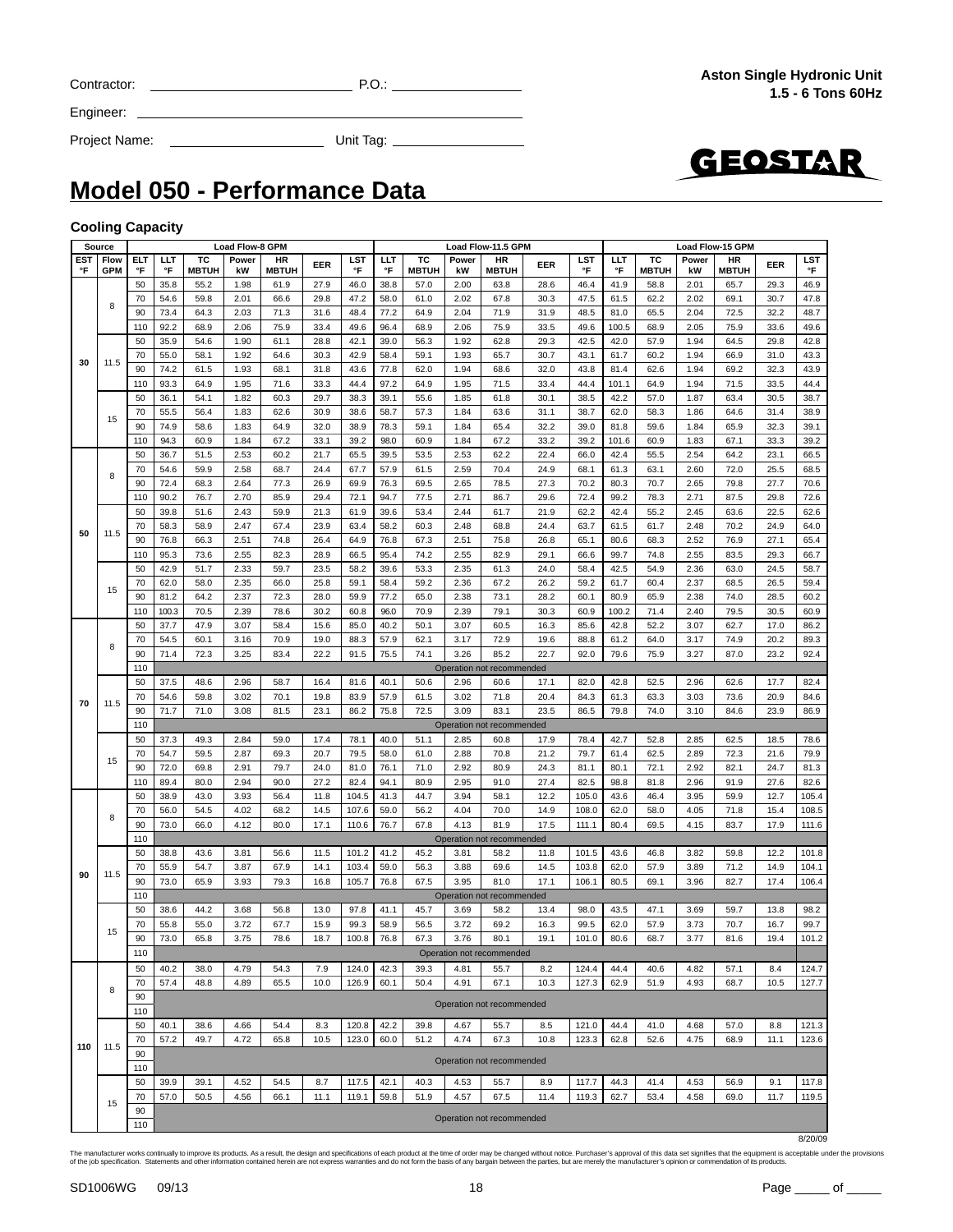|    |         | 60  | 71.3  | 43.9 | 2.50 | 35.4 | 5.15 | 20.1 | 67.9  | 44.0 | 2.50 | 35.4                      | 5.16 | 20.1                                                                                                                                                                                                                                                           | 66.0  | 44.0 | 2.49 | 35.5 | 5.18 | 20.1    |
|----|---------|-----|-------|------|------|------|------|------|-------|------|------|---------------------------|------|----------------------------------------------------------------------------------------------------------------------------------------------------------------------------------------------------------------------------------------------------------------|-------|------|------|------|------|---------|
|    | 15      | 80  | 91.0  | 42.6 | 3.41 | 31.0 | 3.66 | 20.7 | 87.6  | 42.6 | 3.37 | 31.1                      | 3.71 | 20.7                                                                                                                                                                                                                                                           | 85.9  | 42.6 | 3.33 | 31.3 | 3.75 | 20.7    |
|    |         | 100 | 110.6 | 41.3 | 4.32 | 26.6 | 2.80 | 21.3 | 107.4 | 41.3 | 4.25 | 26.8                      | 2.85 | 21.3                                                                                                                                                                                                                                                           | 105.7 | 41.3 | 4.17 | 27.0 | 2.90 | 21.3    |
|    |         | 120 | 130.3 | 40.0 | 5.23 | 22.2 | 2.24 | 22.0 | 127.2 | 40.0 | 5.12 | 22.5                      | 2.29 | 21.9                                                                                                                                                                                                                                                           | 125.5 | 39.9 | 5.01 | 22.8 | 2.33 | 21.9    |
|    |         | 60  | 71.8  | 45.7 | 2.36 | 37.6 | 5.67 | 20.3 | 69.0  | 45.8 | 2.43 | 37.5                      | 5.53 | 20.3                                                                                                                                                                                                                                                           | 66.3  | 45.8 | 2.49 | 37.3 | 5.39 | 20.4    |
|    |         | 80  | 91.4  | 44.4 | 3.31 | 33.1 | 3.92 | 21.5 | 88.8  | 44.4 | 3.33 | 33.0                      | 3.91 | 21.5                                                                                                                                                                                                                                                           | 86.1  | 44.4 | 3.34 | 33.0 | 3.89 | 21.5    |
|    | 8       | 100 | 111.1 | 43.0 | 4.27 | 28.5 | 2.96 | 22.7 | 108.5 | 43.0 | 4.23 | 28.6                      | 2.98 | 22.6                                                                                                                                                                                                                                                           | 105.9 | 43.0 | 4.19 | 28.7 | 3.01 | 22.6    |
|    |         | 120 | 130.7 | 41.7 | 5.22 | 23.9 | 2.34 | 23.8 | 128.2 | 41.7 | 5.13 | 24.1                      | 2.38 | 23.8                                                                                                                                                                                                                                                           | 125.7 | 41.6 | 5.04 | 24.4 | 2.42 | 23.7    |
|    |         | 60  | 72.2  | 47.2 | 2.50 | 38.6 | 5.53 | 22.4 | 69.3  | 47.2 | 2.49 | 38.7                      | 5.56 | 22.4                                                                                                                                                                                                                                                           | 66.5  | 47.3 | 2.48 | 38.8 | 5.59 | 22.4    |
|    |         | 80  | 91.7  | 45.5 | 3.41 | 33.9 | 3.92 | 23.4 | 89.0  | 45.6 | 3.37 | 34.1                      | 3.96 | 23.3                                                                                                                                                                                                                                                           | 86.3  | 45.6 | 3.33 | 34.2 | 4.01 | 23.3    |
| 30 | 11.5    | 100 | 111.3 | 43.9 | 4.31 | 29.2 | 2.98 | 24.3 | 108.7 | 43.9 | 4.25 | 29.4                      | 3.03 | 24.2                                                                                                                                                                                                                                                           | 106.0 | 43.9 | 4.18 | 29.6 | 3.08 | 24.2    |
|    |         | 120 | 130.9 | 42.3 | 5.22 | 24.5 | 2.37 | 25.2 | 128.4 | 42.3 | 5.13 | 24.8                      | 2.42 | 25.1                                                                                                                                                                                                                                                           | 125.8 | 42.2 | 5.03 | 25.0 | 2.46 | 25.1    |
|    |         | 60  | 72.5  | 48.6 | 2.64 | 39.6 | 5.39 | 24.6 | 69.6  | 48.7 | 2.56 | 40.0                      | 5.59 | 24.5                                                                                                                                                                                                                                                           | 66.7  | 48.8 | 2.47 | 40.4 | 5.79 | 24.5    |
|    |         |     |       |      |      |      |      |      |       |      |      |                           |      |                                                                                                                                                                                                                                                                |       |      |      |      |      |         |
|    | 15      | 80  | 92.0  | 46.7 | 3.50 | 34.8 | 3.91 | 25.2 | 89.2  | 46.8 | 3.41 | 35.1                      | 4.02 | 25.2                                                                                                                                                                                                                                                           | 86.4  | 46.8 | 3.32 | 35.5 | 4.13 | 25.1    |
|    |         | 100 | 111.5 | 44.8 | 4.36 | 29.9 | 3.01 | 25.9 | 108.9 | 44.8 | 4.27 | 30.2                      | 3.08 | 25.8                                                                                                                                                                                                                                                           | 106.2 | 44.8 | 4.17 | 30.6 | 3.15 | 25.8    |
|    |         | 120 | 131.1 | 42.9 | 5.22 | 25.1 | 2.41 | 26.6 | 128.5 | 42.9 | 5.12 | 25.4                      | 2.45 | 26.5                                                                                                                                                                                                                                                           | 125.9 | 42.8 | 5.02 | 25.7 | 2.50 | 26.5    |
|    |         | 60  | 75.1  | 58.8 | 2.56 | 50.0 | 6.65 | 37.1 | 71.6  | 58.6 | 2.54 | 50.0                      | 6.72 | 37.1                                                                                                                                                                                                                                                           | 68.0  | 58.5 | 2.52 | 49.9 | 6.80 | 37.1    |
|    | 8       | 80  | 94.5  | 56.3 | 3.47 | 44.4 | 4.71 | 38.5 | 91.1  | 56.2 | 3.42 | 44.6                      | 4.80 | 38.5                                                                                                                                                                                                                                                           | 87.7  | 56.2 | 3.36 | 44.7 | 4.88 | 38.5    |
|    |         | 100 | 113.9 | 53.9 | 4.39 | 38.9 | 3.58 | 40.0 | 110.6 | 53.8 | 4.30 | 39.2                      | 3.66 | 39.9                                                                                                                                                                                                                                                           | 107.4 | 53.8 | 4.21 | 39.4 | 3.74 | 39.8    |
|    |         | 120 | 133.2 | 51.4 | 5.30 | 33.3 | 2.83 | 41.4 | 130.2 | 51.4 | 5.18 | 33.7                      | 2.91 | 41.3                                                                                                                                                                                                                                                           | 127.1 | 51.5 | 5.06 | 34.2 | 2.98 | 41.2    |
|    |         | 60  | 75.7  | 61.0 | 2.64 | 52.0 | 6.78 | 39.8 | 72.0  | 60.8 | 2.58 | 52.0                      | 6.91 |                                                                                                                                                                                                                                                                |       |      |      | 51.9 | 7.06 | 39.9    |
| 50 | 11.5    | 80  | 95.0  | 58.1 | 3.53 | 46.1 | 4.83 | 41.0 | 91.5  | 57.9 | 3.44 | 46.2                      | 4.93 |                                                                                                                                                                                                                                                                |       |      |      | 46.3 | 5.04 | 41.0    |
|    |         | 100 | 114.2 | 55.2 | 4.41 | 40.2 | 3.67 | 42.1 | 110.9 | 55.1 | 4.31 | 40.4                      | 3.75 | 42.1                                                                                                                                                                                                                                                           | 107.6 | 55.0 | 4.21 | 40.6 | 3.83 | 42.0    |
|    |         | 120 | 133.5 | 52.4 | 5.30 | 34.3 | 2.89 | 43.3 | 130.3 | 52.3 | 5.18 | 34.6                      | 2.96 | 43.2                                                                                                                                                                                                                                                           | 127.2 | 52.3 | 5.06 | 35.0 | 3.03 | 43.1    |
|    |         | 60  | 76.3  | 63.3 | 2.72 | 54.0 | 6.79 | 42.6 | 72.4  | 62.9 | 2.61 | 54.0                      | 7.03 | 39.9<br>60.5<br>2.51<br>68.3<br>87.9<br>3.36<br>41.0<br>57.8<br>42.6<br>2.51<br>68.6<br>62.5<br>43.4<br>88.2<br>59.4<br>3.36<br>107.7<br>4.20<br>44.3<br>56.2<br>127.3<br>45.1<br>53.1<br>5.05<br>53.9<br>69.8<br>71.2<br>2.54<br>55.5<br>89.3<br>67.9<br>3.39 | 53.9  | 7.27 | 42.6 |      |      |         |
|    |         | 80  | 95.4  | 59.9 | 3.58 | 47.7 | 4.89 | 43.4 | 91.8  | 59.6 | 3.47 | 47.8                      | 5.03 |                                                                                                                                                                                                                                                                |       |      |      | 47.9 | 5.17 | 43.4    |
|    |         | 100 | 114.6 | 56.6 | 4.44 | 41.5 | 3.72 | 44.3 | 111.2 | 56.4 | 4.32 | 41.7                      | 3.82 |                                                                                                                                                                                                                                                                |       |      |      | 41.9 | 3.91 | 44.2    |
|    |         | 120 | 133.7 | 53.3 | 5.30 | 35.2 | 2.94 | 45.2 | 130.5 | 53.2 | 5.18 | 35.5                      | 3.01 |                                                                                                                                                                                                                                                                |       |      |      | 35.8 | 3.07 | 45.1    |
|    |         | 60  | 78.5  | 71.8 | 2.76 | 62.4 | 7.62 | 53.9 | 74.1  | 71.5 | 2.65 | 62.5                      | 7.92 |                                                                                                                                                                                                                                                                |       |      |      | 62.5 | 8.21 | 53.9    |
|    |         | 80  | 97.6  | 68.2 | 3.63 | 55.8 | 5.50 | 55.6 | 93.5  | 68.1 | 3.51 | 56.1                      | 5.69 |                                                                                                                                                                                                                                                                |       |      |      | 56.3 | 5.87 | 55.5    |
|    | 15<br>8 | 100 | 116.7 | 64.7 | 4.51 | 49.3 | 4.20 | 57.3 | 112.8 | 64.6 | 4.37 | 49.7                      | 4.34 | 57.2                                                                                                                                                                                                                                                           | 108.9 | 64.6 | 4.23 | 50.2 | 4.47 | 57.1    |
|    |         | 120 | 135.7 | 61.1 | 5.38 | 42.7 | 3.33 | 59.0 | 132.1 | 61.2 | 5.23 | 43.4                      | 3.43 | 58.8                                                                                                                                                                                                                                                           | 128.4 | 61.3 | 5.08 | 44.0 | 3.54 | 58.7    |
|    |         | 60  | 79.3  | 74.9 | 2.78 | 65.4 | 7.90 | 57.3 | 74.7  | 74.3 | 2.66 | 65.2                      | 8.18 | 57.3                                                                                                                                                                                                                                                           | 70.1  | 73.7 | 2.55 | 65.0 | 8.48 | 57.3    |
|    |         | 80  | 98.2  | 70.7 | 3.64 | 58.3 | 5.69 | 58.6 | 93.9  | 70.3 | 3.52 | 58.3                      | 5.86 | 58.6                                                                                                                                                                                                                                                           | 89.6  | 69.9 | 3.39 | 58.3 | 6.04 | 58.6    |
| 70 | 11.5    | 100 | 117.2 | 66.6 | 4.51 | 51.2 | 4.32 | 60.0 | 113.1 | 66.3 | 4.37 | 51.4                      | 4.44 | 59.9                                                                                                                                                                                                                                                           | 109.1 | 66.1 | 4.24 | 51.6 | 4.57 | 59.9    |
|    |         | 120 | 136.1 | 62.4 | 5.38 | 44.0 | 3.40 | 61.4 | 132.3 | 62.4 | 5.23 | 44.5                      | 3.49 | 61.3                                                                                                                                                                                                                                                           | 128.6 | 62.3 | 5.08 | 45.0 | 3.59 | 61.2    |
|    |         | 60  | 80.1  | 77.9 | 2.79 | 68.4 | 8.18 | 60.6 | 75.3  | 77.1 | 2.67 | 67.9                      | 8.47 | 60.7                                                                                                                                                                                                                                                           | 70.5  | 76.2 | 2.55 | 67.5 | 8.76 | 60.7    |
|    |         | 80  | 98.9  | 73.2 | 3.65 | 60.7 | 5.87 | 61.7 | 94.4  | 72.5 | 3.52 | 60.5                      | 6.04 | 61.7                                                                                                                                                                                                                                                           | 89.9  | 71.9 | 3.39 | 60.3 | 6.21 | 61.7    |
|    | 15      | 100 | 117.6 | 68.4 | 4.52 | 53.0 | 4.44 | 62.7 | 113.5 | 68.0 | 4.38 | 53.1                      | 4.56 | 62.7                                                                                                                                                                                                                                                           | 109.3 | 67.6 | 4.24 | 53.1 | 4.68 | 62.7    |
|    |         | 120 | 136.4 | 63.7 | 5.38 | 45.3 | 3.47 | 63.8 | 132.6 | 63.5 | 5.23 | 45.7                      | 3.56 | 63.7                                                                                                                                                                                                                                                           | 128.7 | 63.3 | 5.08 | 46.0 | 3.65 | 63.7    |
|    |         | 60  | 81.9  | 84.9 | 2.85 | 75.2 | 8.73 | 70.6 | 76.5  | 82.8 | 3.51 | 70.8                      | 7.21 | 71.7                                                                                                                                                                                                                                                           | 71.1  | 80.7 | 4.16 | 66.5 | 5.68 | 72.9    |
|    |         | 80  | 100.6 | 80.1 | 3.71 | 67.4 | 6.32 | 72.6 | 95.6  | 78.7 | 4.09 | 64.8                      | 5.70 | 73.3                                                                                                                                                                                                                                                           | 90.6  | 77.4 | 4.47 | 62.2 | 5.08 | 74.0    |
|    | 8       | 100 | 119.4 | 75.2 | 4.58 | 59.6 | 4.82 | 74.6 | 114.8 | 74.7 | 4.68 | 58.7                      | 4.68 | 74.9                                                                                                                                                                                                                                                           | 110.2 | 74.1 | 4.77 | 57.8 | 4.55 | 75.1    |
|    |         | 120 |       |      |      |      |      |      |       |      |      | Operation not recommended |      |                                                                                                                                                                                                                                                                |       |      |      |      |      |         |
|    |         | 60  | 82.3  | 86.6 | 2.86 | 76.9 | 8.89 | 74.9 | 76.8  | 84.1 | 3.12 | 73.5                      | 7.91 | 75.6                                                                                                                                                                                                                                                           | 71.2  | 81.6 | 3.38 | 70.1 | 7.08 | 76.4    |
|    |         | 80  | 101.1 | 81.8 | 3.72 | 69.0 | 6.43 | 76.5 | 95.9  | 80.2 | 3.84 | 67.1                      | 6.12 | 76.9                                                                                                                                                                                                                                                           | 90.8  | 78.6 | 3.95 | 65.1 | 5.83 | 77.3    |
| 90 | 11.5    | 100 | 119.8 | 76.9 | 4.59 | 61.2 | 4.91 | 78.0 | 115.1 | 76.2 | 4.56 | 60.7                      | 4.90 | 78.1                                                                                                                                                                                                                                                           | 110.4 | 75.5 | 4.52 | 60.1 | 4.90 | 78.3    |
|    |         | 120 |       |      |      |      |      |      |       |      |      | Operation not recommended |      |                                                                                                                                                                                                                                                                |       |      |      |      |      |         |
|    |         | 60  |       |      |      |      |      |      |       | 85.4 |      |                           | 9.19 |                                                                                                                                                                                                                                                                |       |      |      |      | 9.33 |         |
|    |         |     | 82.8  | 88.3 | 2.86 | 78.5 | 9.05 | 79.2 | 77.0  |      | 2.73 | 76.1                      |      | 79.5                                                                                                                                                                                                                                                           | 71.3  | 82.5 | 2.59 | 73.7 |      | 79.9    |
|    | 15      | 80  | 101.5 | 83.4 | 3.73 | 70.7 | 6.55 | 80.3 | 96.2  | 81.6 | 3.58 | 69.3                      | 6.68 | 80.5                                                                                                                                                                                                                                                           | 91.0  | 79.7 | 3.43 | 68.0 | 6.81 | 80.7    |
|    |         | 100 | 120.2 | 78.6 | 4.61 | 62.8 | 5.00 | 81.4 | 115.4 | 77.7 | 4.44 | 62.6                      | 5.14 | 81.4                                                                                                                                                                                                                                                           | 110.6 | 76.9 | 4.26 | 62.3 | 5.28 | 81.4    |
|    |         | 120 |       |      |      |      |      |      |       |      |      | Operation not recommended |      |                                                                                                                                                                                                                                                                |       |      |      |      |      |         |
|    |         |     |       |      |      |      |      |      |       |      |      |                           |      |                                                                                                                                                                                                                                                                |       |      |      |      |      | 8/19/09 |

**Source | Load Flow-8 GPM Load Flow-11.5 GPM Load Flow-11.5 GPM Load Flow-15 GPM** 

**HC MBTUH** **Power kW**

**HE MBTUH COP LST**

LST<br><sup>°F</sup>

**LLT °F**

**HC MBTUH**

**Power kW**

**LLT °F**

### **Model 050 - Performance Data cont.**

**HE MBTUH COP LST**

essa de la commended de la commended de la commended de la commended de la commended de la commended de la commended de la commended de la commended de la commended de la commended de la commended de la commended de la com

**°F**

**Power kW**

#### **Heating Capacity**

**Flow GPM**

11.5

**ELT °F**

60

100 120 **LLT °F**

**HC MBTUH**

| The manufacturer works continually to improve its products. As a result, the design and specifications of each product at the time of order may be changed without notice. Purchaser's approval of this data set signifies tha<br>of the iob specification. Statements and other information contained herein are not express warranties and do not form the basis of any bargain between the parties. but are merely the manufacturer's opinion or commendation |  |
|------------------------------------------------------------------------------------------------------------------------------------------------------------------------------------------------------------------------------------------------------------------------------------------------------------------------------------------------------------------------------------------------------------------------------------------------------------------|--|
|                                                                                                                                                                                                                                                                                                                                                                                                                                                                  |  |



**HE MBTUH COP LST**

**°F**

Contractor: P.O.:

Project Name: Unit Tag:

Engineer:

**EST °F**

**25**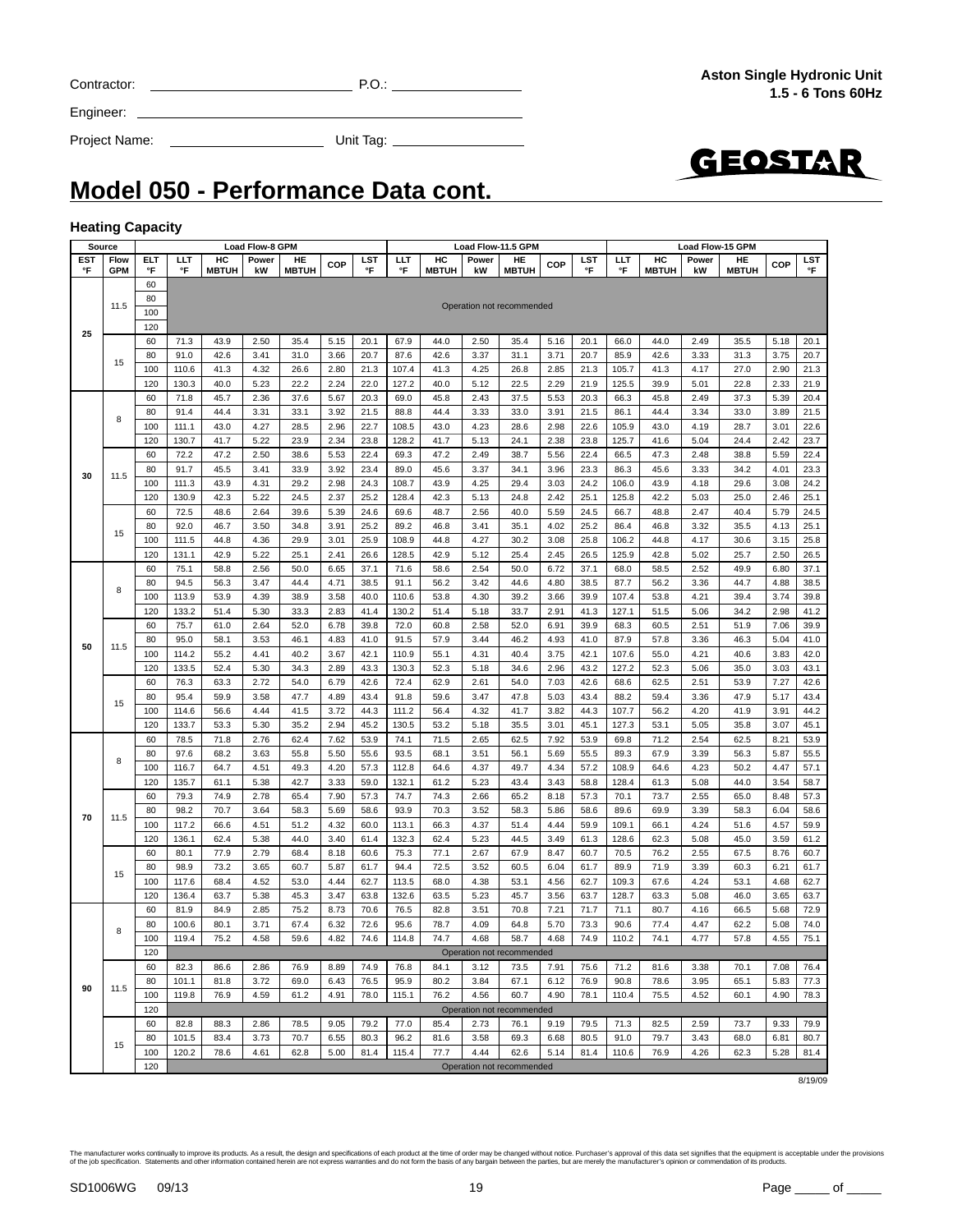| Contractor |  |
|------------|--|
|            |  |

 $C = 2$  P.O.:  $P = 2$  P.O.:  $P = 2$  P.O.:  $P = 2$  P.O.:  $P = 2$  P.O.:  $P = 2$  P.O.:  $P = 2$  P.O.:  $P = 2$  P.O.:  $P = 2$  P.O.:  $P = 2$  P.O.:  $P = 2$  P.O.:  $P = 2$  P.O.:  $P = 2$  P.O.:  $P = 2$  P.O.:  $P = 2$  P.O.:  $P = 2$  P.O.:  $P = 2$  P.O.:

Engineer:

Project Name: Unit Tag:



### **Model 060 - Performance Data**

#### **Cooling Capacity**

|     | Source     | <b>Load Flow-9 GPM</b><br><b>Load Flow-13.5 GPM</b><br><b>Load Flow-18 GPM</b><br>ТC<br>ТC<br>HR<br>ELT<br>LLT<br>тс<br>Power<br>HR<br>LST<br>LLT<br>Power<br>HR<br>LST<br>LLT<br>Power                                                 |      |              |                                                                                                                                                                                                                                                                                                                                                                                                                                                                                                                                                                                                                                                                                                                                                                                                                                                                                                                                                                                                                                                                                                                                                                                                                                                                                                                                                                                                                                                                                                         |              |      |       |      |              |      |                                                                                                                                                                                                                                                                                                                                                                                                                                                                                                                                                                                                                                                                                                                                                                                                                                                                                                                                                                                                                                                                                                                                                                                                                                                                                                                                                                                                                                                                                                                                                                                                                                                                                                                                                                                                                                                                                                                                                                                                                                                                               |      |      |      |              |      |              |      |       |
|-----|------------|-----------------------------------------------------------------------------------------------------------------------------------------------------------------------------------------------------------------------------------------|------|--------------|---------------------------------------------------------------------------------------------------------------------------------------------------------------------------------------------------------------------------------------------------------------------------------------------------------------------------------------------------------------------------------------------------------------------------------------------------------------------------------------------------------------------------------------------------------------------------------------------------------------------------------------------------------------------------------------------------------------------------------------------------------------------------------------------------------------------------------------------------------------------------------------------------------------------------------------------------------------------------------------------------------------------------------------------------------------------------------------------------------------------------------------------------------------------------------------------------------------------------------------------------------------------------------------------------------------------------------------------------------------------------------------------------------------------------------------------------------------------------------------------------------|--------------|------|-------|------|--------------|------|-------------------------------------------------------------------------------------------------------------------------------------------------------------------------------------------------------------------------------------------------------------------------------------------------------------------------------------------------------------------------------------------------------------------------------------------------------------------------------------------------------------------------------------------------------------------------------------------------------------------------------------------------------------------------------------------------------------------------------------------------------------------------------------------------------------------------------------------------------------------------------------------------------------------------------------------------------------------------------------------------------------------------------------------------------------------------------------------------------------------------------------------------------------------------------------------------------------------------------------------------------------------------------------------------------------------------------------------------------------------------------------------------------------------------------------------------------------------------------------------------------------------------------------------------------------------------------------------------------------------------------------------------------------------------------------------------------------------------------------------------------------------------------------------------------------------------------------------------------------------------------------------------------------------------------------------------------------------------------------------------------------------------------------------------------------------------------|------|------|------|--------------|------|--------------|------|-------|
| EST | Flow       |                                                                                                                                                                                                                                         |      |              |                                                                                                                                                                                                                                                                                                                                                                                                                                                                                                                                                                                                                                                                                                                                                                                                                                                                                                                                                                                                                                                                                                                                                                                                                                                                                                                                                                                                                                                                                                         |              | EER  |       |      |              |      |                                                                                                                                                                                                                                                                                                                                                                                                                                                                                                                                                                                                                                                                                                                                                                                                                                                                                                                                                                                                                                                                                                                                                                                                                                                                                                                                                                                                                                                                                                                                                                                                                                                                                                                                                                                                                                                                                                                                                                                                                                                                               |      |      |      |              |      |              | EER  | LST   |
| °F  | <b>GPM</b> | °F                                                                                                                                                                                                                                      | °F   | <b>MBTUH</b> | kW                                                                                                                                                                                                                                                                                                                                                                                                                                                                                                                                                                                                                                                                                                                                                                                                                                                                                                                                                                                                                                                                                                                                                                                                                                                                                                                                                                                                                                                                                                      | <b>MBTUH</b> |      | °F    | °F   | <b>MBTUH</b> | kW   | <b>MBTUH</b>                                                                                                                                                                                                                                                                                                                                                                                                                                                                                                                                                                                                                                                                                                                                                                                                                                                                                                                                                                                                                                                                                                                                                                                                                                                                                                                                                                                                                                                                                                                                                                                                                                                                                                                                                                                                                                                                                                                                                                                                                                                                  |      | °F   | °F   | <b>MBTUH</b> | kW   | <b>MBTUH</b> |      | °F    |
|     |            | 50                                                                                                                                                                                                                                      | 36.0 | 61.1         | 2.23                                                                                                                                                                                                                                                                                                                                                                                                                                                                                                                                                                                                                                                                                                                                                                                                                                                                                                                                                                                                                                                                                                                                                                                                                                                                                                                                                                                                                                                                                                    | 68.7         | 27.4 | 45.7  | 39.1 | 64.5         | 2.25 | 72.1                                                                                                                                                                                                                                                                                                                                                                                                                                                                                                                                                                                                                                                                                                                                                                                                                                                                                                                                                                                                                                                                                                                                                                                                                                                                                                                                                                                                                                                                                                                                                                                                                                                                                                                                                                                                                                                                                                                                                                                                                                                                          | 28.7 | 46.5 | 42.2 | 67.8         | 2.26 | 75.5         | 30.0 | 47.3  |
|     |            | 70                                                                                                                                                                                                                                      | 54.4 | 68.1         | 2.26                                                                                                                                                                                                                                                                                                                                                                                                                                                                                                                                                                                                                                                                                                                                                                                                                                                                                                                                                                                                                                                                                                                                                                                                                                                                                                                                                                                                                                                                                                    | 75.9         | 30.1 | 47.4  | 58.0 | 70.6         |      |                                                                                                                                                                                                                                                                                                                                                                                                                                                                                                                                                                                                                                                                                                                                                                                                                                                                                                                                                                                                                                                                                                                                                                                                                                                                                                                                                                                                                                                                                                                                                                                                                                                                                                                                                                                                                                                                                                                                                                                                                                                                               |      |      |      |              | 2.29 | 80.9         | 32.0 | 48.5  |
|     | 9          |                                                                                                                                                                                                                                         |      | 75.2         | 2.30                                                                                                                                                                                                                                                                                                                                                                                                                                                                                                                                                                                                                                                                                                                                                                                                                                                                                                                                                                                                                                                                                                                                                                                                                                                                                                                                                                                                                                                                                                    |              | 32.7 | 49.0  | 76.9 |              |      | EER<br>78.4<br>31.0<br>73.1<br>48.0<br>61.6<br>84.7<br>33.3<br>49.4<br>81.0<br>78.5<br>91.0<br>35.5<br>50.8<br>100.4<br>83.8<br>71.3<br>29.7<br>42.3<br>42.3<br>67.5<br>76.0<br>31.7<br>43.2<br>71.1<br>61.9<br>80.7<br>33.6<br>44.1<br>74.8<br>81.4<br>85.4<br>35.4<br>45.0<br>101.0<br>78.4<br>70.5<br>30.8<br>38.1<br>42.3<br>67.1<br>73.6<br>32.3<br>38.4<br>62.1<br>69.1<br>76.7<br>71.0<br>33.8<br>38.8<br>81.9<br>79.8<br>35.3<br>73.0<br>39.1<br>101.6<br>70.0<br>22.4<br>42.8<br>63.0<br>66.0<br>80.7<br>25.3<br>68.5<br>61.6<br>72.9<br>91.3<br>28.1<br>70.9<br>82.8<br>80.5<br>102.0<br>30.8<br>73.4<br>99.4<br>92.8<br>62.0<br>42.8<br>69.6<br>21.9<br>63.1<br>24.7<br>71.5<br>78.8<br>63.6<br>61.8<br>87.9<br>27.5<br>65.3<br>80.8<br>79.9<br>97.1<br>30.2<br>67.0<br>99.9<br>88.3<br>69.2<br>24.3<br>57.9<br>42.8<br>63.2<br>76.9<br>26.8<br>62.0<br>58.8<br>70.1<br>29.2<br>59.7<br>77.0<br>84.6<br>81.2<br>92.2<br>31.7<br>60.6<br>100.4<br>83.9<br>67.9<br>43.3<br>58.2<br>16.0<br>85.6<br>82.9<br>72.7<br>19.6<br>89.0<br>61.7<br>98.0<br>22.9<br>92.4<br>80.0<br>87.2<br>43.3<br>67.8<br>16.8<br>81.7<br>58.8<br>81.5<br>20.4<br>84.1<br>61.8<br>71.9<br>95.2<br>23.7<br>86.5<br>80.3<br>85.1<br>67.8<br>17.7<br>77.8<br>43.2<br>59.3<br>80.1<br>21.2<br>79.2<br>71.1<br>61.9<br>92.4<br>24.7<br>80.6<br>80.5<br>83.0<br>104.7<br>28.0<br>82.0<br>99.1<br>94.8<br>11.9<br>64.7<br>104.8<br>44.1<br>51.4<br>79.4<br>14.9<br>108.2<br>62.5<br>65.6<br>94.0<br>17.7<br>111.5<br>80.8<br>79.9<br>64.6<br>11.5<br>101.1<br>44.1<br>51.9<br>78.6<br>14.5<br>103.5<br>62.5<br>65.5<br>92.5<br>17.3<br>106.0<br>79.2<br>80.9<br>64.5<br>13.1<br>97.4<br>44.0<br>52.4<br>77.7<br>16.2<br>98.9<br>62.5<br>65.5<br>90.9<br>19.3<br>100.4<br>81.0<br>78.6<br>61.6<br>7.9<br>124.1<br>44.9<br>44.5<br>10.2<br>127.4<br>63.3<br>75.9<br>58.6<br>120.6<br>61.5<br>8.2<br>44.9<br>45.0<br>75.6<br>10.7<br>123.0<br>63.2<br>59.2<br>Operation not recommended<br>61.3<br>8.6<br>117.0<br>44.8<br>45.4<br>11.2<br>75.4<br>118.6<br>63.2<br>59.8<br>Operation not recommended |      |      |      | 49.8         |      |              |      |       |
|     |            | 90                                                                                                                                                                                                                                      | 72.8 |              |                                                                                                                                                                                                                                                                                                                                                                                                                                                                                                                                                                                                                                                                                                                                                                                                                                                                                                                                                                                                                                                                                                                                                                                                                                                                                                                                                                                                                                                                                                         | 83.0         |      |       |      | 76.8         |      |                                                                                                                                                                                                                                                                                                                                                                                                                                                                                                                                                                                                                                                                                                                                                                                                                                                                                                                                                                                                                                                                                                                                                                                                                                                                                                                                                                                                                                                                                                                                                                                                                                                                                                                                                                                                                                                                                                                                                                                                                                                                               |      |      |      |              | 2.31 | 86.4         | 33.9 |       |
|     |            | 110                                                                                                                                                                                                                                     | 91.2 | 82.2         | 2.33                                                                                                                                                                                                                                                                                                                                                                                                                                                                                                                                                                                                                                                                                                                                                                                                                                                                                                                                                                                                                                                                                                                                                                                                                                                                                                                                                                                                                                                                                                    | 90.2         | 35.3 | 50.7  | 95.8 | 83.0         |      |                                                                                                                                                                                                                                                                                                                                                                                                                                                                                                                                                                                                                                                                                                                                                                                                                                                                                                                                                                                                                                                                                                                                                                                                                                                                                                                                                                                                                                                                                                                                                                                                                                                                                                                                                                                                                                                                                                                                                                                                                                                                               |      |      |      |              | 2.34 | 91.8         | 35.8 | 51.0  |
|     |            | 50                                                                                                                                                                                                                                      | 36.1 | 60.5         | 2.14                                                                                                                                                                                                                                                                                                                                                                                                                                                                                                                                                                                                                                                                                                                                                                                                                                                                                                                                                                                                                                                                                                                                                                                                                                                                                                                                                                                                                                                                                                    | 67.8         | 28.3 | 41.7  | 39.2 | 64.0         | 2.15 |                                                                                                                                                                                                                                                                                                                                                                                                                                                                                                                                                                                                                                                                                                                                                                                                                                                                                                                                                                                                                                                                                                                                                                                                                                                                                                                                                                                                                                                                                                                                                                                                                                                                                                                                                                                                                                                                                                                                                                                                                                                                               |      |      |      |              | 2.17 | 74.8         | 31.2 | 42.9  |
|     |            | 70                                                                                                                                                                                                                                      | 54.8 | 66.1         | 2.16                                                                                                                                                                                                                                                                                                                                                                                                                                                                                                                                                                                                                                                                                                                                                                                                                                                                                                                                                                                                                                                                                                                                                                                                                                                                                                                                                                                                                                                                                                    | 73.5         | 30.6 | 42.8  | 58.4 | 68.6         | 2.17 |                                                                                                                                                                                                                                                                                                                                                                                                                                                                                                                                                                                                                                                                                                                                                                                                                                                                                                                                                                                                                                                                                                                                                                                                                                                                                                                                                                                                                                                                                                                                                                                                                                                                                                                                                                                                                                                                                                                                                                                                                                                                               |      |      |      |              | 2.18 | 78.5         | 32.7 | 43.6  |
| 30  | 13.5       | 90                                                                                                                                                                                                                                      | 73.6 | 71.8         | 2.18                                                                                                                                                                                                                                                                                                                                                                                                                                                                                                                                                                                                                                                                                                                                                                                                                                                                                                                                                                                                                                                                                                                                                                                                                                                                                                                                                                                                                                                                                                    | 79.2         | 33.0 | 43.8  | 77.5 | 73.3         | 2.18 |                                                                                                                                                                                                                                                                                                                                                                                                                                                                                                                                                                                                                                                                                                                                                                                                                                                                                                                                                                                                                                                                                                                                                                                                                                                                                                                                                                                                                                                                                                                                                                                                                                                                                                                                                                                                                                                                                                                                                                                                                                                                               |      |      |      |              | 2.19 | 82.2         | 34.2 | 44.4  |
|     |            |                                                                                                                                                                                                                                         | 92.3 |              | 2.20                                                                                                                                                                                                                                                                                                                                                                                                                                                                                                                                                                                                                                                                                                                                                                                                                                                                                                                                                                                                                                                                                                                                                                                                                                                                                                                                                                                                                                                                                                    |              |      | 44.9  |      | 77.9         |      |                                                                                                                                                                                                                                                                                                                                                                                                                                                                                                                                                                                                                                                                                                                                                                                                                                                                                                                                                                                                                                                                                                                                                                                                                                                                                                                                                                                                                                                                                                                                                                                                                                                                                                                                                                                                                                                                                                                                                                                                                                                                               |      |      |      |              | 2.20 |              |      |       |
|     |            | 110                                                                                                                                                                                                                                     |      | 77.4         |                                                                                                                                                                                                                                                                                                                                                                                                                                                                                                                                                                                                                                                                                                                                                                                                                                                                                                                                                                                                                                                                                                                                                                                                                                                                                                                                                                                                                                                                                                         | 84.9         | 35.3 |       | 96.6 |              |      |                                                                                                                                                                                                                                                                                                                                                                                                                                                                                                                                                                                                                                                                                                                                                                                                                                                                                                                                                                                                                                                                                                                                                                                                                                                                                                                                                                                                                                                                                                                                                                                                                                                                                                                                                                                                                                                                                                                                                                                                                                                                               |      |      |      |              |      | 85.9         | 35.6 | 45.1  |
|     |            | 50                                                                                                                                                                                                                                      | 36.3 | 59.9         | 2.05                                                                                                                                                                                                                                                                                                                                                                                                                                                                                                                                                                                                                                                                                                                                                                                                                                                                                                                                                                                                                                                                                                                                                                                                                                                                                                                                                                                                                                                                                                    | 66.9         | 29.2 | 37.7  | 39.3 | 63.5         |      |                                                                                                                                                                                                                                                                                                                                                                                                                                                                                                                                                                                                                                                                                                                                                                                                                                                                                                                                                                                                                                                                                                                                                                                                                                                                                                                                                                                                                                                                                                                                                                                                                                                                                                                                                                                                                                                                                                                                                                                                                                                                               |      |      |      |              | 2.07 | 74.2         | 32.4 | 38.5  |
|     | 18         | 70                                                                                                                                                                                                                                      | 55.3 | 64.1         | 2.05                                                                                                                                                                                                                                                                                                                                                                                                                                                                                                                                                                                                                                                                                                                                                                                                                                                                                                                                                                                                                                                                                                                                                                                                                                                                                                                                                                                                                                                                                                    | 71.1         | 31.2 | 38.1  | 58.7 | 66.6         | 2.06 |                                                                                                                                                                                                                                                                                                                                                                                                                                                                                                                                                                                                                                                                                                                                                                                                                                                                                                                                                                                                                                                                                                                                                                                                                                                                                                                                                                                                                                                                                                                                                                                                                                                                                                                                                                                                                                                                                                                                                                                                                                                                               |      |      |      |              | 2.07 | 76.1         | 33.4 | 38.7  |
|     |            | 90                                                                                                                                                                                                                                      | 74.3 | 68.4         | 2.06                                                                                                                                                                                                                                                                                                                                                                                                                                                                                                                                                                                                                                                                                                                                                                                                                                                                                                                                                                                                                                                                                                                                                                                                                                                                                                                                                                                                                                                                                                    | 75.4         | 33.2 | 38.6  | 78.1 | 69.7         | 2.06 |                                                                                                                                                                                                                                                                                                                                                                                                                                                                                                                                                                                                                                                                                                                                                                                                                                                                                                                                                                                                                                                                                                                                                                                                                                                                                                                                                                                                                                                                                                                                                                                                                                                                                                                                                                                                                                                                                                                                                                                                                                                                               |      |      |      |              | 2.06 | 78.1         | 34.4 | 38.9  |
|     |            | 110                                                                                                                                                                                                                                     | 93.4 | 72.6         |                                                                                                                                                                                                                                                                                                                                                                                                                                                                                                                                                                                                                                                                                                                                                                                                                                                                                                                                                                                                                                                                                                                                                                                                                                                                                                                                                                                                                                                                                                         |              |      |       |      |              |      |                                                                                                                                                                                                                                                                                                                                                                                                                                                                                                                                                                                                                                                                                                                                                                                                                                                                                                                                                                                                                                                                                                                                                                                                                                                                                                                                                                                                                                                                                                                                                                                                                                                                                                                                                                                                                                                                                                                                                                                                                                                                               |      |      |      |              | 2.06 | 80.0         | 35.4 | 39.2  |
|     |            | 50                                                                                                                                                                                                                                      | 36.8 | 57.4         |                                                                                                                                                                                                                                                                                                                                                                                                                                                                                                                                                                                                                                                                                                                                                                                                                                                                                                                                                                                                                                                                                                                                                                                                                                                                                                                                                                                                                                                                                                         |              |      |       |      |              |      |                                                                                                                                                                                                                                                                                                                                                                                                                                                                                                                                                                                                                                                                                                                                                                                                                                                                                                                                                                                                                                                                                                                                                                                                                                                                                                                                                                                                                                                                                                                                                                                                                                                                                                                                                                                                                                                                                                                                                                                                                                                                               |      |      |      |              | 2.88 | 72.8         | 23.3 | 66.7  |
|     |            |                                                                                                                                                                                                                                         |      |              |                                                                                                                                                                                                                                                                                                                                                                                                                                                                                                                                                                                                                                                                                                                                                                                                                                                                                                                                                                                                                                                                                                                                                                                                                                                                                                                                                                                                                                                                                                         |              |      |       |      |              |      |                                                                                                                                                                                                                                                                                                                                                                                                                                                                                                                                                                                                                                                                                                                                                                                                                                                                                                                                                                                                                                                                                                                                                                                                                                                                                                                                                                                                                                                                                                                                                                                                                                                                                                                                                                                                                                                                                                                                                                                                                                                                               |      |      |      |              |      |              |      |       |
|     | 9          | 70                                                                                                                                                                                                                                      | 54.3 | 68.3         |                                                                                                                                                                                                                                                                                                                                                                                                                                                                                                                                                                                                                                                                                                                                                                                                                                                                                                                                                                                                                                                                                                                                                                                                                                                                                                                                                                                                                                                                                                         |              |      |       |      |              |      |                                                                                                                                                                                                                                                                                                                                                                                                                                                                                                                                                                                                                                                                                                                                                                                                                                                                                                                                                                                                                                                                                                                                                                                                                                                                                                                                                                                                                                                                                                                                                                                                                                                                                                                                                                                                                                                                                                                                                                                                                                                                               |      |      |      |              | 2.95 | 83.0         | 26.0 | 69.0  |
|     |            | 90                                                                                                                                                                                                                                      | 71.8 | 79.3         |                                                                                                                                                                                                                                                                                                                                                                                                                                                                                                                                                                                                                                                                                                                                                                                                                                                                                                                                                                                                                                                                                                                                                                                                                                                                                                                                                                                                                                                                                                         |              |      |       |      |              |      |                                                                                                                                                                                                                                                                                                                                                                                                                                                                                                                                                                                                                                                                                                                                                                                                                                                                                                                                                                                                                                                                                                                                                                                                                                                                                                                                                                                                                                                                                                                                                                                                                                                                                                                                                                                                                                                                                                                                                                                                                                                                               |      |      |      |              | 3.02 | 93.2         | 28.6 | 71.3  |
|     |            | 110                                                                                                                                                                                                                                     | 89.3 | 90.2         | 3.07                                                                                                                                                                                                                                                                                                                                                                                                                                                                                                                                                                                                                                                                                                                                                                                                                                                                                                                                                                                                                                                                                                                                                                                                                                                                                                                                                                                                                                                                                                    | 100.7        | 30.5 | 73.1  | 94.4 | 91.5         | 3.08 |                                                                                                                                                                                                                                                                                                                                                                                                                                                                                                                                                                                                                                                                                                                                                                                                                                                                                                                                                                                                                                                                                                                                                                                                                                                                                                                                                                                                                                                                                                                                                                                                                                                                                                                                                                                                                                                                                                                                                                                                                                                                               |      |      |      |              | 3.10 | 103.3        | 31.1 | 73.7  |
|     |            | 50                                                                                                                                                                                                                                      | 36.9 | 57.3         |                                                                                                                                                                                                                                                                                                                                                                                                                                                                                                                                                                                                                                                                                                                                                                                                                                                                                                                                                                                                                                                                                                                                                                                                                                                                                                                                                                                                                                                                                                         |              |      |       |      |              |      |                                                                                                                                                                                                                                                                                                                                                                                                                                                                                                                                                                                                                                                                                                                                                                                                                                                                                                                                                                                                                                                                                                                                                                                                                                                                                                                                                                                                                                                                                                                                                                                                                                                                                                                                                                                                                                                                                                                                                                                                                                                                               |      |      |      |              | 2.76 | 72.5         | 22.9 | 62.5  |
|     |            | 70                                                                                                                                                                                                                                      | 54.7 | 66.9         |                                                                                                                                                                                                                                                                                                                                                                                                                                                                                                                                                                                                                                                                                                                                                                                                                                                                                                                                                                                                                                                                                                                                                                                                                                                                                                                                                                                                                                                                                                         |              |      |       |      |              |      |                                                                                                                                                                                                                                                                                                                                                                                                                                                                                                                                                                                                                                                                                                                                                                                                                                                                                                                                                                                                                                                                                                                                                                                                                                                                                                                                                                                                                                                                                                                                                                                                                                                                                                                                                                                                                                                                                                                                                                                                                                                                               |      |      |      |              | 2.81 | 81.1         | 25.5 | 64.0  |
| 50  | 13.5       |                                                                                                                                                                                                                                         |      |              |                                                                                                                                                                                                                                                                                                                                                                                                                                                                                                                                                                                                                                                                                                                                                                                                                                                                                                                                                                                                                                                                                                                                                                                                                                                                                                                                                                                                                                                                                                         |              |      |       |      |              |      |                                                                                                                                                                                                                                                                                                                                                                                                                                                                                                                                                                                                                                                                                                                                                                                                                                                                                                                                                                                                                                                                                                                                                                                                                                                                                                                                                                                                                                                                                                                                                                                                                                                                                                                                                                                                                                                                                                                                                                                                                                                                               |      |      |      |              |      |              |      |       |
|     |            | 90                                                                                                                                                                                                                                      | 72.5 | 76.6         |                                                                                                                                                                                                                                                                                                                                                                                                                                                                                                                                                                                                                                                                                                                                                                                                                                                                                                                                                                                                                                                                                                                                                                                                                                                                                                                                                                                                                                                                                                         |              |      |       |      |              |      |                                                                                                                                                                                                                                                                                                                                                                                                                                                                                                                                                                                                                                                                                                                                                                                                                                                                                                                                                                                                                                                                                                                                                                                                                                                                                                                                                                                                                                                                                                                                                                                                                                                                                                                                                                                                                                                                                                                                                                                                                                                                               |      |      |      |              | 2.85 | 89.7         | 28.0 | 65.6  |
|     |            | 110                                                                                                                                                                                                                                     | 90.3 | 86.2         |                                                                                                                                                                                                                                                                                                                                                                                                                                                                                                                                                                                                                                                                                                                                                                                                                                                                                                                                                                                                                                                                                                                                                                                                                                                                                                                                                                                                                                                                                                         |              |      |       |      |              |      |                                                                                                                                                                                                                                                                                                                                                                                                                                                                                                                                                                                                                                                                                                                                                                                                                                                                                                                                                                                                                                                                                                                                                                                                                                                                                                                                                                                                                                                                                                                                                                                                                                                                                                                                                                                                                                                                                                                                                                                                                                                                               |      |      |      |              | 2.90 | 98.2         | 30.5 | 67.2  |
|     |            | 50                                                                                                                                                                                                                                      | 36.9 | 57.2         |                                                                                                                                                                                                                                                                                                                                                                                                                                                                                                                                                                                                                                                                                                                                                                                                                                                                                                                                                                                                                                                                                                                                                                                                                                                                                                                                                                                                                                                                                                         | 66.1         |      | 57.6  |      |              |      |                                                                                                                                                                                                                                                                                                                                                                                                                                                                                                                                                                                                                                                                                                                                                                                                                                                                                                                                                                                                                                                                                                                                                                                                                                                                                                                                                                                                                                                                                                                                                                                                                                                                                                                                                                                                                                                                                                                                                                                                                                                                               |      |      |      |              | 2.64 | 72.2         | 25.4 | 58.3  |
|     |            | 70                                                                                                                                                                                                                                      | 55.0 | 65.5         | 2.65                                                                                                                                                                                                                                                                                                                                                                                                                                                                                                                                                                                                                                                                                                                                                                                                                                                                                                                                                                                                                                                                                                                                                                                                                                                                                                                                                                                                                                                                                                    | 74.5         | 25.9 | 58.5  | 58.5 | 67.8         | 2.66 |                                                                                                                                                                                                                                                                                                                                                                                                                                                                                                                                                                                                                                                                                                                                                                                                                                                                                                                                                                                                                                                                                                                                                                                                                                                                                                                                                                                                                                                                                                                                                                                                                                                                                                                                                                                                                                                                                                                                                                                                                                                                               |      |      |      |              | 2.66 | 79.2         | 27.6 | 59.1  |
|     | 18         | 28.7<br>77.1<br>90<br>73.1<br>73.9<br>2.67<br>83.0<br>59.5<br>75.4<br>2.68<br>110<br>82.2<br>2.69<br>2.70<br>91.2<br>91.4<br>31.5<br>60.5<br>95.8<br>83.1<br>50<br>37.7<br>15.4<br>3.50<br>53.7<br>3.49<br>65.6<br>85.0<br>40.5<br>56.0 |      |              |                                                                                                                                                                                                                                                                                                                                                                                                                                                                                                                                                                                                                                                                                                                                                                                                                                                                                                                                                                                                                                                                                                                                                                                                                                                                                                                                                                                                                                                                                                         |              | 2.68 | 86.2  | 29.8 | 59.9         |      |                                                                                                                                                                                                                                                                                                                                                                                                                                                                                                                                                                                                                                                                                                                                                                                                                                                                                                                                                                                                                                                                                                                                                                                                                                                                                                                                                                                                                                                                                                                                                                                                                                                                                                                                                                                                                                                                                                                                                                                                                                                                               |      |      |      |              |      |              |      |       |
|     |            |                                                                                                                                                                                                                                         |      |              |                                                                                                                                                                                                                                                                                                                                                                                                                                                                                                                                                                                                                                                                                                                                                                                                                                                                                                                                                                                                                                                                                                                                                                                                                                                                                                                                                                                                                                                                                                         |              |      |       |      |              |      | 2.28<br>2.31<br>2.34<br>2.20<br>2.06<br>Operation not recommended<br>5.47<br>5.58<br>Operation not recommended                                                                                                                                                                                                                                                                                                                                                                                                                                                                                                                                                                                                                                                                                                                                                                                                                                                                                                                                                                                                                                                                                                                                                                                                                                                                                                                                                                                                                                                                                                                                                                                                                                                                                                                                                                                                                                                                                                                                                                | 2.71 | 93.1 | 31.9 | 60.7         |      |              |      |       |
|     |            |                                                                                                                                                                                                                                         |      |              |                                                                                                                                                                                                                                                                                                                                                                                                                                                                                                                                                                                                                                                                                                                                                                                                                                                                                                                                                                                                                                                                                                                                                                                                                                                                                                                                                                                                                                                                                                         |              |      |       |      |              |      |                                                                                                                                                                                                                                                                                                                                                                                                                                                                                                                                                                                                                                                                                                                                                                                                                                                                                                                                                                                                                                                                                                                                                                                                                                                                                                                                                                                                                                                                                                                                                                                                                                                                                                                                                                                                                                                                                                                                                                                                                                                                               |      |      |      |              |      |              |      |       |
|     |            |                                                                                                                                                                                                                                         |      |              |                                                                                                                                                                                                                                                                                                                                                                                                                                                                                                                                                                                                                                                                                                                                                                                                                                                                                                                                                                                                                                                                                                                                                                                                                                                                                                                                                                                                                                                                                                         |              |      |       |      |              |      |                                                                                                                                                                                                                                                                                                                                                                                                                                                                                                                                                                                                                                                                                                                                                                                                                                                                                                                                                                                                                                                                                                                                                                                                                                                                                                                                                                                                                                                                                                                                                                                                                                                                                                                                                                                                                                                                                                                                                                                                                                                                               |      |      |      |              | 3.50 | 70.1         | 16.6 | 86.1  |
|     |            | 70                                                                                                                                                                                                                                      | 54.3 | 68.5         | 35.2<br>2.06<br>2.06<br>79.6<br>39.1<br>97.5<br>72.8<br>2.86<br>67.2<br>21.4<br>39.8<br>60.2<br>2.87<br>65.4<br>2.93<br>78.3<br>24.6<br>67.9<br>58.0<br>70.6<br>2.94<br>27.6<br>3.01<br>3.00<br>89.5<br>70.5<br>76.2<br>81.1<br>20.9<br>2.75<br>66.6<br>61.5<br>39.8<br>60.2<br>2.75<br>24.0<br>2.79<br>76.4<br>63.2<br>58.2<br>69.2<br>2.80<br>2.83<br>86.2<br>27.0<br>65.0<br>76.7<br>78.2<br>2.84<br>2.88<br>30.0<br>95.1<br>87.3<br>2.89<br>96.0<br>66.8<br>2.63<br>23.1<br>39.8<br>60.2<br>2.64<br>19.1<br>3.61<br>3.60<br>80.8<br>88.5<br>58.0<br>70.6<br>22.5<br>92.0<br>75.5<br>85.3<br>3.72<br>3.70<br>96.0<br>Operation not recommended<br>3.35<br>65.5<br>16.1<br>81.3<br>40.4<br>56.4<br>3.35<br>3.42<br>79.4<br>19.8<br>83.7<br>58.1<br>69.8<br>3.43<br>3.49<br>93.3<br>23.3<br>86.2<br>75.8<br>83.2<br>3.50<br>Operation not recommended<br>56.9<br>3.21<br>65.4<br>16.9<br>77.5<br>40.4<br>3.21<br>20.6<br>3.25<br>3.24<br>77.9<br>78.9<br>58.3<br>69.0<br>24.2<br>3.28<br>90.5<br>80.4<br>76.2<br>81.2<br>3.29<br>27.7<br>3.33<br>3.31<br>103.1<br>81.8<br>94.1<br>93.3<br>4.48<br>62.8<br>11.5<br>104.4<br>41.6<br>49.5<br>4.48<br>4.58<br>77.4<br>14.5<br>107.7<br>4.59<br>59.2<br>63.7<br>4.68<br>92.0<br>17.3<br>111.1<br>78.0<br>4.70<br>76.7<br>Operation not recommended<br>4.32<br>62.7<br>11.1<br>100.8<br>41.5<br>49.9<br>4.32<br>4.38<br>14.1<br>103.2<br>59.2<br>63.6<br>4.40<br>76.5<br>16.9<br>105.6<br>76.8<br>4.47<br>4.45<br>90.4<br>77.2<br>Operation not recommended |              | 3.62 | 85.0  | 20.1 | 89.5         |      |                                                                                                                                                                                                                                                                                                                                                                                                                                                                                                                                                                                                                                                                                                                                                                                                                                                                                                                                                                                                                                                                                                                                                                                                                                                                                                                                                                                                                                                                                                                                                                                                                                                                                                                                                                                                                                                                                                                                                                                                                                                                               |      |      |      |              |      |              |      |       |
|     | 9          | 90                                                                                                                                                                                                                                      | 70.9 | 83.4         |                                                                                                                                                                                                                                                                                                                                                                                                                                                                                                                                                                                                                                                                                                                                                                                                                                                                                                                                                                                                                                                                                                                                                                                                                                                                                                                                                                                                                                                                                                         |              |      |       |      |              |      |                                                                                                                                                                                                                                                                                                                                                                                                                                                                                                                                                                                                                                                                                                                                                                                                                                                                                                                                                                                                                                                                                                                                                                                                                                                                                                                                                                                                                                                                                                                                                                                                                                                                                                                                                                                                                                                                                                                                                                                                                                                                               |      |      |      |              | 3.73 | 99.9         | 23.4 | 92.9  |
|     |            | 110                                                                                                                                                                                                                                     |      |              |                                                                                                                                                                                                                                                                                                                                                                                                                                                                                                                                                                                                                                                                                                                                                                                                                                                                                                                                                                                                                                                                                                                                                                                                                                                                                                                                                                                                                                                                                                         |              |      |       |      |              |      |                                                                                                                                                                                                                                                                                                                                                                                                                                                                                                                                                                                                                                                                                                                                                                                                                                                                                                                                                                                                                                                                                                                                                                                                                                                                                                                                                                                                                                                                                                                                                                                                                                                                                                                                                                                                                                                                                                                                                                                                                                                                               |      |      |      |              |      |              |      |       |
|     |            | 50                                                                                                                                                                                                                                      | 37.6 | 54.1         |                                                                                                                                                                                                                                                                                                                                                                                                                                                                                                                                                                                                                                                                                                                                                                                                                                                                                                                                                                                                                                                                                                                                                                                                                                                                                                                                                                                                                                                                                                         |              |      |       |      |              |      |                                                                                                                                                                                                                                                                                                                                                                                                                                                                                                                                                                                                                                                                                                                                                                                                                                                                                                                                                                                                                                                                                                                                                                                                                                                                                                                                                                                                                                                                                                                                                                                                                                                                                                                                                                                                                                                                                                                                                                                                                                                                               |      |      |      |              | 3.36 | 70.2         | 17.5 | 82.1  |
|     |            | 70                                                                                                                                                                                                                                      | 54.5 | 67.7         |                                                                                                                                                                                                                                                                                                                                                                                                                                                                                                                                                                                                                                                                                                                                                                                                                                                                                                                                                                                                                                                                                                                                                                                                                                                                                                                                                                                                                                                                                                         |              |      |       |      |              |      |                                                                                                                                                                                                                                                                                                                                                                                                                                                                                                                                                                                                                                                                                                                                                                                                                                                                                                                                                                                                                                                                                                                                                                                                                                                                                                                                                                                                                                                                                                                                                                                                                                                                                                                                                                                                                                                                                                                                                                                                                                                                               |      |      |      |              | 3.44 | 83.6         | 20.9 | 84.5  |
| 70  | 13.5       |                                                                                                                                                                                                                                         |      |              |                                                                                                                                                                                                                                                                                                                                                                                                                                                                                                                                                                                                                                                                                                                                                                                                                                                                                                                                                                                                                                                                                                                                                                                                                                                                                                                                                                                                                                                                                                         |              |      |       |      |              |      |                                                                                                                                                                                                                                                                                                                                                                                                                                                                                                                                                                                                                                                                                                                                                                                                                                                                                                                                                                                                                                                                                                                                                                                                                                                                                                                                                                                                                                                                                                                                                                                                                                                                                                                                                                                                                                                                                                                                                                                                                                                                               |      |      |      |              |      |              |      |       |
|     |            | 90                                                                                                                                                                                                                                      | 71.4 | 81.4         |                                                                                                                                                                                                                                                                                                                                                                                                                                                                                                                                                                                                                                                                                                                                                                                                                                                                                                                                                                                                                                                                                                                                                                                                                                                                                                                                                                                                                                                                                                         |              |      |       |      |              |      |                                                                                                                                                                                                                                                                                                                                                                                                                                                                                                                                                                                                                                                                                                                                                                                                                                                                                                                                                                                                                                                                                                                                                                                                                                                                                                                                                                                                                                                                                                                                                                                                                                                                                                                                                                                                                                                                                                                                                                                                                                                                               |      |      |      |              | 3.52 | 97.1         | 24.2 | 86.8  |
|     |            | 110                                                                                                                                                                                                                                     |      |              |                                                                                                                                                                                                                                                                                                                                                                                                                                                                                                                                                                                                                                                                                                                                                                                                                                                                                                                                                                                                                                                                                                                                                                                                                                                                                                                                                                                                                                                                                                         |              |      |       |      |              |      |                                                                                                                                                                                                                                                                                                                                                                                                                                                                                                                                                                                                                                                                                                                                                                                                                                                                                                                                                                                                                                                                                                                                                                                                                                                                                                                                                                                                                                                                                                                                                                                                                                                                                                                                                                                                                                                                                                                                                                                                                                                                               |      |      |      |              |      |              |      |       |
|     |            | 50                                                                                                                                                                                                                                      | 37.5 | 54.4         |                                                                                                                                                                                                                                                                                                                                                                                                                                                                                                                                                                                                                                                                                                                                                                                                                                                                                                                                                                                                                                                                                                                                                                                                                                                                                                                                                                                                                                                                                                         |              |      |       |      |              |      |                                                                                                                                                                                                                                                                                                                                                                                                                                                                                                                                                                                                                                                                                                                                                                                                                                                                                                                                                                                                                                                                                                                                                                                                                                                                                                                                                                                                                                                                                                                                                                                                                                                                                                                                                                                                                                                                                                                                                                                                                                                                               |      |      |      |              | 3.21 | 70.3         | 18.5 | 78.0  |
|     |            | 70                                                                                                                                                                                                                                      | 54.7 | 66.9         |                                                                                                                                                                                                                                                                                                                                                                                                                                                                                                                                                                                                                                                                                                                                                                                                                                                                                                                                                                                                                                                                                                                                                                                                                                                                                                                                                                                                                                                                                                         |              |      |       |      |              |      |                                                                                                                                                                                                                                                                                                                                                                                                                                                                                                                                                                                                                                                                                                                                                                                                                                                                                                                                                                                                                                                                                                                                                                                                                                                                                                                                                                                                                                                                                                                                                                                                                                                                                                                                                                                                                                                                                                                                                                                                                                                                               |      |      |      |              | 3.26 | 82.2         | 21.8 | 79.4  |
|     | 18         | 90                                                                                                                                                                                                                                      | 71.8 | 79.3         |                                                                                                                                                                                                                                                                                                                                                                                                                                                                                                                                                                                                                                                                                                                                                                                                                                                                                                                                                                                                                                                                                                                                                                                                                                                                                                                                                                                                                                                                                                         |              |      |       |      |              |      |                                                                                                                                                                                                                                                                                                                                                                                                                                                                                                                                                                                                                                                                                                                                                                                                                                                                                                                                                                                                                                                                                                                                                                                                                                                                                                                                                                                                                                                                                                                                                                                                                                                                                                                                                                                                                                                                                                                                                                                                                                                                               |      |      |      |              | 3.30 | 94.2         | 25.1 | 80.8  |
|     |            | 110                                                                                                                                                                                                                                     | 89.0 | 91.8         |                                                                                                                                                                                                                                                                                                                                                                                                                                                                                                                                                                                                                                                                                                                                                                                                                                                                                                                                                                                                                                                                                                                                                                                                                                                                                                                                                                                                                                                                                                         |              |      |       |      |              |      |                                                                                                                                                                                                                                                                                                                                                                                                                                                                                                                                                                                                                                                                                                                                                                                                                                                                                                                                                                                                                                                                                                                                                                                                                                                                                                                                                                                                                                                                                                                                                                                                                                                                                                                                                                                                                                                                                                                                                                                                                                                                               |      |      |      |              | 3.35 | 106.2        | 28.3 | 82.2  |
|     |            |                                                                                                                                                                                                                                         |      |              |                                                                                                                                                                                                                                                                                                                                                                                                                                                                                                                                                                                                                                                                                                                                                                                                                                                                                                                                                                                                                                                                                                                                                                                                                                                                                                                                                                                                                                                                                                         |              |      |       |      |              |      |                                                                                                                                                                                                                                                                                                                                                                                                                                                                                                                                                                                                                                                                                                                                                                                                                                                                                                                                                                                                                                                                                                                                                                                                                                                                                                                                                                                                                                                                                                                                                                                                                                                                                                                                                                                                                                                                                                                                                                                                                                                                               |      |      |      |              |      |              |      |       |
|     |            | 50                                                                                                                                                                                                                                      | 39.1 | 47.6         |                                                                                                                                                                                                                                                                                                                                                                                                                                                                                                                                                                                                                                                                                                                                                                                                                                                                                                                                                                                                                                                                                                                                                                                                                                                                                                                                                                                                                                                                                                         |              |      |       |      |              |      |                                                                                                                                                                                                                                                                                                                                                                                                                                                                                                                                                                                                                                                                                                                                                                                                                                                                                                                                                                                                                                                                                                                                                                                                                                                                                                                                                                                                                                                                                                                                                                                                                                                                                                                                                                                                                                                                                                                                                                                                                                                                               |      |      |      |              | 4.49 | 66.7         | 12.4 | 105.3 |
|     | 9          | 70                                                                                                                                                                                                                                      | 55.8 | 61.8         |                                                                                                                                                                                                                                                                                                                                                                                                                                                                                                                                                                                                                                                                                                                                                                                                                                                                                                                                                                                                                                                                                                                                                                                                                                                                                                                                                                                                                                                                                                         |              |      |       |      |              |      |                                                                                                                                                                                                                                                                                                                                                                                                                                                                                                                                                                                                                                                                                                                                                                                                                                                                                                                                                                                                                                                                                                                                                                                                                                                                                                                                                                                                                                                                                                                                                                                                                                                                                                                                                                                                                                                                                                                                                                                                                                                                               |      |      |      |              | 4.61 | 81.4         | 15.3 | 108.6 |
|     |            | 90                                                                                                                                                                                                                                      | 72.6 | 76.1         |                                                                                                                                                                                                                                                                                                                                                                                                                                                                                                                                                                                                                                                                                                                                                                                                                                                                                                                                                                                                                                                                                                                                                                                                                                                                                                                                                                                                                                                                                                         |              |      |       |      |              |      |                                                                                                                                                                                                                                                                                                                                                                                                                                                                                                                                                                                                                                                                                                                                                                                                                                                                                                                                                                                                                                                                                                                                                                                                                                                                                                                                                                                                                                                                                                                                                                                                                                                                                                                                                                                                                                                                                                                                                                                                                                                                               |      |      |      |              | 4.73 | 96.1         | 18.0 | 112.0 |
|     |            | 110                                                                                                                                                                                                                                     |      |              |                                                                                                                                                                                                                                                                                                                                                                                                                                                                                                                                                                                                                                                                                                                                                                                                                                                                                                                                                                                                                                                                                                                                                                                                                                                                                                                                                                                                                                                                                                         |              |      |       |      |              |      |                                                                                                                                                                                                                                                                                                                                                                                                                                                                                                                                                                                                                                                                                                                                                                                                                                                                                                                                                                                                                                                                                                                                                                                                                                                                                                                                                                                                                                                                                                                                                                                                                                                                                                                                                                                                                                                                                                                                                                                                                                                                               |      |      |      |              |      |              |      |       |
|     |            | 50                                                                                                                                                                                                                                      | 39.0 | 48.0         |                                                                                                                                                                                                                                                                                                                                                                                                                                                                                                                                                                                                                                                                                                                                                                                                                                                                                                                                                                                                                                                                                                                                                                                                                                                                                                                                                                                                                                                                                                         |              |      |       |      |              |      |                                                                                                                                                                                                                                                                                                                                                                                                                                                                                                                                                                                                                                                                                                                                                                                                                                                                                                                                                                                                                                                                                                                                                                                                                                                                                                                                                                                                                                                                                                                                                                                                                                                                                                                                                                                                                                                                                                                                                                                                                                                                               |      |      |      |              | 4.33 | 66.6         | 12.0 | 101.4 |
|     |            | 70                                                                                                                                                                                                                                      | 55.9 | 61.6         |                                                                                                                                                                                                                                                                                                                                                                                                                                                                                                                                                                                                                                                                                                                                                                                                                                                                                                                                                                                                                                                                                                                                                                                                                                                                                                                                                                                                                                                                                                         |              |      |       |      |              |      |                                                                                                                                                                                                                                                                                                                                                                                                                                                                                                                                                                                                                                                                                                                                                                                                                                                                                                                                                                                                                                                                                                                                                                                                                                                                                                                                                                                                                                                                                                                                                                                                                                                                                                                                                                                                                                                                                                                                                                                                                                                                               |      |      |      |              | 4.41 | 80.6         | 14.9 | 103.9 |
| 90  | 13.5       | 90                                                                                                                                                                                                                                      | 72.8 | 75.2         |                                                                                                                                                                                                                                                                                                                                                                                                                                                                                                                                                                                                                                                                                                                                                                                                                                                                                                                                                                                                                                                                                                                                                                                                                                                                                                                                                                                                                                                                                                         |              |      |       |      |              |      |                                                                                                                                                                                                                                                                                                                                                                                                                                                                                                                                                                                                                                                                                                                                                                                                                                                                                                                                                                                                                                                                                                                                                                                                                                                                                                                                                                                                                                                                                                                                                                                                                                                                                                                                                                                                                                                                                                                                                                                                                                                                               |      |      |      |              | 4.49 | 94.6         | 17.6 | 106.3 |
|     |            |                                                                                                                                                                                                                                         |      |              |                                                                                                                                                                                                                                                                                                                                                                                                                                                                                                                                                                                                                                                                                                                                                                                                                                                                                                                                                                                                                                                                                                                                                                                                                                                                                                                                                                                                                                                                                                         |              |      |       |      |              |      |                                                                                                                                                                                                                                                                                                                                                                                                                                                                                                                                                                                                                                                                                                                                                                                                                                                                                                                                                                                                                                                                                                                                                                                                                                                                                                                                                                                                                                                                                                                                                                                                                                                                                                                                                                                                                                                                                                                                                                                                                                                                               |      |      |      |              |      |              |      |       |
|     |            | 110                                                                                                                                                                                                                                     |      |              |                                                                                                                                                                                                                                                                                                                                                                                                                                                                                                                                                                                                                                                                                                                                                                                                                                                                                                                                                                                                                                                                                                                                                                                                                                                                                                                                                                                                                                                                                                         |              |      |       |      |              |      |                                                                                                                                                                                                                                                                                                                                                                                                                                                                                                                                                                                                                                                                                                                                                                                                                                                                                                                                                                                                                                                                                                                                                                                                                                                                                                                                                                                                                                                                                                                                                                                                                                                                                                                                                                                                                                                                                                                                                                                                                                                                               |      |      |      |              |      |              |      |       |
|     |            | 50                                                                                                                                                                                                                                      | 38.9 | 48.4         | 4.16                                                                                                                                                                                                                                                                                                                                                                                                                                                                                                                                                                                                                                                                                                                                                                                                                                                                                                                                                                                                                                                                                                                                                                                                                                                                                                                                                                                                                                                                                                    | 62.5         | 12.6 | 97.2  | 41.5 | 50.4         | 4.16 |                                                                                                                                                                                                                                                                                                                                                                                                                                                                                                                                                                                                                                                                                                                                                                                                                                                                                                                                                                                                                                                                                                                                                                                                                                                                                                                                                                                                                                                                                                                                                                                                                                                                                                                                                                                                                                                                                                                                                                                                                                                                               |      |      |      |              | 4.16 | 66.5         | 13.7 | 97.6  |
|     | 18         | 70                                                                                                                                                                                                                                      | 55.9 | 61.4         | 4.19                                                                                                                                                                                                                                                                                                                                                                                                                                                                                                                                                                                                                                                                                                                                                                                                                                                                                                                                                                                                                                                                                                                                                                                                                                                                                                                                                                                                                                                                                                    | 75.7         | 15.7 | 98.7  | 59.2 | 63.4         | 4.20 |                                                                                                                                                                                                                                                                                                                                                                                                                                                                                                                                                                                                                                                                                                                                                                                                                                                                                                                                                                                                                                                                                                                                                                                                                                                                                                                                                                                                                                                                                                                                                                                                                                                                                                                                                                                                                                                                                                                                                                                                                                                                               |      |      |      |              | 4.21 | 79.8         | 16.7 | 99.1  |
|     |            | 90                                                                                                                                                                                                                                      | 73.0 | 74.4         | 4.22                                                                                                                                                                                                                                                                                                                                                                                                                                                                                                                                                                                                                                                                                                                                                                                                                                                                                                                                                                                                                                                                                                                                                                                                                                                                                                                                                                                                                                                                                                    | 88.8         | 18.8 | 100.2 | 77.0 | 76.5         | 4.24 |                                                                                                                                                                                                                                                                                                                                                                                                                                                                                                                                                                                                                                                                                                                                                                                                                                                                                                                                                                                                                                                                                                                                                                                                                                                                                                                                                                                                                                                                                                                                                                                                                                                                                                                                                                                                                                                                                                                                                                                                                                                                               |      |      |      |              | 4.25 | 93.1         | 19.7 | 100.7 |
|     |            | 110                                                                                                                                                                                                                                     |      |              |                                                                                                                                                                                                                                                                                                                                                                                                                                                                                                                                                                                                                                                                                                                                                                                                                                                                                                                                                                                                                                                                                                                                                                                                                                                                                                                                                                                                                                                                                                         |              |      |       |      |              |      |                                                                                                                                                                                                                                                                                                                                                                                                                                                                                                                                                                                                                                                                                                                                                                                                                                                                                                                                                                                                                                                                                                                                                                                                                                                                                                                                                                                                                                                                                                                                                                                                                                                                                                                                                                                                                                                                                                                                                                                                                                                                               |      |      |      |              |      |              |      |       |
|     |            | 50                                                                                                                                                                                                                                      | 40.5 | 41.4         | 5.46                                                                                                                                                                                                                                                                                                                                                                                                                                                                                                                                                                                                                                                                                                                                                                                                                                                                                                                                                                                                                                                                                                                                                                                                                                                                                                                                                                                                                                                                                                    | 60.0         | 7.6  | 123.8 | 42.7 | 43.0         |      |                                                                                                                                                                                                                                                                                                                                                                                                                                                                                                                                                                                                                                                                                                                                                                                                                                                                                                                                                                                                                                                                                                                                                                                                                                                                                                                                                                                                                                                                                                                                                                                                                                                                                                                                                                                                                                                                                                                                                                                                                                                                               |      |      |      |              | 5.48 | 63.2         | 8.1  | 124.5 |
|     |            |                                                                                                                                                                                                                                         |      |              |                                                                                                                                                                                                                                                                                                                                                                                                                                                                                                                                                                                                                                                                                                                                                                                                                                                                                                                                                                                                                                                                                                                                                                                                                                                                                                                                                                                                                                                                                                         | 74.0         | 9.9  | 127.0 |      |              |      |                                                                                                                                                                                                                                                                                                                                                                                                                                                                                                                                                                                                                                                                                                                                                                                                                                                                                                                                                                                                                                                                                                                                                                                                                                                                                                                                                                                                                                                                                                                                                                                                                                                                                                                                                                                                                                                                                                                                                                                                                                                                               |      |      |      |              | 5.61 | 77.7         | 10.4 |       |
|     | 9          | 70                                                                                                                                                                                                                                      | 57.4 | 55.1         | 5.55                                                                                                                                                                                                                                                                                                                                                                                                                                                                                                                                                                                                                                                                                                                                                                                                                                                                                                                                                                                                                                                                                                                                                                                                                                                                                                                                                                                                                                                                                                    |              |      |       | 60.3 | 56.8         |      |                                                                                                                                                                                                                                                                                                                                                                                                                                                                                                                                                                                                                                                                                                                                                                                                                                                                                                                                                                                                                                                                                                                                                                                                                                                                                                                                                                                                                                                                                                                                                                                                                                                                                                                                                                                                                                                                                                                                                                                                                                                                               |      |      |      |              |      |              |      | 127.8 |
|     |            | 90                                                                                                                                                                                                                                      |      |              |                                                                                                                                                                                                                                                                                                                                                                                                                                                                                                                                                                                                                                                                                                                                                                                                                                                                                                                                                                                                                                                                                                                                                                                                                                                                                                                                                                                                                                                                                                         |              |      |       |      |              |      |                                                                                                                                                                                                                                                                                                                                                                                                                                                                                                                                                                                                                                                                                                                                                                                                                                                                                                                                                                                                                                                                                                                                                                                                                                                                                                                                                                                                                                                                                                                                                                                                                                                                                                                                                                                                                                                                                                                                                                                                                                                                               |      |      |      |              |      |              |      |       |
|     |            | 110                                                                                                                                                                                                                                     |      |              |                                                                                                                                                                                                                                                                                                                                                                                                                                                                                                                                                                                                                                                                                                                                                                                                                                                                                                                                                                                                                                                                                                                                                                                                                                                                                                                                                                                                                                                                                                         |              |      |       |      |              |      |                                                                                                                                                                                                                                                                                                                                                                                                                                                                                                                                                                                                                                                                                                                                                                                                                                                                                                                                                                                                                                                                                                                                                                                                                                                                                                                                                                                                                                                                                                                                                                                                                                                                                                                                                                                                                                                                                                                                                                                                                                                                               |      |      |      |              |      |              |      |       |
|     |            | 50                                                                                                                                                                                                                                      | 40.4 | 41.9         | 5.29                                                                                                                                                                                                                                                                                                                                                                                                                                                                                                                                                                                                                                                                                                                                                                                                                                                                                                                                                                                                                                                                                                                                                                                                                                                                                                                                                                                                                                                                                                    | 59.9         | 7.9  | 120.3 | 42.6 | 43.4         | 5.29 |                                                                                                                                                                                                                                                                                                                                                                                                                                                                                                                                                                                                                                                                                                                                                                                                                                                                                                                                                                                                                                                                                                                                                                                                                                                                                                                                                                                                                                                                                                                                                                                                                                                                                                                                                                                                                                                                                                                                                                                                                                                                               |      |      |      |              | 5.30 | 63.0         | 8.5  | 120.8 |
|     |            | 70                                                                                                                                                                                                                                      | 57.3 | 55.5         | 5.35                                                                                                                                                                                                                                                                                                                                                                                                                                                                                                                                                                                                                                                                                                                                                                                                                                                                                                                                                                                                                                                                                                                                                                                                                                                                                                                                                                                                                                                                                                    | 73.7         | 10.4 | 122.7 | 60.3 | 57.3         | 5.36 |                                                                                                                                                                                                                                                                                                                                                                                                                                                                                                                                                                                                                                                                                                                                                                                                                                                                                                                                                                                                                                                                                                                                                                                                                                                                                                                                                                                                                                                                                                                                                                                                                                                                                                                                                                                                                                                                                                                                                                                                                                                                               |      |      |      |              | 5.38 | 77.5         | 11.0 | 123.3 |
| 110 | 13.5       | 90                                                                                                                                                                                                                                      |      |              |                                                                                                                                                                                                                                                                                                                                                                                                                                                                                                                                                                                                                                                                                                                                                                                                                                                                                                                                                                                                                                                                                                                                                                                                                                                                                                                                                                                                                                                                                                         |              |      |       |      |              |      |                                                                                                                                                                                                                                                                                                                                                                                                                                                                                                                                                                                                                                                                                                                                                                                                                                                                                                                                                                                                                                                                                                                                                                                                                                                                                                                                                                                                                                                                                                                                                                                                                                                                                                                                                                                                                                                                                                                                                                                                                                                                               |      |      |      |              |      |              |      |       |
|     |            |                                                                                                                                                                                                                                         |      |              |                                                                                                                                                                                                                                                                                                                                                                                                                                                                                                                                                                                                                                                                                                                                                                                                                                                                                                                                                                                                                                                                                                                                                                                                                                                                                                                                                                                                                                                                                                         |              |      |       |      |              |      |                                                                                                                                                                                                                                                                                                                                                                                                                                                                                                                                                                                                                                                                                                                                                                                                                                                                                                                                                                                                                                                                                                                                                                                                                                                                                                                                                                                                                                                                                                                                                                                                                                                                                                                                                                                                                                                                                                                                                                                                                                                                               |      |      |      |              |      |              |      |       |
|     |            | 110                                                                                                                                                                                                                                     |      |              |                                                                                                                                                                                                                                                                                                                                                                                                                                                                                                                                                                                                                                                                                                                                                                                                                                                                                                                                                                                                                                                                                                                                                                                                                                                                                                                                                                                                                                                                                                         |              |      |       |      |              |      |                                                                                                                                                                                                                                                                                                                                                                                                                                                                                                                                                                                                                                                                                                                                                                                                                                                                                                                                                                                                                                                                                                                                                                                                                                                                                                                                                                                                                                                                                                                                                                                                                                                                                                                                                                                                                                                                                                                                                                                                                                                                               |      |      |      |              |      |              |      |       |
|     |            | 50                                                                                                                                                                                                                                      | 40.3 | 42.3         | 5.11                                                                                                                                                                                                                                                                                                                                                                                                                                                                                                                                                                                                                                                                                                                                                                                                                                                                                                                                                                                                                                                                                                                                                                                                                                                                                                                                                                                                                                                                                                    | 59.7         | 8.3  | 116.8 | 42.6 | 43.9         | 5.11 |                                                                                                                                                                                                                                                                                                                                                                                                                                                                                                                                                                                                                                                                                                                                                                                                                                                                                                                                                                                                                                                                                                                                                                                                                                                                                                                                                                                                                                                                                                                                                                                                                                                                                                                                                                                                                                                                                                                                                                                                                                                                               |      |      |      |              | 5.11 | 62.8         | 8.9  | 117.2 |
|     | 18         | 70                                                                                                                                                                                                                                      | 57.2 | 55.9         | 5.14                                                                                                                                                                                                                                                                                                                                                                                                                                                                                                                                                                                                                                                                                                                                                                                                                                                                                                                                                                                                                                                                                                                                                                                                                                                                                                                                                                                                                                                                                                    | 73.4         | 10.9 | 118.4 | 60.2 | 57.8         | 5.15 |                                                                                                                                                                                                                                                                                                                                                                                                                                                                                                                                                                                                                                                                                                                                                                                                                                                                                                                                                                                                                                                                                                                                                                                                                                                                                                                                                                                                                                                                                                                                                                                                                                                                                                                                                                                                                                                                                                                                                                                                                                                                               |      |      |      |              | 5.16 | 77.4         | 11.6 | 118.9 |
|     |            | 90                                                                                                                                                                                                                                      |      |              |                                                                                                                                                                                                                                                                                                                                                                                                                                                                                                                                                                                                                                                                                                                                                                                                                                                                                                                                                                                                                                                                                                                                                                                                                                                                                                                                                                                                                                                                                                         |              |      |       |      |              |      |                                                                                                                                                                                                                                                                                                                                                                                                                                                                                                                                                                                                                                                                                                                                                                                                                                                                                                                                                                                                                                                                                                                                                                                                                                                                                                                                                                                                                                                                                                                                                                                                                                                                                                                                                                                                                                                                                                                                                                                                                                                                               |      |      |      |              |      |              |      |       |
|     |            | 110                                                                                                                                                                                                                                     |      |              |                                                                                                                                                                                                                                                                                                                                                                                                                                                                                                                                                                                                                                                                                                                                                                                                                                                                                                                                                                                                                                                                                                                                                                                                                                                                                                                                                                                                                                                                                                         |              |      |       |      |              |      |                                                                                                                                                                                                                                                                                                                                                                                                                                                                                                                                                                                                                                                                                                                                                                                                                                                                                                                                                                                                                                                                                                                                                                                                                                                                                                                                                                                                                                                                                                                                                                                                                                                                                                                                                                                                                                                                                                                                                                                                                                                                               |      |      |      |              |      |              |      |       |

8/20/09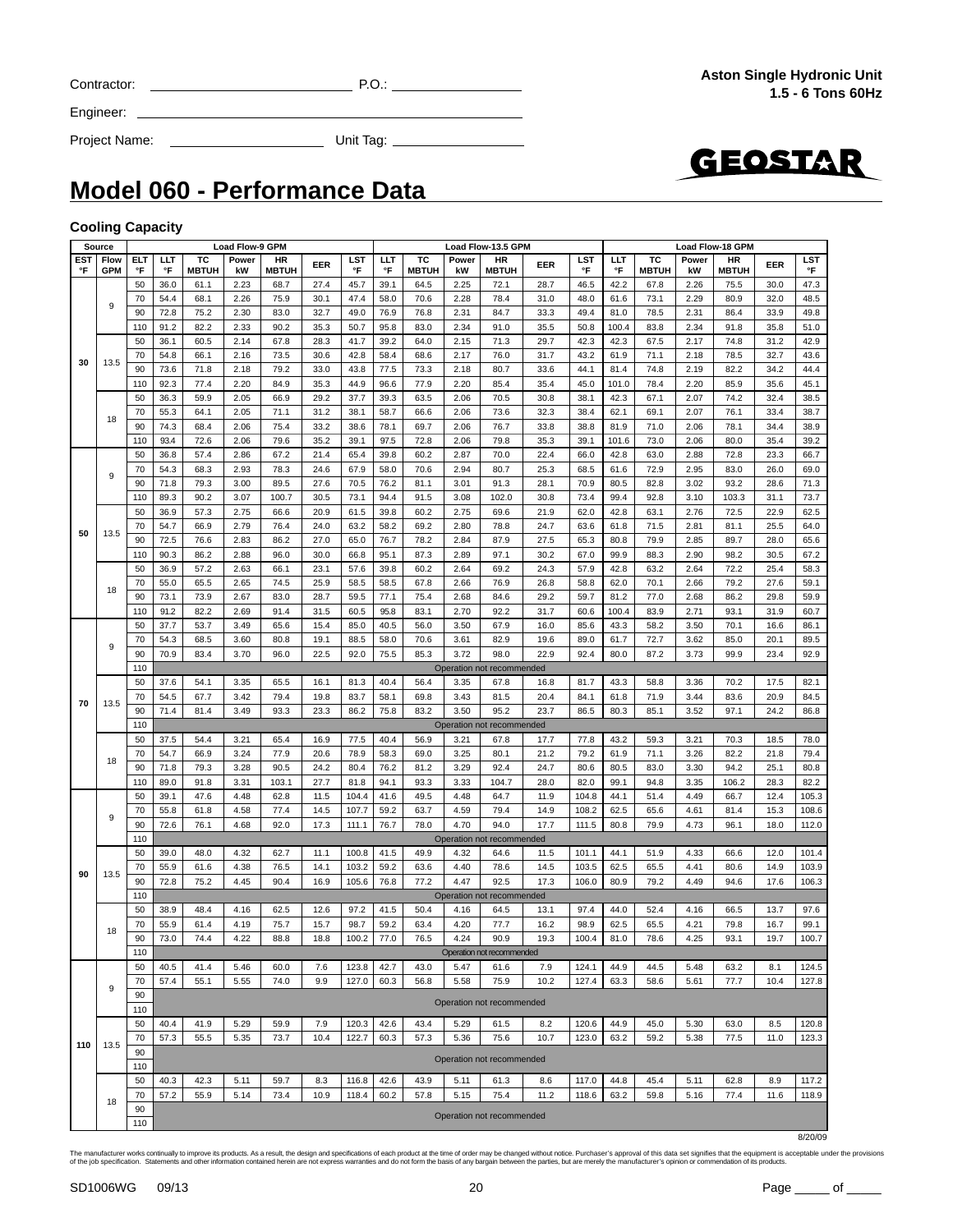| Contracto |  |
|-----------|--|
|           |  |

GEOSTAR

Project Name: Unit Tag:

Engineer:

**Model 060 - Performance Data cont.**

#### **Heating Capacity**

| Source     |                 |     |       |                                                                                                                                                                                                                                                                                                                                                                                                                                                                                                                                            | <b>Load Flow-9 GPM</b>                                                                                                                                                                                                                          |              |      |      |       |              |       | Load Flow-13.5 GPM        |      |            |       |                                                                                                                                                                                                                                                                                                                                                                                                                                                                                                                                                                                                                                                                                                                                                                                                                                          |       |              |      |            |
|------------|-----------------|-----|-------|--------------------------------------------------------------------------------------------------------------------------------------------------------------------------------------------------------------------------------------------------------------------------------------------------------------------------------------------------------------------------------------------------------------------------------------------------------------------------------------------------------------------------------------------|-------------------------------------------------------------------------------------------------------------------------------------------------------------------------------------------------------------------------------------------------|--------------|------|------|-------|--------------|-------|---------------------------|------|------------|-------|------------------------------------------------------------------------------------------------------------------------------------------------------------------------------------------------------------------------------------------------------------------------------------------------------------------------------------------------------------------------------------------------------------------------------------------------------------------------------------------------------------------------------------------------------------------------------------------------------------------------------------------------------------------------------------------------------------------------------------------------------------------------------------------------------------------------------------------|-------|--------------|------|------------|
| <b>EST</b> | Flow            | ELT | ШT    | HC                                                                                                                                                                                                                                                                                                                                                                                                                                                                                                                                         | Power                                                                                                                                                                                                                                           | HE           | COP  | LST  | ШT    | HC           | Power | HE                        | COP  | <b>LST</b> | LLT   | HC                                                                                                                                                                                                                                                                                                                                                                                                                                                                                                                                                                                                                                                                                                                                                                                                                                       | Power | HE           | COP  | <b>LST</b> |
| °F         | <b>GPM</b>      | °F  | °F    | <b>MBTUH</b>                                                                                                                                                                                                                                                                                                                                                                                                                                                                                                                               | kW                                                                                                                                                                                                                                              | <b>MBTUH</b> |      | °F   | °F    | <b>MBTUH</b> | kW    | <b>MBTUH</b>              |      | °F         | °F    |                                                                                                                                                                                                                                                                                                                                                                                                                                                                                                                                                                                                                                                                                                                                                                                                                                          |       | <b>MBTUH</b> |      | °F         |
|            |                 | 60  |       |                                                                                                                                                                                                                                                                                                                                                                                                                                                                                                                                            |                                                                                                                                                                                                                                                 |              |      |      |       |              |       |                           |      |            |       |                                                                                                                                                                                                                                                                                                                                                                                                                                                                                                                                                                                                                                                                                                                                                                                                                                          |       |              |      |            |
|            | 13.5            | 80  |       |                                                                                                                                                                                                                                                                                                                                                                                                                                                                                                                                            |                                                                                                                                                                                                                                                 |              |      |      |       |              |       | Operation not recommended |      |            |       |                                                                                                                                                                                                                                                                                                                                                                                                                                                                                                                                                                                                                                                                                                                                                                                                                                          |       |              |      |            |
|            |                 | 100 |       |                                                                                                                                                                                                                                                                                                                                                                                                                                                                                                                                            |                                                                                                                                                                                                                                                 |              |      |      |       |              |       |                           |      |            |       |                                                                                                                                                                                                                                                                                                                                                                                                                                                                                                                                                                                                                                                                                                                                                                                                                                          |       |              |      |            |
| 25         |                 | 120 |       |                                                                                                                                                                                                                                                                                                                                                                                                                                                                                                                                            |                                                                                                                                                                                                                                                 |              |      |      |       |              |       |                           |      |            |       |                                                                                                                                                                                                                                                                                                                                                                                                                                                                                                                                                                                                                                                                                                                                                                                                                                          |       |              |      |            |
|            |                 | 60  | 71.1  | 48.3                                                                                                                                                                                                                                                                                                                                                                                                                                                                                                                                       | 2.93                                                                                                                                                                                                                                            | 38.3         | 4.83 | 20.6 | 67.4  | 48.6         | 2.86  | 38.8                      | 4.98 | 20.6       | 65.6  | Load Flow-18 GPM<br><b>MBTUH</b><br>kW<br>48.9<br>2.79<br>47.8<br>3.76<br>46.8<br>4.74<br>45.7<br>5.71<br>50.9<br>2.79<br>50.0<br>3.77<br>49.0<br>4.74<br>48.1<br>5.72<br>51.6<br>2.8<br>85.8<br>50.7<br>3.8<br>4.7<br>49.8<br>49.0<br>5.7<br>52.2<br>2.79<br>51.4<br>3.76<br>50.6<br>4.72<br>49.8<br>5.69<br>66.3<br>2.8<br>64.3<br>3.8<br>62.3<br>4.7<br>5.7<br>60.3<br>68.2<br>2.8<br>66.1<br>3.8<br>64.0<br>4.7<br>61.9<br>5.7<br>70.0<br>2.8<br>67.8<br>3.8<br>4.7<br>65.6<br>63.4<br>5.7<br>81.7<br>2.83<br>78.6<br>3.78<br>4.72<br>75.6<br>128.3<br>72.5<br>5.67<br>69.7<br>84.8<br>2.8<br>81.4<br>3.8<br>78.1<br>4.7<br>74.8<br>5.7<br>2.86<br>87.8<br>84.2<br>3.80<br>80.6<br>4.75<br>77.0<br>5.69<br>92.7<br>2.92<br>90.5<br>3.86<br>93.7<br>2.9<br>91.8<br>3.9<br>89.9<br>4.8<br>94.7<br>2.94<br>93.1<br>3.89<br>91.4<br>4.85 | 39.4  | 5.14         | 20.5 |            |
|            |                 | 80  | 90.8  | 47.3                                                                                                                                                                                                                                                                                                                                                                                                                                                                                                                                       | 3.93                                                                                                                                                                                                                                            | 33.9         | 3.53 | 21.1 | 87.3  | 47.6         | 3.85  | 34.4                      | 3.62 | 21.1       | 85.5  |                                                                                                                                                                                                                                                                                                                                                                                                                                                                                                                                                                                                                                                                                                                                                                                                                                          |       | 35.0         | 3.72 | 21.0       |
|            | 18              | 100 | 110.6 | 46.3                                                                                                                                                                                                                                                                                                                                                                                                                                                                                                                                       | 4.93                                                                                                                                                                                                                                            | 29.5         | 2.75 | 21.6 | 107.1 | 46.5         | 4.83  | 30.0                      | 2.82 | 21.6       | 105.4 |                                                                                                                                                                                                                                                                                                                                                                                                                                                                                                                                                                                                                                                                                                                                                                                                                                          |       | 30.6         | 2.89 | 21.5       |
|            |                 | 120 | 130.4 | 45.3                                                                                                                                                                                                                                                                                                                                                                                                                                                                                                                                       | 5.93                                                                                                                                                                                                                                            | 25.1         | 2.24 | 22.1 | 126.9 | 45.5         | 5.82  | 25.6                      | 2.29 | 22.1       | 125.2 |                                                                                                                                                                                                                                                                                                                                                                                                                                                                                                                                                                                                                                                                                                                                                                                                                                          |       | 26.2         | 2.35 | 22.0       |
|            |                 | 60  | 71.5  | 50.1                                                                                                                                                                                                                                                                                                                                                                                                                                                                                                                                       |                                                                                                                                                                                                                                                 |              | 4.99 | 20.8 | 68.7  | 50.5         | 2.87  | 40.7                      | 5.17 | 20.7       | 65.8  |                                                                                                                                                                                                                                                                                                                                                                                                                                                                                                                                                                                                                                                                                                                                                                                                                                          |       | 41.4         | 5.35 | 20.5       |
|            |                 | 80  | 91.3  | 49.3                                                                                                                                                                                                                                                                                                                                                                                                                                                                                                                                       |                                                                                                                                                                                                                                                 |              | 3.66 | 21.8 | 88.5  | 49.7         | 3.86  | 36.5                      | 3.77 | 21.6       | 85.7  |                                                                                                                                                                                                                                                                                                                                                                                                                                                                                                                                                                                                                                                                                                                                                                                                                                          |       | 37.1         | 3.89 | 21.5       |
|            | 9               | 100 | 111.1 | 48.6                                                                                                                                                                                                                                                                                                                                                                                                                                                                                                                                       |                                                                                                                                                                                                                                                 |              | 2.87 | 22.7 | 108.4 | 48.8         | 4.85  | 32.3                      | 2.95 | 22.6       | 105.6 |                                                                                                                                                                                                                                                                                                                                                                                                                                                                                                                                                                                                                                                                                                                                                                                                                                          |       | 32.8         | 3.03 | 22.5       |
|            |                 | 120 | 131.0 |                                                                                                                                                                                                                                                                                                                                                                                                                                                                                                                                            |                                                                                                                                                                                                                                                 |              | 2.35 | 23.7 | 128.2 | 48.0         | 5.84  | 28.0                      | 2.41 | 23.6       | 125.5 |                                                                                                                                                                                                                                                                                                                                                                                                                                                                                                                                                                                                                                                                                                                                                                                                                                          |       | 28.6         | 2.46 | 23.5       |
|            |                 | 60  | 71.9  |                                                                                                                                                                                                                                                                                                                                                                                                                                                                                                                                            |                                                                                                                                                                                                                                                 |              | 5.17 | 22.9 | 68.9  | 51.8         | 2.87  | 42.0                      | 5.29 | 22.9       | 65.9  |                                                                                                                                                                                                                                                                                                                                                                                                                                                                                                                                                                                                                                                                                                                                                                                                                                          |       | 42.0         | 5.41 | 22.8       |
|            |                 | 80  | 91.7  |                                                                                                                                                                                                                                                                                                                                                                                                                                                                                                                                            |                                                                                                                                                                                                                                                 |              |      | 23.7 | 88.7  | 50.8         | 3.86  | 37.6                      | 3.86 | 23.6       |       |                                                                                                                                                                                                                                                                                                                                                                                                                                                                                                                                                                                                                                                                                                                                                                                                                                          |       | 37.8         | 3.95 | 23.5       |
| 30         | 13.5            |     |       |                                                                                                                                                                                                                                                                                                                                                                                                                                                                                                                                            |                                                                                                                                                                                                                                                 |              |      |      |       |              |       |                           |      |            |       |                                                                                                                                                                                                                                                                                                                                                                                                                                                                                                                                                                                                                                                                                                                                                                                                                                          |       |              |      | 24.3       |
|            |                 | 100 | 111.4 |                                                                                                                                                                                                                                                                                                                                                                                                                                                                                                                                            |                                                                                                                                                                                                                                                 |              |      | 24.4 | 108.6 | 49.8         | 4.84  | 33.2                      | 3.01 | 24.3       | 105.7 |                                                                                                                                                                                                                                                                                                                                                                                                                                                                                                                                                                                                                                                                                                                                                                                                                                          |       | 33.7         | 3.08 |            |
|            |                 | 120 | 131.1 |                                                                                                                                                                                                                                                                                                                                                                                                                                                                                                                                            |                                                                                                                                                                                                                                                 |              |      | 25.2 | 128.4 | 48.8         | 5.83  | 28.9                      | 2.45 | 25.1       | 125.6 |                                                                                                                                                                                                                                                                                                                                                                                                                                                                                                                                                                                                                                                                                                                                                                                                                                          |       | 29.5         | 2.51 | 25.0       |
|            |                 | 60  | 72.4  |                                                                                                                                                                                                                                                                                                                                                                                                                                                                                                                                            |                                                                                                                                                                                                                                                 |              |      | 25.0 | 69.2  | 53.2         | 2.88  | 43.3                      | 5.41 | 25.0       | 66.0  |                                                                                                                                                                                                                                                                                                                                                                                                                                                                                                                                                                                                                                                                                                                                                                                                                                          |       | 42.7         | 5.48 | 25.1       |
|            | 18              | 80  | 92.0  |                                                                                                                                                                                                                                                                                                                                                                                                                                                                                                                                            |                                                                                                                                                                                                                                                 |              |      | 25.5 | 89.0  | 52.0         | 3.86  | 38.8                      | 3.95 | 25.6       | 85.9  |                                                                                                                                                                                                                                                                                                                                                                                                                                                                                                                                                                                                                                                                                                                                                                                                                                          |       | 38.6         | 4.01 | 25.6       |
|            |                 | 100 | 111.7 |                                                                                                                                                                                                                                                                                                                                                                                                                                                                                                                                            |                                                                                                                                                                                                                                                 |              | 3.01 | 26.1 | 108.7 | 50.8         | 4.84  | 34.2                      | 3.07 | 26.1       | 105.8 |                                                                                                                                                                                                                                                                                                                                                                                                                                                                                                                                                                                                                                                                                                                                                                                                                                          |       | 34.5         | 3.14 | 26.1       |
|            |                 | 120 | 131.3 |                                                                                                                                                                                                                                                                                                                                                                                                                                                                                                                                            |                                                                                                                                                                                                                                                 |              | 2.43 | 26.7 | 128.5 | 49.6         | 5.82  | 29.7                      | 2.50 | 26.6       | 125.7 |                                                                                                                                                                                                                                                                                                                                                                                                                                                                                                                                                                                                                                                                                                                                                                                                                                          |       | 30.4         | 2.56 | 26.5       |
|            |                 | 60  | 75.1  | 66.0                                                                                                                                                                                                                                                                                                                                                                                                                                                                                                                                       | 3.0                                                                                                                                                                                                                                             | 55.7         | 6.34 | 37.2 | 71.4  | 66.2         | 2.92  | 56.2                      | 6.62 | 37.1       | 67.6  |                                                                                                                                                                                                                                                                                                                                                                                                                                                                                                                                                                                                                                                                                                                                                                                                                                          |       | 56.7         | 6.90 | 37.0       |
|            |                 | 80  | 94.6  | 63.9                                                                                                                                                                                                                                                                                                                                                                                                                                                                                                                                       | 4.0                                                                                                                                                                                                                                             | 50.2         | 4.66 | 38.5 | 91.0  | 64.1         | 3.89  | 50.8                      | 4.83 | 38.4       | 87.4  |                                                                                                                                                                                                                                                                                                                                                                                                                                                                                                                                                                                                                                                                                                                                                                                                                                          |       | 51.4         | 4.99 | 38.2       |
|            |                 | 100 | 114.1 | 61.7                                                                                                                                                                                                                                                                                                                                                                                                                                                                                                                                       | 5.0                                                                                                                                                                                                                                             | 44.7         | 3.63 | 39.8 | 110.6 | 62.0         | 4.86  | 45.4                      | 3.74 | 39.6       | 107.1 |                                                                                                                                                                                                                                                                                                                                                                                                                                                                                                                                                                                                                                                                                                                                                                                                                                          |       | 46.1         | 3.86 | 39.4       |
|            | 9<br>13.5<br>18 | 120 | 133.7 | 59.6                                                                                                                                                                                                                                                                                                                                                                                                                                                                                                                                       | 6.0                                                                                                                                                                                                                                             | 39.3         | 2.93 | 41.0 | 130.3 | 60.0         | 5.83  | 40.1                      | 3.02 | 40.8       | 126.9 |                                                                                                                                                                                                                                                                                                                                                                                                                                                                                                                                                                                                                                                                                                                                                                                                                                          |       | 40.9         | 3.11 | 40.6       |
|            |                 | 60  | 75.8  | 68.8                                                                                                                                                                                                                                                                                                                                                                                                                                                                                                                                       | 3.1                                                                                                                                                                                                                                             | 58.4         | 6.61 | 40.1 | 71.8  | 68.5         | 2.93  | 58.5                      | 6.84 | 40.1       | 67.8  |                                                                                                                                                                                                                                                                                                                                                                                                                                                                                                                                                                                                                                                                                                                                                                                                                                          |       | 58.5         | 7.09 | 40.0       |
|            |                 | 80  | 95.2  | 50.9<br>3.77<br>5.0<br>32.8<br>2.94<br>49.7<br>48.6<br>6.0<br>28.2<br>2.39<br>2.97<br>44.0<br>5.34<br>54.1<br>52.5<br>3.96<br>39.0<br>3.88<br>50.9<br>4.96<br>34.0<br>49.3<br>5.95<br>29.0<br>4.0<br>52.5<br>66.2<br>63.7<br>5.0<br>46.6<br>61.1<br>6.0<br>40.6<br>71.6<br>3.1<br>61.1<br>68.6<br>4.1<br>54.7<br>65.6<br>5.1<br>48.4<br>3.79<br>62.6<br>6.0<br>42.0<br>3.03<br>81.9<br>3.12<br>71.3<br>7.69<br>78.4<br>4.06<br>64.5<br>5.65<br>74.9<br>5.01<br>57.8<br>4.38<br>71.4<br>51.1<br>3.52<br>5.95<br>85.5<br>3.1<br>74.8<br>7.97 | 4.81                                                                                                                                                                                                                                            | 41.1         | 91.4 | 66.1 | 3.90  | 52.8         | 4.96  | 41.0                      | 87.6 |            |       | 53.2                                                                                                                                                                                                                                                                                                                                                                                                                                                                                                                                                                                                                                                                                                                                                                                                                                     | 5.13  | 41.0         |      |            |
| 50         |                 | 100 | 114.6 |                                                                                                                                                                                                                                                                                                                                                                                                                                                                                                                                            |                                                                                                                                                                                                                                                 |              | 3.72 | 42.1 | 111.0 | 63.8         | 4.87  | 47.2                      | 3.84 | 42.0       | 107.3 |                                                                                                                                                                                                                                                                                                                                                                                                                                                                                                                                                                                                                                                                                                                                                                                                                                          |       | 47.8         | 3.96 | 41.9       |
|            |                 | 120 | 134.0 |                                                                                                                                                                                                                                                                                                                                                                                                                                                                                                                                            | 40.1<br>2.94<br>35.9<br>3.95<br>4.95<br>31.7<br>47.8<br>5.96<br>27.5<br>52.1<br>3.0<br>42.0<br>4.0<br>37.4<br>81.6<br>4.1<br>67.5<br>77.6<br>5.1<br>60.3<br>73.7<br>6.0<br>53.0<br>3.17<br>78.3<br>4.16<br>70.5<br>5.14<br>62.7<br>6.13<br>55.0 |              | 2.98 | 43.1 | 130.5 | 61.5         | 5.85  | 41.5                      | 3.08 | 42.9       | 127.1 |                                                                                                                                                                                                                                                                                                                                                                                                                                                                                                                                                                                                                                                                                                                                                                                                                                          |       | 42.4         | 3.18 | 42.8       |
|            |                 | 60  | 76.4  |                                                                                                                                                                                                                                                                                                                                                                                                                                                                                                                                            |                                                                                                                                                                                                                                                 |              | 6.79 | 43.0 | 72.2  | 70.8         | 2.95  | 60.7                      | 7.01 | 43.0       | 68.0  |                                                                                                                                                                                                                                                                                                                                                                                                                                                                                                                                                                                                                                                                                                                                                                                                                                          |       | 60.4         | 7.24 | 43.1       |
|            |                 | 80  | 95.7  |                                                                                                                                                                                                                                                                                                                                                                                                                                                                                                                                            |                                                                                                                                                                                                                                                 |              | 4.93 | 43.7 | 91.7  | 68.2         | 3.92  | 54.8                      | 5.09 | 43.7       | 87.8  |                                                                                                                                                                                                                                                                                                                                                                                                                                                                                                                                                                                                                                                                                                                                                                                                                                          |       | 54.9         | 5.25 | 43.7       |
|            |                 | 100 | 115.0 |                                                                                                                                                                                                                                                                                                                                                                                                                                                                                                                                            |                                                                                                                                                                                                                                                 |              |      | 44.5 | 111.3 | 65.6         | 4.89  | 48.9                      | 3.92 | 44.4       | 107.5 |                                                                                                                                                                                                                                                                                                                                                                                                                                                                                                                                                                                                                                                                                                                                                                                                                                          |       | 49.4         | 4.06 | 44.3       |
|            |                 | 120 | 134.3 |                                                                                                                                                                                                                                                                                                                                                                                                                                                                                                                                            |                                                                                                                                                                                                                                                 |              |      | 45.2 | 130.8 | 63.0         | 5.87  | 43.0                      | 3.15 | 45.1       | 127.3 |                                                                                                                                                                                                                                                                                                                                                                                                                                                                                                                                                                                                                                                                                                                                                                                                                                          |       | 44.0         | 3.26 | 45.0       |
|            |                 | 60  | 78.8  |                                                                                                                                                                                                                                                                                                                                                                                                                                                                                                                                            |                                                                                                                                                                                                                                                 |              |      | 53.7 | 74.1  | 81.8         | 2.98  | 71.6                      | 8.07 | 53.6       | 69.4  |                                                                                                                                                                                                                                                                                                                                                                                                                                                                                                                                                                                                                                                                                                                                                                                                                                          |       | 72.0         | 8.46 | 53.5       |
|            |                 | 80  | 98.0  |                                                                                                                                                                                                                                                                                                                                                                                                                                                                                                                                            |                                                                                                                                                                                                                                                 |              |      | 55.2 | 93.5  | 78.5         | 3.92  | 65.1                      | 5.88 | 55.1       | 89.0  |                                                                                                                                                                                                                                                                                                                                                                                                                                                                                                                                                                                                                                                                                                                                                                                                                                          |       | 65.7         | 6.10 | 54.9       |
|            | 9               | 100 | 117.2 |                                                                                                                                                                                                                                                                                                                                                                                                                                                                                                                                            |                                                                                                                                                                                                                                                 |              |      | 56.8 | 112.9 | 75.2         | 4.87  | 58.6                      | 4.54 | 56.6       | 108.7 |                                                                                                                                                                                                                                                                                                                                                                                                                                                                                                                                                                                                                                                                                                                                                                                                                                          |       | 59.4         | 4.69 | 56.4       |
|            |                 |     | 136.4 |                                                                                                                                                                                                                                                                                                                                                                                                                                                                                                                                            |                                                                                                                                                                                                                                                 |              |      | 58.3 | 132.3 | 72.0         | 5.81  | 52.1                      | 3.63 | 58.1       |       |                                                                                                                                                                                                                                                                                                                                                                                                                                                                                                                                                                                                                                                                                                                                                                                                                                          |       | 53.1         | 3.75 | 57.8       |
|            |                 | 120 | 79.6  |                                                                                                                                                                                                                                                                                                                                                                                                                                                                                                                                            |                                                                                                                                                                                                                                                 |              |      | 57.4 | 74.6  | 85.1         | 3.00  | 74.9                      |      | 57.3       |       |                                                                                                                                                                                                                                                                                                                                                                                                                                                                                                                                                                                                                                                                                                                                                                                                                                          |       | 75.0         | 8.73 | 57.3       |
|            |                 | 60  |       |                                                                                                                                                                                                                                                                                                                                                                                                                                                                                                                                            |                                                                                                                                                                                                                                                 |              |      |      |       |              |       |                           | 8.33 |            |       |                                                                                                                                                                                                                                                                                                                                                                                                                                                                                                                                                                                                                                                                                                                                                                                                                                          |       |              |      |            |
| 70         | 13.5            | 80  | 98.7  |                                                                                                                                                                                                                                                                                                                                                                                                                                                                                                                                            |                                                                                                                                                                                                                                                 |              | 5.81 | 58.6 | 94.0  | 81.5         | 3.95  | 68.0                      | 6.04 | 58.5       | 89.3  |                                                                                                                                                                                                                                                                                                                                                                                                                                                                                                                                                                                                                                                                                                                                                                                                                                          |       | 68.5         | 6.29 | 58.4       |
|            |                 | 100 | 117.8 |                                                                                                                                                                                                                                                                                                                                                                                                                                                                                                                                            |                                                                                                                                                                                                                                                 |              | 4.48 | 59.8 | 113.4 | 77.8         | 4.91  | 61.1                      | 4.65 | 59.6       | 108.9 |                                                                                                                                                                                                                                                                                                                                                                                                                                                                                                                                                                                                                                                                                                                                                                                                                                          |       | 61.9         | 4.83 | 59.5       |
|            |                 | 120 | 136.9 |                                                                                                                                                                                                                                                                                                                                                                                                                                                                                                                                            |                                                                                                                                                                                                                                                 |              | 3.57 | 61.0 | 132.7 | 74.2         | 5.86  | 54.2                      | 3.71 | 60.8       | 128.6 |                                                                                                                                                                                                                                                                                                                                                                                                                                                                                                                                                                                                                                                                                                                                                                                                                                          |       | 55.4         | 3.86 | 60.6       |
|            |                 | 60  | 80.4  | 89.1                                                                                                                                                                                                                                                                                                                                                                                                                                                                                                                                       |                                                                                                                                                                                                                                                 |              | 8.24 | 61.0 | 75.2  | 88.5         | 3.02  | 78.2                      | 8.62 | 61.0       | 70.1  |                                                                                                                                                                                                                                                                                                                                                                                                                                                                                                                                                                                                                                                                                                                                                                                                                                          |       | 78.0         | 8.99 | 61.1       |
|            | 18              | 80  | 99.4  | 84.7                                                                                                                                                                                                                                                                                                                                                                                                                                                                                                                                       |                                                                                                                                                                                                                                                 |              | 5.97 | 61.9 | 94.5  | 84.5         | 3.98  | 70.9                      | 6.23 | 61.9       | 89.6  |                                                                                                                                                                                                                                                                                                                                                                                                                                                                                                                                                                                                                                                                                                                                                                                                                                          |       | 71.2         | 6.49 | 61.8       |
|            |                 | 100 | 118.4 | 80.3                                                                                                                                                                                                                                                                                                                                                                                                                                                                                                                                       |                                                                                                                                                                                                                                                 |              | 4.57 | 62.8 | 113.8 | 80.5         | 4.95  | 63.6                      | 4.77 | 62.7       | 109.2 |                                                                                                                                                                                                                                                                                                                                                                                                                                                                                                                                                                                                                                                                                                                                                                                                                                          |       | 64.4         | 4.98 | 62.6       |
|            |                 | 120 | 137.4 | 75.9                                                                                                                                                                                                                                                                                                                                                                                                                                                                                                                                       |                                                                                                                                                                                                                                                 |              | 3.63 | 63.7 | 133.1 | 76.5         | 5.91  | 56.3                      | 3.80 | 63.6       | 128.8 |                                                                                                                                                                                                                                                                                                                                                                                                                                                                                                                                                                                                                                                                                                                                                                                                                                          |       | 57.6         | 3.96 | 63.4       |
|            |                 | 60  | 82.4  | 97.7                                                                                                                                                                                                                                                                                                                                                                                                                                                                                                                                       | 3.26                                                                                                                                                                                                                                            | 86.6         | 8.78 | 70.2 | 76.5  | 95.2         | 3.09  | 84.7                      | 9.04 | 70.6       | 70.6  |                                                                                                                                                                                                                                                                                                                                                                                                                                                                                                                                                                                                                                                                                                                                                                                                                                          |       | 82.7         | 9.30 | 71.0       |
|            | 9               | 80  | 101.4 | 93.2                                                                                                                                                                                                                                                                                                                                                                                                                                                                                                                                       | 4.25                                                                                                                                                                                                                                            | 78.7         | 6.42 | 72.0 | 95.9  | 91.9         | 4.06  | 78.0                      | 6.65 | 72.1       | 90.4  |                                                                                                                                                                                                                                                                                                                                                                                                                                                                                                                                                                                                                                                                                                                                                                                                                                          |       | 77.4         | 6.87 | 72.3       |
|            |                 | 100 |       |                                                                                                                                                                                                                                                                                                                                                                                                                                                                                                                                            |                                                                                                                                                                                                                                                 |              |      |      |       |              |       |                           |      |            |       |                                                                                                                                                                                                                                                                                                                                                                                                                                                                                                                                                                                                                                                                                                                                                                                                                                          |       |              |      |            |
|            |                 | 120 |       |                                                                                                                                                                                                                                                                                                                                                                                                                                                                                                                                            |                                                                                                                                                                                                                                                 |              |      |      |       |              |       | Operation not recommended |      |            |       |                                                                                                                                                                                                                                                                                                                                                                                                                                                                                                                                                                                                                                                                                                                                                                                                                                          |       |              |      |            |
|            |                 | 60  | 82.8  | 99.7                                                                                                                                                                                                                                                                                                                                                                                                                                                                                                                                       | 3.3                                                                                                                                                                                                                                             | 88.4         | 8.89 | 74.9 | 76.8  | 96.7         | 3.11  | 86.1                      | 9.12 | 75.3       | 70.7  |                                                                                                                                                                                                                                                                                                                                                                                                                                                                                                                                                                                                                                                                                                                                                                                                                                          |       | 83.7         | 9.37 | 75.7       |
|            |                 | 80  | 101.8 | 95.3                                                                                                                                                                                                                                                                                                                                                                                                                                                                                                                                       | 4.3                                                                                                                                                                                                                                             | 80.6         | 6.52 | 76.3 | 96.2  | 93.5         | 4.08  | 79.6                      | 6.72 | 76.4       | 90.5  |                                                                                                                                                                                                                                                                                                                                                                                                                                                                                                                                                                                                                                                                                                                                                                                                                                          |       | 78.6         | 6.94 | 76.6       |
| 90         | 13.5            | 100 | 120.8 | 90.9                                                                                                                                                                                                                                                                                                                                                                                                                                                                                                                                       | 5.3                                                                                                                                                                                                                                             | 72.8         | 5.04 | 77.6 | 115.6 | 90.4         | 5.05  | 73.1                      | 5.24 | 77.5       | 110.3 |                                                                                                                                                                                                                                                                                                                                                                                                                                                                                                                                                                                                                                                                                                                                                                                                                                          |       | 73.4         | 5.46 | 77.5       |
|            |                 | 120 |       |                                                                                                                                                                                                                                                                                                                                                                                                                                                                                                                                            |                                                                                                                                                                                                                                                 |              |      |      |       |              |       | Operation not recommended |      |            |       |                                                                                                                                                                                                                                                                                                                                                                                                                                                                                                                                                                                                                                                                                                                                                                                                                                          |       |              |      |            |
|            |                 | 60  | 83.3  | 101.6                                                                                                                                                                                                                                                                                                                                                                                                                                                                                                                                      | 3.31                                                                                                                                                                                                                                            | 90.3         | 8.99 | 79.7 | 77.1  | 98.2         | 3.13  | 87.5                      | 9.22 | 80.0       | 70.8  |                                                                                                                                                                                                                                                                                                                                                                                                                                                                                                                                                                                                                                                                                                                                                                                                                                          |       | 84.7         | 9.44 | 80.3       |
|            |                 | 80  | 102.3 | 97.3                                                                                                                                                                                                                                                                                                                                                                                                                                                                                                                                       | 4.31                                                                                                                                                                                                                                            | 82.6         | 6.61 | 80.5 | 96.5  | 95.2         | 4.10  | 81.2                      | 6.81 | 80.7       | 90.7  |                                                                                                                                                                                                                                                                                                                                                                                                                                                                                                                                                                                                                                                                                                                                                                                                                                          |       | 79.8         | 7.00 | 80.9       |
|            | 18              | 100 | 121.3 | 93.0                                                                                                                                                                                                                                                                                                                                                                                                                                                                                                                                       | 5.31                                                                                                                                                                                                                                            | 74.9         | 5.13 | 81.4 | 115.9 | 92.2         | 5.08  | 74.9                      | 5.33 | 81.4       | 110.5 |                                                                                                                                                                                                                                                                                                                                                                                                                                                                                                                                                                                                                                                                                                                                                                                                                                          |       | 74.9         | 5.53 | 81.4       |
|            |                 | 120 |       |                                                                                                                                                                                                                                                                                                                                                                                                                                                                                                                                            |                                                                                                                                                                                                                                                 |              |      |      |       |              |       | Operation not recommended |      |            |       |                                                                                                                                                                                                                                                                                                                                                                                                                                                                                                                                                                                                                                                                                                                                                                                                                                          |       |              |      |            |
|            |                 |     |       |                                                                                                                                                                                                                                                                                                                                                                                                                                                                                                                                            |                                                                                                                                                                                                                                                 |              |      |      |       |              |       |                           |      |            |       |                                                                                                                                                                                                                                                                                                                                                                                                                                                                                                                                                                                                                                                                                                                                                                                                                                          |       |              |      |            |

8/19/09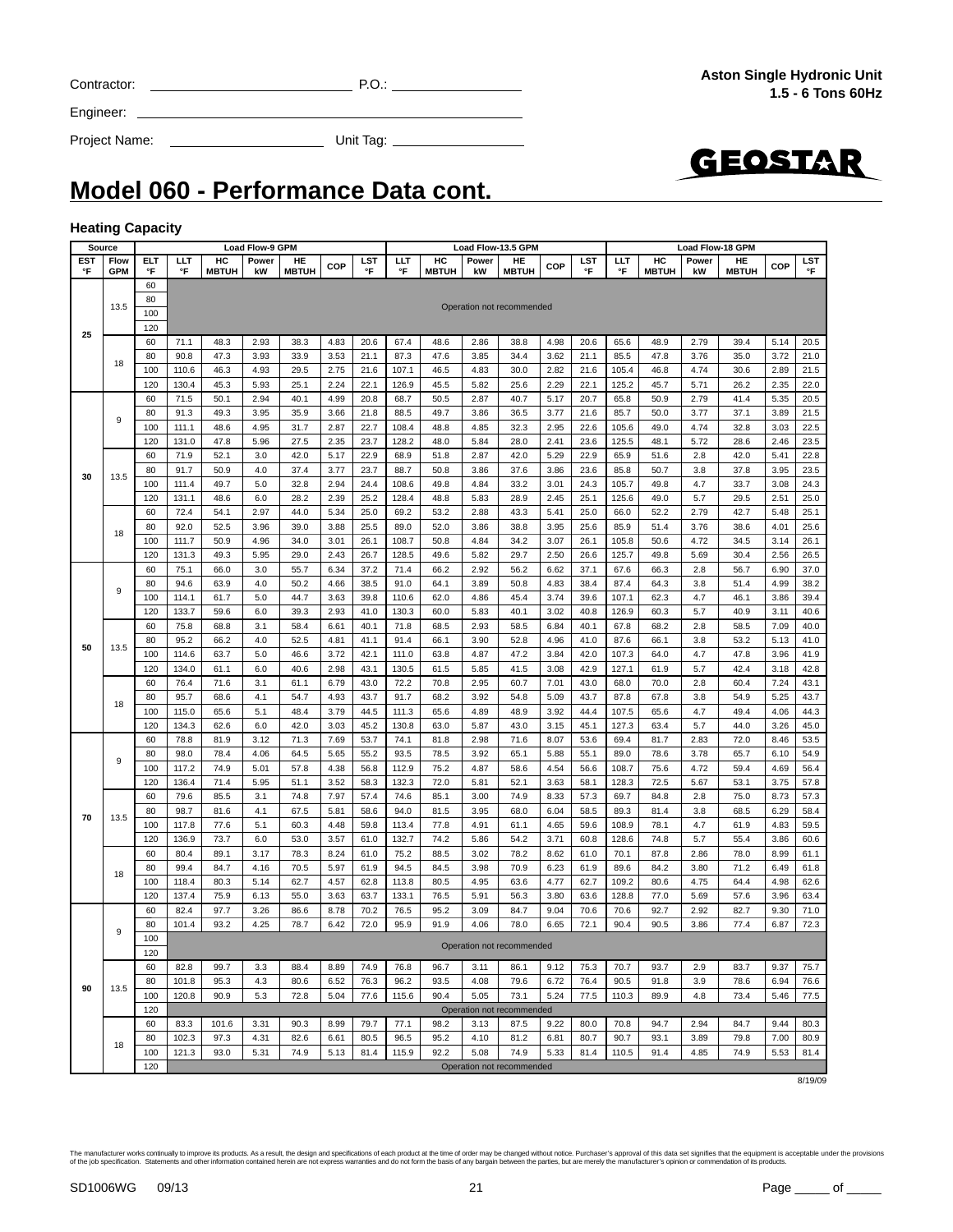| Contractor |  |
|------------|--|
|            |  |

 $C = 2$  P.O.:  $P = 2$  P.O.:  $P = 2$  P.O.:  $P = 2$  P.O.:  $P = 2$  P.O.:  $P = 2$  P.O.:  $P = 2$  P.O.:  $P = 2$  P.O.:  $P = 2$  P.O.:  $P = 2$  P.O.:  $P = 2$  P.O.:  $P = 2$  P.O.:  $P = 2$  P.O.:  $P = 2$  P.O.:  $P = 2$  P.O.:  $P = 2$  P.O.:  $P = 2$  P.O.:

Engineer:

Project Name: Unit Tag:



### **Model 075 - Performance Data**

#### **Cooling Capacity**

|            | Load Flow-10 GPM<br>Load Flow-14.5 GPM<br>Source<br>ШT<br>тc<br><b>LST</b><br>тс<br>ELT<br>Power<br>LLT<br>Power |     |      |                                                                                                                                                                                                                                                                                                                                                                                                                                                                                                                                                                                                                                                                                                                                                                                                                                                                                                                                                                                                                                                                                                                                                                                                                                                                                                                                                                                                                                                                                                                                                             |      |              |      |       |      |                                                                                                                                                                                                                                                                                                                                                                                                                                                                                                                                                                                                                                                                                                                                                                                                                                                                                                                                                                                                                                                                                                                                                                                                                                                                                                                                                                                                                                                                                                                                                                                                                                                                                                                                                                                                                                                                                                                                                                                                                                                                                                                                                                                                                                                                        |      |                           |      |            |      | <b>Load Flow-19 GPM</b> |       |              |      |            |  |  |  |  |
|------------|------------------------------------------------------------------------------------------------------------------|-----|------|-------------------------------------------------------------------------------------------------------------------------------------------------------------------------------------------------------------------------------------------------------------------------------------------------------------------------------------------------------------------------------------------------------------------------------------------------------------------------------------------------------------------------------------------------------------------------------------------------------------------------------------------------------------------------------------------------------------------------------------------------------------------------------------------------------------------------------------------------------------------------------------------------------------------------------------------------------------------------------------------------------------------------------------------------------------------------------------------------------------------------------------------------------------------------------------------------------------------------------------------------------------------------------------------------------------------------------------------------------------------------------------------------------------------------------------------------------------------------------------------------------------------------------------------------------------|------|--------------|------|-------|------|------------------------------------------------------------------------------------------------------------------------------------------------------------------------------------------------------------------------------------------------------------------------------------------------------------------------------------------------------------------------------------------------------------------------------------------------------------------------------------------------------------------------------------------------------------------------------------------------------------------------------------------------------------------------------------------------------------------------------------------------------------------------------------------------------------------------------------------------------------------------------------------------------------------------------------------------------------------------------------------------------------------------------------------------------------------------------------------------------------------------------------------------------------------------------------------------------------------------------------------------------------------------------------------------------------------------------------------------------------------------------------------------------------------------------------------------------------------------------------------------------------------------------------------------------------------------------------------------------------------------------------------------------------------------------------------------------------------------------------------------------------------------------------------------------------------------------------------------------------------------------------------------------------------------------------------------------------------------------------------------------------------------------------------------------------------------------------------------------------------------------------------------------------------------------------------------------------------------------------------------------------------------|------|---------------------------|------|------------|------|-------------------------|-------|--------------|------|------------|--|--|--|--|
| <b>EST</b> | Flow                                                                                                             |     |      |                                                                                                                                                                                                                                                                                                                                                                                                                                                                                                                                                                                                                                                                                                                                                                                                                                                                                                                                                                                                                                                                                                                                                                                                                                                                                                                                                                                                                                                                                                                                                             |      | HR           | EER  |       |      |                                                                                                                                                                                                                                                                                                                                                                                                                                                                                                                                                                                                                                                                                                                                                                                                                                                                                                                                                                                                                                                                                                                                                                                                                                                                                                                                                                                                                                                                                                                                                                                                                                                                                                                                                                                                                                                                                                                                                                                                                                                                                                                                                                                                                                                                        |      | HR                        |      | <b>LST</b> | ШT   | тс                      | Power | HR           | EER  | <b>LST</b> |  |  |  |  |
| °F         | <b>GPM</b>                                                                                                       | °F  | °F   | <b>MBTUH</b>                                                                                                                                                                                                                                                                                                                                                                                                                                                                                                                                                                                                                                                                                                                                                                                                                                                                                                                                                                                                                                                                                                                                                                                                                                                                                                                                                                                                                                                                                                                                                | kW   | <b>MBTUH</b> |      | °F    | °F   |                                                                                                                                                                                                                                                                                                                                                                                                                                                                                                                                                                                                                                                                                                                                                                                                                                                                                                                                                                                                                                                                                                                                                                                                                                                                                                                                                                                                                                                                                                                                                                                                                                                                                                                                                                                                                                                                                                                                                                                                                                                                                                                                                                                                                                                                        | kW   | <b>MBTUH</b>              |      |            |      | <b>MBTUH</b>            | kW    | <b>MBTUH</b> |      | °F         |  |  |  |  |
|            |                                                                                                                  | 50  | 34.7 | 74.0                                                                                                                                                                                                                                                                                                                                                                                                                                                                                                                                                                                                                                                                                                                                                                                                                                                                                                                                                                                                                                                                                                                                                                                                                                                                                                                                                                                                                                                                                                                                                        | 3.14 | 84.7         | 23.6 | 47.5  | 37.9 | 77.8                                                                                                                                                                                                                                                                                                                                                                                                                                                                                                                                                                                                                                                                                                                                                                                                                                                                                                                                                                                                                                                                                                                                                                                                                                                                                                                                                                                                                                                                                                                                                                                                                                                                                                                                                                                                                                                                                                                                                                                                                                                                                                                                                                                                                                                                   | 3.19 | 88.7                      | 24.4 | 48.3       | 41.1 | 81.6                    | 3.24  | 92.7         | 25.2 | 49.1       |  |  |  |  |
|            |                                                                                                                  | 70  | 52.4 | 85.1                                                                                                                                                                                                                                                                                                                                                                                                                                                                                                                                                                                                                                                                                                                                                                                                                                                                                                                                                                                                                                                                                                                                                                                                                                                                                                                                                                                                                                                                                                                                                        | 3.29 | 96.4         | 25.9 | 49.9  | 56.3 | 88.0                                                                                                                                                                                                                                                                                                                                                                                                                                                                                                                                                                                                                                                                                                                                                                                                                                                                                                                                                                                                                                                                                                                                                                                                                                                                                                                                                                                                                                                                                                                                                                                                                                                                                                                                                                                                                                                                                                                                                                                                                                                                                                                                                                                                                                                                   | 3.34 | 99.3                      | 26.3 | 50.5       | 60.2 | 90.8                    | 3.38  | 102.3        | 26.8 | 51.1       |  |  |  |  |
|            | 10                                                                                                               | 90  | 70.2 | 96.3                                                                                                                                                                                                                                                                                                                                                                                                                                                                                                                                                                                                                                                                                                                                                                                                                                                                                                                                                                                                                                                                                                                                                                                                                                                                                                                                                                                                                                                                                                                                                        | 3.45 | 108.0        | 27.9 | 52.3  | 74.7 | EER<br><b>MBTUH</b><br>°F<br>°F<br>3.49<br>110.0<br>52.7<br>79.2<br>98.1<br>28.1<br>3.64<br>120.7<br>29.8<br>54.9<br>98.2<br>108.3<br>77.8<br>3.05<br>88.2<br>25.5<br>43.9<br>41.2<br>85.8<br>3.16<br>96.6<br>27.2<br>45.3<br>93.8<br>3.27<br>105.0<br>28.7<br>46.8<br>3.38<br>101.9<br>113.4<br>30.2<br>48.2<br>2.91<br>87.6<br>26.7<br>39.5<br>41.2<br>77.7<br>2.98<br>93.8<br>28.1<br>83.6<br>40.2<br>60.7<br>3.05<br>100.0<br>29.4<br>40.8<br>89.6<br>80.1<br>3.12<br>106.1<br>30.6<br>95.5<br>41.5<br>85.9<br>67.7<br>72.3<br>3.99<br>19.2<br>100.2<br>21.4<br>85.8<br>4.21<br>70.6<br>99.3<br>4.44<br>114.5<br>23.4<br>73.6<br>112.9<br>4.66<br>128.8<br>25.2<br>76.5<br>72.6<br>3.82<br>85.6<br>19.0<br>63.5<br>3.99<br>98.0<br>21.1<br>65.5<br>84.4<br>23.1<br>67.6<br>96.3<br>4.17<br>110.5<br>4.34<br>122.9<br>24.9<br>108.1<br>69.6<br>72.9<br>85.4<br>21.1<br>59.3<br>3.66<br>95.9<br>23.0<br>60.4<br>83.0<br>3.78<br>3.90<br>106.5<br>24.9<br>61.6<br>93.2<br>4.02<br>117.0<br>62.7<br>103.3<br>26.6<br>4.78<br>83.0<br>13.9<br>87.1<br>66.7<br>5.08<br>101.0<br>16.5<br>90.8<br>83.6<br>100.5<br>5.38<br>118.9<br>18.7<br>94.5<br>Operation not recommended<br>67.4<br>4.59<br>83.1<br>14.7<br>83.1<br>4.83<br>99.5<br>17.2<br>83.0<br>85.7<br>98.7<br>5.07<br>19.5<br>116.0<br>88.4<br>Operation not recommended<br>68.1<br>4.40<br>83.1<br>15.5<br>79.0<br>98.1<br>82.5<br>4.57<br>18.0<br>80.6<br>96.8<br>4.75<br>113.0<br>20.4<br>82.3<br>111.2<br>4.92<br>127.9<br>22.6<br>83.9<br>59.2<br>6.08<br>79.9<br>10.5<br>106.5<br>75.5<br>6.41<br>97.3<br>12.6<br>110.1<br>91.8<br>6.74<br>114.8<br>14.5<br>113.7<br>Operation not recommended<br>79.9<br>102.6<br>59.9<br>5.85<br>10.2<br>75.5<br>96.4<br>12.4<br>105.2<br>6.11<br>112.9<br>91.1<br>6.38<br>14.3<br>107.9<br>Operation not recommended<br>79.9<br>11.6<br>98.7<br>43.1<br>60.7<br>5.63<br>75.6<br>5.82<br>95.4<br>13.9<br>100.4<br>61.5<br>90.4<br>6.01<br>110.9<br>16.0<br>102.0<br>Operation not recommended<br>7.38<br>76.8<br>125.8<br>51.6<br>7.0<br>67.3<br>7.74<br>93.7<br>8.7<br>129.3<br>Operation not recommended<br>52.5<br>7.11<br>76.7<br>7.4<br>122.1<br>68.0<br>7.40<br>93.3<br>9.2<br>124.7<br>Operation not recommended<br>118.3<br>53.4<br>6.85<br>76.7<br>7.8<br>44.0 |      | 99.9                      | 3.53 | 112.0      | 28.3 | 53.1                    |       |              |      |            |  |  |  |  |
|            |                                                                                                                  |     |      |                                                                                                                                                                                                                                                                                                                                                                                                                                                                                                                                                                                                                                                                                                                                                                                                                                                                                                                                                                                                                                                                                                                                                                                                                                                                                                                                                                                                                                                                                                                                                             |      |              |      |       |      |                                                                                                                                                                                                                                                                                                                                                                                                                                                                                                                                                                                                                                                                                                                                                                                                                                                                                                                                                                                                                                                                                                                                                                                                                                                                                                                                                                                                                                                                                                                                                                                                                                                                                                                                                                                                                                                                                                                                                                                                                                                                                                                                                                                                                                                                        |      |                           |      |            |      |                         |       |              |      |            |  |  |  |  |
|            |                                                                                                                  | 110 | 87.9 | 107.4                                                                                                                                                                                                                                                                                                                                                                                                                                                                                                                                                                                                                                                                                                                                                                                                                                                                                                                                                                                                                                                                                                                                                                                                                                                                                                                                                                                                                                                                                                                                                       | 3.60 | 119.7        | 29.8 | 54.7  | 93.0 |                                                                                                                                                                                                                                                                                                                                                                                                                                                                                                                                                                                                                                                                                                                                                                                                                                                                                                                                                                                                                                                                                                                                                                                                                                                                                                                                                                                                                                                                                                                                                                                                                                                                                                                                                                                                                                                                                                                                                                                                                                                                                                                                                                                                                                                                        |      |                           |      |            |      | 109.1                   | 3.67  | 121.6        | 29.7 | 55.1       |  |  |  |  |
|            |                                                                                                                  | 50  | 34.7 | 74.1                                                                                                                                                                                                                                                                                                                                                                                                                                                                                                                                                                                                                                                                                                                                                                                                                                                                                                                                                                                                                                                                                                                                                                                                                                                                                                                                                                                                                                                                                                                                                        | 3.01 | 84.4         | 24.6 | 43.3  | 37.9 |                                                                                                                                                                                                                                                                                                                                                                                                                                                                                                                                                                                                                                                                                                                                                                                                                                                                                                                                                                                                                                                                                                                                                                                                                                                                                                                                                                                                                                                                                                                                                                                                                                                                                                                                                                                                                                                                                                                                                                                                                                                                                                                                                                                                                                                                        |      |                           |      |            |      | 81.4                    | 3.09  | 91.9         | 26.3 | 44.5       |  |  |  |  |
| 30         | 14.5                                                                                                             | 70  | 52.9 | 83.1                                                                                                                                                                                                                                                                                                                                                                                                                                                                                                                                                                                                                                                                                                                                                                                                                                                                                                                                                                                                                                                                                                                                                                                                                                                                                                                                                                                                                                                                                                                                                        | 3.12 | 93.8         | 26.6 | 44.9  | 56.6 |                                                                                                                                                                                                                                                                                                                                                                                                                                                                                                                                                                                                                                                                                                                                                                                                                                                                                                                                                                                                                                                                                                                                                                                                                                                                                                                                                                                                                                                                                                                                                                                                                                                                                                                                                                                                                                                                                                                                                                                                                                                                                                                                                                                                                                                                        |      |                           |      |            | 60.4 | 88.5                    | 3.20  | 99.4         | 27.7 | 45.8       |  |  |  |  |
|            |                                                                                                                  | 90  | 71.0 | 92.2                                                                                                                                                                                                                                                                                                                                                                                                                                                                                                                                                                                                                                                                                                                                                                                                                                                                                                                                                                                                                                                                                                                                                                                                                                                                                                                                                                                                                                                                                                                                                        | 3.24 | 103.2        | 28.5 | 46.5  | 75.3 |                                                                                                                                                                                                                                                                                                                                                                                                                                                                                                                                                                                                                                                                                                                                                                                                                                                                                                                                                                                                                                                                                                                                                                                                                                                                                                                                                                                                                                                                                                                                                                                                                                                                                                                                                                                                                                                                                                                                                                                                                                                                                                                                                                                                                                                                        |      |                           |      |            | 79.6 | 95.5                    | 3.30  | 106.8        | 28.9 | 47.1       |  |  |  |  |
|            |                                                                                                                  | 110 | 89.1 | 101.2                                                                                                                                                                                                                                                                                                                                                                                                                                                                                                                                                                                                                                                                                                                                                                                                                                                                                                                                                                                                                                                                                                                                                                                                                                                                                                                                                                                                                                                                                                                                                       | 3.35 | 112.6        | 30.2 | 48.1  | 94.0 |                                                                                                                                                                                                                                                                                                                                                                                                                                                                                                                                                                                                                                                                                                                                                                                                                                                                                                                                                                                                                                                                                                                                                                                                                                                                                                                                                                                                                                                                                                                                                                                                                                                                                                                                                                                                                                                                                                                                                                                                                                                                                                                                                                                                                                                                        |      |                           |      |            | 98.9 | 102.6                   | 3.41  | 114.2        | 30.1 | 48.3       |  |  |  |  |
|            |                                                                                                                  | 50  | 34.7 | 74.2                                                                                                                                                                                                                                                                                                                                                                                                                                                                                                                                                                                                                                                                                                                                                                                                                                                                                                                                                                                                                                                                                                                                                                                                                                                                                                                                                                                                                                                                                                                                                        | 2.88 | 84.0         | 25.8 | 39.1  | 37.9 |                                                                                                                                                                                                                                                                                                                                                                                                                                                                                                                                                                                                                                                                                                                                                                                                                                                                                                                                                                                                                                                                                                                                                                                                                                                                                                                                                                                                                                                                                                                                                                                                                                                                                                                                                                                                                                                                                                                                                                                                                                                                                                                                                                                                                                                                        |      |                           |      |            |      | 81.2                    | 2.94  | 91.2         | 27.6 | 39.9       |  |  |  |  |
|            |                                                                                                                  | 70  | 53.3 | 81.1                                                                                                                                                                                                                                                                                                                                                                                                                                                                                                                                                                                                                                                                                                                                                                                                                                                                                                                                                                                                                                                                                                                                                                                                                                                                                                                                                                                                                                                                                                                                                        | 2.95 | 91.2         | 27.5 | 39.9  | 57.0 |                                                                                                                                                                                                                                                                                                                                                                                                                                                                                                                                                                                                                                                                                                                                                                                                                                                                                                                                                                                                                                                                                                                                                                                                                                                                                                                                                                                                                                                                                                                                                                                                                                                                                                                                                                                                                                                                                                                                                                                                                                                                                                                                                                                                                                                                        |      |                           |      |            |      | 86.1                    | 3.01  | 96.4         | 28.6 | 40.5       |  |  |  |  |
|            | 19                                                                                                               |     |      |                                                                                                                                                                                                                                                                                                                                                                                                                                                                                                                                                                                                                                                                                                                                                                                                                                                                                                                                                                                                                                                                                                                                                                                                                                                                                                                                                                                                                                                                                                                                                             |      |              |      |       |      |                                                                                                                                                                                                                                                                                                                                                                                                                                                                                                                                                                                                                                                                                                                                                                                                                                                                                                                                                                                                                                                                                                                                                                                                                                                                                                                                                                                                                                                                                                                                                                                                                                                                                                                                                                                                                                                                                                                                                                                                                                                                                                                                                                                                                                                                        |      |                           |      |            |      |                         |       |              |      |            |  |  |  |  |
|            |                                                                                                                  | 90  | 71.8 | 88.1                                                                                                                                                                                                                                                                                                                                                                                                                                                                                                                                                                                                                                                                                                                                                                                                                                                                                                                                                                                                                                                                                                                                                                                                                                                                                                                                                                                                                                                                                                                                                        | 3.03 | 98.4         | 29.1 | 40.7  | 76.0 |                                                                                                                                                                                                                                                                                                                                                                                                                                                                                                                                                                                                                                                                                                                                                                                                                                                                                                                                                                                                                                                                                                                                                                                                                                                                                                                                                                                                                                                                                                                                                                                                                                                                                                                                                                                                                                                                                                                                                                                                                                                                                                                                                                                                                                                                        |      |                           |      |            |      | 91.1                    | 3.07  | 101.6        | 29.6 | 41.0       |  |  |  |  |
|            |                                                                                                                  | 110 | 90.4 |                                                                                                                                                                                                                                                                                                                                                                                                                                                                                                                                                                                                                                                                                                                                                                                                                                                                                                                                                                                                                                                                                                                                                                                                                                                                                                                                                                                                                                                                                                                                                             |      |              |      |       |      |                                                                                                                                                                                                                                                                                                                                                                                                                                                                                                                                                                                                                                                                                                                                                                                                                                                                                                                                                                                                                                                                                                                                                                                                                                                                                                                                                                                                                                                                                                                                                                                                                                                                                                                                                                                                                                                                                                                                                                                                                                                                                                                                                                                                                                                                        |      |                           |      |            |      |                         | 3.14  | 106.7        | 30.6 | 41.6       |  |  |  |  |
|            |                                                                                                                  | 50  | 35.8 | 68.9                                                                                                                                                                                                                                                                                                                                                                                                                                                                                                                                                                                                                                                                                                                                                                                                                                                                                                                                                                                                                                                                                                                                                                                                                                                                                                                                                                                                                                                                                                                                                        | 3.94 | 82.3         | 18.5 | 67.0  | 38.8 |                                                                                                                                                                                                                                                                                                                                                                                                                                                                                                                                                                                                                                                                                                                                                                                                                                                                                                                                                                                                                                                                                                                                                                                                                                                                                                                                                                                                                                                                                                                                                                                                                                                                                                                                                                                                                                                                                                                                                                                                                                                                                                                                                                                                                                                                        |      |                           |      |            | 41.8 | 75.6                    | 4.03  | 89.4         | 19.8 | 68.4       |  |  |  |  |
|            |                                                                                                                  | 70  | 52.9 | 83.0                                                                                                                                                                                                                                                                                                                                                                                                                                                                                                                                                                                                                                                                                                                                                                                                                                                                                                                                                                                                                                                                                                                                                                                                                                                                                                                                                                                                                                                                                                                                                        | 4.16 | 97.2         | 21.0 | 70.0  | 56.6 |                                                                                                                                                                                                                                                                                                                                                                                                                                                                                                                                                                                                                                                                                                                                                                                                                                                                                                                                                                                                                                                                                                                                                                                                                                                                                                                                                                                                                                                                                                                                                                                                                                                                                                                                                                                                                                                                                                                                                                                                                                                                                                                                                                                                                                                                        |      |                           |      |            | 60.4 | 88.6                    | 4.26  | 103.1        | 21.8 | 71.3       |  |  |  |  |
|            | 10                                                                                                               | 90  | 70.0 |                                                                                                                                                                                                                                                                                                                                                                                                                                                                                                                                                                                                                                                                                                                                                                                                                                                                                                                                                                                                                                                                                                                                                                                                                                                                                                                                                                                                                                                                                                                                                             |      |              |      |       |      |                                                                                                                                                                                                                                                                                                                                                                                                                                                                                                                                                                                                                                                                                                                                                                                                                                                                                                                                                                                                                                                                                                                                                                                                                                                                                                                                                                                                                                                                                                                                                                                                                                                                                                                                                                                                                                                                                                                                                                                                                                                                                                                                                                                                                                                                        |      |                           |      |            |      |                         | 4.49  | 116.9        | 23.6 | 74.1       |  |  |  |  |
|            |                                                                                                                  | 110 | 87.1 |                                                                                                                                                                                                                                                                                                                                                                                                                                                                                                                                                                                                                                                                                                                                                                                                                                                                                                                                                                                                                                                                                                                                                                                                                                                                                                                                                                                                                                                                                                                                                             |      |              |      |       |      |                                                                                                                                                                                                                                                                                                                                                                                                                                                                                                                                                                                                                                                                                                                                                                                                                                                                                                                                                                                                                                                                                                                                                                                                                                                                                                                                                                                                                                                                                                                                                                                                                                                                                                                                                                                                                                                                                                                                                                                                                                                                                                                                                                                                                                                                        |      |                           |      |            |      |                         | 4.72  | 130.7        | 25.3 | 77.0       |  |  |  |  |
|            |                                                                                                                  |     |      |                                                                                                                                                                                                                                                                                                                                                                                                                                                                                                                                                                                                                                                                                                                                                                                                                                                                                                                                                                                                                                                                                                                                                                                                                                                                                                                                                                                                                                                                                                                                                             |      |              |      |       |      |                                                                                                                                                                                                                                                                                                                                                                                                                                                                                                                                                                                                                                                                                                                                                                                                                                                                                                                                                                                                                                                                                                                                                                                                                                                                                                                                                                                                                                                                                                                                                                                                                                                                                                                                                                                                                                                                                                                                                                                                                                                                                                                                                                                                                                                                        |      |                           |      |            |      |                         |       |              |      |            |  |  |  |  |
|            |                                                                                                                  | 50  | 35.7 |                                                                                                                                                                                                                                                                                                                                                                                                                                                                                                                                                                                                                                                                                                                                                                                                                                                                                                                                                                                                                                                                                                                                                                                                                                                                                                                                                                                                                                                                                                                                                             |      |              |      |       |      |                                                                                                                                                                                                                                                                                                                                                                                                                                                                                                                                                                                                                                                                                                                                                                                                                                                                                                                                                                                                                                                                                                                                                                                                                                                                                                                                                                                                                                                                                                                                                                                                                                                                                                                                                                                                                                                                                                                                                                                                                                                                                                                                                                                                                                                                        |      |                           |      |            |      |                         | 3.86  | 89.0         | 19.7 | 64.0       |  |  |  |  |
| 50         | 14.5                                                                                                             | 70  | 53.2 |                                                                                                                                                                                                                                                                                                                                                                                                                                                                                                                                                                                                                                                                                                                                                                                                                                                                                                                                                                                                                                                                                                                                                                                                                                                                                                                                                                                                                                                                                                                                                             |      |              |      |       |      |                                                                                                                                                                                                                                                                                                                                                                                                                                                                                                                                                                                                                                                                                                                                                                                                                                                                                                                                                                                                                                                                                                                                                                                                                                                                                                                                                                                                                                                                                                                                                                                                                                                                                                                                                                                                                                                                                                                                                                                                                                                                                                                                                                                                                                                                        |      |                           |      |            |      |                         | 4.04  | 100.9        | 21.6 | 66.0       |  |  |  |  |
|            |                                                                                                                  | 90  | 70.6 | 94.1                                                                                                                                                                                                                                                                                                                                                                                                                                                                                                                                                                                                                                                                                                                                                                                                                                                                                                                                                                                                                                                                                                                                                                                                                                                                                                                                                                                                                                                                                                                                                        | 4.12 | 108.2        |      | 67.2  | 75.0 |                                                                                                                                                                                                                                                                                                                                                                                                                                                                                                                                                                                                                                                                                                                                                                                                                                                                                                                                                                                                                                                                                                                                                                                                                                                                                                                                                                                                                                                                                                                                                                                                                                                                                                                                                                                                                                                                                                                                                                                                                                                                                                                                                                                                                                                                        |      |                           |      |            | 79.3 | 98.4                    | 4.22  | 112.7        | 23.3 | 67.9       |  |  |  |  |
|            |                                                                                                                  | 110 | 88.0 | 106.6                                                                                                                                                                                                                                                                                                                                                                                                                                                                                                                                                                                                                                                                                                                                                                                                                                                                                                                                                                                                                                                                                                                                                                                                                                                                                                                                                                                                                                                                                                                                                       | 4.29 | 121.2        | 24.9 | 69.3  | 93.1 |                                                                                                                                                                                                                                                                                                                                                                                                                                                                                                                                                                                                                                                                                                                                                                                                                                                                                                                                                                                                                                                                                                                                                                                                                                                                                                                                                                                                                                                                                                                                                                                                                                                                                                                                                                                                                                                                                                                                                                                                                                                                                                                                                                                                                                                                        |      |                           |      |            | 98.1 | 109.6                   | 4.40  | 124.6        | 24.9 | 69.9       |  |  |  |  |
|            |                                                                                                                  | 50  | 35.6 | 69.7                                                                                                                                                                                                                                                                                                                                                                                                                                                                                                                                                                                                                                                                                                                                                                                                                                                                                                                                                                                                                                                                                                                                                                                                                                                                                                                                                                                                                                                                                                                                                        | 3.63 | 82.0         | 20.3 | 58.9  | 38.7 |                                                                                                                                                                                                                                                                                                                                                                                                                                                                                                                                                                                                                                                                                                                                                                                                                                                                                                                                                                                                                                                                                                                                                                                                                                                                                                                                                                                                                                                                                                                                                                                                                                                                                                                                                                                                                                                                                                                                                                                                                                                                                                                                                                                                                                                                        |      |                           |      |            | 41.7 | 76.2                    | 3.69  | 88.7         | 21.8 | 59.6       |  |  |  |  |
|            |                                                                                                                  | 70  | 53.4 |                                                                                                                                                                                                                                                                                                                                                                                                                                                                                                                                                                                                                                                                                                                                                                                                                                                                                                                                                                                                                                                                                                                                                                                                                                                                                                                                                                                                                                                                                                                                                             |      |              |      |       |      |                                                                                                                                                                                                                                                                                                                                                                                                                                                                                                                                                                                                                                                                                                                                                                                                                                                                                                                                                                                                                                                                                                                                                                                                                                                                                                                                                                                                                                                                                                                                                                                                                                                                                                                                                                                                                                                                                                                                                                                                                                                                                                                                                                                                                                                                        |      |                           |      |            |      |                         | 3.81  | 98.6         | 23.5 | 60.7       |  |  |  |  |
|            | 19                                                                                                               | 90  | 71.2 |                                                                                                                                                                                                                                                                                                                                                                                                                                                                                                                                                                                                                                                                                                                                                                                                                                                                                                                                                                                                                                                                                                                                                                                                                                                                                                                                                                                                                                                                                                                                                             |      |              |      |       |      |                                                                                                                                                                                                                                                                                                                                                                                                                                                                                                                                                                                                                                                                                                                                                                                                                                                                                                                                                                                                                                                                                                                                                                                                                                                                                                                                                                                                                                                                                                                                                                                                                                                                                                                                                                                                                                                                                                                                                                                                                                                                                                                                                                                                                                                                        |      |                           |      |            |      |                         | 3.94  | 108.6        | 25.1 | 61.8       |  |  |  |  |
|            |                                                                                                                  |     |      |                                                                                                                                                                                                                                                                                                                                                                                                                                                                                                                                                                                                                                                                                                                                                                                                                                                                                                                                                                                                                                                                                                                                                                                                                                                                                                                                                                                                                                                                                                                                                             |      |              |      |       |      |                                                                                                                                                                                                                                                                                                                                                                                                                                                                                                                                                                                                                                                                                                                                                                                                                                                                                                                                                                                                                                                                                                                                                                                                                                                                                                                                                                                                                                                                                                                                                                                                                                                                                                                                                                                                                                                                                                                                                                                                                                                                                                                                                                                                                                                                        |      |                           |      |            |      |                         |       |              |      |            |  |  |  |  |
|            |                                                                                                                  | 110 | 89.0 |                                                                                                                                                                                                                                                                                                                                                                                                                                                                                                                                                                                                                                                                                                                                                                                                                                                                                                                                                                                                                                                                                                                                                                                                                                                                                                                                                                                                                                                                                                                                                             |      |              |      |       |      |                                                                                                                                                                                                                                                                                                                                                                                                                                                                                                                                                                                                                                                                                                                                                                                                                                                                                                                                                                                                                                                                                                                                                                                                                                                                                                                                                                                                                                                                                                                                                                                                                                                                                                                                                                                                                                                                                                                                                                                                                                                                                                                                                                                                                                                                        |      |                           |      |            |      |                         | 4.07  | 118.5        | 26.6 | 62.9       |  |  |  |  |
|            |                                                                                                                  | 50  | 36.8 |                                                                                                                                                                                                                                                                                                                                                                                                                                                                                                                                                                                                                                                                                                                                                                                                                                                                                                                                                                                                                                                                                                                                                                                                                                                                                                                                                                                                                                                                                                                                                             |      |              |      |       |      |                                                                                                                                                                                                                                                                                                                                                                                                                                                                                                                                                                                                                                                                                                                                                                                                                                                                                                                                                                                                                                                                                                                                                                                                                                                                                                                                                                                                                                                                                                                                                                                                                                                                                                                                                                                                                                                                                                                                                                                                                                                                                                                                                                                                                                                                        |      |                           |      |            |      |                         | 4.82  | 86.1         | 14.4 | 87.7       |  |  |  |  |
|            |                                                                                                                  | 70  | 53.3 | 30.6<br>95.0<br>3.10<br>105.6<br>41.5<br>95.0<br>99.6<br>96.0<br>4.38<br>112.0<br>23.2<br>73.1<br>74.5<br>79.0<br>101.6<br>97.0<br>111.1<br>4.60<br>126.8<br>25.2<br>76.1<br>92.3<br>97.6<br>114.6<br>69.3<br>3.78<br>82.2<br>18.3<br>62.9<br>38.7<br>41.8<br>75.9<br>81.7<br>3.95<br>95.2<br>20.7<br>60.5<br>87.1<br>65.1<br>56.8<br>22.9<br>22.5<br>57.1<br>80.5<br>3.74<br>93.2<br>60.1<br>60.7<br>85.6<br>24.6<br>75.4<br>79.7<br>91.3<br>3.86<br>104.4<br>61.3<br>95.1<br>102.1<br>26.6<br>62.5<br>104.6<br>3.97<br>115.6<br>93.8<br>98.6<br>63.8<br>13.5<br>42.4<br>4.74<br>80.0<br>86.5<br>39.6<br>69.6<br>5.03<br>16.1<br>90.2<br>57.0<br>60.6<br>80.8<br>98.0<br>86.4<br>97.8<br>5.31<br>115.9<br>18.4<br>93.9<br>74.3<br>78.8<br>103.3<br>39.5<br>64.5<br>4.56<br>80.0<br>14.1<br>82.6<br>42.4<br>70.4<br>80.3<br>4.78<br>96.6<br>16.8<br>85.3<br>57.1<br>60.7<br>85.8<br>19.2<br>79.0<br>96.1<br>5.00<br>113.2<br>87.9<br>74.6<br>101.2<br>65.1<br>4.37<br>80.0<br>14.9<br>78.7<br>39.4<br>42.3<br>71.1<br>17.6<br>79.8<br>4.53<br>95.2<br>80.3<br>57.2<br>60.8<br>85.1<br>20.2<br>94.4<br>4.68<br>110.4<br>82.0<br>74.9<br>79.2<br>99.2<br>109.1<br>4.84<br>125.6<br>22.5<br>83.6<br>92.6<br>97.7<br>113.2<br>56.8<br>6.04<br>77.4<br>10.1<br>106.0<br>40.8<br>43.3<br>61.5<br>6.36<br>94.8<br>12.3<br>109.5<br>58.2<br>61.6<br>77.8<br>73.1<br>89.4<br>6.68<br>112.2<br>14.2<br>113.1<br>75.7<br>79.8<br>94.1<br>102.2<br>40.7<br>62.4<br>57.5<br>5.82<br>77.4<br>9.9<br>43.2<br>93.9<br>12.1<br>58.2<br>77.9<br>73.2<br>6.07<br>104.8<br>61.6 | 5.14 | 104.0        | 16.8 | 91.4  |      |                                                                                                                                                                                                                                                                                                                                                                                                                                                                                                                                                                                                                                                                                                                                                                                                                                                                                                                                                                                                                                                                                                                                                                                                                                                                                                                                                                                                                                                                                                                                                                                                                                                                                                                                                                                                                                                                                                                                                                                                                                                                                                                                                                                                                                                                        |      |                           |      |            |      |                         |       |              |      |            |  |  |  |  |
|            | 10                                                                                                               | 90  | 69.8 |                                                                                                                                                                                                                                                                                                                                                                                                                                                                                                                                                                                                                                                                                                                                                                                                                                                                                                                                                                                                                                                                                                                                                                                                                                                                                                                                                                                                                                                                                                                                                             |      |              |      |       |      |                                                                                                                                                                                                                                                                                                                                                                                                                                                                                                                                                                                                                                                                                                                                                                                                                                                                                                                                                                                                                                                                                                                                                                                                                                                                                                                                                                                                                                                                                                                                                                                                                                                                                                                                                                                                                                                                                                                                                                                                                                                                                                                                                                                                                                                                        |      |                           |      |            |      |                         | 5.45  | 121.9        | 18.9 | 95.1       |  |  |  |  |
|            |                                                                                                                  | 110 |      |                                                                                                                                                                                                                                                                                                                                                                                                                                                                                                                                                                                                                                                                                                                                                                                                                                                                                                                                                                                                                                                                                                                                                                                                                                                                                                                                                                                                                                                                                                                                                             |      |              |      |       |      |                                                                                                                                                                                                                                                                                                                                                                                                                                                                                                                                                                                                                                                                                                                                                                                                                                                                                                                                                                                                                                                                                                                                                                                                                                                                                                                                                                                                                                                                                                                                                                                                                                                                                                                                                                                                                                                                                                                                                                                                                                                                                                                                                                                                                                                                        |      |                           |      |            |      |                         |       |              |      |            |  |  |  |  |
|            |                                                                                                                  | 50  | 36.7 |                                                                                                                                                                                                                                                                                                                                                                                                                                                                                                                                                                                                                                                                                                                                                                                                                                                                                                                                                                                                                                                                                                                                                                                                                                                                                                                                                                                                                                                                                                                                                             |      |              |      |       |      |                                                                                                                                                                                                                                                                                                                                                                                                                                                                                                                                                                                                                                                                                                                                                                                                                                                                                                                                                                                                                                                                                                                                                                                                                                                                                                                                                                                                                                                                                                                                                                                                                                                                                                                                                                                                                                                                                                                                                                                                                                                                                                                                                                                                                                                                        |      |                           |      |            |      |                         | 4.63  | 86.1         | 15.2 | 83.5       |  |  |  |  |
|            |                                                                                                                  |     | 53.4 |                                                                                                                                                                                                                                                                                                                                                                                                                                                                                                                                                                                                                                                                                                                                                                                                                                                                                                                                                                                                                                                                                                                                                                                                                                                                                                                                                                                                                                                                                                                                                             |      |              |      |       |      |                                                                                                                                                                                                                                                                                                                                                                                                                                                                                                                                                                                                                                                                                                                                                                                                                                                                                                                                                                                                                                                                                                                                                                                                                                                                                                                                                                                                                                                                                                                                                                                                                                                                                                                                                                                                                                                                                                                                                                                                                                                                                                                                                                                                                                                                        |      |                           |      |            |      |                         | 4.88  | 102.4        | 17.6 | 86.2       |  |  |  |  |
| 70         | 14.5                                                                                                             | 70  |      |                                                                                                                                                                                                                                                                                                                                                                                                                                                                                                                                                                                                                                                                                                                                                                                                                                                                                                                                                                                                                                                                                                                                                                                                                                                                                                                                                                                                                                                                                                                                                             |      |              |      |       |      |                                                                                                                                                                                                                                                                                                                                                                                                                                                                                                                                                                                                                                                                                                                                                                                                                                                                                                                                                                                                                                                                                                                                                                                                                                                                                                                                                                                                                                                                                                                                                                                                                                                                                                                                                                                                                                                                                                                                                                                                                                                                                                                                                                                                                                                                        |      |                           |      |            |      |                         |       |              |      |            |  |  |  |  |
|            |                                                                                                                  | 90  | 70.2 |                                                                                                                                                                                                                                                                                                                                                                                                                                                                                                                                                                                                                                                                                                                                                                                                                                                                                                                                                                                                                                                                                                                                                                                                                                                                                                                                                                                                                                                                                                                                                             |      |              |      |       |      |                                                                                                                                                                                                                                                                                                                                                                                                                                                                                                                                                                                                                                                                                                                                                                                                                                                                                                                                                                                                                                                                                                                                                                                                                                                                                                                                                                                                                                                                                                                                                                                                                                                                                                                                                                                                                                                                                                                                                                                                                                                                                                                                                                                                                                                                        |      |                           |      |            |      |                         | 5.13  | 118.7        | 19.7 | 88.8       |  |  |  |  |
|            |                                                                                                                  | 110 |      |                                                                                                                                                                                                                                                                                                                                                                                                                                                                                                                                                                                                                                                                                                                                                                                                                                                                                                                                                                                                                                                                                                                                                                                                                                                                                                                                                                                                                                                                                                                                                             |      |              |      |       |      |                                                                                                                                                                                                                                                                                                                                                                                                                                                                                                                                                                                                                                                                                                                                                                                                                                                                                                                                                                                                                                                                                                                                                                                                                                                                                                                                                                                                                                                                                                                                                                                                                                                                                                                                                                                                                                                                                                                                                                                                                                                                                                                                                                                                                                                                        |      |                           |      |            |      |                         |       |              |      |            |  |  |  |  |
|            |                                                                                                                  | 50  | 36.6 |                                                                                                                                                                                                                                                                                                                                                                                                                                                                                                                                                                                                                                                                                                                                                                                                                                                                                                                                                                                                                                                                                                                                                                                                                                                                                                                                                                                                                                                                                                                                                             |      |              |      |       |      |                                                                                                                                                                                                                                                                                                                                                                                                                                                                                                                                                                                                                                                                                                                                                                                                                                                                                                                                                                                                                                                                                                                                                                                                                                                                                                                                                                                                                                                                                                                                                                                                                                                                                                                                                                                                                                                                                                                                                                                                                                                                                                                                                                                                                                                                        |      |                           |      |            |      |                         | 4.43  | 86.2         | 16.0 | 79.4       |  |  |  |  |
|            |                                                                                                                  | 70  | 53.6 |                                                                                                                                                                                                                                                                                                                                                                                                                                                                                                                                                                                                                                                                                                                                                                                                                                                                                                                                                                                                                                                                                                                                                                                                                                                                                                                                                                                                                                                                                                                                                             |      |              |      |       |      |                                                                                                                                                                                                                                                                                                                                                                                                                                                                                                                                                                                                                                                                                                                                                                                                                                                                                                                                                                                                                                                                                                                                                                                                                                                                                                                                                                                                                                                                                                                                                                                                                                                                                                                                                                                                                                                                                                                                                                                                                                                                                                                                                                                                                                                                        |      |                           |      |            |      |                         | 4.62  | 100.9        | 18.4 | 80.9       |  |  |  |  |
|            | 19                                                                                                               | 90  | 70.5 |                                                                                                                                                                                                                                                                                                                                                                                                                                                                                                                                                                                                                                                                                                                                                                                                                                                                                                                                                                                                                                                                                                                                                                                                                                                                                                                                                                                                                                                                                                                                                             |      |              |      |       |      |                                                                                                                                                                                                                                                                                                                                                                                                                                                                                                                                                                                                                                                                                                                                                                                                                                                                                                                                                                                                                                                                                                                                                                                                                                                                                                                                                                                                                                                                                                                                                                                                                                                                                                                                                                                                                                                                                                                                                                                                                                                                                                                                                                                                                                                                        |      |                           |      |            |      |                         | 4.81  | 115.6        | 20.6 | 82.5       |  |  |  |  |
|            |                                                                                                                  | 110 | 87.5 |                                                                                                                                                                                                                                                                                                                                                                                                                                                                                                                                                                                                                                                                                                                                                                                                                                                                                                                                                                                                                                                                                                                                                                                                                                                                                                                                                                                                                                                                                                                                                             |      |              |      |       |      |                                                                                                                                                                                                                                                                                                                                                                                                                                                                                                                                                                                                                                                                                                                                                                                                                                                                                                                                                                                                                                                                                                                                                                                                                                                                                                                                                                                                                                                                                                                                                                                                                                                                                                                                                                                                                                                                                                                                                                                                                                                                                                                                                                                                                                                                        |      |                           |      |            |      |                         | 5.00  | 130.3        | 22.6 | 84.1       |  |  |  |  |
|            |                                                                                                                  | 50  | 38.3 |                                                                                                                                                                                                                                                                                                                                                                                                                                                                                                                                                                                                                                                                                                                                                                                                                                                                                                                                                                                                                                                                                                                                                                                                                                                                                                                                                                                                                                                                                                                                                             |      |              |      |       |      |                                                                                                                                                                                                                                                                                                                                                                                                                                                                                                                                                                                                                                                                                                                                                                                                                                                                                                                                                                                                                                                                                                                                                                                                                                                                                                                                                                                                                                                                                                                                                                                                                                                                                                                                                                                                                                                                                                                                                                                                                                                                                                                                                                                                                                                                        |      |                           |      |            |      |                         | 6.12  | 82.4         | 10.8 | 107.0      |  |  |  |  |
|            |                                                                                                                  |     |      |                                                                                                                                                                                                                                                                                                                                                                                                                                                                                                                                                                                                                                                                                                                                                                                                                                                                                                                                                                                                                                                                                                                                                                                                                                                                                                                                                                                                                                                                                                                                                             |      |              |      |       |      |                                                                                                                                                                                                                                                                                                                                                                                                                                                                                                                                                                                                                                                                                                                                                                                                                                                                                                                                                                                                                                                                                                                                                                                                                                                                                                                                                                                                                                                                                                                                                                                                                                                                                                                                                                                                                                                                                                                                                                                                                                                                                                                                                                                                                                                                        |      |                           |      |            |      |                         |       |              |      |            |  |  |  |  |
|            | 10                                                                                                               | 70  | 54.9 |                                                                                                                                                                                                                                                                                                                                                                                                                                                                                                                                                                                                                                                                                                                                                                                                                                                                                                                                                                                                                                                                                                                                                                                                                                                                                                                                                                                                                                                                                                                                                             |      |              |      |       |      |                                                                                                                                                                                                                                                                                                                                                                                                                                                                                                                                                                                                                                                                                                                                                                                                                                                                                                                                                                                                                                                                                                                                                                                                                                                                                                                                                                                                                                                                                                                                                                                                                                                                                                                                                                                                                                                                                                                                                                                                                                                                                                                                                                                                                                                                        |      |                           |      |            |      |                         | 6.46  | 99.9         | 12.9 | 110.6      |  |  |  |  |
|            |                                                                                                                  | 90  | 71.6 |                                                                                                                                                                                                                                                                                                                                                                                                                                                                                                                                                                                                                                                                                                                                                                                                                                                                                                                                                                                                                                                                                                                                                                                                                                                                                                                                                                                                                                                                                                                                                             |      |              |      |       |      |                                                                                                                                                                                                                                                                                                                                                                                                                                                                                                                                                                                                                                                                                                                                                                                                                                                                                                                                                                                                                                                                                                                                                                                                                                                                                                                                                                                                                                                                                                                                                                                                                                                                                                                                                                                                                                                                                                                                                                                                                                                                                                                                                                                                                                                                        |      |                           |      |            |      |                         | 6.81  | 117.4        | 14.7 | 114.2      |  |  |  |  |
|            |                                                                                                                  | 110 |      |                                                                                                                                                                                                                                                                                                                                                                                                                                                                                                                                                                                                                                                                                                                                                                                                                                                                                                                                                                                                                                                                                                                                                                                                                                                                                                                                                                                                                                                                                                                                                             |      |              |      |       |      |                                                                                                                                                                                                                                                                                                                                                                                                                                                                                                                                                                                                                                                                                                                                                                                                                                                                                                                                                                                                                                                                                                                                                                                                                                                                                                                                                                                                                                                                                                                                                                                                                                                                                                                                                                                                                                                                                                                                                                                                                                                                                                                                                                                                                                                                        |      |                           |      |            |      |                         |       |              |      |            |  |  |  |  |
|            |                                                                                                                  | 50  | 38.1 |                                                                                                                                                                                                                                                                                                                                                                                                                                                                                                                                                                                                                                                                                                                                                                                                                                                                                                                                                                                                                                                                                                                                                                                                                                                                                                                                                                                                                                                                                                                                                             |      |              |      |       |      |                                                                                                                                                                                                                                                                                                                                                                                                                                                                                                                                                                                                                                                                                                                                                                                                                                                                                                                                                                                                                                                                                                                                                                                                                                                                                                                                                                                                                                                                                                                                                                                                                                                                                                                                                                                                                                                                                                                                                                                                                                                                                                                                                                                                                                                                        |      |                           |      |            |      |                         | 5.88  | 82.4         | 10.6 | 103.0      |  |  |  |  |
|            |                                                                                                                  | 70  | 54.9 |                                                                                                                                                                                                                                                                                                                                                                                                                                                                                                                                                                                                                                                                                                                                                                                                                                                                                                                                                                                                                                                                                                                                                                                                                                                                                                                                                                                                                                                                                                                                                             |      |              |      |       |      |                                                                                                                                                                                                                                                                                                                                                                                                                                                                                                                                                                                                                                                                                                                                                                                                                                                                                                                                                                                                                                                                                                                                                                                                                                                                                                                                                                                                                                                                                                                                                                                                                                                                                                                                                                                                                                                                                                                                                                                                                                                                                                                                                                                                                                                                        |      |                           |      |            |      |                         | 6.16  | 98.9         | 12.6 | 105.6      |  |  |  |  |
| 90         | 14.5                                                                                                             | 90  | 71.7 | 88.8                                                                                                                                                                                                                                                                                                                                                                                                                                                                                                                                                                                                                                                                                                                                                                                                                                                                                                                                                                                                                                                                                                                                                                                                                                                                                                                                                                                                                                                                                                                                                        | 6.32 | 110.4        | 14.0 | 107.5 | 75.8 |                                                                                                                                                                                                                                                                                                                                                                                                                                                                                                                                                                                                                                                                                                                                                                                                                                                                                                                                                                                                                                                                                                                                                                                                                                                                                                                                                                                                                                                                                                                                                                                                                                                                                                                                                                                                                                                                                                                                                                                                                                                                                                                                                                                                                                                                        |      |                           |      |            | 79.9 | 93.4                    | 6.43  | 115.3        | 14.5 | 108.2      |  |  |  |  |
|            |                                                                                                                  | 110 |      |                                                                                                                                                                                                                                                                                                                                                                                                                                                                                                                                                                                                                                                                                                                                                                                                                                                                                                                                                                                                                                                                                                                                                                                                                                                                                                                                                                                                                                                                                                                                                             |      |              |      |       |      |                                                                                                                                                                                                                                                                                                                                                                                                                                                                                                                                                                                                                                                                                                                                                                                                                                                                                                                                                                                                                                                                                                                                                                                                                                                                                                                                                                                                                                                                                                                                                                                                                                                                                                                                                                                                                                                                                                                                                                                                                                                                                                                                                                                                                                                                        |      |                           |      |            |      |                         |       |              |      |            |  |  |  |  |
|            |                                                                                                                  | 50  | 38.0 | 58.3                                                                                                                                                                                                                                                                                                                                                                                                                                                                                                                                                                                                                                                                                                                                                                                                                                                                                                                                                                                                                                                                                                                                                                                                                                                                                                                                                                                                                                                                                                                                                        | 5.60 | 77.4         | 11.2 | 98.4  | 40.6 |                                                                                                                                                                                                                                                                                                                                                                                                                                                                                                                                                                                                                                                                                                                                                                                                                                                                                                                                                                                                                                                                                                                                                                                                                                                                                                                                                                                                                                                                                                                                                                                                                                                                                                                                                                                                                                                                                                                                                                                                                                                                                                                                                                                                                                                                        |      |                           |      |            |      | 63.2                    | 5.65  | 82.5         | 12.0 | 99.0       |  |  |  |  |
|            |                                                                                                                  |     |      |                                                                                                                                                                                                                                                                                                                                                                                                                                                                                                                                                                                                                                                                                                                                                                                                                                                                                                                                                                                                                                                                                                                                                                                                                                                                                                                                                                                                                                                                                                                                                             |      |              |      |       |      |                                                                                                                                                                                                                                                                                                                                                                                                                                                                                                                                                                                                                                                                                                                                                                                                                                                                                                                                                                                                                                                                                                                                                                                                                                                                                                                                                                                                                                                                                                                                                                                                                                                                                                                                                                                                                                                                                                                                                                                                                                                                                                                                                                                                                                                                        |      |                           |      |            |      |                         |       |              |      |            |  |  |  |  |
|            | 19                                                                                                               | 70  | 54.9 | 73.3                                                                                                                                                                                                                                                                                                                                                                                                                                                                                                                                                                                                                                                                                                                                                                                                                                                                                                                                                                                                                                                                                                                                                                                                                                                                                                                                                                                                                                                                                                                                                        | 5.79 | 93.0         | 13.5 | 100.1 | 58.2 |                                                                                                                                                                                                                                                                                                                                                                                                                                                                                                                                                                                                                                                                                                                                                                                                                                                                                                                                                                                                                                                                                                                                                                                                                                                                                                                                                                                                                                                                                                                                                                                                                                                                                                                                                                                                                                                                                                                                                                                                                                                                                                                                                                                                                                                                        |      |                           |      |            |      | 77.9                    | 5.85  | 97.9         | 14.2 | 100.6      |  |  |  |  |
|            |                                                                                                                  | 90  | 71.8 | 88.3                                                                                                                                                                                                                                                                                                                                                                                                                                                                                                                                                                                                                                                                                                                                                                                                                                                                                                                                                                                                                                                                                                                                                                                                                                                                                                                                                                                                                                                                                                                                                        | 5.97 | 108.6        | 15.7 | 101.8 | 75.9 |                                                                                                                                                                                                                                                                                                                                                                                                                                                                                                                                                                                                                                                                                                                                                                                                                                                                                                                                                                                                                                                                                                                                                                                                                                                                                                                                                                                                                                                                                                                                                                                                                                                                                                                                                                                                                                                                                                                                                                                                                                                                                                                                                                                                                                                                        |      |                           |      |            | 80.0 | 92.6                    | 6.06  | 113.3        | 16.2 | 102.3      |  |  |  |  |
|            |                                                                                                                  | 110 |      |                                                                                                                                                                                                                                                                                                                                                                                                                                                                                                                                                                                                                                                                                                                                                                                                                                                                                                                                                                                                                                                                                                                                                                                                                                                                                                                                                                                                                                                                                                                                                             |      |              |      |       |      |                                                                                                                                                                                                                                                                                                                                                                                                                                                                                                                                                                                                                                                                                                                                                                                                                                                                                                                                                                                                                                                                                                                                                                                                                                                                                                                                                                                                                                                                                                                                                                                                                                                                                                                                                                                                                                                                                                                                                                                                                                                                                                                                                                                                                                                                        |      |                           |      |            |      |                         |       |              |      |            |  |  |  |  |
|            |                                                                                                                  | 50  | 39.7 | 49.8                                                                                                                                                                                                                                                                                                                                                                                                                                                                                                                                                                                                                                                                                                                                                                                                                                                                                                                                                                                                                                                                                                                                                                                                                                                                                                                                                                                                                                                                                                                                                        | 7.34 | 74.9         | 6.8  | 125.4 | 42.0 |                                                                                                                                                                                                                                                                                                                                                                                                                                                                                                                                                                                                                                                                                                                                                                                                                                                                                                                                                                                                                                                                                                                                                                                                                                                                                                                                                                                                                                                                                                                                                                                                                                                                                                                                                                                                                                                                                                                                                                                                                                                                                                                                                                                                                                                                        |      |                           |      |            | 44.2 | 53.4                    | 7.41  | 78.7         | 7.2  | 126.2      |  |  |  |  |
|            |                                                                                                                  | 70  | 56.5 | 65.4                                                                                                                                                                                                                                                                                                                                                                                                                                                                                                                                                                                                                                                                                                                                                                                                                                                                                                                                                                                                                                                                                                                                                                                                                                                                                                                                                                                                                                                                                                                                                        | 7.69 | 91.6         | 8.5  | 128.9 | 59.5 |                                                                                                                                                                                                                                                                                                                                                                                                                                                                                                                                                                                                                                                                                                                                                                                                                                                                                                                                                                                                                                                                                                                                                                                                                                                                                                                                                                                                                                                                                                                                                                                                                                                                                                                                                                                                                                                                                                                                                                                                                                                                                                                                                                                                                                                                        |      |                           |      |            | 62.5 | 69.2                    | 7.78  | 95.8         | 8.9  | 129.7      |  |  |  |  |
|            | 10                                                                                                               | 90  |      |                                                                                                                                                                                                                                                                                                                                                                                                                                                                                                                                                                                                                                                                                                                                                                                                                                                                                                                                                                                                                                                                                                                                                                                                                                                                                                                                                                                                                                                                                                                                                             |      |              |      |       |      |                                                                                                                                                                                                                                                                                                                                                                                                                                                                                                                                                                                                                                                                                                                                                                                                                                                                                                                                                                                                                                                                                                                                                                                                                                                                                                                                                                                                                                                                                                                                                                                                                                                                                                                                                                                                                                                                                                                                                                                                                                                                                                                                                                                                                                                                        |      |                           |      |            |      |                         |       |              |      |            |  |  |  |  |
|            |                                                                                                                  | 110 |      |                                                                                                                                                                                                                                                                                                                                                                                                                                                                                                                                                                                                                                                                                                                                                                                                                                                                                                                                                                                                                                                                                                                                                                                                                                                                                                                                                                                                                                                                                                                                                             |      |              |      |       |      |                                                                                                                                                                                                                                                                                                                                                                                                                                                                                                                                                                                                                                                                                                                                                                                                                                                                                                                                                                                                                                                                                                                                                                                                                                                                                                                                                                                                                                                                                                                                                                                                                                                                                                                                                                                                                                                                                                                                                                                                                                                                                                                                                                                                                                                                        |      |                           |      |            |      |                         |       |              |      |            |  |  |  |  |
|            |                                                                                                                  |     |      |                                                                                                                                                                                                                                                                                                                                                                                                                                                                                                                                                                                                                                                                                                                                                                                                                                                                                                                                                                                                                                                                                                                                                                                                                                                                                                                                                                                                                                                                                                                                                             |      |              |      |       |      |                                                                                                                                                                                                                                                                                                                                                                                                                                                                                                                                                                                                                                                                                                                                                                                                                                                                                                                                                                                                                                                                                                                                                                                                                                                                                                                                                                                                                                                                                                                                                                                                                                                                                                                                                                                                                                                                                                                                                                                                                                                                                                                                                                                                                                                                        |      |                           |      |            |      |                         |       |              |      |            |  |  |  |  |
|            |                                                                                                                  | 50  | 39.6 | 50.6                                                                                                                                                                                                                                                                                                                                                                                                                                                                                                                                                                                                                                                                                                                                                                                                                                                                                                                                                                                                                                                                                                                                                                                                                                                                                                                                                                                                                                                                                                                                                        | 7.09 | 74.8         | 7.1  | 121.8 | 41.8 |                                                                                                                                                                                                                                                                                                                                                                                                                                                                                                                                                                                                                                                                                                                                                                                                                                                                                                                                                                                                                                                                                                                                                                                                                                                                                                                                                                                                                                                                                                                                                                                                                                                                                                                                                                                                                                                                                                                                                                                                                                                                                                                                                                                                                                                                        |      |                           |      |            | 44.1 | 54.4                    | 7.14  | 78.7         | 7.6  | 122.4      |  |  |  |  |
| 110        | 14.5                                                                                                             | 70  | 56.4 | 66.1                                                                                                                                                                                                                                                                                                                                                                                                                                                                                                                                                                                                                                                                                                                                                                                                                                                                                                                                                                                                                                                                                                                                                                                                                                                                                                                                                                                                                                                                                                                                                        | 7.37 | 91.2         | 9.0  | 124.4 | 59.4 |                                                                                                                                                                                                                                                                                                                                                                                                                                                                                                                                                                                                                                                                                                                                                                                                                                                                                                                                                                                                                                                                                                                                                                                                                                                                                                                                                                                                                                                                                                                                                                                                                                                                                                                                                                                                                                                                                                                                                                                                                                                                                                                                                                                                                                                                        |      |                           |      |            | 62.4 | 69.9                    | 7.44  | 95.3         | 9.4  | 125.0      |  |  |  |  |
|            |                                                                                                                  | 90  |      |                                                                                                                                                                                                                                                                                                                                                                                                                                                                                                                                                                                                                                                                                                                                                                                                                                                                                                                                                                                                                                                                                                                                                                                                                                                                                                                                                                                                                                                                                                                                                             |      |              |      |       |      |                                                                                                                                                                                                                                                                                                                                                                                                                                                                                                                                                                                                                                                                                                                                                                                                                                                                                                                                                                                                                                                                                                                                                                                                                                                                                                                                                                                                                                                                                                                                                                                                                                                                                                                                                                                                                                                                                                                                                                                                                                                                                                                                                                                                                                                                        |      |                           |      |            |      |                         |       |              |      |            |  |  |  |  |
|            |                                                                                                                  | 110 |      |                                                                                                                                                                                                                                                                                                                                                                                                                                                                                                                                                                                                                                                                                                                                                                                                                                                                                                                                                                                                                                                                                                                                                                                                                                                                                                                                                                                                                                                                                                                                                             |      |              |      |       |      |                                                                                                                                                                                                                                                                                                                                                                                                                                                                                                                                                                                                                                                                                                                                                                                                                                                                                                                                                                                                                                                                                                                                                                                                                                                                                                                                                                                                                                                                                                                                                                                                                                                                                                                                                                                                                                                                                                                                                                                                                                                                                                                                                                                                                                                                        |      |                           |      |            |      |                         |       |              |      |            |  |  |  |  |
|            |                                                                                                                  | 50  | 39.4 | 51.4                                                                                                                                                                                                                                                                                                                                                                                                                                                                                                                                                                                                                                                                                                                                                                                                                                                                                                                                                                                                                                                                                                                                                                                                                                                                                                                                                                                                                                                                                                                                                        | 6.83 | 74.7         | 7.5  | 118.1 | 41.7 |                                                                                                                                                                                                                                                                                                                                                                                                                                                                                                                                                                                                                                                                                                                                                                                                                                                                                                                                                                                                                                                                                                                                                                                                                                                                                                                                                                                                                                                                                                                                                                                                                                                                                                                                                                                                                                                                                                                                                                                                                                                                                                                                                                                                                                                                        |      |                           |      |            |      | 55.3                    | 6.87  | 78.7         | 8.0  | 118.5      |  |  |  |  |
|            |                                                                                                                  | 70  | 56.2 | 66.7                                                                                                                                                                                                                                                                                                                                                                                                                                                                                                                                                                                                                                                                                                                                                                                                                                                                                                                                                                                                                                                                                                                                                                                                                                                                                                                                                                                                                                                                                                                                                        | 7.04 | 90.8         | 9.5  | 119.9 | 59.3 | 68.7                                                                                                                                                                                                                                                                                                                                                                                                                                                                                                                                                                                                                                                                                                                                                                                                                                                                                                                                                                                                                                                                                                                                                                                                                                                                                                                                                                                                                                                                                                                                                                                                                                                                                                                                                                                                                                                                                                                                                                                                                                                                                                                                                                                                                                                                   | 7.07 | 92.8                      | 9.7  | 120.1      | 62.3 | 70.7                    | 7.09  | 94.9         | 10.0 | 120.3      |  |  |  |  |
|            | 19                                                                                                               |     |      |                                                                                                                                                                                                                                                                                                                                                                                                                                                                                                                                                                                                                                                                                                                                                                                                                                                                                                                                                                                                                                                                                                                                                                                                                                                                                                                                                                                                                                                                                                                                                             |      |              |      |       |      |                                                                                                                                                                                                                                                                                                                                                                                                                                                                                                                                                                                                                                                                                                                                                                                                                                                                                                                                                                                                                                                                                                                                                                                                                                                                                                                                                                                                                                                                                                                                                                                                                                                                                                                                                                                                                                                                                                                                                                                                                                                                                                                                                                                                                                                                        |      |                           |      |            |      |                         |       |              |      |            |  |  |  |  |
|            |                                                                                                                  | 90  |      |                                                                                                                                                                                                                                                                                                                                                                                                                                                                                                                                                                                                                                                                                                                                                                                                                                                                                                                                                                                                                                                                                                                                                                                                                                                                                                                                                                                                                                                                                                                                                             |      |              |      |       |      |                                                                                                                                                                                                                                                                                                                                                                                                                                                                                                                                                                                                                                                                                                                                                                                                                                                                                                                                                                                                                                                                                                                                                                                                                                                                                                                                                                                                                                                                                                                                                                                                                                                                                                                                                                                                                                                                                                                                                                                                                                                                                                                                                                                                                                                                        |      | Operation not recommended |      |            |      |                         |       |              |      |            |  |  |  |  |
|            |                                                                                                                  | 110 |      |                                                                                                                                                                                                                                                                                                                                                                                                                                                                                                                                                                                                                                                                                                                                                                                                                                                                                                                                                                                                                                                                                                                                                                                                                                                                                                                                                                                                                                                                                                                                                             |      |              |      |       |      |                                                                                                                                                                                                                                                                                                                                                                                                                                                                                                                                                                                                                                                                                                                                                                                                                                                                                                                                                                                                                                                                                                                                                                                                                                                                                                                                                                                                                                                                                                                                                                                                                                                                                                                                                                                                                                                                                                                                                                                                                                                                                                                                                                                                                                                                        |      |                           |      |            |      |                         |       |              |      |            |  |  |  |  |

8/20/09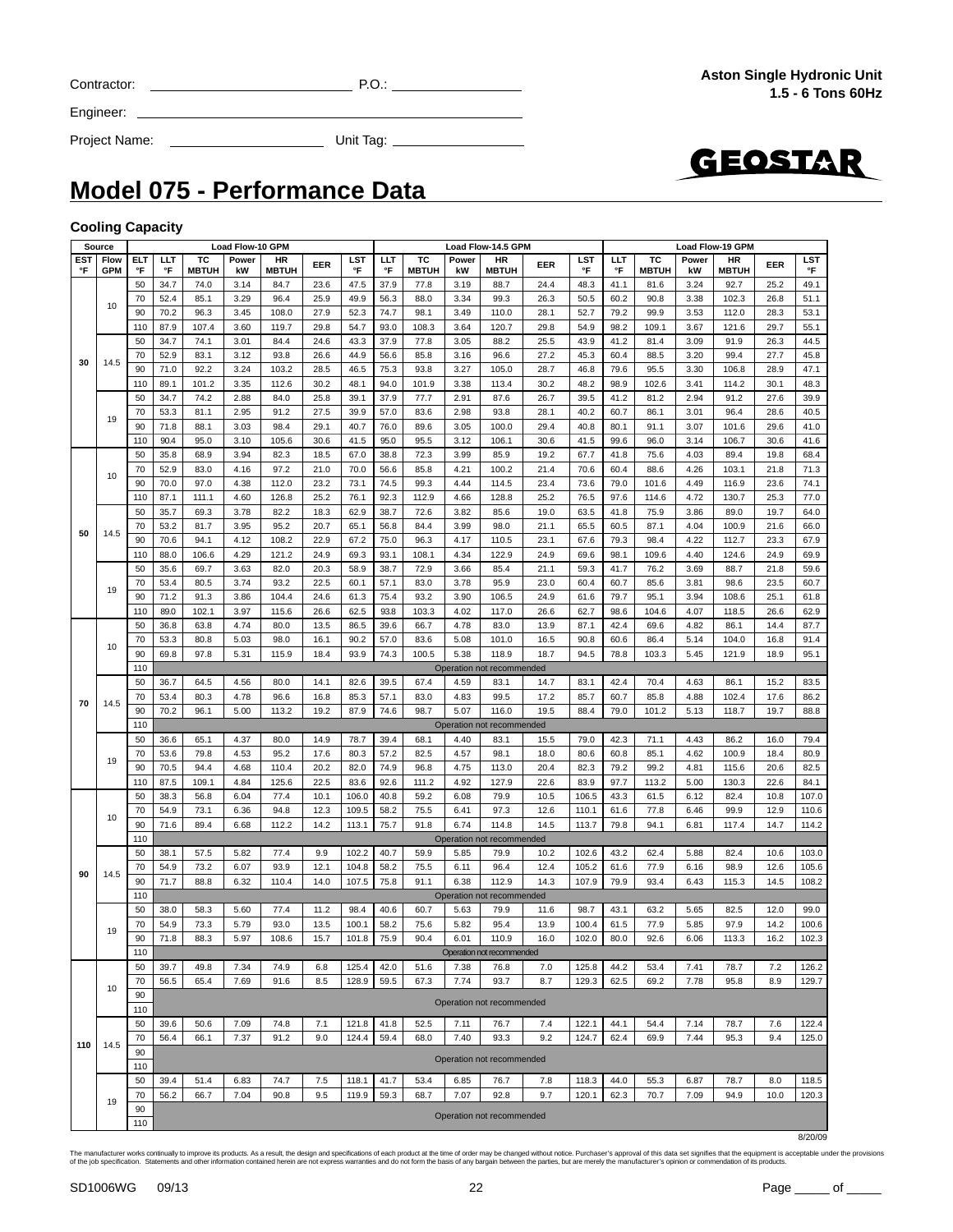| <b>Project Name:</b> | Unit Tag: |
|----------------------|-----------|
|                      |           |



**Model 075 - Performance Data cont.**

#### **Heating Capacity**

Engineer:

| Source           |                    |                                                                                                                                                                                                                                                                                                                                                                                                                                                                                                                                                                                                                                                                                                             | Load Flow-10 GPM |                    |             |                    |                                                                                                                                                                                                                                                                                                                                                                                                                                                                                                                                                                                                                                                                                                                                                                                                                                                                                                                                                                                                                                                                                                                                                                                                                                                                                               |           | Load Flow-14.5 GPM |                    |             |                           | <b>Load Flow-19 GPM</b>                                                                                                                                                                                                                                                                                                                                                                                                                                                                                                                                                   |           |                                                                                                                                                                                                                                                                                                                                                                                                                                                                                                                                                                                                                                                                                                                                                                                                                                                                                                                                    |                    |             |                    |              |              |
|------------------|--------------------|-------------------------------------------------------------------------------------------------------------------------------------------------------------------------------------------------------------------------------------------------------------------------------------------------------------------------------------------------------------------------------------------------------------------------------------------------------------------------------------------------------------------------------------------------------------------------------------------------------------------------------------------------------------------------------------------------------------|------------------|--------------------|-------------|--------------------|-----------------------------------------------------------------------------------------------------------------------------------------------------------------------------------------------------------------------------------------------------------------------------------------------------------------------------------------------------------------------------------------------------------------------------------------------------------------------------------------------------------------------------------------------------------------------------------------------------------------------------------------------------------------------------------------------------------------------------------------------------------------------------------------------------------------------------------------------------------------------------------------------------------------------------------------------------------------------------------------------------------------------------------------------------------------------------------------------------------------------------------------------------------------------------------------------------------------------------------------------------------------------------------------------|-----------|--------------------|--------------------|-------------|---------------------------|---------------------------------------------------------------------------------------------------------------------------------------------------------------------------------------------------------------------------------------------------------------------------------------------------------------------------------------------------------------------------------------------------------------------------------------------------------------------------------------------------------------------------------------------------------------------------|-----------|------------------------------------------------------------------------------------------------------------------------------------------------------------------------------------------------------------------------------------------------------------------------------------------------------------------------------------------------------------------------------------------------------------------------------------------------------------------------------------------------------------------------------------------------------------------------------------------------------------------------------------------------------------------------------------------------------------------------------------------------------------------------------------------------------------------------------------------------------------------------------------------------------------------------------------|--------------------|-------------|--------------------|--------------|--------------|
| <b>EST</b><br>°F | Flow<br><b>GPM</b> | ELT<br>°F                                                                                                                                                                                                                                                                                                                                                                                                                                                                                                                                                                                                                                                                                                   | LLТ<br>°F        | HC<br><b>MBTUH</b> | Power<br>kW | HE<br><b>MBTUH</b> | COP                                                                                                                                                                                                                                                                                                                                                                                                                                                                                                                                                                                                                                                                                                                                                                                                                                                                                                                                                                                                                                                                                                                                                                                                                                                                                           | LST<br>°F | ШT<br>°F           | HC<br><b>MBTUH</b> | Power<br>kW | HE<br><b>MBTUH</b>        | COP                                                                                                                                                                                                                                                                                                                                                                                                                                                                                                                                                                       | LST<br>°F | LLT<br>°F                                                                                                                                                                                                                                                                                                                                                                                                                                                                                                                                                                                                                                                                                                                                                                                                                                                                                                                          | HC<br><b>MBTUH</b> | Power<br>kW | HE<br><b>MBTUH</b> | COP          | LST<br>°F    |
|                  |                    | 60                                                                                                                                                                                                                                                                                                                                                                                                                                                                                                                                                                                                                                                                                                          |                  |                    |             |                    |                                                                                                                                                                                                                                                                                                                                                                                                                                                                                                                                                                                                                                                                                                                                                                                                                                                                                                                                                                                                                                                                                                                                                                                                                                                                                               |           |                    |                    |             |                           |                                                                                                                                                                                                                                                                                                                                                                                                                                                                                                                                                                           |           |                                                                                                                                                                                                                                                                                                                                                                                                                                                                                                                                                                                                                                                                                                                                                                                                                                                                                                                                    |                    |             |                    |              |              |
|                  | 14.5               |                                                                                                                                                                                                                                                                                                                                                                                                                                                                                                                                                                                                                                                                                                             |                  |                    |             |                    |                                                                                                                                                                                                                                                                                                                                                                                                                                                                                                                                                                                                                                                                                                                                                                                                                                                                                                                                                                                                                                                                                                                                                                                                                                                                                               |           |                    |                    |             | Operation not recommended |                                                                                                                                                                                                                                                                                                                                                                                                                                                                                                                                                                           |           |                                                                                                                                                                                                                                                                                                                                                                                                                                                                                                                                                                                                                                                                                                                                                                                                                                                                                                                                    |                    |             |                    |              |              |
|                  |                    |                                                                                                                                                                                                                                                                                                                                                                                                                                                                                                                                                                                                                                                                                                             |                  |                    |             |                    |                                                                                                                                                                                                                                                                                                                                                                                                                                                                                                                                                                                                                                                                                                                                                                                                                                                                                                                                                                                                                                                                                                                                                                                                                                                                                               |           |                    |                    |             |                           |                                                                                                                                                                                                                                                                                                                                                                                                                                                                                                                                                                           |           |                                                                                                                                                                                                                                                                                                                                                                                                                                                                                                                                                                                                                                                                                                                                                                                                                                                                                                                                    |                    |             |                    |              |              |
| 25               |                    |                                                                                                                                                                                                                                                                                                                                                                                                                                                                                                                                                                                                                                                                                                             |                  | 58.8               | 3.90        | 45.5               | 4.42                                                                                                                                                                                                                                                                                                                                                                                                                                                                                                                                                                                                                                                                                                                                                                                                                                                                                                                                                                                                                                                                                                                                                                                                                                                                                          | 20.1      | 68.4               | 58.9               | 3.78        | 46.0                      | 4.57                                                                                                                                                                                                                                                                                                                                                                                                                                                                                                                                                                      | 20.0      |                                                                                                                                                                                                                                                                                                                                                                                                                                                                                                                                                                                                                                                                                                                                                                                                                                                                                                                                    |                    |             |                    | 4.72         | 19.95        |
|                  |                    |                                                                                                                                                                                                                                                                                                                                                                                                                                                                                                                                                                                                                                                                                                             |                  | 57.4               | 5.11        | 40.0               | 3.29                                                                                                                                                                                                                                                                                                                                                                                                                                                                                                                                                                                                                                                                                                                                                                                                                                                                                                                                                                                                                                                                                                                                                                                                                                                                                          | 20.7      | 88.2               | 57.5               | 4.97        | 40.6                      | 3.39                                                                                                                                                                                                                                                                                                                                                                                                                                                                                                                                                                      | 20.6      |                                                                                                                                                                                                                                                                                                                                                                                                                                                                                                                                                                                                                                                                                                                                                                                                                                                                                                                                    |                    |             |                    | 3.50         | 20.5         |
|                  | 19                 |                                                                                                                                                                                                                                                                                                                                                                                                                                                                                                                                                                                                                                                                                                             |                  | 56.1               | 6.32        | 34.5               | 2.60                                                                                                                                                                                                                                                                                                                                                                                                                                                                                                                                                                                                                                                                                                                                                                                                                                                                                                                                                                                                                                                                                                                                                                                                                                                                                          | 21.3      | 108.0              | 56.1               | 6.15        | 35.1                      | 2.67                                                                                                                                                                                                                                                                                                                                                                                                                                                                                                                                                                      | 21.2      |                                                                                                                                                                                                                                                                                                                                                                                                                                                                                                                                                                                                                                                                                                                                                                                                                                                                                                                                    |                    |             |                    | 2.75         | 21.1         |
|                  |                    |                                                                                                                                                                                                                                                                                                                                                                                                                                                                                                                                                                                                                                                                                                             |                  | 54.7               | 7.53        | 29.0               | 2.13                                                                                                                                                                                                                                                                                                                                                                                                                                                                                                                                                                                                                                                                                                                                                                                                                                                                                                                                                                                                                                                                                                                                                                                                                                                                                          | 21.9      | 127.8              | 54.7               | 7.34        | 29.7                      | 2.18                                                                                                                                                                                                                                                                                                                                                                                                                                                                                                                                                                      | 21.8      |                                                                                                                                                                                                                                                                                                                                                                                                                                                                                                                                                                                                                                                                                                                                                                                                                                                                                                                                    |                    |             |                    | 2.24         | 21.7         |
|                  |                    |                                                                                                                                                                                                                                                                                                                                                                                                                                                                                                                                                                                                                                                                                                             |                  | 61.1               | 3.90        | 47.8               | 4.59                                                                                                                                                                                                                                                                                                                                                                                                                                                                                                                                                                                                                                                                                                                                                                                                                                                                                                                                                                                                                                                                                                                                                                                                                                                                                          | 20.1      | 69.6               | 61.2               | 3.79        | 48.3                      | 4.74                                                                                                                                                                                                                                                                                                                                                                                                                                                                                                                                                                      | 20.0      |                                                                                                                                                                                                                                                                                                                                                                                                                                                                                                                                                                                                                                                                                                                                                                                                                                                                                                                                    |                    |             |                    | 4.88         | 20.0         |
|                  |                    |                                                                                                                                                                                                                                                                                                                                                                                                                                                                                                                                                                                                                                                                                                             |                  | 59.7               | 5.12        | 42.3               | 3.42                                                                                                                                                                                                                                                                                                                                                                                                                                                                                                                                                                                                                                                                                                                                                                                                                                                                                                                                                                                                                                                                                                                                                                                                                                                                                          | 21.3      | 89.4               | 59.8               | 4.99        | 42.8                      | 3.52                                                                                                                                                                                                                                                                                                                                                                                                                                                                                                                                                                      | 21.2      |                                                                                                                                                                                                                                                                                                                                                                                                                                                                                                                                                                                                                                                                                                                                                                                                                                                                                                                                    |                    |             |                    | 3.61         | 21.1         |
|                  | 10                 |                                                                                                                                                                                                                                                                                                                                                                                                                                                                                                                                                                                                                                                                                                             |                  | 58.4               | 6.35        | 36.7               | 2.69                                                                                                                                                                                                                                                                                                                                                                                                                                                                                                                                                                                                                                                                                                                                                                                                                                                                                                                                                                                                                                                                                                                                                                                                                                                                                          | 22.4      | 109.2              | 58.4               | 6.19        | 37.3                      | 2.77                                                                                                                                                                                                                                                                                                                                                                                                                                                                                                                                                                      | 22.3      |                                                                                                                                                                                                                                                                                                                                                                                                                                                                                                                                                                                                                                                                                                                                                                                                                                                                                                                                    |                    |             |                    | 2.84         | 22.2         |
|                  |                    | 120                                                                                                                                                                                                                                                                                                                                                                                                                                                                                                                                                                                                                                                                                                         | 131.8            | 57.0               | 7.57        | 31.2               | 2.21                                                                                                                                                                                                                                                                                                                                                                                                                                                                                                                                                                                                                                                                                                                                                                                                                                                                                                                                                                                                                                                                                                                                                                                                                                                                                          | 23.6      | 129.0              | 57.0               | 7.39        | 31.8                      | 2.26                                                                                                                                                                                                                                                                                                                                                                                                                                                                                                                                                                      | 23.4      | 126.2                                                                                                                                                                                                                                                                                                                                                                                                                                                                                                                                                                                                                                                                                                                                                                                                                                                                                                                              | 57.0               | 7.20        | 32.4               | 2.32         | 23.3         |
|                  |                    | 60                                                                                                                                                                                                                                                                                                                                                                                                                                                                                                                                                                                                                                                                                                          | 73.1             | 63.5               | 3.9         | 50.1               | 4.74                                                                                                                                                                                                                                                                                                                                                                                                                                                                                                                                                                                                                                                                                                                                                                                                                                                                                                                                                                                                                                                                                                                                                                                                                                                                                          | 22.2      | 70.0               | 63.6               | 3.82        | 50.5                      | 4.88                                                                                                                                                                                                                                                                                                                                                                                                                                                                                                                                                                      | 22.2      | 66.9                                                                                                                                                                                                                                                                                                                                                                                                                                                                                                                                                                                                                                                                                                                                                                                                                                                                                                                               | 63.7               | 3.7         | 51.0               | 5.03         | 22.1         |
|                  |                    | 80                                                                                                                                                                                                                                                                                                                                                                                                                                                                                                                                                                                                                                                                                                          | 92.7             | 61.7               | 5.2         | 44.1               | 3.51                                                                                                                                                                                                                                                                                                                                                                                                                                                                                                                                                                                                                                                                                                                                                                                                                                                                                                                                                                                                                                                                                                                                                                                                                                                                                          | 23.2      | 89.7               | 61.8               | 5.02        | 44.6                      | 3.60                                                                                                                                                                                                                                                                                                                                                                                                                                                                                                                                                                      | 23.1      | 86.7                                                                                                                                                                                                                                                                                                                                                                                                                                                                                                                                                                                                                                                                                                                                                                                                                                                                                                                               | 61.9               | 4.9         | 45.2               | 3.71         | 23.0         |
| 30               | 14.5               | 80<br>100<br>120<br>60<br>72.1<br>91.8<br>80<br>100<br>111.6<br>131.3<br>120<br>60<br>72.6<br>80<br>92.3<br>100<br>112.0<br>100<br>112.4<br>132.0<br>120<br>73.6<br>60<br>93.1<br>80<br>112.7<br>100<br>132.2<br>120<br>60<br>76.7<br>80<br>96.1<br>100<br>115.5<br>134.9<br>120<br>60<br>77.4<br>80<br>96.7<br>100<br>116.0<br>120<br>135.3<br>60<br>78.1<br>80<br>97.3<br>100<br>116.5<br>120<br>135.7<br>60<br>80.8<br>80<br>99.9<br>100<br>119.0<br>138.1<br>120<br>60<br>81.7<br>80<br>100.7<br>100<br>119.7<br>120<br>138.7<br>82.7<br>60<br>101.5<br>80<br>100<br>120.4<br>120<br>139.2<br>84.8<br>60<br>80<br>103.7<br>100<br>120<br>60<br>85.3<br>104.2<br>80<br>100<br>123.2<br>120<br>60<br>85.9 | 59.9             | 6.4                | 38.1        | 2.75               | 24.1                                                                                                                                                                                                                                                                                                                                                                                                                                                                                                                                                                                                                                                                                                                                                                                                                                                                                                                                                                                                                                                                                                                                                                                                                                                                                          | 109.4     | 60.0               | 6.23               | 38.7        | 2.82                      | 24.0                                                                                                                                                                                                                                                                                                                                                                                                                                                                                                                                                                      | 106.5     | 60.1                                                                                                                                                                                                                                                                                                                                                                                                                                                                                                                                                                                                                                                                                                                                                                                                                                                                                                                               | 6.1                | 39.4        | 2.90               | 23.9         |              |
|                  |                    |                                                                                                                                                                                                                                                                                                                                                                                                                                                                                                                                                                                                                                                                                                             |                  | 58.2               | 7.6         | 32.1               | 2.24                                                                                                                                                                                                                                                                                                                                                                                                                                                                                                                                                                                                                                                                                                                                                                                                                                                                                                                                                                                                                                                                                                                                                                                                                                                                                          | 25.0      | 129.2              | 58.2               | 7.43        | 32.8                      | 7.2<br>2.29<br>24.9<br>126.3<br>58.3<br>5.03<br>24.3<br>67.2<br>66.0<br>3.73<br>4.92<br>3.70<br>25.0<br>86.9<br>63.8<br>2.88<br>25.6<br>106.7<br>61.7<br>6.10<br>2.33<br>7.29<br>26.3<br>126.5<br>59.5<br>5.85<br>36.1<br>81.0<br>3.9<br>68.8<br>5.1<br>4.34<br>37.6<br>88.5<br>78.3<br>3.39<br>39.0<br>108.2<br>75.5<br>6.3<br>7.5<br>2.75<br>40.4<br>127.9<br>72.8<br>84.3<br>3.9<br>6.08<br>39.1<br>69.2<br>81.2<br>5.1<br>4.50<br>40.2<br>88.8<br>3.51<br>41.4<br>78.0<br>6.3<br>108.5<br>7.5<br>2.83<br>42.5<br>128.1<br>74.8<br>42.0<br>69.5<br>87.7<br>4.0<br>6.19 |           | 33.5                                                                                                                                                                                                                                                                                                                                                                                                                                                                                                                                                                                                                                                                                                                                                                                                                                                                                                                               | 2.36               | 24.8        |                    |              |              |
|                  |                    |                                                                                                                                                                                                                                                                                                                                                                                                                                                                                                                                                                                                                                                                                                             |                  | 65.8               | 3.95        | 52.3               | 4.88                                                                                                                                                                                                                                                                                                                                                                                                                                                                                                                                                                                                                                                                                                                                                                                                                                                                                                                                                                                                                                                                                                                                                                                                                                                                                          | 24.3      | 70.4               | 65.9               | 3.84        | 52.8                      |                                                                                                                                                                                                                                                                                                                                                                                                                                                                                                                                                                           |           |                                                                                                                                                                                                                                                                                                                                                                                                                                                                                                                                                                                                                                                                                                                                                                                                                                                                                                                                    |                    |             | 53.3               | 5.18         | 24.2         |
|                  | 19                 |                                                                                                                                                                                                                                                                                                                                                                                                                                                                                                                                                                                                                                                                                                             |                  | 63.6               | 5.19        | 45.9               | 3.59                                                                                                                                                                                                                                                                                                                                                                                                                                                                                                                                                                                                                                                                                                                                                                                                                                                                                                                                                                                                                                                                                                                                                                                                                                                                                          | 25.0      | 90.0               | 63.7               | 5.05        | 46.5                      |                                                                                                                                                                                                                                                                                                                                                                                                                                                                                                                                                                           |           |                                                                                                                                                                                                                                                                                                                                                                                                                                                                                                                                                                                                                                                                                                                                                                                                                                                                                                                                    |                    |             | 47.1               | 3.80         | 24.9         |
|                  |                    |                                                                                                                                                                                                                                                                                                                                                                                                                                                                                                                                                                                                                                                                                                             |                  | 61.5               | 6.43        | 39.5               | 2.80                                                                                                                                                                                                                                                                                                                                                                                                                                                                                                                                                                                                                                                                                                                                                                                                                                                                                                                                                                                                                                                                                                                                                                                                                                                                                          | 25.7      | 109.7              | 61.6               | 6.27        | 40.2                      |                                                                                                                                                                                                                                                                                                                                                                                                                                                                                                                                                                           |           | 66.4<br>59.0<br>3.66<br>46.5<br>86.2<br>57.6<br>4.82<br>41.1<br>106.1<br>56.1<br>5.98<br>35.7<br>54.7<br>7.14<br>30.3<br>125.9<br>66.7<br>61.3<br>3.68<br>48.7<br>86.5<br>59.9<br>4.85<br>43.3<br>106.3<br>58.4<br>6.03<br>37.9<br>40.8<br>34.6<br>67.8<br>61.0<br>54.2<br>47.3<br>71.0<br>63.7<br>56.5<br>49.3<br>74.1<br>5.2<br>89.1<br>84.1<br>66.5<br>108.7<br>80.5<br>6.3<br>58.9<br>128.3<br>76.9<br>7.5<br>51.2<br>70.9<br>100.7<br>4.03<br>86.9<br>90.5<br>96.6<br>5.26<br>78.7<br>110.0<br>92.6<br>6.48<br>70.4<br>129.6<br>62.2<br>88.5<br>7.71<br>71.4<br>105.0<br>4.1<br>91.0<br>90.9<br>82.3<br>100.5<br>5.3<br>110.4<br>95.9<br>6.5<br>73.7<br>7.7<br>129.9<br>91.4<br>65.0<br>71.9<br>109.3<br>4.20<br>95.0<br>91.3<br>104.3<br>5.39<br>85.9<br>110.8<br>99.3<br>6.57<br>76.9<br>130.2<br>94.3<br>7.76<br>67.8<br>72.4<br>114.6<br>4.16<br>100.4<br>92.1<br>111.5<br>5.39<br>93.1<br>72.6<br>116.2<br>4.22<br>101.8 |                    | 2.96        | 25.6               |              |              |
|                  |                    |                                                                                                                                                                                                                                                                                                                                                                                                                                                                                                                                                                                                                                                                                                             |                  | 59.3               | 7.67        | 33.1               | 2.27                                                                                                                                                                                                                                                                                                                                                                                                                                                                                                                                                                                                                                                                                                                                                                                                                                                                                                                                                                                                                                                                                                                                                                                                                                                                                          | 26.4      | 129.3              | 59.4               | 7.48        | 33.9                      |                                                                                                                                                                                                                                                                                                                                                                                                                                                                                                                                                                           |           |                                                                                                                                                                                                                                                                                                                                                                                                                                                                                                                                                                                                                                                                                                                                                                                                                                                                                                                                    |                    |             |                    | 2.39         | 26.2         |
|                  |                    |                                                                                                                                                                                                                                                                                                                                                                                                                                                                                                                                                                                                                                                                                                             |                  | 81.0               | 4.2         | 66.7               | 5.60                                                                                                                                                                                                                                                                                                                                                                                                                                                                                                                                                                                                                                                                                                                                                                                                                                                                                                                                                                                                                                                                                                                                                                                                                                                                                          | 36.2      | 72.7               | 81.0               | 4.02        | 67.3                      |                                                                                                                                                                                                                                                                                                                                                                                                                                                                                                                                                                           |           |                                                                                                                                                                                                                                                                                                                                                                                                                                                                                                                                                                                                                                                                                                                                                                                                                                                                                                                                    |                    |             |                    | 6.10         | 36.0         |
|                  | 10                 |                                                                                                                                                                                                                                                                                                                                                                                                                                                                                                                                                                                                                                                                                                             |                  | 78.2               | 5.4         | 59.6               | 4.17                                                                                                                                                                                                                                                                                                                                                                                                                                                                                                                                                                                                                                                                                                                                                                                                                                                                                                                                                                                                                                                                                                                                                                                                                                                                                          | 37.7      | 92.3               | 78.2               | 5.24        | 60.3                      |                                                                                                                                                                                                                                                                                                                                                                                                                                                                                                                                                                           |           |                                                                                                                                                                                                                                                                                                                                                                                                                                                                                                                                                                                                                                                                                                                                                                                                                                                                                                                                    |                    |             |                    | 4.50         | 37.4         |
|                  |                    |                                                                                                                                                                                                                                                                                                                                                                                                                                                                                                                                                                                                                                                                                                             |                  | 75.3               | 6.7         | 52.5               | 3.28                                                                                                                                                                                                                                                                                                                                                                                                                                                                                                                                                                                                                                                                                                                                                                                                                                                                                                                                                                                                                                                                                                                                                                                                                                                                                          | 39.2      | 111.9              | 75.4               | 6.46        | 53.3                      |                                                                                                                                                                                                                                                                                                                                                                                                                                                                                                                                                                           |           |                                                                                                                                                                                                                                                                                                                                                                                                                                                                                                                                                                                                                                                                                                                                                                                                                                                                                                                                    |                    |             |                    | 3.51         | 38.8         |
|                  |                    |                                                                                                                                                                                                                                                                                                                                                                                                                                                                                                                                                                                                                                                                                                             |                  | 72.5               | 7.9         | 45.4               | 2.66                                                                                                                                                                                                                                                                                                                                                                                                                                                                                                                                                                                                                                                                                                                                                                                                                                                                                                                                                                                                                                                                                                                                                                                                                                                                                          | 40.6      | 131.4              | 72.6               | 7.69        | 46.4                      |                                                                                                                                                                                                                                                                                                                                                                                                                                                                                                                                                                           |           |                                                                                                                                                                                                                                                                                                                                                                                                                                                                                                                                                                                                                                                                                                                                                                                                                                                                                                                                    |                    |             |                    | 2.84         | 40.2         |
|                  |                    |                                                                                                                                                                                                                                                                                                                                                                                                                                                                                                                                                                                                                                                                                                             |                  | 84.5               | 4.2         | 70.1               | 5.86                                                                                                                                                                                                                                                                                                                                                                                                                                                                                                                                                                                                                                                                                                                                                                                                                                                                                                                                                                                                                                                                                                                                                                                                                                                                                          | 39.1      | 73.3               |                    | 4.07        |                           |                                                                                                                                                                                                                                                                                                                                                                                                                                                                                                                                                                           |           |                                                                                                                                                                                                                                                                                                                                                                                                                                                                                                                                                                                                                                                                                                                                                                                                                                                                                                                                    |                    |             |                    | 6.32         | 39.0         |
| 50               |                    |                                                                                                                                                                                                                                                                                                                                                                                                                                                                                                                                                                                                                                                                                                             |                  | 81.1               | 5.5         | 62.4               |                                                                                                                                                                                                                                                                                                                                                                                                                                                                                                                                                                                                                                                                                                                                                                                                                                                                                                                                                                                                                                                                                                                                                                                                                                                                                               |           |                    |                    |             |                           |                                                                                                                                                                                                                                                                                                                                                                                                                                                                                                                                                                           |           |                                                                                                                                                                                                                                                                                                                                                                                                                                                                                                                                                                                                                                                                                                                                                                                                                                                                                                                                    |                    |             |                    | 4.66         | 40.1         |
|                  |                    |                                                                                                                                                                                                                                                                                                                                                                                                                                                                                                                                                                                                                                                                                                             |                  | 77.7               | 6.7         | 54.8               |                                                                                                                                                                                                                                                                                                                                                                                                                                                                                                                                                                                                                                                                                                                                                                                                                                                                                                                                                                                                                                                                                                                                                                                                                                                                                               |           |                    |                    |             |                           |                                                                                                                                                                                                                                                                                                                                                                                                                                                                                                                                                                           |           |                                                                                                                                                                                                                                                                                                                                                                                                                                                                                                                                                                                                                                                                                                                                                                                                                                                                                                                                    |                    |             |                    | 3.63         | 41.2         |
|                  | 14.5<br>19         |                                                                                                                                                                                                                                                                                                                                                                                                                                                                                                                                                                                                                                                                                                             |                  | 74.4               | 8.0         | 47.2               |                                                                                                                                                                                                                                                                                                                                                                                                                                                                                                                                                                                                                                                                                                                                                                                                                                                                                                                                                                                                                                                                                                                                                                                                                                                                                               |           |                    |                    |             |                           |                                                                                                                                                                                                                                                                                                                                                                                                                                                                                                                                                                           |           |                                                                                                                                                                                                                                                                                                                                                                                                                                                                                                                                                                                                                                                                                                                                                                                                                                                                                                                                    |                    |             |                    | 2.93         | 42.3         |
|                  |                    |                                                                                                                                                                                                                                                                                                                                                                                                                                                                                                                                                                                                                                                                                                             |                  | 87.9               | 4.3         | 73.4               |                                                                                                                                                                                                                                                                                                                                                                                                                                                                                                                                                                                                                                                                                                                                                                                                                                                                                                                                                                                                                                                                                                                                                                                                                                                                                               |           |                    |                    |             |                           |                                                                                                                                                                                                                                                                                                                                                                                                                                                                                                                                                                           |           |                                                                                                                                                                                                                                                                                                                                                                                                                                                                                                                                                                                                                                                                                                                                                                                                                                                                                                                                    |                    |             |                    | 6.40         | 42.0         |
|                  |                    |                                                                                                                                                                                                                                                                                                                                                                                                                                                                                                                                                                                                                                                                                                             |                  | 84.0               | 5.5         | 65.2               |                                                                                                                                                                                                                                                                                                                                                                                                                                                                                                                                                                                                                                                                                                                                                                                                                                                                                                                                                                                                                                                                                                                                                                                                                                                                                               |           |                    |                    |             |                           |                                                                                                                                                                                                                                                                                                                                                                                                                                                                                                                                                                           |           |                                                                                                                                                                                                                                                                                                                                                                                                                                                                                                                                                                                                                                                                                                                                                                                                                                                                                                                                    |                    |             |                    | 4.74         | 42.8         |
|                  |                    |                                                                                                                                                                                                                                                                                                                                                                                                                                                                                                                                                                                                                                                                                                             |                  | 80.2               | 6.8         | 57.1               |                                                                                                                                                                                                                                                                                                                                                                                                                                                                                                                                                                                                                                                                                                                                                                                                                                                                                                                                                                                                                                                                                                                                                                                                                                                                                               |           |                    |                    |             |                           |                                                                                                                                                                                                                                                                                                                                                                                                                                                                                                                                                                           |           |                                                                                                                                                                                                                                                                                                                                                                                                                                                                                                                                                                                                                                                                                                                                                                                                                                                                                                                                    |                    |             |                    | 3.69         | 43.6         |
|                  |                    |                                                                                                                                                                                                                                                                                                                                                                                                                                                                                                                                                                                                                                                                                                             |                  | 76.3               | 8.0<br>4.48 | 48.9               |                                                                                                                                                                                                                                                                                                                                                                                                                                                                                                                                                                                                                                                                                                                                                                                                                                                                                                                                                                                                                                                                                                                                                                                                                                                                                               |           |                    |                    |             |                           |                                                                                                                                                                                                                                                                                                                                                                                                                                                                                                                                                                           |           |                                                                                                                                                                                                                                                                                                                                                                                                                                                                                                                                                                                                                                                                                                                                                                                                                                                                                                                                    |                    |             |                    | 2.98<br>7.32 | 44.4         |
|                  |                    |                                                                                                                                                                                                                                                                                                                                                                                                                                                                                                                                                                                                                                                                                                             |                  | 100.9<br>96.6      | 5.74        | 85.6<br>77.0       |                                                                                                                                                                                                                                                                                                                                                                                                                                                                                                                                                                                                                                                                                                                                                                                                                                                                                                                                                                                                                                                                                                                                                                                                                                                                                               |           |                    |                    |             |                           |                                                                                                                                                                                                                                                                                                                                                                                                                                                                                                                                                                           |           |                                                                                                                                                                                                                                                                                                                                                                                                                                                                                                                                                                                                                                                                                                                                                                                                                                                                                                                                    |                    |             |                    | 5.39         | 52.1<br>53.8 |
|                  | 10                 |                                                                                                                                                                                                                                                                                                                                                                                                                                                                                                                                                                                                                                                                                                             |                  | 92.2               | 7.00        | 68.3               |                                                                                                                                                                                                                                                                                                                                                                                                                                                                                                                                                                                                                                                                                                                                                                                                                                                                                                                                                                                                                                                                                                                                                                                                                                                                                               |           |                    |                    |             |                           |                                                                                                                                                                                                                                                                                                                                                                                                                                                                                                                                                                           |           |                                                                                                                                                                                                                                                                                                                                                                                                                                                                                                                                                                                                                                                                                                                                                                                                                                                                                                                                    |                    |             |                    | 4.18         | 55.5         |
|                  |                    |                                                                                                                                                                                                                                                                                                                                                                                                                                                                                                                                                                                                                                                                                                             |                  | 87.9               | 8.26        | 59.7               |                                                                                                                                                                                                                                                                                                                                                                                                                                                                                                                                                                                                                                                                                                                                                                                                                                                                                                                                                                                                                                                                                                                                                                                                                                                                                               |           |                    |                    |             |                           |                                                                                                                                                                                                                                                                                                                                                                                                                                                                                                                                                                           |           |                                                                                                                                                                                                                                                                                                                                                                                                                                                                                                                                                                                                                                                                                                                                                                                                                                                                                                                                    |                    |             |                    | 3.36         | 57.2         |
|                  |                    |                                                                                                                                                                                                                                                                                                                                                                                                                                                                                                                                                                                                                                                                                                             |                  | 105.5              | 4.5         | 90.0               |                                                                                                                                                                                                                                                                                                                                                                                                                                                                                                                                                                                                                                                                                                                                                                                                                                                                                                                                                                                                                                                                                                                                                                                                                                                                                               |           |                    |                    |             |                           |                                                                                                                                                                                                                                                                                                                                                                                                                                                                                                                                                                           |           |                                                                                                                                                                                                                                                                                                                                                                                                                                                                                                                                                                                                                                                                                                                                                                                                                                                                                                                                    |                    |             |                    | 7.48         | 55.9         |
|                  |                    |                                                                                                                                                                                                                                                                                                                                                                                                                                                                                                                                                                                                                                                                                                             |                  | 100.5              | 5.8         | 80.8               |                                                                                                                                                                                                                                                                                                                                                                                                                                                                                                                                                                                                                                                                                                                                                                                                                                                                                                                                                                                                                                                                                                                                                                                                                                                                                               |           |                    |                    |             |                           |                                                                                                                                                                                                                                                                                                                                                                                                                                                                                                                                                                           |           |                                                                                                                                                                                                                                                                                                                                                                                                                                                                                                                                                                                                                                                                                                                                                                                                                                                                                                                                    |                    |             |                    | 5.53         | 57.2         |
| 70               | 14.5               |                                                                                                                                                                                                                                                                                                                                                                                                                                                                                                                                                                                                                                                                                                             |                  | 95.6               | 7.0         | 71.5               |                                                                                                                                                                                                                                                                                                                                                                                                                                                                                                                                                                                                                                                                                                                                                                                                                                                                                                                                                                                                                                                                                                                                                                                                                                                                                               |           |                    |                    |             |                           |                                                                                                                                                                                                                                                                                                                                                                                                                                                                                                                                                                           |           |                                                                                                                                                                                                                                                                                                                                                                                                                                                                                                                                                                                                                                                                                                                                                                                                                                                                                                                                    |                    |             |                    | 4.31         | 58.6         |
|                  |                    |                                                                                                                                                                                                                                                                                                                                                                                                                                                                                                                                                                                                                                                                                                             |                  | 90.6               | 8.3         | 62.2               | 84.4<br>70.5<br>81.1<br>4.35<br>40.3<br>92.8<br>5.29<br>63.1<br>41.5<br>112.2<br>77.9<br>6.51<br>55.7<br>3.39<br>2.74<br>42.7<br>74.6<br>131.7<br>7.73<br>48.2<br>73.8<br>87.8<br>4.11<br>73.8<br>5.98<br>42.0<br>42.9<br>84.1<br>5.33<br>4.42<br>93.2<br>65.9<br>4.58<br>42.9<br>3.44<br>43.8<br>112.6<br>80.3<br>6.55<br>58.0<br>3.57<br>43.7<br>2.77<br>44.7<br>132.0<br>76.6<br>7.77<br>50.1<br>2.87<br>44.6<br>6.60<br>52.3<br>75.9<br>100.8<br>4.26<br>86.3<br>52.2<br>6.96<br>4.93<br>54.1<br>95.2<br>96.6<br>5.50<br>77.8<br>5.16<br>54.0<br>3.86<br>55.9<br>114.5<br>92.4<br>6.74<br>69.4<br>4.02<br>55.7<br>133.9<br>88.2<br>3.24<br>3.12<br>57.7<br>7.99<br>60.9<br>57.4<br>4.32<br>90.5<br>6.84<br>56.0<br>76.6<br>105.2<br>7.14<br>56.0<br>5.55<br>5.09<br>57.5<br>95.8<br>100.5<br>81.5<br>5.30<br>57.4<br>72.6<br>3.97<br>58.9<br>115.1<br>95.7<br>6.79<br>4.13<br>58.7<br>3.19<br>60.3<br>134.3<br>91.0<br>8.02<br>63.6<br>3.32<br>60.1<br>7.08<br>59.7<br>77.3<br>109.7<br>4.38<br>94.7<br>7.35<br>59.7<br>5.26<br>96.4<br>104.4<br>5.60<br>85.2<br>5.47<br>60.7<br>60.8<br>4.09<br>61.9<br>115.6<br>99.1<br>6.83<br>75.8<br>4.26<br>61.8<br>3.27<br>63.0<br>134.7<br>93.8<br>8.06<br>66.3<br>3.42<br>62.8<br>7.42<br>117.4<br>4.45<br>102.2<br>68.6<br>78.6<br>7.75<br>68.9 |           |                    | 3.46               | 59.9        |                           |                                                                                                                                                                                                                                                                                                                                                                                                                                                                                                                                                                           |           |                                                                                                                                                                                                                                                                                                                                                                                                                                                                                                                                                                                                                                                                                                                                                                                                                                                                                                                                    |                    |             |                    |              |              |
|                  |                    |                                                                                                                                                                                                                                                                                                                                                                                                                                                                                                                                                                                                                                                                                                             |                  | 110.0              | 4.55        | 94.5               |                                                                                                                                                                                                                                                                                                                                                                                                                                                                                                                                                                                                                                                                                                                                                                                                                                                                                                                                                                                                                                                                                                                                                                                                                                                                                               |           |                    |                    |             |                           |                                                                                                                                                                                                                                                                                                                                                                                                                                                                                                                                                                           |           |                                                                                                                                                                                                                                                                                                                                                                                                                                                                                                                                                                                                                                                                                                                                                                                                                                                                                                                                    |                    |             |                    | 7.62         | 59.7         |
|                  |                    |                                                                                                                                                                                                                                                                                                                                                                                                                                                                                                                                                                                                                                                                                                             |                  | 104.4              | 5.82        | 84.6               |                                                                                                                                                                                                                                                                                                                                                                                                                                                                                                                                                                                                                                                                                                                                                                                                                                                                                                                                                                                                                                                                                                                                                                                                                                                                                               |           |                    |                    |             |                           |                                                                                                                                                                                                                                                                                                                                                                                                                                                                                                                                                                           |           |                                                                                                                                                                                                                                                                                                                                                                                                                                                                                                                                                                                                                                                                                                                                                                                                                                                                                                                                    |                    |             |                    | 5.67         | 60.7         |
|                  | 19                 |                                                                                                                                                                                                                                                                                                                                                                                                                                                                                                                                                                                                                                                                                                             |                  | 98.9               | 7.09        | 74.7               |                                                                                                                                                                                                                                                                                                                                                                                                                                                                                                                                                                                                                                                                                                                                                                                                                                                                                                                                                                                                                                                                                                                                                                                                                                                                                               |           |                    |                    |             |                           |                                                                                                                                                                                                                                                                                                                                                                                                                                                                                                                                                                           |           |                                                                                                                                                                                                                                                                                                                                                                                                                                                                                                                                                                                                                                                                                                                                                                                                                                                                                                                                    |                    |             |                    | 4.43         | 61.7         |
|                  |                    |                                                                                                                                                                                                                                                                                                                                                                                                                                                                                                                                                                                                                                                                                                             |                  | 93.3               | 8.36        | 64.8               |                                                                                                                                                                                                                                                                                                                                                                                                                                                                                                                                                                                                                                                                                                                                                                                                                                                                                                                                                                                                                                                                                                                                                                                                                                                                                               |           |                    |                    |             |                           |                                                                                                                                                                                                                                                                                                                                                                                                                                                                                                                                                                           |           |                                                                                                                                                                                                                                                                                                                                                                                                                                                                                                                                                                                                                                                                                                                                                                                                                                                                                                                                    |                    |             |                    | 3.56         | 62.6         |
|                  |                    |                                                                                                                                                                                                                                                                                                                                                                                                                                                                                                                                                                                                                                                                                                             |                  | 120.1              | 4.74        | 103.9              |                                                                                                                                                                                                                                                                                                                                                                                                                                                                                                                                                                                                                                                                                                                                                                                                                                                                                                                                                                                                                                                                                                                                                                                                                                                                                               |           |                    |                    |             |                           |                                                                                                                                                                                                                                                                                                                                                                                                                                                                                                                                                                           |           |                                                                                                                                                                                                                                                                                                                                                                                                                                                                                                                                                                                                                                                                                                                                                                                                                                                                                                                                    |                    |             |                    | 8.07         | 69.3         |
|                  |                    |                                                                                                                                                                                                                                                                                                                                                                                                                                                                                                                                                                                                                                                                                                             |                  | 114.9              | 6.02        | 94.4               | 5.59                                                                                                                                                                                                                                                                                                                                                                                                                                                                                                                                                                                                                                                                                                                                                                                                                                                                                                                                                                                                                                                                                                                                                                                                                                                                                          | 70.5      | 97.9               | 113.2              | 5.71        | 93.7                      | 5.82                                                                                                                                                                                                                                                                                                                                                                                                                                                                                                                                                                      | 70.7      |                                                                                                                                                                                                                                                                                                                                                                                                                                                                                                                                                                                                                                                                                                                                                                                                                                                                                                                                    |                    |             |                    | 6.06         | 70.8         |
|                  | 10                 |                                                                                                                                                                                                                                                                                                                                                                                                                                                                                                                                                                                                                                                                                                             |                  |                    |             |                    |                                                                                                                                                                                                                                                                                                                                                                                                                                                                                                                                                                                                                                                                                                                                                                                                                                                                                                                                                                                                                                                                                                                                                                                                                                                                                               |           |                    |                    |             |                           |                                                                                                                                                                                                                                                                                                                                                                                                                                                                                                                                                                           |           |                                                                                                                                                                                                                                                                                                                                                                                                                                                                                                                                                                                                                                                                                                                                                                                                                                                                                                                                    |                    |             |                    |              |              |
|                  |                    |                                                                                                                                                                                                                                                                                                                                                                                                                                                                                                                                                                                                                                                                                                             |                  |                    |             |                    |                                                                                                                                                                                                                                                                                                                                                                                                                                                                                                                                                                                                                                                                                                                                                                                                                                                                                                                                                                                                                                                                                                                                                                                                                                                                                               |           |                    |                    |             | Operation not recommended |                                                                                                                                                                                                                                                                                                                                                                                                                                                                                                                                                                           |           |                                                                                                                                                                                                                                                                                                                                                                                                                                                                                                                                                                                                                                                                                                                                                                                                                                                                                                                                    |                    |             |                    |              |              |
|                  |                    |                                                                                                                                                                                                                                                                                                                                                                                                                                                                                                                                                                                                                                                                                                             |                  | 122.8              | 4.77        | 106.5              | 7.55                                                                                                                                                                                                                                                                                                                                                                                                                                                                                                                                                                                                                                                                                                                                                                                                                                                                                                                                                                                                                                                                                                                                                                                                                                                                                          | 73.4      | 79.0               | 119.5              | 4.49        | 104.2                     | 7.80                                                                                                                                                                                                                                                                                                                                                                                                                                                                                                                                                                      | 73.7      |                                                                                                                                                                                                                                                                                                                                                                                                                                                                                                                                                                                                                                                                                                                                                                                                                                                                                                                                    |                    |             |                    | 8.08         | 74.0         |
| 90               | 14.5               |                                                                                                                                                                                                                                                                                                                                                                                                                                                                                                                                                                                                                                                                                                             |                  | 117.6              | 6.07        | 96.8               | 5.67                                                                                                                                                                                                                                                                                                                                                                                                                                                                                                                                                                                                                                                                                                                                                                                                                                                                                                                                                                                                                                                                                                                                                                                                                                                                                          | 74.9      | 98.3               | 115.4              | 5.76        | 95.8                      | 5.88                                                                                                                                                                                                                                                                                                                                                                                                                                                                                                                                                                      | 75.0      | 92.3                                                                                                                                                                                                                                                                                                                                                                                                                                                                                                                                                                                                                                                                                                                                                                                                                                                                                                                               | 113.3              | 5.44        | 94.7               | 6.10         | 75.2         |
|                  |                    |                                                                                                                                                                                                                                                                                                                                                                                                                                                                                                                                                                                                                                                                                                             |                  | 112.4              | 7.38        | 87.2               | 4.46                                                                                                                                                                                                                                                                                                                                                                                                                                                                                                                                                                                                                                                                                                                                                                                                                                                                                                                                                                                                                                                                                                                                                                                                                                                                                          | 76.4      | 117.6              | 111.4              | 7.02        | 87.4                      | 4.65                                                                                                                                                                                                                                                                                                                                                                                                                                                                                                                                                                      | 76.4      | 112.0                                                                                                                                                                                                                                                                                                                                                                                                                                                                                                                                                                                                                                                                                                                                                                                                                                                                                                                              | 110.4              | 6.67        | 87.7               | 4.85         | 76.3         |
|                  |                    |                                                                                                                                                                                                                                                                                                                                                                                                                                                                                                                                                                                                                                                                                                             |                  |                    |             |                    |                                                                                                                                                                                                                                                                                                                                                                                                                                                                                                                                                                                                                                                                                                                                                                                                                                                                                                                                                                                                                                                                                                                                                                                                                                                                                               |           |                    |                    |             | Operation not recommended |                                                                                                                                                                                                                                                                                                                                                                                                                                                                                                                                                                           |           |                                                                                                                                                                                                                                                                                                                                                                                                                                                                                                                                                                                                                                                                                                                                                                                                                                                                                                                                    |                    |             |                    |              |              |
|                  |                    |                                                                                                                                                                                                                                                                                                                                                                                                                                                                                                                                                                                                                                                                                                             |                  | 125.4              | 4.79        | 109.1              | 7.67                                                                                                                                                                                                                                                                                                                                                                                                                                                                                                                                                                                                                                                                                                                                                                                                                                                                                                                                                                                                                                                                                                                                                                                                                                                                                          | 78.2      | 79.3               | 121.6              | 4.53        | 106.1                     | 7.88                                                                                                                                                                                                                                                                                                                                                                                                                                                                                                                                                                      | 78.5      | 72.8                                                                                                                                                                                                                                                                                                                                                                                                                                                                                                                                                                                                                                                                                                                                                                                                                                                                                                                               | 117.8              | 4.27        | 103.2              | 8.08         | 78.8         |
|                  | 19                 | 80                                                                                                                                                                                                                                                                                                                                                                                                                                                                                                                                                                                                                                                                                                          | 104.8            | 120.2              | 6.13        | 99.3               | 5.75                                                                                                                                                                                                                                                                                                                                                                                                                                                                                                                                                                                                                                                                                                                                                                                                                                                                                                                                                                                                                                                                                                                                                                                                                                                                                          | 79.2      | 98.6               | 117.7              | 5.81        | 97.9                      | 5.95                                                                                                                                                                                                                                                                                                                                                                                                                                                                                                                                                                      | 79.4      | 92.5                                                                                                                                                                                                                                                                                                                                                                                                                                                                                                                                                                                                                                                                                                                                                                                                                                                                                                                               | 115.2              | 5.49        | 96.4               | 6.15         | 79.5         |
|                  |                    | 100                                                                                                                                                                                                                                                                                                                                                                                                                                                                                                                                                                                                                                                                                                         | 123.7            | 115.0              | 7.46        | 89.5               | 4.51                                                                                                                                                                                                                                                                                                                                                                                                                                                                                                                                                                                                                                                                                                                                                                                                                                                                                                                                                                                                                                                                                                                                                                                                                                                                                          | 80.3      | 118.0              | 113.8              | 7.08        | 89.6                      | 4.72                                                                                                                                                                                                                                                                                                                                                                                                                                                                                                                                                                      | 80.3      | 112.2                                                                                                                                                                                                                                                                                                                                                                                                                                                                                                                                                                                                                                                                                                                                                                                                                                                                                                                              | 112.5              | 6.70        | 89.7               | 4.92         | 80.3         |
|                  |                    | 120                                                                                                                                                                                                                                                                                                                                                                                                                                                                                                                                                                                                                                                                                                         |                  |                    |             |                    |                                                                                                                                                                                                                                                                                                                                                                                                                                                                                                                                                                                                                                                                                                                                                                                                                                                                                                                                                                                                                                                                                                                                                                                                                                                                                               |           |                    |                    |             | Operation not recommended |                                                                                                                                                                                                                                                                                                                                                                                                                                                                                                                                                                           |           |                                                                                                                                                                                                                                                                                                                                                                                                                                                                                                                                                                                                                                                                                                                                                                                                                                                                                                                                    |                    |             |                    |              |              |

8/19/09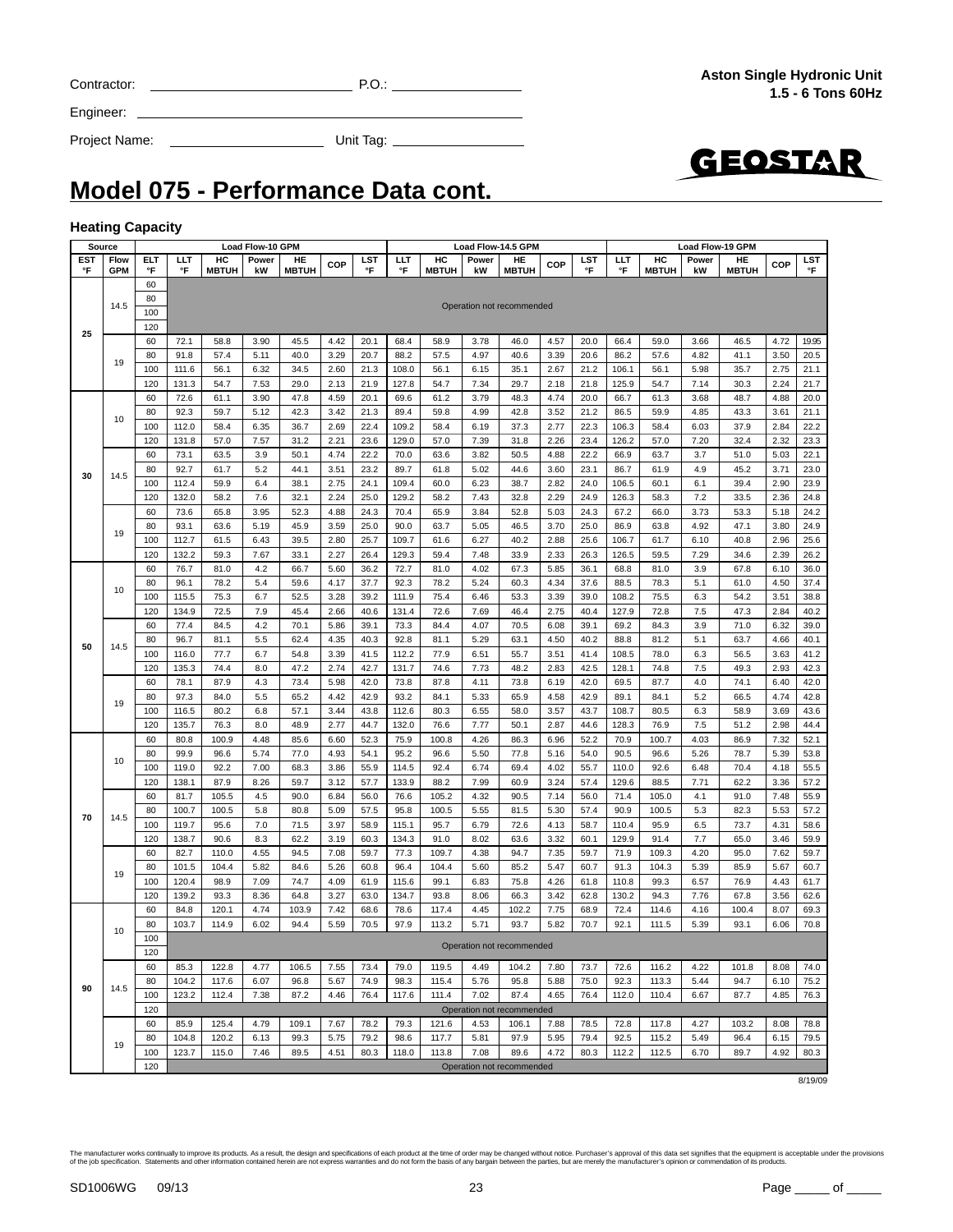| Contractor:   | P.O.      |
|---------------|-----------|
| Engineer:     |           |
| Project Name: | Unit Tag: |



### **Wiring Schematics**



|        | Legend                                                  |                         |                                                          |                                        |                     |               |                        |                                                                     |  |  |  |
|--------|---------------------------------------------------------|-------------------------|----------------------------------------------------------|----------------------------------------|---------------------|---------------|------------------------|---------------------------------------------------------------------|--|--|--|
|        | Factory low voltage wiring                              |                         |                                                          |                                        | Field wire lug      | ⊶             | Switch - High pressure | Notes:                                                              |  |  |  |
|        | Factory line voltage wiring<br>Field low voltage wiring | $\alpha$ -<br><b>RV</b> | Compressor contactor<br>Reversing Valve output           |                                        |                     |               |                        | 1. Taped and wire tied off                                          |  |  |  |
|        | Field line voltage wiring                               | ELT-                    | Entering Load Side Water Temperature                     | ÷                                      | Ground              | $\overline{}$ | Switch - Low pressure  | 2. 3AG 10 Amp fuse                                                  |  |  |  |
|        | Optional block                                          | HP-<br>IP-              | High pressure switch<br>Low pressure switch              |                                        | Relay Contacts -    |               |                        | 3. For cycle load pump with a geo                                   |  |  |  |
|        | Quick connect terminal                                  | LPR-                    | Load Pump Relay                                          |                                        | NO. NC.             |               | Relay coil             | storage tank. Remove the orange<br>wire from the LPR relay coil and |  |  |  |
| ⊘      | Screwterminal -                                         | RT-<br>$S-I$            | Refrigerant Liquid line Temperature<br>Slave Input relay |                                        |                     |               |                        | install a jumper between the LPR                                    |  |  |  |
| $\sim$ | field connection<br>Fuse                                | RC-                     | Reversing Valve Coil                                     | $\sim$ $\sim$ $\sim$<br>$\blacksquare$ | Polarized connector | οню           | Capacitor              | relay coil and the comp contactor<br>coil as shown in the schematic |  |  |  |
|        |                                                         | LFB-<br>SFB-            | Load Pump Fuse Block<br>Source Pump Fuse Block           | 84 A A                                 |                     |               |                        | above.                                                              |  |  |  |
|        |                                                         |                         |                                                          |                                        |                     | mm            | Thermistor             |                                                                     |  |  |  |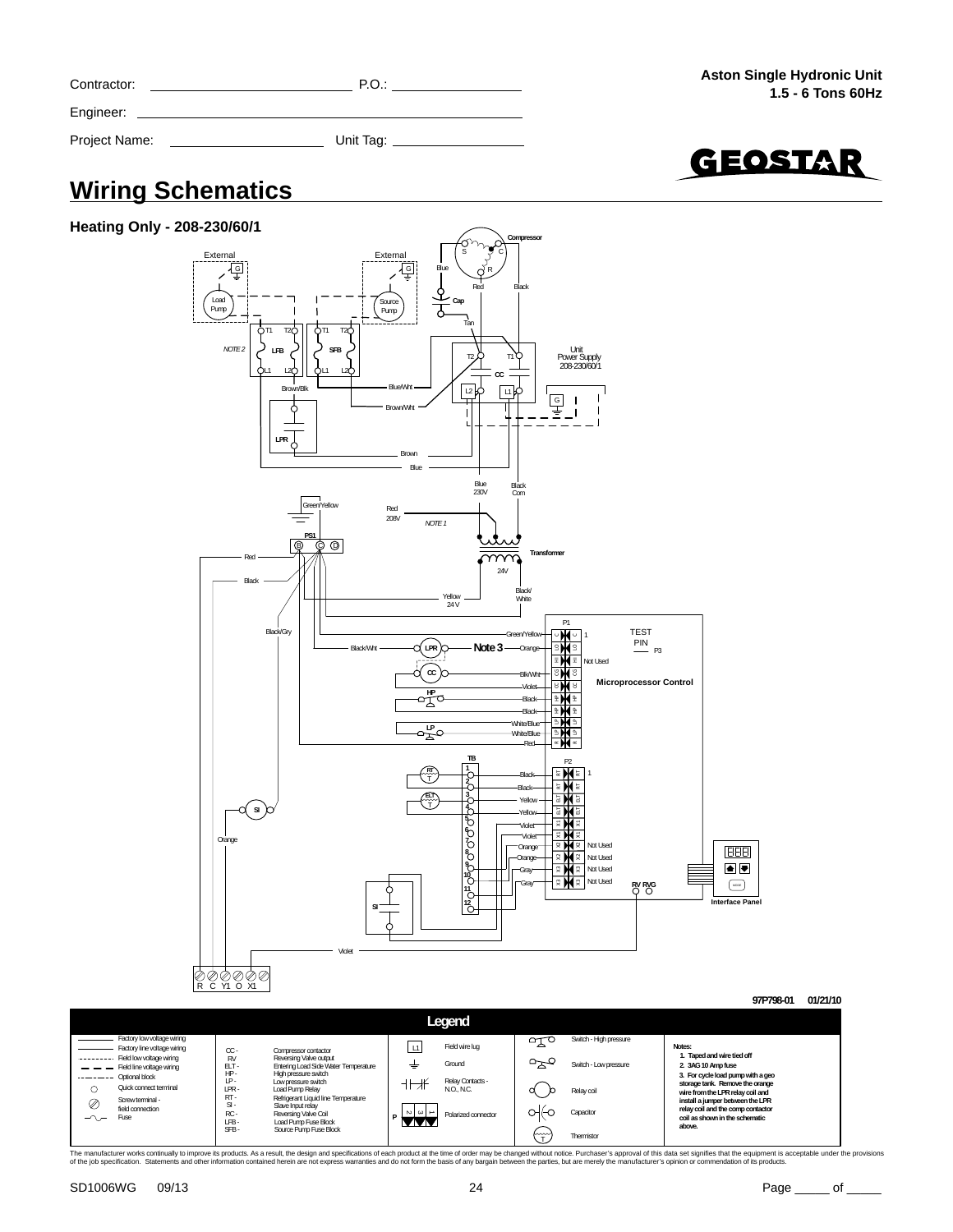| Contractor:   | P.O.      |
|---------------|-----------|
| Engineer:     |           |
| Project Name: | Unit Tag: |



### **Wiring Schematics cont.**

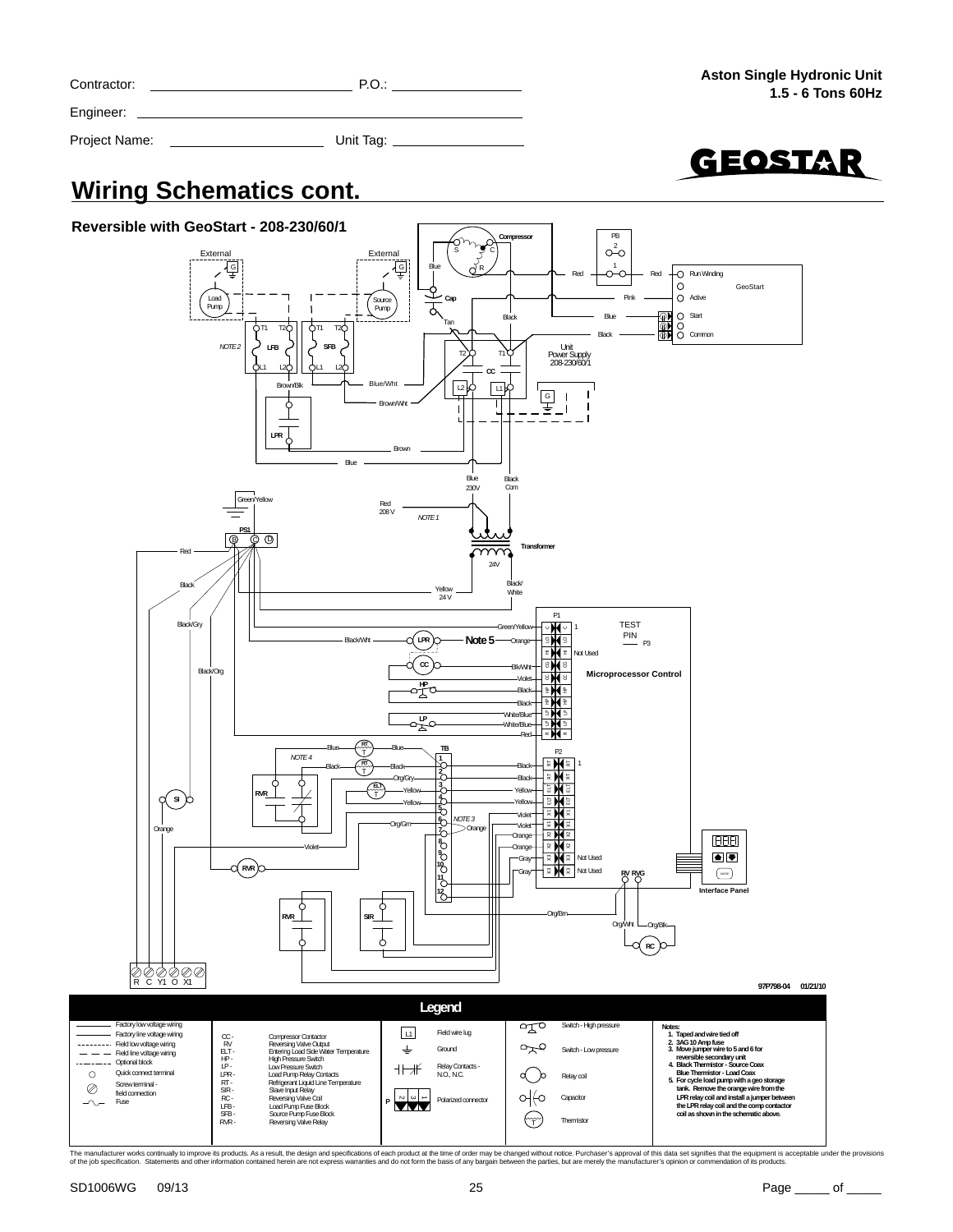Engineer:

Project Name: Unit Tag:



### **Engineering Guide Specifications**

#### **General**

The liquid source water-to-water heat pump shall be a single packaged heating only or reverse-cycle heating/cooling unit. Dedicated non-reversing heating only units shall be easily field convertible to cooling only units. The unit shall be listed by a nationally recognized safety-testing laboratory or agency, such as ETL Testing Laboratory, Underwriters Laboratory (UL), or Canadian Standards Association (CSA). The unit shall be rated in accordance with Air Conditioning, Heating, and Refrigeration Institute/International Standards Organization (AHRI/ISO) and Canadian Standards Association (CSA-US). The liquid source water-to-water heat pump unit shall be designed to operate with source liquid temperatures between 30°F [-1.1°C] and 110°F [43.3°C] in cooling, and between 25°F [-3.9°C] and 90°F [32.2°C] in heating.

#### **Casing and Cabinet**

The cabinet shall be fabricated from heavy-gauge galvanized steel and finished with corrosion-resistant powder coating. This corrosion protection system shall meet the stringent 1,000 hour salt spray test per ASTM B117. The interior shall be insulated with 1 ⁄2 in. thick, multi-density, coated glass fiber for noise suppression.

All units shall have separate holes and knockouts for entrance of line voltage and low voltage control wiring. All factory-installed wiring passing through factory knockouts and openings shall be protected from sheet metal edges at openings by plastic ferrules. The control box shall be field switchable from front to back for improved application flexibility with quick attach low voltage harnesses. The control box is shipped standard on the opposite end of the water connections.

#### **Refrigerant Circuit**

All units shall utilize the non-ozone depleting and low global warming potential refrigerant R-410A. All units shall contain a sealed refrigerant circuit including a hermetic motor-compressor, bidirectional thermostatic expansion valve, reversing valve, coaxial tube water-to-refrigerant heat exchanger, optional hot water generator coil, and service ports. An optional vented double wall load coaxial water-to-refrigerant heat exchanger is available on 018 and 025.

Compressors shall be high-efficiency scroll type designed for heat pump duty and mounted on vibration isolators. The compressor shall be double isolation mounted using selected durometer grommets to provide vibration free compressor mounting. All models will feature a compressor discharge muffler to help quiet compressor gas pulsations. A high density sound attenuating blanket shall be factory installed around the compressor to reduce sound. Compressor motors shall be single-phase PSC with overload protection. The coaxial water-to-refrigerant heat exchanger shall be designed for low water pressure drop and constructed of a convoluted copper (cupronickel option) inner tube and a steel outer tube. Refrigerant-to-water heat exchangers shall be of copper inner

water tube and steel refrigerant outer tube design, rated to withstand 600 PSIG (4135 kPa) working refrigerant pressure and 450 PSIG (3101 kPa) working water pressure. The thermostatic expansion valve shall provide proper superheat over the entire liquid temperature range with minimal "hunting." The valve shall operate bidirectionally without the use of check valves.

*Option:* Cupronickel refrigerant-to-water heat exchanger shall be of copper-nickel inner water tube and steel refrigerant outer tube design, rated to withstand 600 PSIG (4135 kPa) working refrigerant pressure and 450 PSIG (3101 kPa) working water pressure. Water lines shall also be of cupronickel construction.

*Option:* Hot Water Generator (available on 040-075) - Internal double wall vented hot water generator coil refrigerant to water heat exchangers suitable for potable water shall be of copper inner water tube and steel refrigerant outer tube design, rated to withstand 600 PSIG (4135 kPa) working refrigerant pressure and 450 PSIG (3101 kPa) working water pressure.

**Option:** Vented double wall water-to-refrigerant heat exchange (available on 018 and 025) - Internal vented double wall waterto-refrigerant coaxial heat exchangers suitable for potable water shall be of copper inner water tube and steel refrigerant outer tube design, rated to withstand 600 PSIG (4136 kPA) working refrigerant pressure and 450 PSIG (3101 kPA) water pressure.

#### **Piping and Connections**

Supply and return water connections shall be 1 in. [25.4 mm] for the 018-040, 1 1 ⁄4 in. [31.75 mm] for the 050-075, and all hot water generator water connections shall be 1 ⁄2 in. [12.7 mm] FPT copper fittings. The FPT fittings shall be fixed to the cabinet by use of a captive fitting, which eliminates the need for backup pipe wrenches.

#### **Electrical**

A control box shall be located within the unit compressor compartment and shall contain a 75VA transformer with a built-in circuit breaker, 24 volt activated compressor contactor, terminal block for thermostat wiring and solid-state controller for complete unit operation. Electromechanical operation WILL NOT be accepted. Units shall be name-plated for use with time delay fuses or HACR circuit breakers. Unit controls shall be 24 volt and provide heating or cooling as required by the remote thermostat/sensor.

A standard microprocessor-based controller that interfaces with an electronic thermostat to monitor and control unit operation shall be provided. The control shall provide operational sequencing, high and low pressure switch monitoring, freeze detection, hot water limit thermistor sensing, lockout mode control, hot water and loop pump control, LED status and fault indicators, fault memory, field selectable options and accessory output. The control shall provide fault retry three times before locking out to limit nuisance trips. Anti short-cycle protection shall be integral to the control.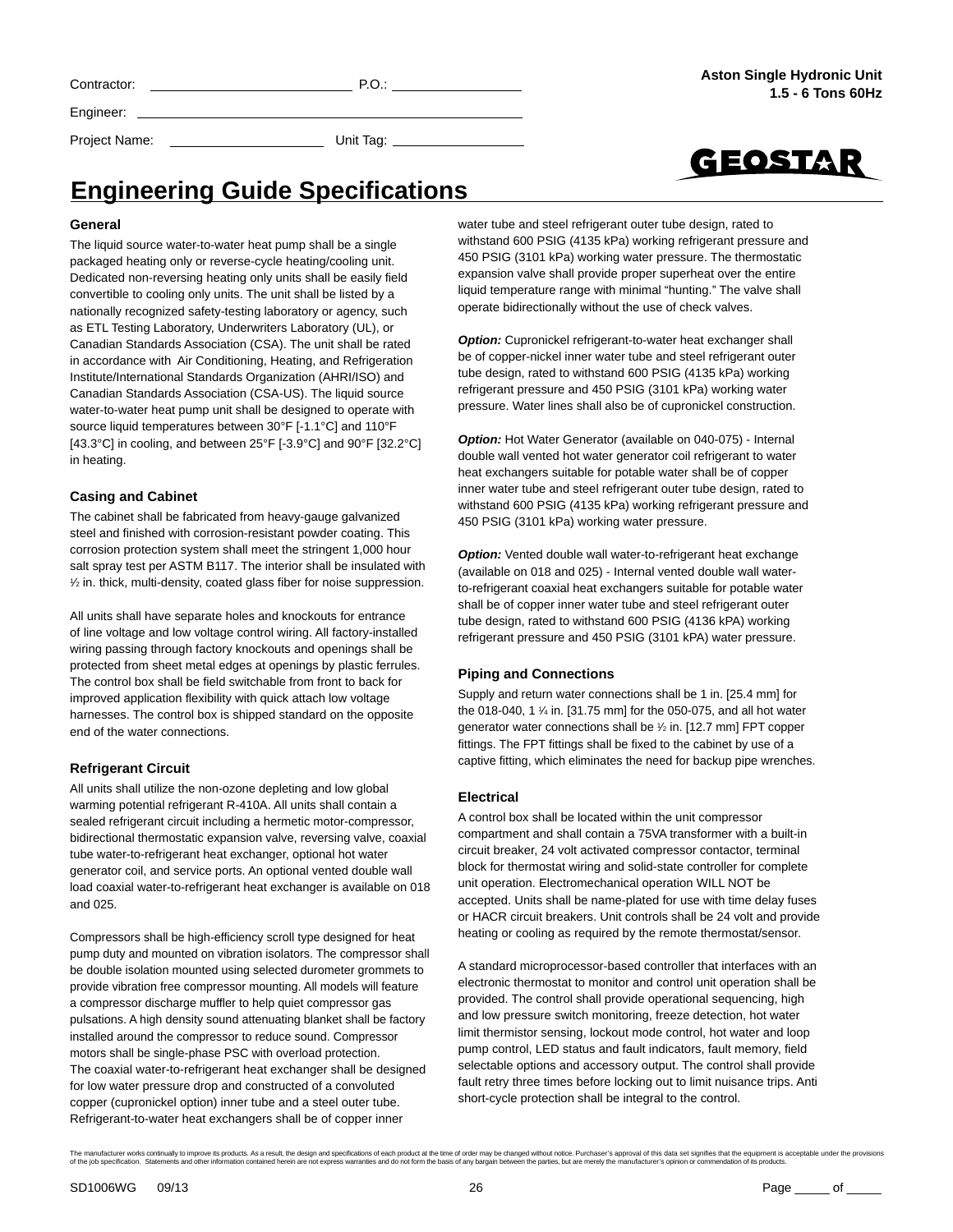| Contractor: | ັ∪ |
|-------------|----|
|             |    |

Engineer:

Project Name: Unit Tag:



# **Engineering Guide Specifications**

A detachable terminal block with screw terminals will be provided for field control wiring. All units shall have knockouts for entrance of low and line voltage wiring.

**Option:** GeoStart (compressor Soft Starter) shall be factory installed for use in applications that require low starting amps, reduced compressor start-up noise, off-grid, and improved start-up behavior. GeoStart shall reduce normal starting current by 60% on 208/60/1 units.